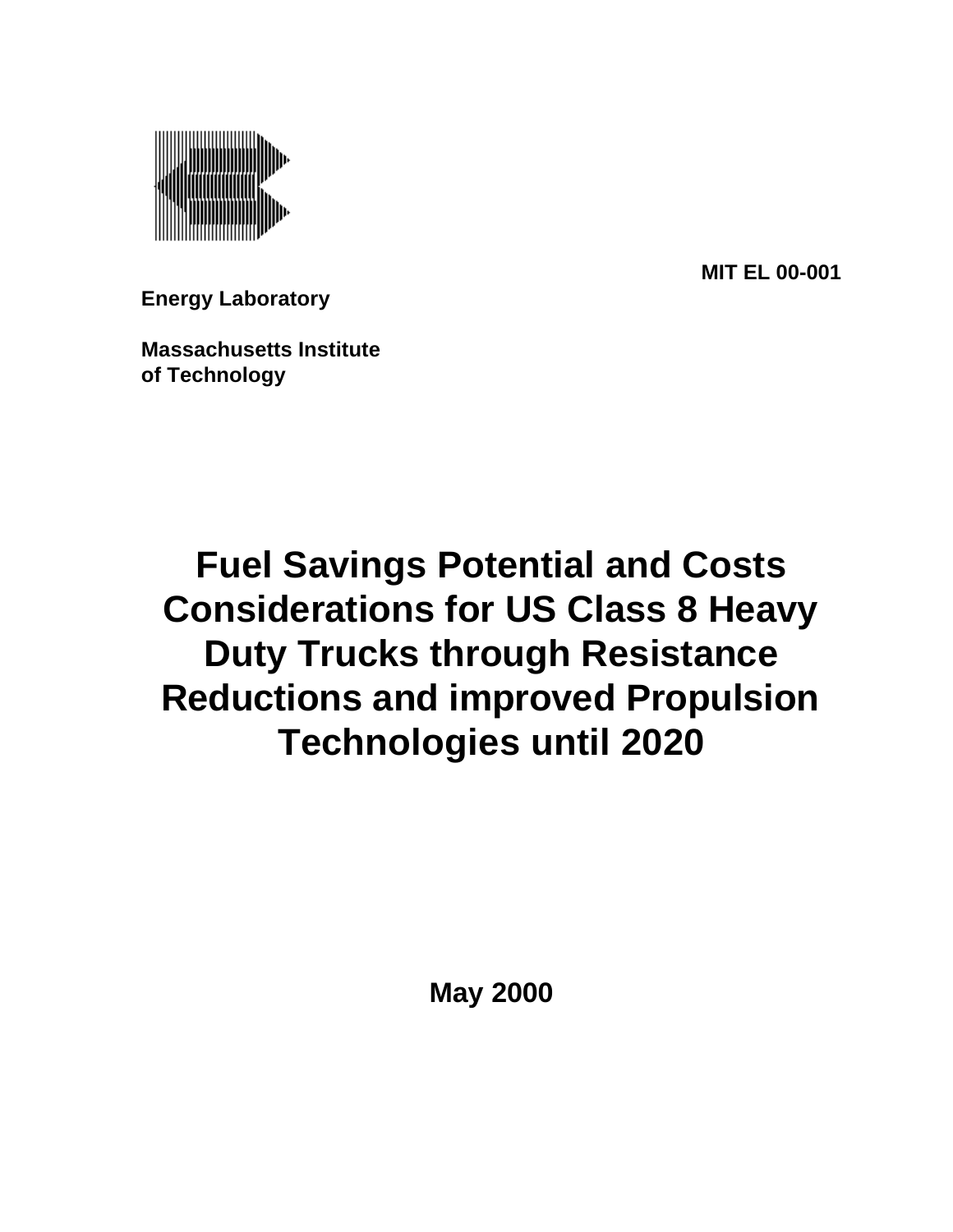# **Fuel Savings Potential and Costs Considerations for US Class 8 Heavy Duty Trucks through Resistance Reductions and improved Propulsion Technologies until 2020**

# **Tobias Muster**

**Energy Laboratory Massachusetts Institute of Technology Cambridge, Massachusetts 02139-4307**

**Energy Laboratory Publication # MIT\_EL 00-001**

**May 2000**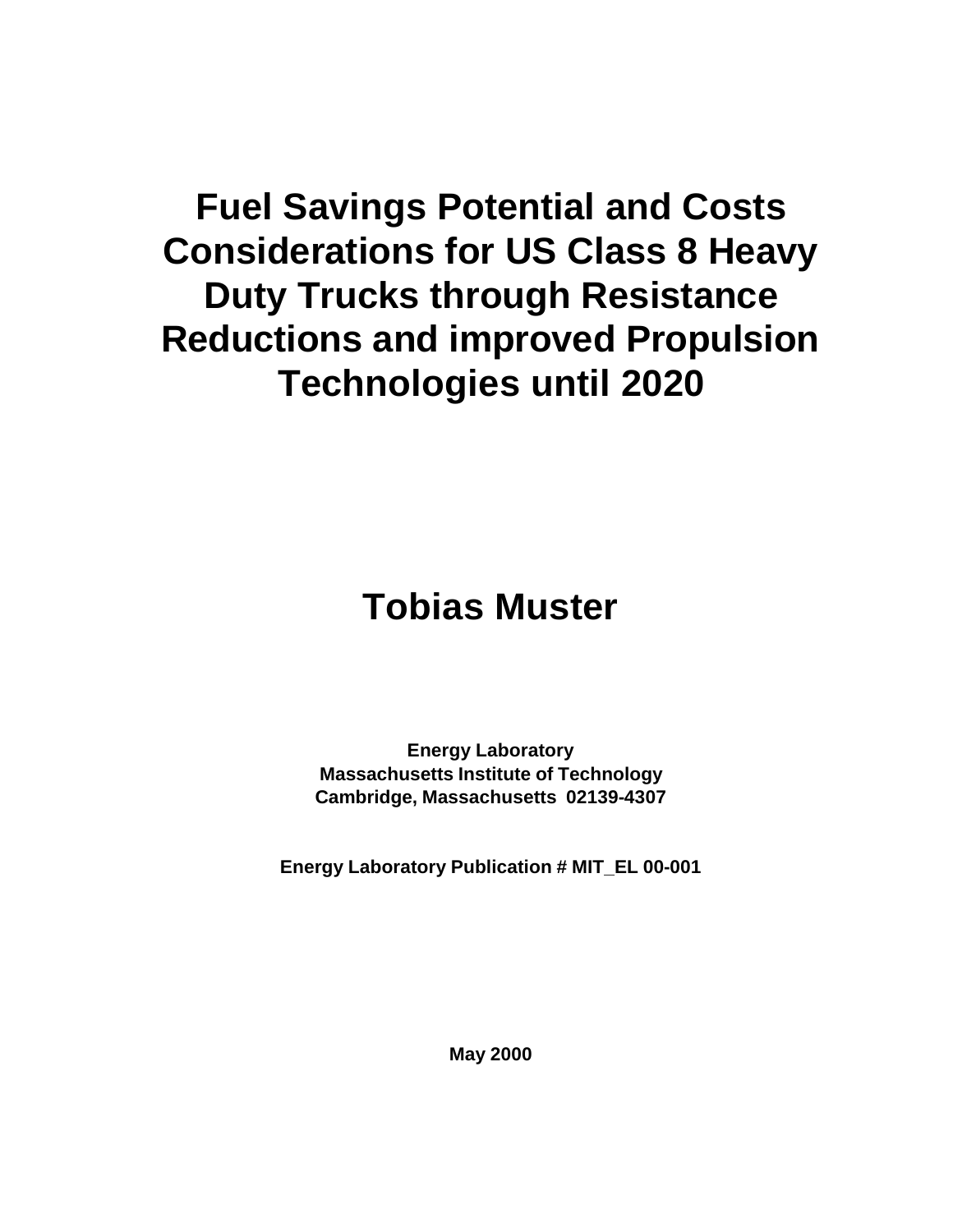# **Fuel Savings Potential and Costs Considerations for US Class 8 Heavy Duty Trucks through Resistance Reductions and improved Propulsion Technologies until 2020**

Author: Tobias Muster, ETHZ Supervisors: Professor Alexander Wokaun, ETHZ Professor John B. Heywood, MIT Assistant: Dr. Andreas Schafer, MIT



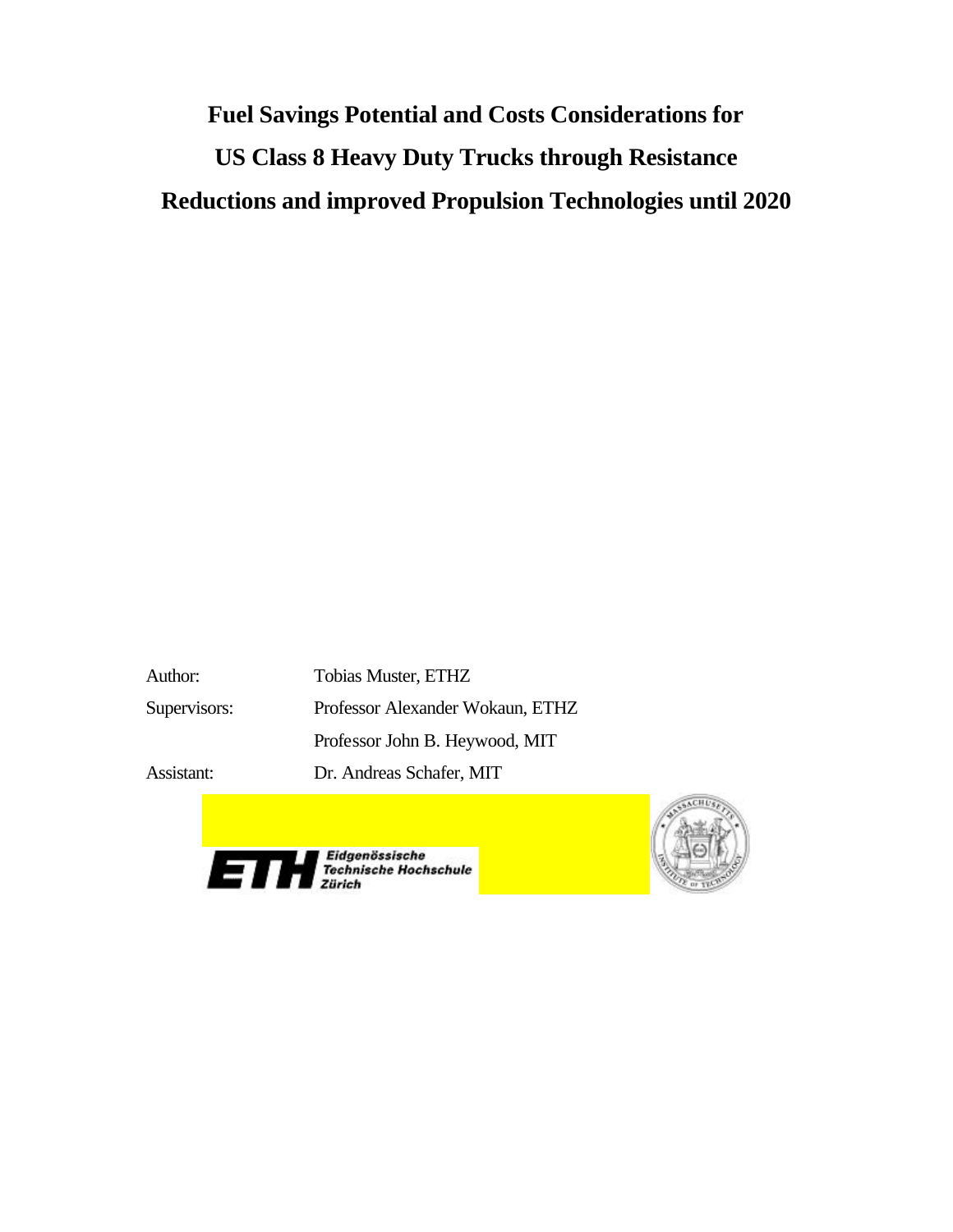# **Abstract**

 $\overline{a}$ 

This study explores the different possibilities for fuel savings in US class 8 heavy-duty trucks (GVW<sup>1</sup> > 33,000lbs). Better fuel economy resulting from reduced driving resistances and diesel hybrid technology are compared. Important differences from passenger cars are explained. Fuel cell technology is described. Other factors such as improvements of driver skills are discussed.

On the basis of a Matlab-Simulink program issued by L. Guzzella and A. Amstutz of ETHZ [6], possible fuel savings through aerodynamic drag and rolling resistance reduction for diesel trucks as well as diesel hybrids are compared and put into relation with the corresponding increased investment costs. Two driving cycles are used for comparison – a highway and an urban cycle adapted to the slower accelerating heavy vehicles.

Compared to a baseline truck with a  $C_d$ -value of 0.62 and a rolling resistance coefficient (RRC) of 0.007 fuel consumption savings of up to 25% seem possible merely by reduced driving resistances ( $C_d$ -value = 0.4, RRC = 0.005). Improved engine efficiency and introduction of hybrid technology in combination with resistance reduction measures could increase fuel economy up to 38% in highway driving and up to 50% in urban driving.

Fuel consumption reduction measures are put into relation to their costs, and modeling results show that driving resistance reduction measures are particularly interesting for long haul steady speed operations, whereas hybrid technology is more effective in urban frequent stop delivery use.

<sup>1</sup> The gross vehicle weight GVW is the maximum allowable overall fully loaded weight of a vehicle.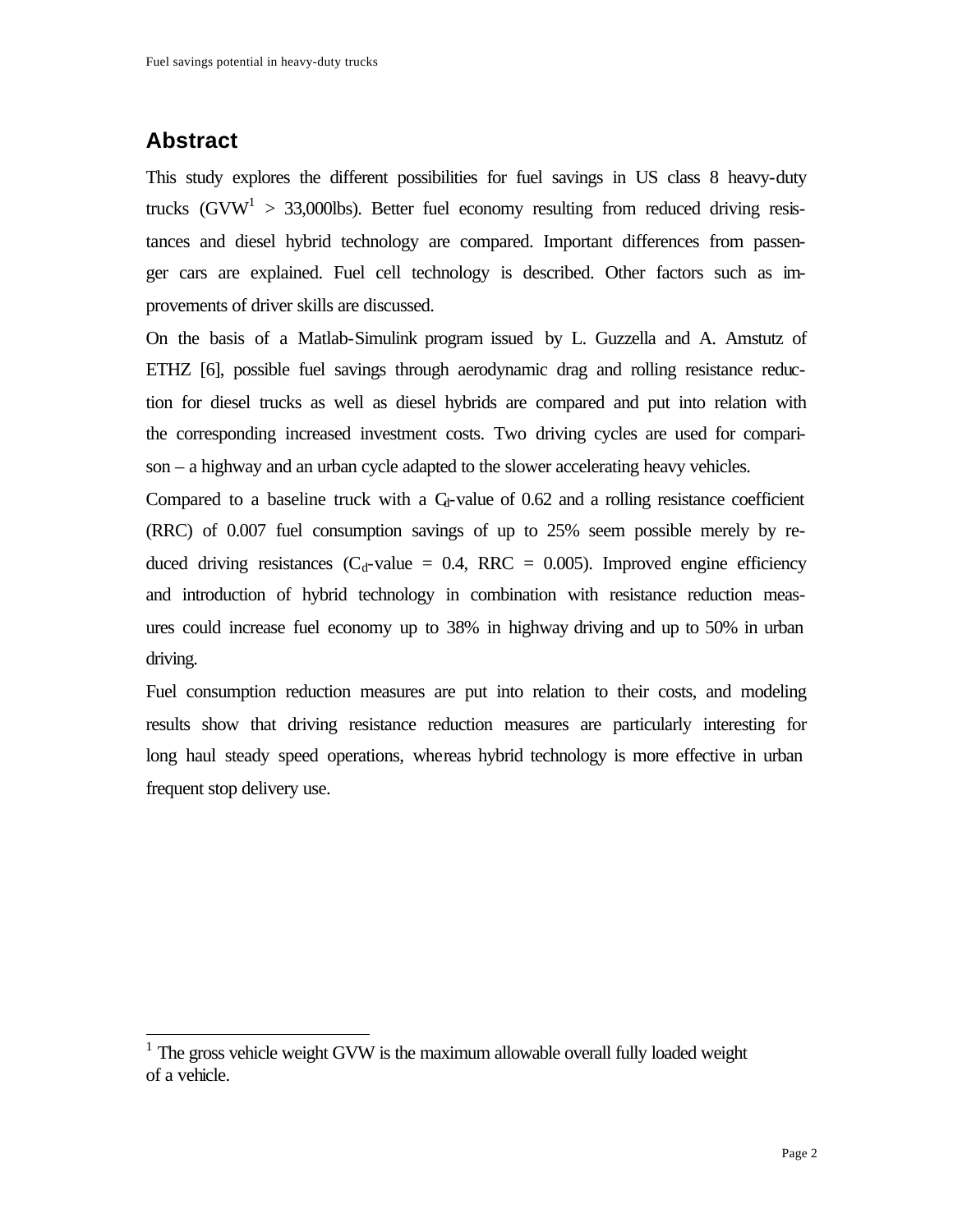| 1. ROAD FREIGHT TRANSPORTATION ENERGY USE AND TRENDS7 |  |
|-------------------------------------------------------|--|
|                                                       |  |
|                                                       |  |
|                                                       |  |
|                                                       |  |
|                                                       |  |
|                                                       |  |
|                                                       |  |
|                                                       |  |
|                                                       |  |
|                                                       |  |
|                                                       |  |
|                                                       |  |
|                                                       |  |
|                                                       |  |
|                                                       |  |
|                                                       |  |
|                                                       |  |
|                                                       |  |
|                                                       |  |
|                                                       |  |
|                                                       |  |
|                                                       |  |
|                                                       |  |
|                                                       |  |
|                                                       |  |
|                                                       |  |
|                                                       |  |
|                                                       |  |
|                                                       |  |
|                                                       |  |
|                                                       |  |
|                                                       |  |
|                                                       |  |
|                                                       |  |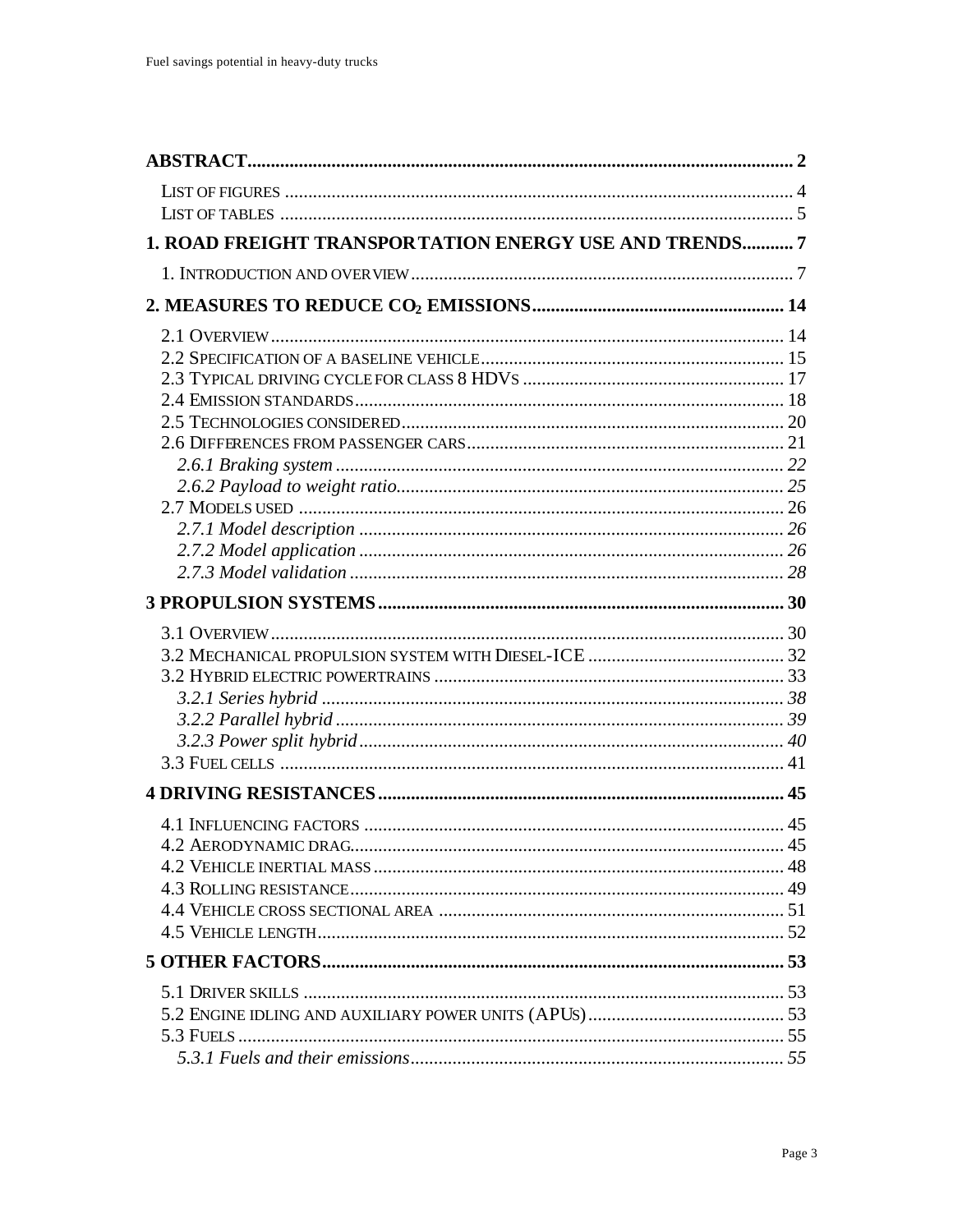| 8. CONCLUSIONS AND PROPOSALS FOR FURTHER RESEARCH  79 |  |
|-------------------------------------------------------|--|
|                                                       |  |
|                                                       |  |
|                                                       |  |
|                                                       |  |
|                                                       |  |
|                                                       |  |
|                                                       |  |
|                                                       |  |
|                                                       |  |
|                                                       |  |
|                                                       |  |

# **List of figures**

| FIGURE 1: CONSUMPTION OF TOTAL ENERGY BY END-USE SECTOR (US), 1970-98 (ENERGY IN EJ) [1,  |  |
|-------------------------------------------------------------------------------------------|--|
|                                                                                           |  |
|                                                                                           |  |
| FIGURE 3: PERCENTAGE OF NUMBERS OF TRUCKS BY US SIZE CLASS AS REPORT ED BY RESPONDENTS TO |  |
|                                                                                           |  |
| FIGURE 4: US TRUCK STATISTICS BY GVW (PERCENTAGE OF VEHICLES AND RESPECTIVE FUEL          |  |
|                                                                                           |  |
| FIGURE 5: PERCENTAGE USE (NUMBER OF TRIPS) FOR DIFFERENT TRUCK TYPES IN FUNCTION OF RANGE |  |
| $[TIUS; 1, TABLE 8.9] \dots 12$                                                           |  |
|                                                                                           |  |
|                                                                                           |  |
|                                                                                           |  |
|                                                                                           |  |
|                                                                                           |  |
| FIGURE 11: TYPICAL PAYLOAD TO TOTAL WEIGHT RATIO OF PASSENGER CAR VS HEAVY DUTY TRUCK25   |  |
|                                                                                           |  |
|                                                                                           |  |
|                                                                                           |  |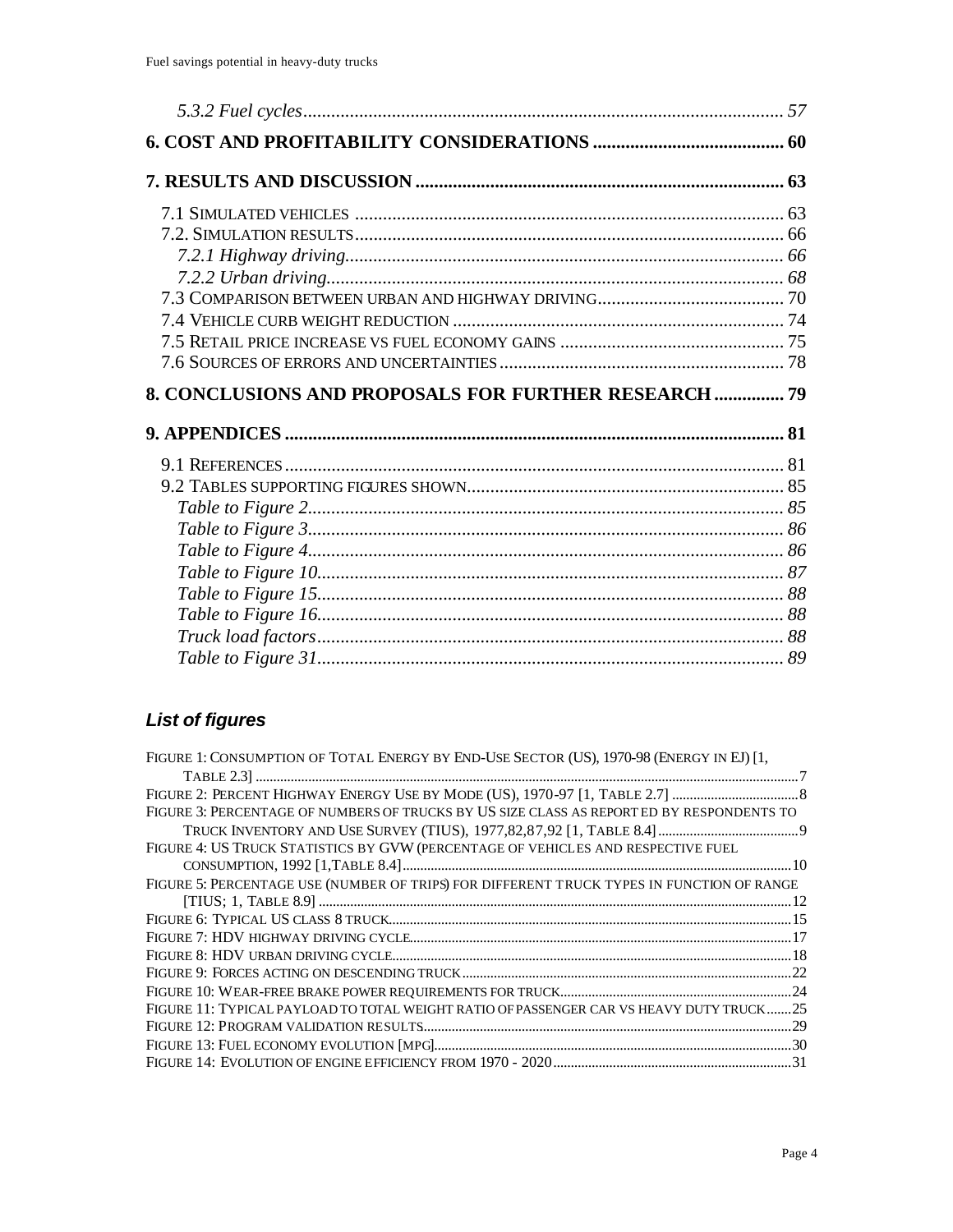| FIGURE 15: PERCENTAGE ENGINE LOAD AND RPM FACTORS OF A HDV ON A FLAT ROUTE35                 |  |
|----------------------------------------------------------------------------------------------|--|
| FIGURE 16: PERCENTAGE ENGINE LOAD AND RPM FACTORS OF A HDV ON A MOUNTAINOUS ROUTE 36         |  |
|                                                                                              |  |
|                                                                                              |  |
|                                                                                              |  |
|                                                                                              |  |
|                                                                                              |  |
|                                                                                              |  |
|                                                                                              |  |
|                                                                                              |  |
| FIGURE 25: FUEL CONSUMPTION REDUCTION POTENTIAL WITH CONSIDERED TECHNOLOGICAL MEASURES       |  |
|                                                                                              |  |
| FIGURE 26: FUEL CONSUMPTION REDUCTION POTENTIAL WITH CONSIDERED TECHNOLOGICAL MEASURES       |  |
|                                                                                              |  |
| FIGURE 27: REQUIRED ENGINE POWER FOR BASELINE TRUCK IN HIGHWAY DRIVING CYCLE                 |  |
| FIGURE 28: REQUIRED ENGINE POWER FOR ADVANCED TRUCK IN HIGHWAY DRIVING CYCLE 71              |  |
| FIGURE 29: RESISTANCE CONTRIBUTIONS FOR BASELINE TRUCK IN HIGHWAY DRIVING CYCLE              |  |
| FIGURE 30: RESISTANCE CONTRIBUTIONS FOR ADVANCED TRUCK IN HIGHWAY DRIVING CYCLE              |  |
|                                                                                              |  |
| FIGURE 32: FUEL CONSUMPTION REDUCTION & PROFITABILITY FACTOR VS % RPI OF BASELINE VEHICLE IN |  |
|                                                                                              |  |
| FIGURE 33: FUEL CONSUMPTION REDUCTION & PROFITABILITY FACTOR VS % RPI OF BASELINE VEHICLE IN |  |
|                                                                                              |  |

# *List of tables*

| TABLE 6: DIFFERENCES BETWEEN PASSENGER CAR AND HEAVY-DUTY TRUCK (SOURCES: [1], [15] 21                    |  |
|-----------------------------------------------------------------------------------------------------------|--|
|                                                                                                           |  |
|                                                                                                           |  |
| TABLE 9: AERODYNAMIC DRAG REDUCTION MEASURES AND CORRESPONDING CD-VALUES 48                               |  |
|                                                                                                           |  |
| TABLE 11: ON BOARD STORAGE CAPACITIES, SPECIFIC HEAT OUTPUT AND CO <sub>2</sub> EMISSIONS AT POINT OF USE |  |
|                                                                                                           |  |
|                                                                                                           |  |
|                                                                                                           |  |
|                                                                                                           |  |
|                                                                                                           |  |
|                                                                                                           |  |
| TABLE 17: INFLUENCE OF TECHNOLOGICAL MEASURES ON FUEL ECONOMY ON HIGHWAY DRIVING CYCLE                    |  |
|                                                                                                           |  |
|                                                                                                           |  |
| TABLE 19: INFLUENCE OF TECHNOLOGICAL MEASURES ON FUEL ECONOMY ON URBAN DRIVING CYCLE68                    |  |
|                                                                                                           |  |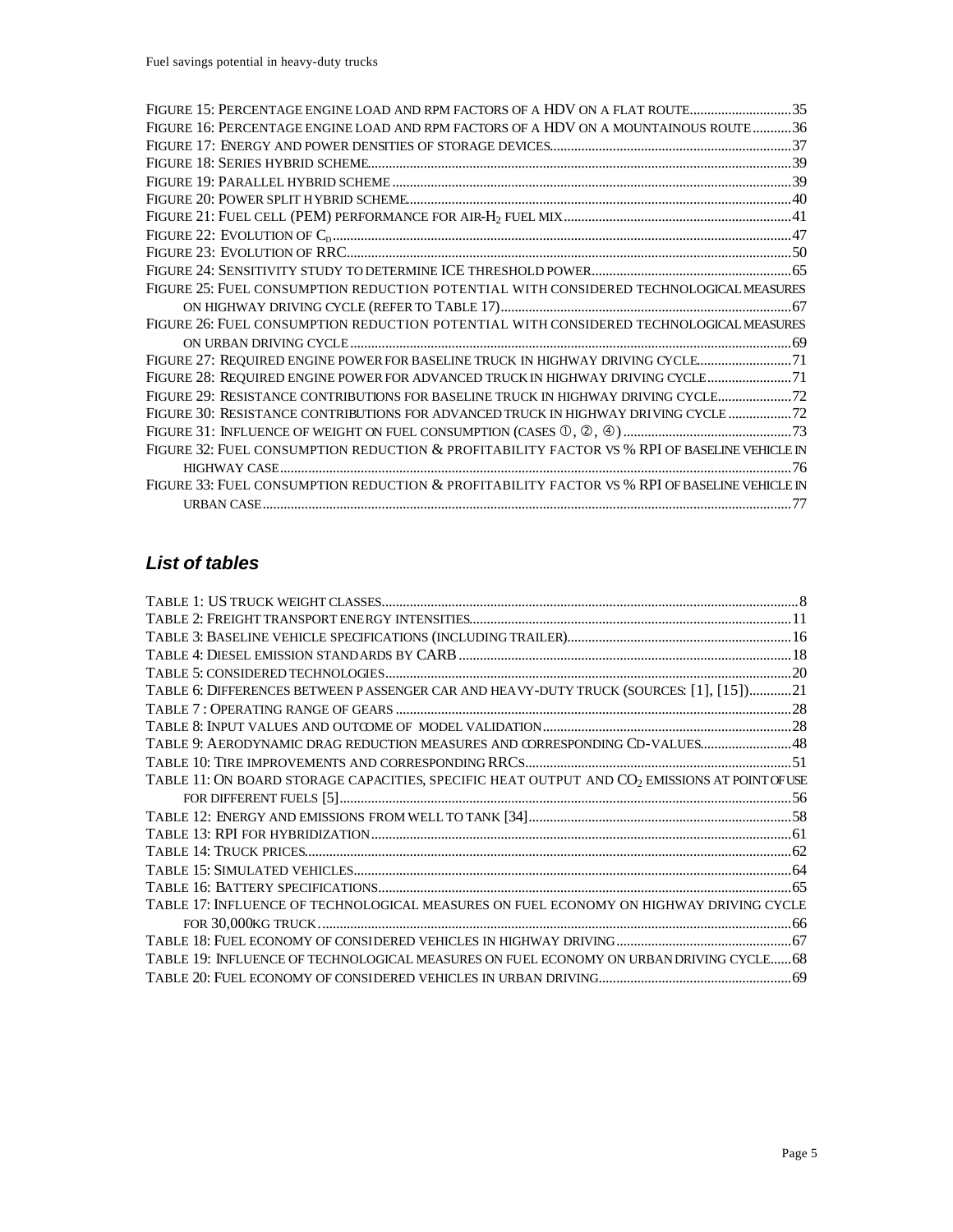## List of acronyms and abbreviations

| <b>ANL</b>      | <b>Argonne National Laboratory</b>                                     |
|-----------------|------------------------------------------------------------------------|
| <b>BFS</b>      | Bundesamt für Statistik (Swiss federal bureau of statistics)           |
| <b>CARB</b>     | California air resources board                                         |
| <b>CCE</b>      | Cost of conserved energy (is similar to retail price increase RPI)     |
| CH <sub>2</sub> | compressed hydrogen $(H_2)$                                            |
| <b>CNG</b>      | Compressed natural gas (mainly CH <sub>4</sub> )                       |
| CO              | Carbon monoxide                                                        |
| <b>COE</b>      | Cab-over-engine design                                                 |
| <b>DOE</b>      | <b>Department of Energy (US)</b>                                       |
| <b>DOT</b>      | <b>Department of Transportation (US)</b>                               |
| EJ              | Exajoules (1 EJ = $10^{15}$ J)                                         |
| <b>EPFL</b>     | Ecole Polytechnique Fédérale de Lausanne                               |
| <b>ETH</b>      | Eidgenössische Technische Hochschule (Swiss Federal Institute of Tech- |
|                 | nology)                                                                |
| <b>GVW</b>      | Gross vehicle weight (maximum allowable fully laden weight of a truck  |
|                 | and its trailers)                                                      |
| HC              | Hydrocarbons                                                           |
| <b>HDV</b>      | Heavy-duty vehicle (generally more than 19500lbs / 8500kg)             |
| <b>HEV</b>      | Hybrid electric vehicle                                                |
| <b>HHV</b>      | <b>Higher heating value</b>                                            |
| ICE             | Internal combustion engine                                             |
| <b>LCA</b>      | Life cycle analysis                                                    |
| LH <sub>2</sub> | Liquefied hydrogen $(H_2)$                                             |
| <b>LHV</b>      | Lower heating value                                                    |
| <b>MIT</b>      | Massachusetts Institute of Technology                                  |
| <b>NiMH</b>     | Nickel metal hydride battery                                           |
| <b>NMHC</b>     | Non methane hydrocarbons                                               |
| NO <sub>x</sub> | Nitrogen oxides                                                        |
| <b>PEMFC</b>    | Proton exchange membrane fuel cells (sometimes only PEM)               |
| <b>PM</b>       | Particulate matter                                                     |
| <b>PSI</b>      | <b>Paul Scherrer Institut</b>                                          |
| <b>QSSA</b>     | Quasi steady state approximation                                       |
| <b>RPM</b>      | <b>Revolutions per minute</b>                                          |
| <b>SOC</b>      | State of charge (battery)                                              |
| <b>SUV</b>      | <b>Sport Utility Vehicle</b>                                           |
| <b>TRRL</b>     | <b>Transport and Research Laboratory</b>                               |
| <b>Trsp</b>     | <b>Transport</b>                                                       |
| <b>VSZV</b>     | Verkehrssicherheits-Zentrum Veltheim                                   |
| <b>ZEV</b>      | Zero emission vehicle                                                  |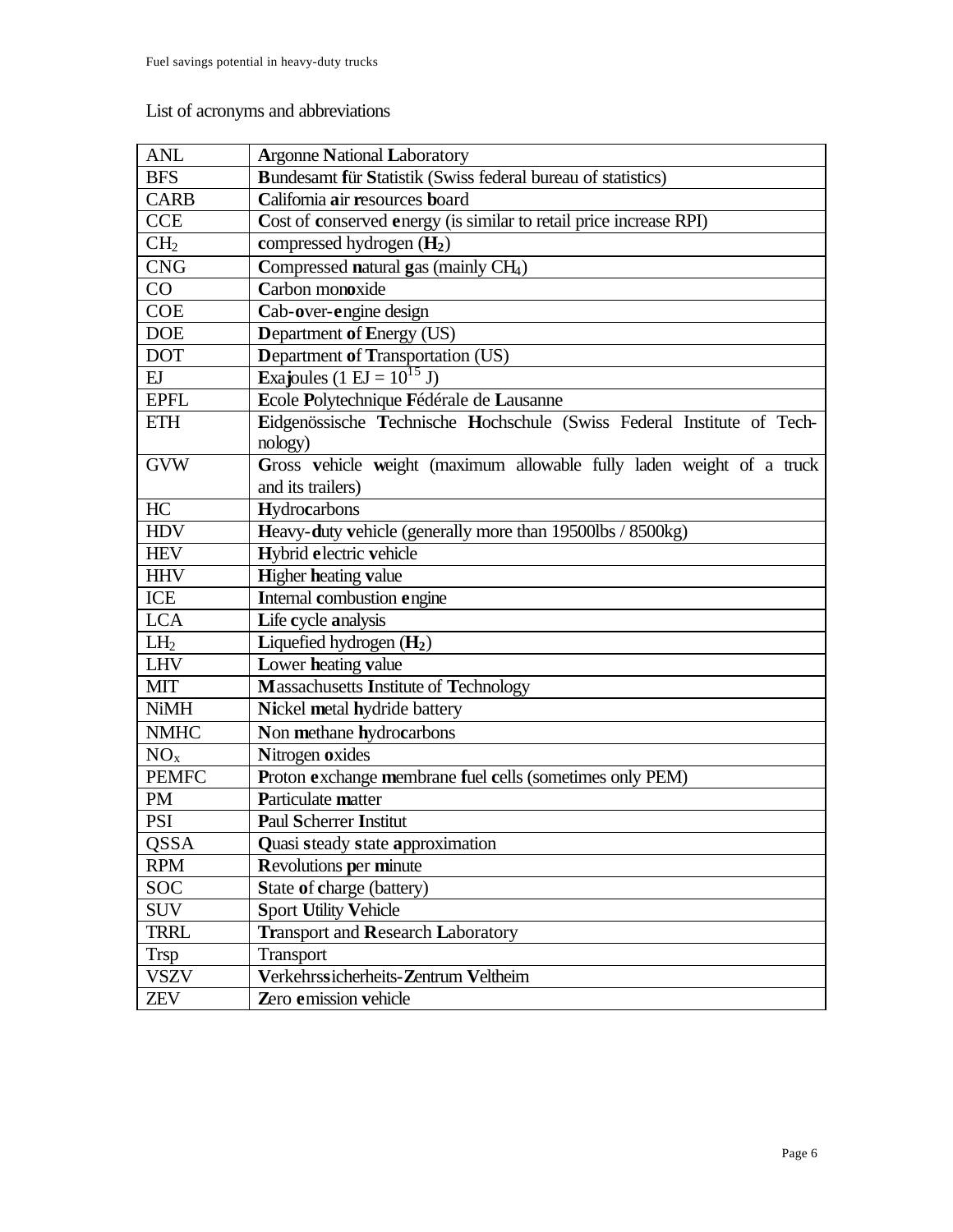# **1. Road freight transportation energy use and trends**

## *1. Introduction and overview*

Overall final energy consumption in the US can be roughly divided into industry, transportation and the residential and commercial sectors. These three sectors are shown in Figure 1, which shows total US energy consumption for the period of 1970 to 1998.



**Figure 1: Consumption of Total Energy by End-Use Sector (US), 1970-98 (Energy in EJ) [1, Table 2.3]**

It can be seen that the transportation part has remained nearly constant at about 27% beginning in the mid eighties. The average annual percentage change in transportation (1.2% for 1988-98) increases at the same pace as the total energy consumption for the same period (1.2% for 1988-98).

Figure 2 shows highway energy use by mode<sup>2</sup>. The share in energy use of light and heavy trucks increases during the considered time period.

 $2$  Highway mode includes all non-offroad use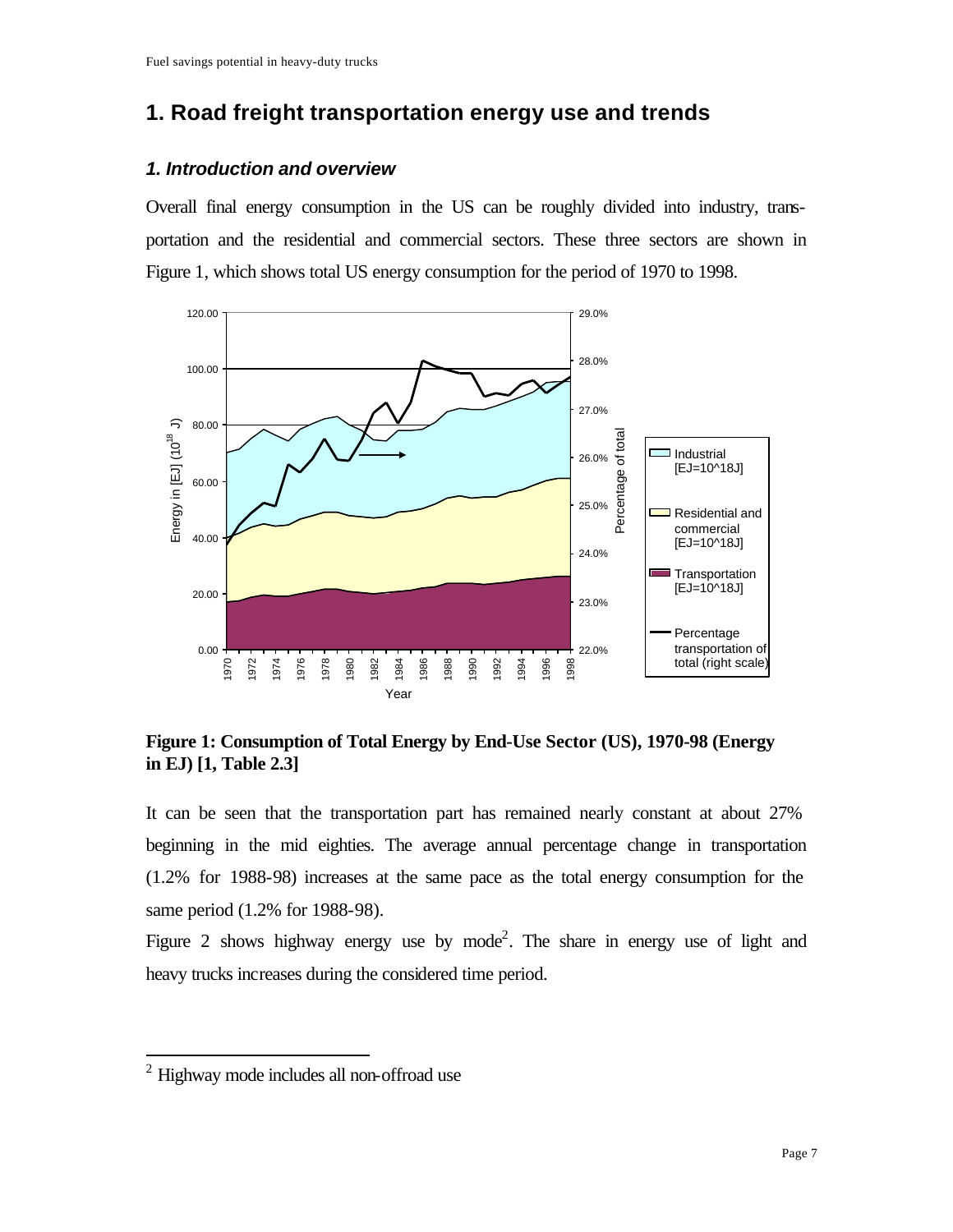

**Figure 2: Percent Highway Energy Use by Mode <sup>3</sup> (US), 1970-97 [1, Table 2.7]**

Road freight transportation by trucks can be divided into the eight US truck classes by weight as shown in Table 1.

| Weight       |       |           |                                                                            |        | 5      |        |        |        |
|--------------|-------|-----------|----------------------------------------------------------------------------|--------|--------|--------|--------|--------|
| <b>Class</b> |       |           |                                                                            |        |        |        |        |        |
| Weight       | up to | $6.001 -$ | $\mid$ 10,001- $\mid$ 14,001- $\mid$ 16,001- $\mid$ 19,501- $\mid$ 26,001- |        |        |        |        | more   |
| ın           | 6,000 | 10,000    | 14,000                                                                     | 16,000 | 19,500 | 26,000 | 33,000 | than   |
| pounds       |       |           |                                                                            |        |        |        |        | 33,000 |

#### **Table 1: US truck weight classes**

 $\overline{a}$ 

Within the past 20 years a shift towards smaller trucks can be seen (Figure  $2 \&$  Figure 3). One of the reasons for this shift is the increasing popularity of pick-up trucks and sport utility vehicles for passenger transport in the US.

<sup>&</sup>lt;sup>3</sup> Light trucks include pickups, vans and SUVs; motorcycles are not considered in this diagram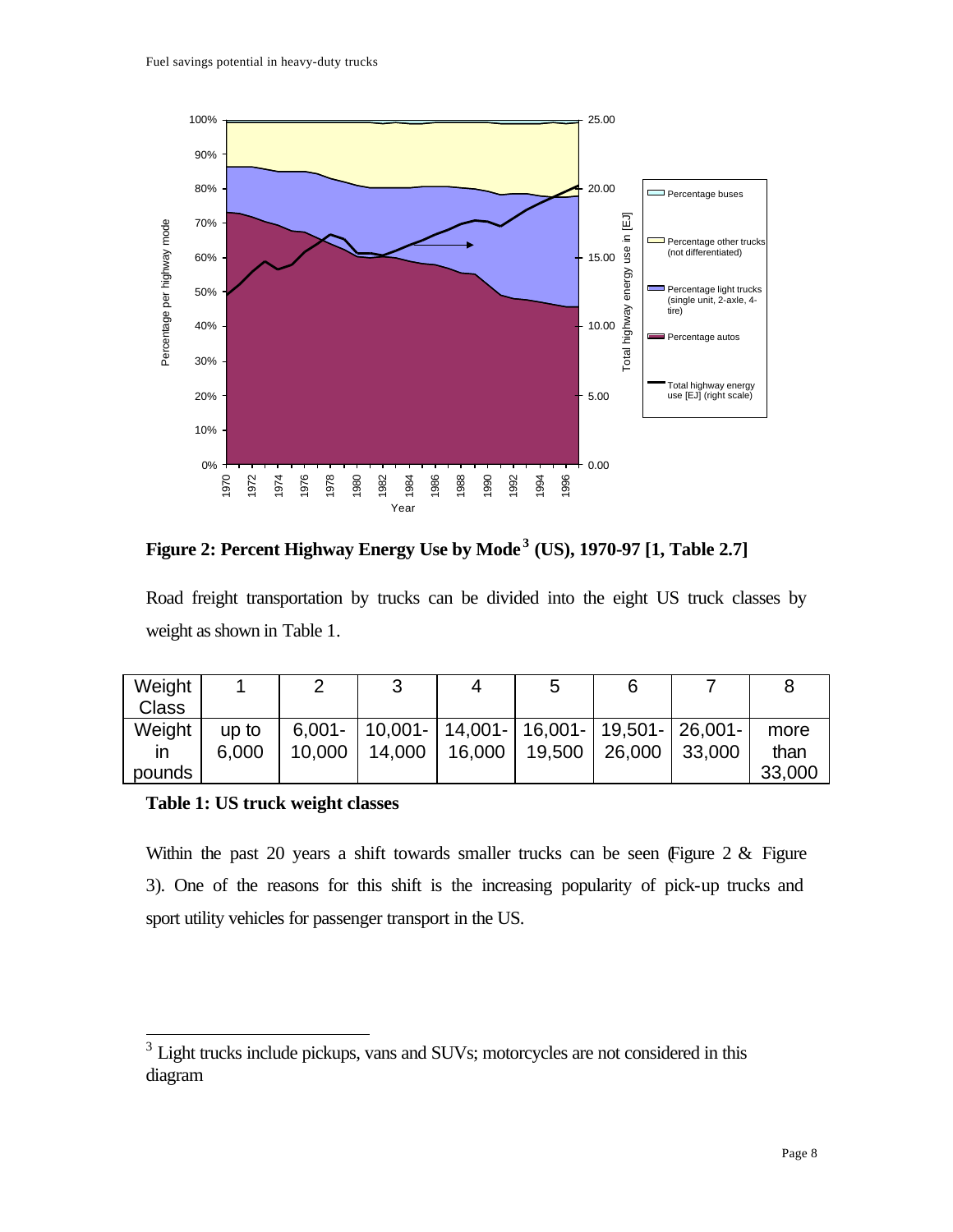

**Figure 3: Percentage<sup>4</sup> of numbers of trucks by US size class as reported by respondents to Truck Inventory and Use Survey (TIUS), 1977,82,87,92 [1, Table 8.4]**

The contribution of the lightest category trucks with a gross vehicle weight of up to 6,000 lbs has increased steadily. Vehicles in this category account for 44.8% of total truck fuel use (1992), by far the largest contributor. Nevertheless, fuel use of the heaviest class which only accounts for about 3% of the total truck fleet, is up to 21.8% (Figure 4), indicating that this class has a much bigger overall miles-per-truck ratio; actually 69,553 mi/truck-year for the heaviest class, vs 12,739 mi/(truck-year) for the lightest class [1,Tables 8.1, 8.4]. These numbers show two large groups of trucks, which are of particular interest: the light trucks with a GVW of up to 10,000 pounds - because their number is very high; and the heavy duty trucks with a GVW greater than 33,000 pounds - because their fuel use is high. Figure 4 illustrates these characteristics.

<sup>4</sup> not GVW, see text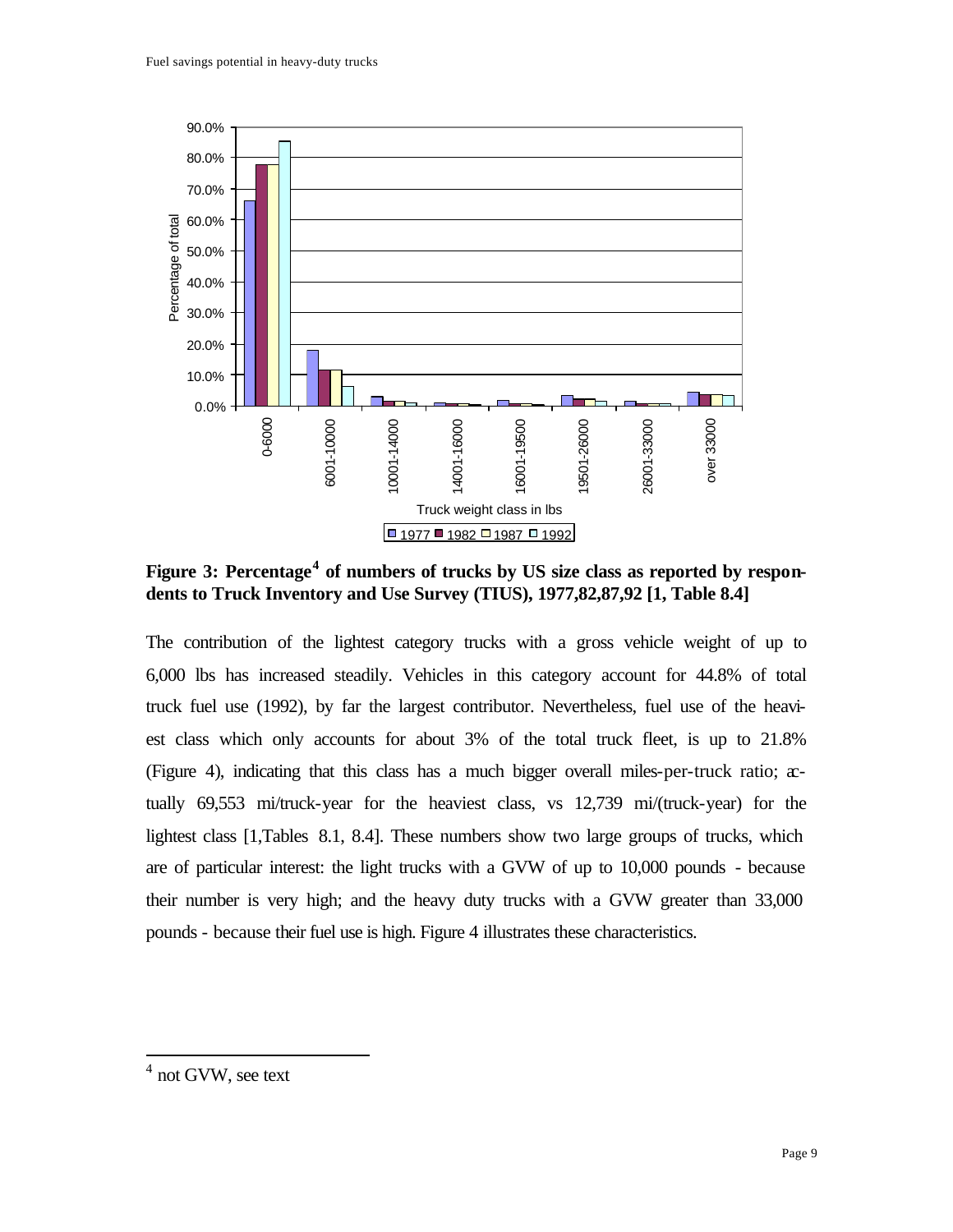

**Figure 4: US Truck Statistics by GVW (percentage of vehicles and respective fuel consumption, 1992 [1,Table 8.4]**

According to Komor [2], freight truck transportation in the United States represents about 29% of total transported goods in ton-km (metric ton \* km) and it consumes about 83% of all the energy consumed by the freight transportation sector (excluding passenger-only trucks, natural gas and water pipelines and international transport), see Table 2. This study shows, that road freight transport is about 11 times more energy intensive than rail transport. However, the road transportation system has the important advantage of being very flexible and not depending on railway lines. Therefore the products transported in the different modes differ.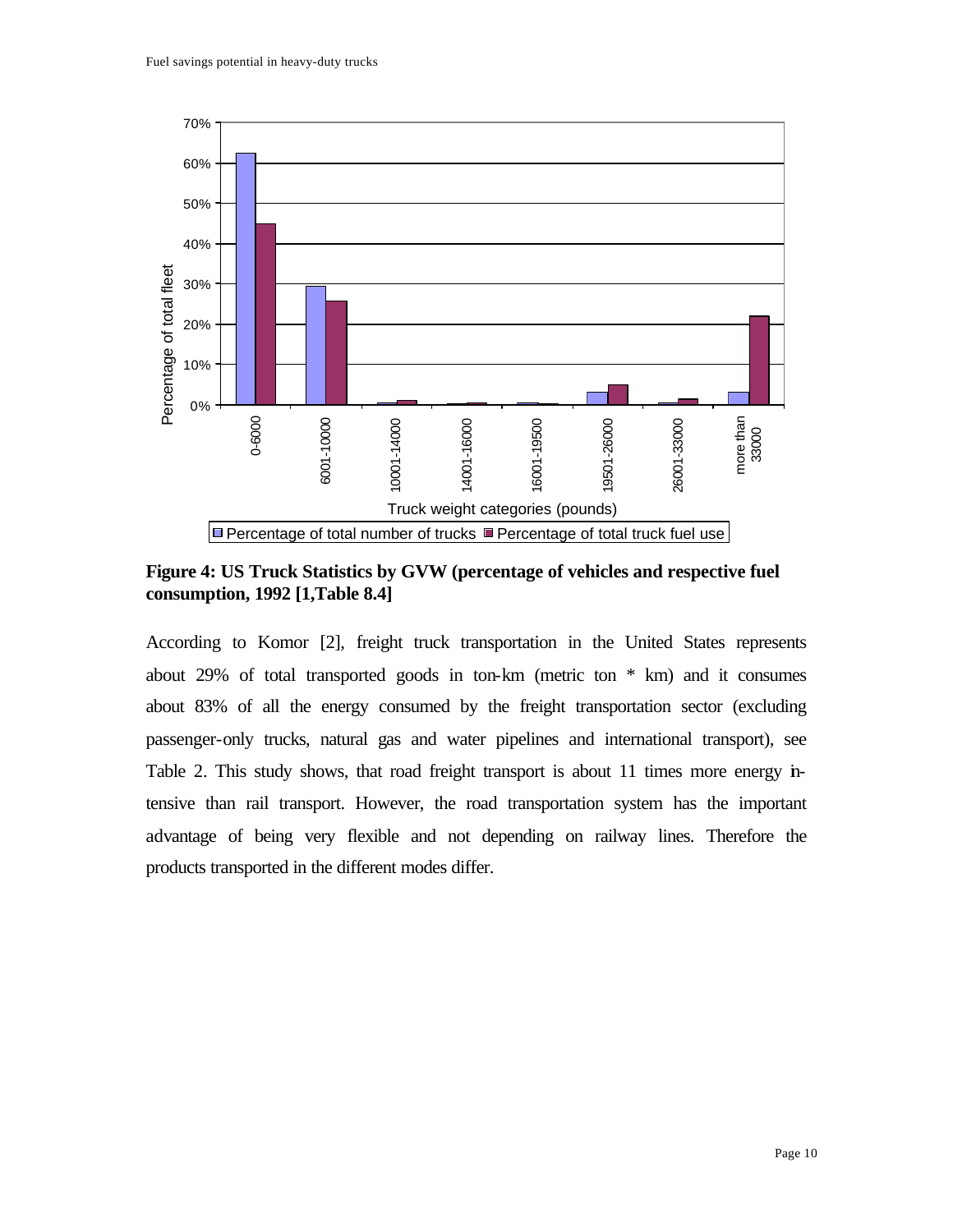| Mode          | Freight move-      | Energy use (% | Energy inten- | Index (relative |
|---------------|--------------------|---------------|---------------|-----------------|
|               | ments $%$ of       | of total)     | sity (kJ/ton- | to railway      |
|               | total ton-km)      |               | km)           | mode)           |
| Rail          | 30                 | 7             | 309           | 1               |
| Freight truck | 29                 | 83            | 3,566         | 11.5            |
| Water (domes- | 24                 | 6             | 292           | 0.9             |
| tic)          |                    |               |               |                 |
| Air cargo     | $\leq$ 1           | 1             | 6,914         | 22.4            |
| Oil pipelines | 16                 | 3             | 198           | 0.6             |
| Total         | $4.9*10^{12}$ ton- | 6.2 EJ        |               |                 |
|               | km                 |               |               |                 |

#### **Table 2: Freight transport energy intensities<sup>5</sup>**

 $\overline{a}$ 

In general, road transport is transporting high value-added goods such as machinery, processed construction materials and foods, whereas barges and trains are used for commodities like coal or other raw materials. This modal split can be attributed to the high flexibility that the road transport system can provide.

Statistics of the European Union show similar numbers to those presented for the US [26]. Road transports increased steadily during the last 30 years to reach a percentage of about 43.6% in ton-km  $(1,151*10^9)$  ton-km) in the year 1996. Road transport in EU moves most of the machinery and other manufactured products as well as agricultural goods. An important part of goods  $(1,070*10^9 \text{ ton-km} = 40.6%)$  in the EU-15 states is transported by interstate sea mode, but these are mostly bulk materials like coal and raw construction materials. The actual tons transported are low  $(750*10<sup>6</sup>$  tons) compared to the tons transported by road mode  $(10,600*10<sup>6</sup>$  tons), but the average haulage distance (1,430 km/ton for sea trsp vs 110 km/ton for road trsp) gives it a high ton-km importance [27].

<sup>&</sup>lt;sup>5</sup> taken from Komor [2], excludes passenger transport light trucks, natural gas and water pipelines.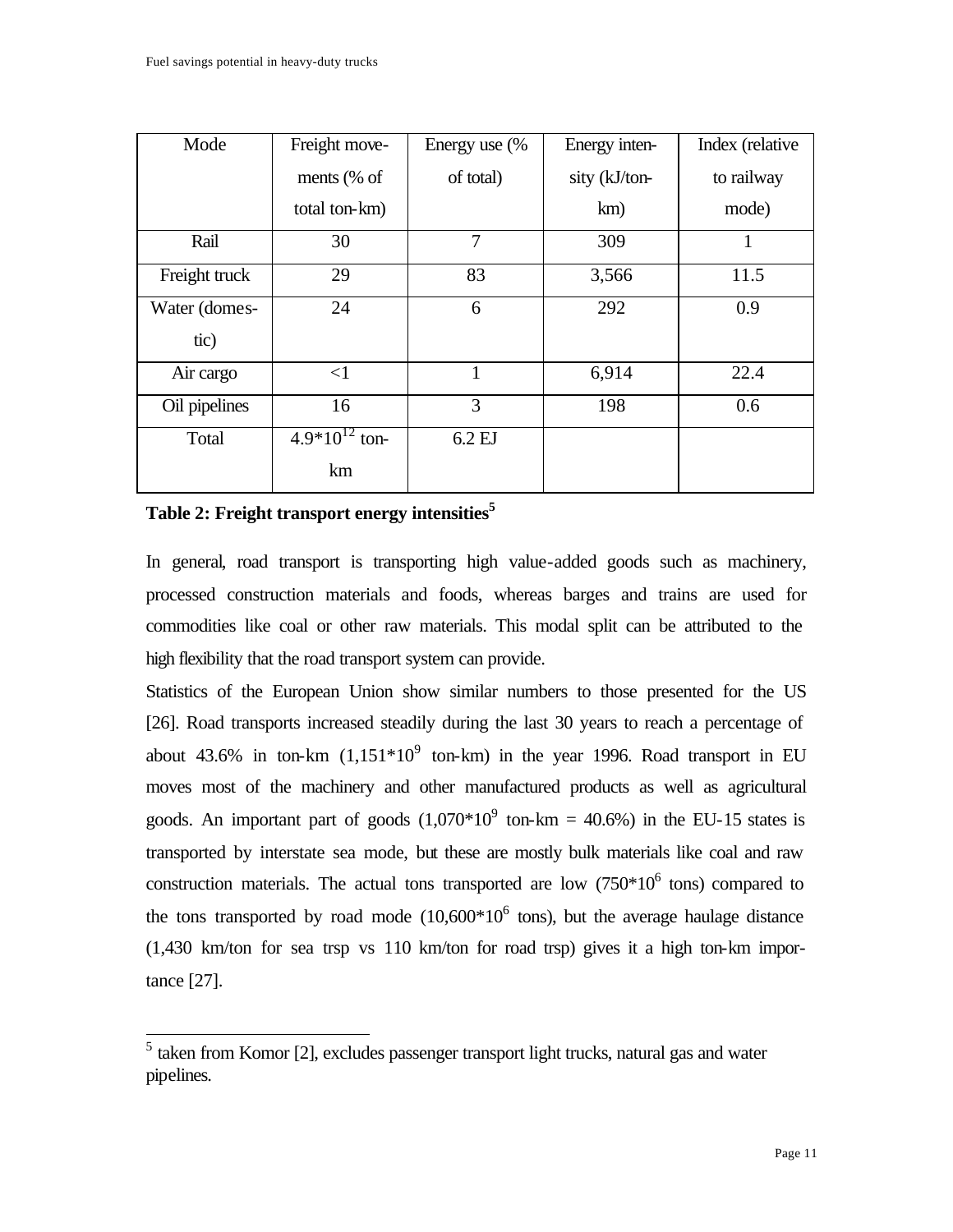Data on the use of the different vehicle categories show that light trucks with a GVW up to 10,000 pounds travel no further than 50 miles in 75% of the cases; transports within this class for more than 200 miles only contribute for barely 8% of all trips. The heavy class trucks with a GVW higher than 26,000 pounds travel for 56% within a range of 50 miles but spend a considerable part of their operation on longer trips. (Figure 5). Ranges of more than 200 miles make up some 20% of overall transport operation [1, Table 8.9].



#### **Range of operations for different truck types**

**Figure 5: Percentage use (number of trips) for different truck types in function of range [TIUS; 1, Table 8.9]**

These different ranges can also be explained by the actual use of the transports. Light trucks are usually used for personal transportation (74% of the time), followed by construction, services and agricultural use (7%, 5%, 5% respectively). Heavy duty trucks are used for three main areas: for-hire use, construction and agriculture (about 18%) wholesale, retail, personal and services and manufacturing (5 to 8%) [1, Table 8.11].

Figure 3 shows the actual survey weights of US trucks while on duty [19] and not GVW. Therefore these numbers differ from Figure 4 in the sense that a shift towards smaller weights occurs, because the GVW is not always reached during use (see also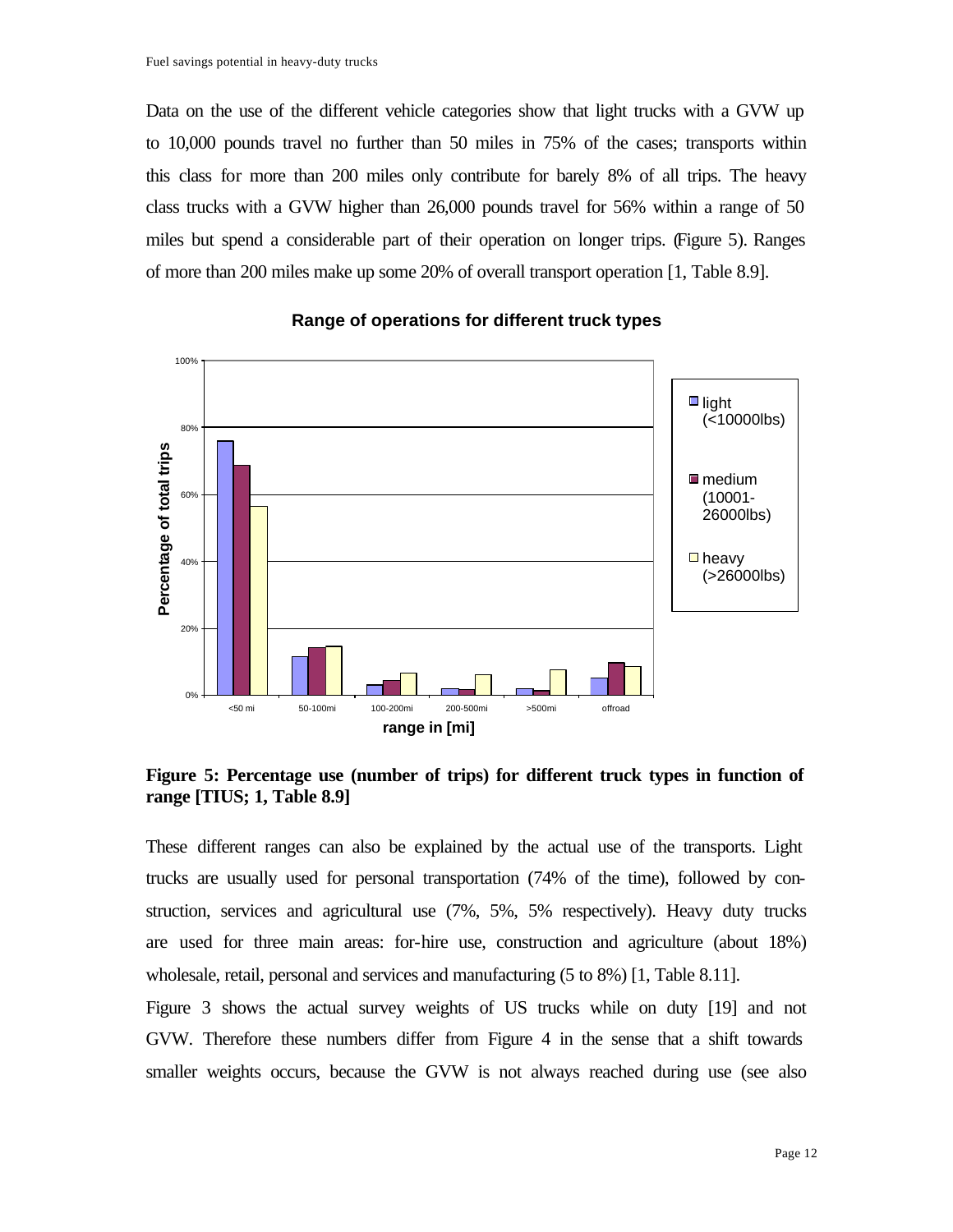baseline vehicle section). This is especially true for high volume low-mass transports (e.g. breakfast cereal packages) where vehicles get "cubed out<sup>6</sup>" before reaching GVW.

The general statements in this study also have importance to the European transportation sector, which shows the same shift towards road transport as its US counterpart.

While the market of bulk products is estimated to grow at 1.3% per year, higher value added products are foreseen to grow at a faster rate of 1.5 to 4% [2]. This implies a high probability for a future shift towards the road transportation sector, since the highgrowth products are basically transported on the road. With this transportation shift there can also be a larger impact of emissions caused by the increasing contribution of road transport. Hence, the essential goal of this study is to show possible fuel efficiency improvements of this fast-growing transportation sector, essentially with means of technology.

Several different goals promote such an approach. Reducing the emission of greenhouse gases, in particular carbon dioxide, as well as pollutants such as nitrogen oxides and particulates is an important environmental issue. The depletion of non-renewable oil is not only of environmental concern. The dependence on foreign oil and the stability of oil prices can have a primary impact on the domestic and the worldwide economy. On a smaller scale, fuel economy especially for heavy duty trucks is a crucial factor for competitiveness of a truck operator.

There are also means of policy, such as price increase for fuels, for example, which will not be considered in the study. Many studies exist on fuel efficiency improvements for passenger cars. A recent ANL study by Stodolsky et al [17] looked at fuel efficiency improvements for classes 3 to 7 delivery trucks through hybrid technology.

In this study focus is projected on the class 8 heavy-duty trucks. The special use patterns shall be especially outlined and implemented into a typical test driving cycle (see chapter 2.3).

<sup>&</sup>lt;sup>6</sup> "cubed out" means that a vehicle load is limited by the available volume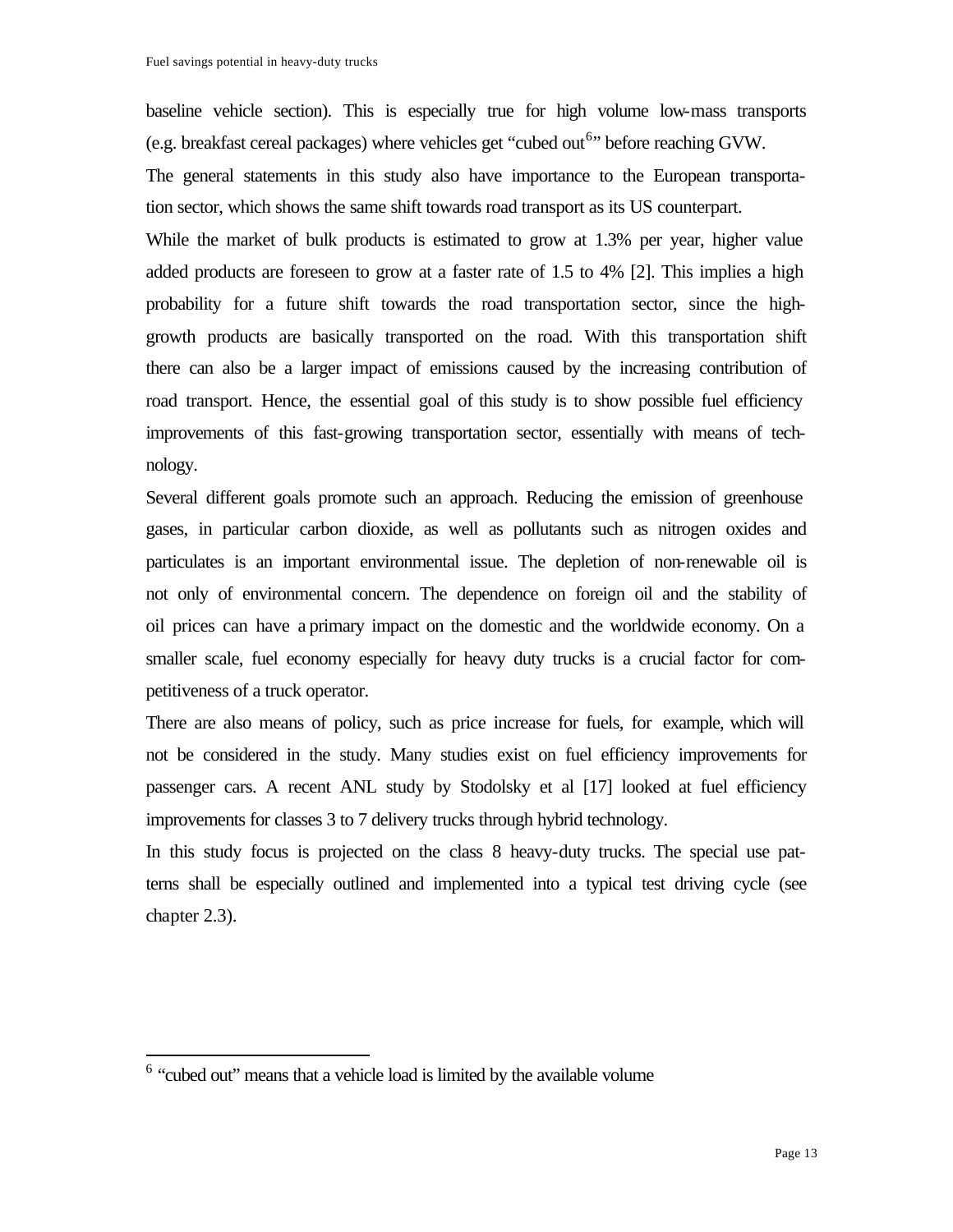# **2. Measures to reduce CO2 emissions**

## *2.1 Overview*

There are several ways to improve fuel efficiency and decrease  $CO<sub>2</sub>$ -emissions of freight transport. They include:

 $\triangleright$  Technological measures

- More efficient engines
- Improved transmissions
- Reduction of driving resistances
- $\triangleright$  Other factors
	- Improved driver skills and change in behavior (e.g. avoid "unnecessary" engine idling)

There are also other possibilities, such as the introduction of low-carbon fuels (natural gas, hydrogen, methanol) and new power units like fuel cells, which could not be considered in this study with the time and resources available. The potential to improve fuel efficiency through these measures not only is restricted by technology itself, but also by their respective costs. It is relatively inexpensive to improve the skills of a professional driver, to teach him or her how to run a vehicle in the most fuel saving manner, or to change the behavior – that is a question of will or choice, not money. In contrast, technical measures to improve fuel efficiency of a vehicle can be expensive. This is not only true for the vehicle purchaser, but also for the providers of the necessary infrastructure (see chapter on FCs). The best results in  $CO<sub>2</sub>$ -emission reduction can be achieved if the possible measures are combined. For large improvements through technical measures, both optimized drivetrains and resistance reductions should be applied. However, costs can increase considerably with improved technologies, and fuel consumption reductions must always be weighed against the corresponding costs.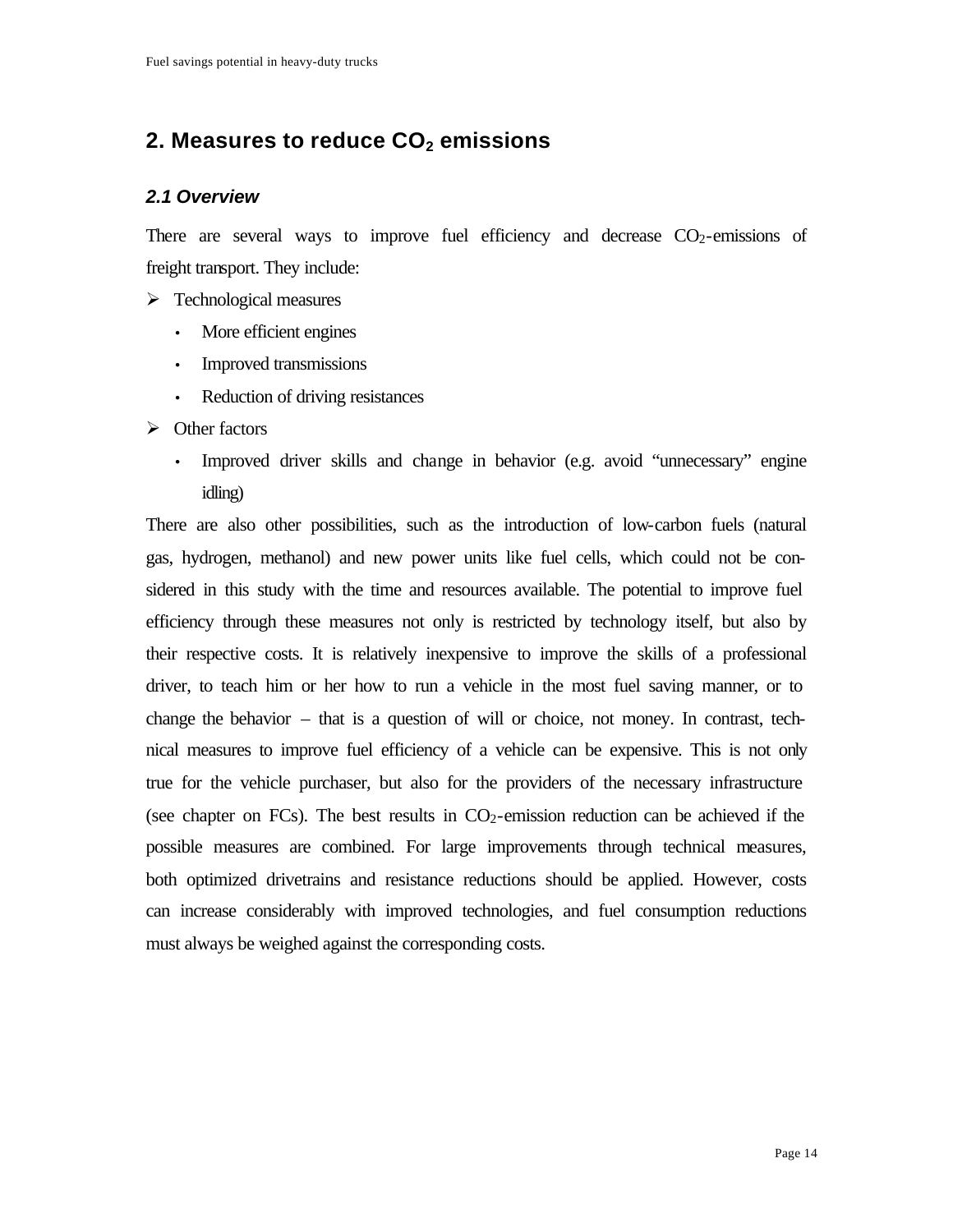#### *2.2 Specification of a baseline vehicle*

A starting point of this study must be the characterization of the different truck classes, i.e. the definition of a baseline vehicle. We concentrated on a class 8 truck because of its large share of fuel use, as shown in Figure 4. According to Truck Inventory and Use Survey (TIUS) [19, tables  $2a \& 7$ ] a class 8 baseline vehicle can be characterized as a diesel engine powered truck-tractor with single trailer combination with 5 or more axles



 $\overline{a}$ 

and an average weight of 60,000 to 80,000 lbs. (27 –36 tons).

## **Figure 6: Typical US class 8 truck<sup>7</sup>**

A 30,000 kg (66,140lbs) truck is used as a standard truck. Class 8 trucks may reach a GVW of 36,287kg (80,000lbs), but since

they are not always "weighted out" (meaning that they have reached the maximum allowable weight GVW), this average number has been chosen. Trucks can also be limited by volume "cubed out" or by area if they transport light and voluminous or bulky goods. Based on these numbers and on data from Spec Manager<sup>TM</sup> and Information<sup>8</sup> from Argonne National Laboratory, the baseline class 8 truck we have chosen for analysis in this report has the following characteristics.

 $<sup>7</sup>$  Shown vehicle does not correspond to the chosen imaginary baseline vehicle. (picture</sup> taken from www.macktrucks.com)

<sup>8</sup> personal communication by Frank Stodolsky, principal investigator at ANL, December 1999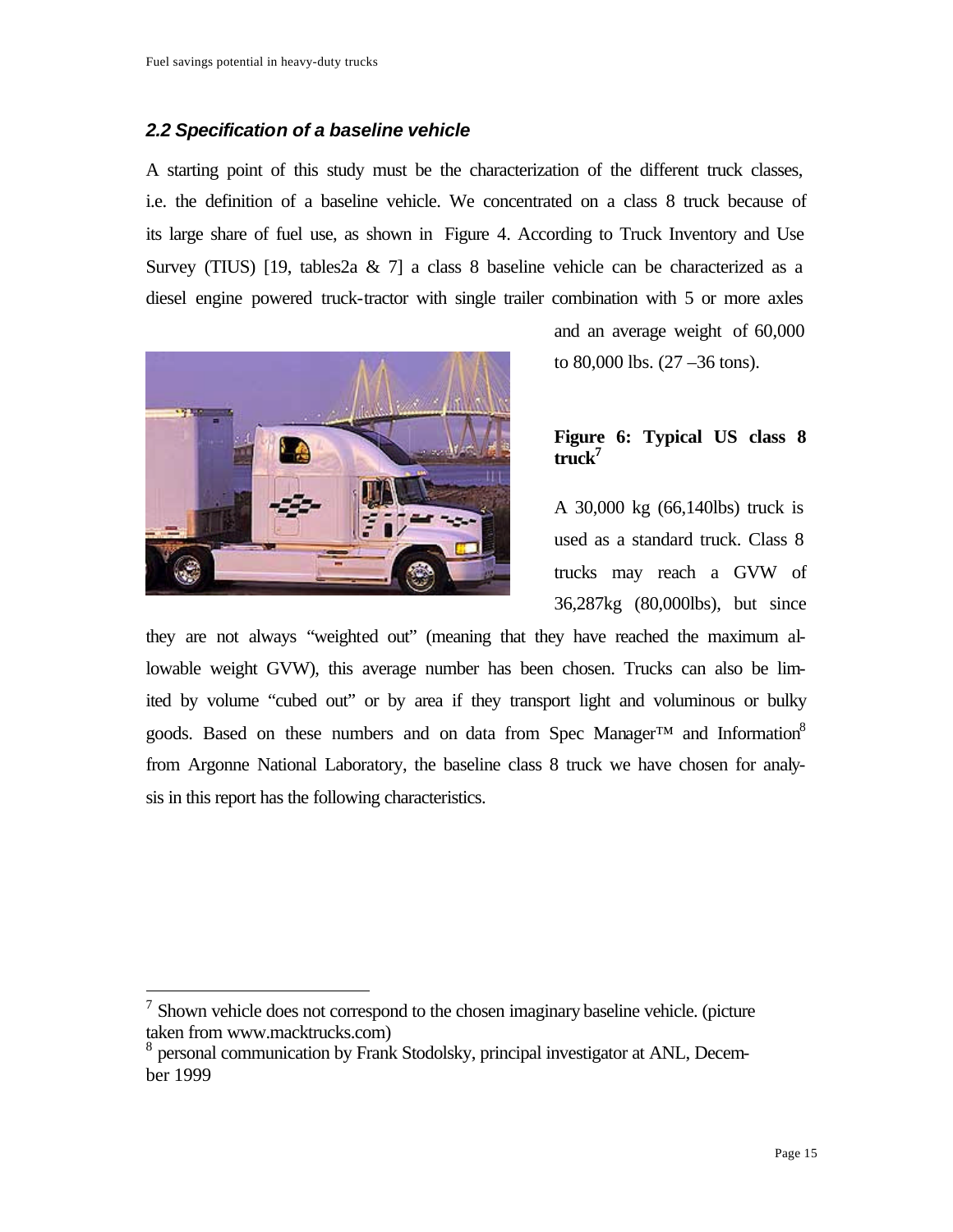| <b>Characteristic</b>                           | Class 8                                                                                                                          |
|-------------------------------------------------|----------------------------------------------------------------------------------------------------------------------------------|
| GVW [kg] ([lbs])                                | 36,287 (80,000)                                                                                                                  |
| Vehicle empty weight [kg] ([lbs])               | 11,000 (24,250)                                                                                                                  |
| payload [kg] ([lbs])                            | 25,287 (55,750)                                                                                                                  |
| Used average weight [kg] ([lbs])<br>75% payload | 30,000 (66,140)                                                                                                                  |
| CD <sub>I</sub> -                               | 0.62 (roof deflector)                                                                                                            |
| Trailer gap [m] ([in])                          | 1.02(40)                                                                                                                         |
| Vehicle height [m] ([in])                       | 4.09 (13'5")                                                                                                                     |
| Vehicle width [m] ([in])                        | 2.59 (102")                                                                                                                      |
| Frontal area $\lceil m^2 \rceil$                | 10                                                                                                                               |
| Engine                                          | Diesel engine <sup>9</sup> 321 kW (430hp) @<br>1,800rpm; 2,101Nm (1,550 lb-ft) @<br>1,200rpm (turbocharged and inter-<br>cooled) |
| Displacement [L]                                | 12.7                                                                                                                             |
| Cylinders                                       | 16                                                                                                                               |
| <b>Tires</b>                                    | Low profile radials                                                                                                              |
| Wheel radius [m]                                | 0.5                                                                                                                              |
| RRC [-]                                         | 0.007                                                                                                                            |
| Transmission [# of gears]                       | Fuller RTLO-14610A; 10                                                                                                           |
| Gear ratio 1st gear                             | 9.91                                                                                                                             |
| Gear ratio highest gear                         | 0.76                                                                                                                             |
| axle ratio                                      | 3.9                                                                                                                              |
| Retail price (US\$)                             | 167,000                                                                                                                          |

**Table 3: Baseline vehicle specifications (including trailer)**

The frontal area is based on a height of 4m (13'5") a width of 2.6m (102"): the area under the vehicle between the wheels is subtracted. Note that the length does not influence the simulations since wind yaw angles are not simulated.

<sup>&</sup>lt;sup>9</sup> Based on Detroit Diesel Series 60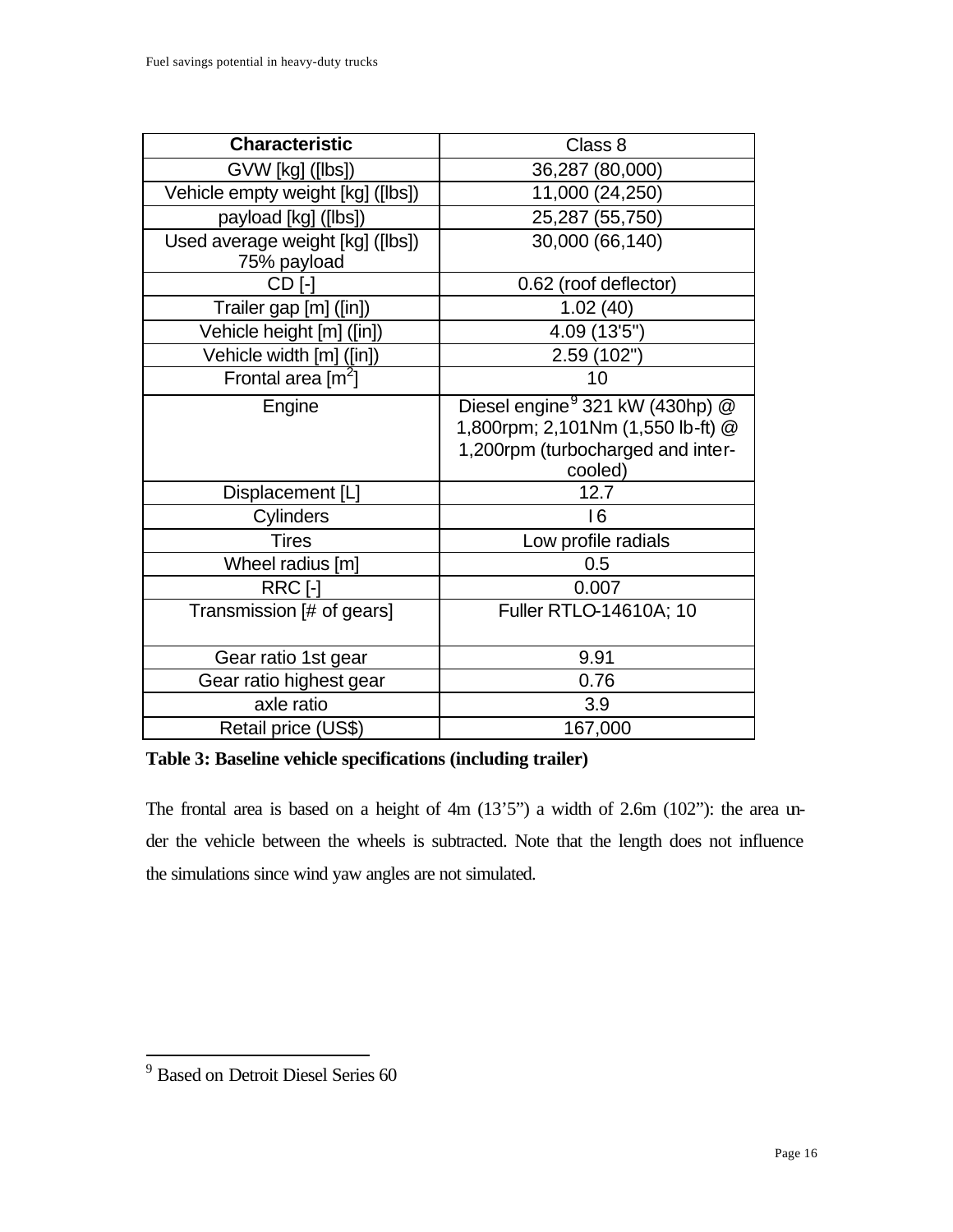## *2.3 Typical driving cycle for class 8 HDVs*

Long haul trucking shows different driving characteristics than passenger transport. Long distances are typically traveled at a certain constant speed. Therefore a very simple driving cycle is used to simulate the fuel consumption for heavy-duty vehicles (based on the SAE J1376 HDV driving cycle).



**Figure 7: HDV highway driving cycle**

This driving cycle describes an acceleration to a certain cruise speed (97km/h, 60 mi/h chosen as a standard) followed by cruising at constant speed and a deceleration. Fuel consumption predictions depend largely on the chosen driving cycle for the simulation.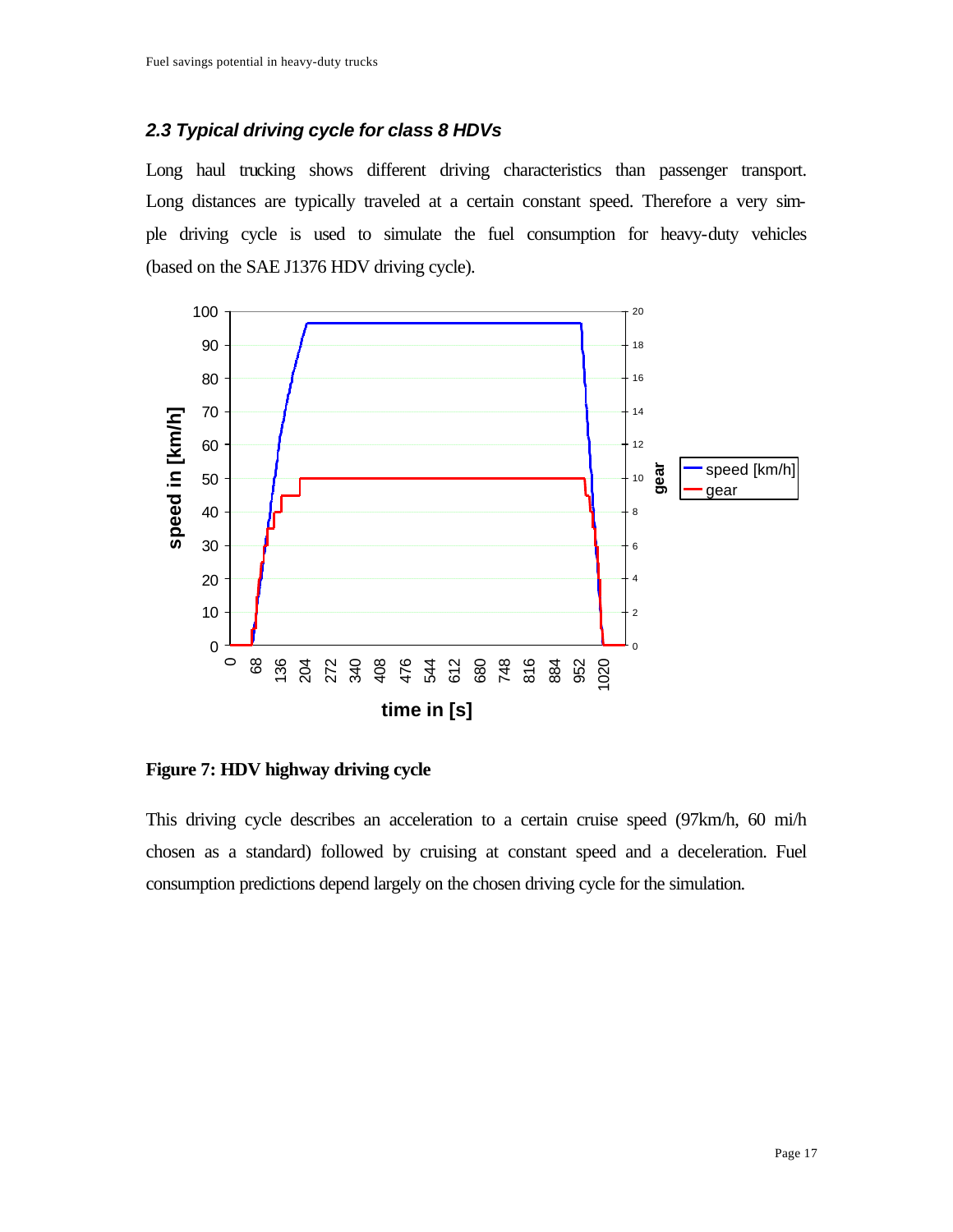

**Figure 8: HDV urban driving cycle**

For comparison purposes a second driving cycle is used, which simulates suburban driving by trucks making deliveries. Speeds are chosen not to exceed 65 km/h (40mi/h). It includes a combination of accelerations and decelerations and short passages at constant speed as shown in Figure 8.

## *2.4 Emission standards*

Emission standards from the California Air Resources Board (CARB) are given in grams per brakehorsepower-hour<sup>10</sup> (g/bhp-hr) and are tabulated in the following table applicable to heavy truck engines from 1998 – 2003 [1]:

| pollutant | $\tau$<br>⊥∟ | $\check{ }$ | $\mathbf{v} \mathbf{v}$ | PM     |
|-----------|--------------|-------------|-------------------------|--------|
| standard  | ر            | 1 J .J      | −.∪                     | v. 1 v |

**Table 4: Diesel emission standards by CARB**

 $10^{10}$  1 g/bhp-hr = 1.34 g/kWh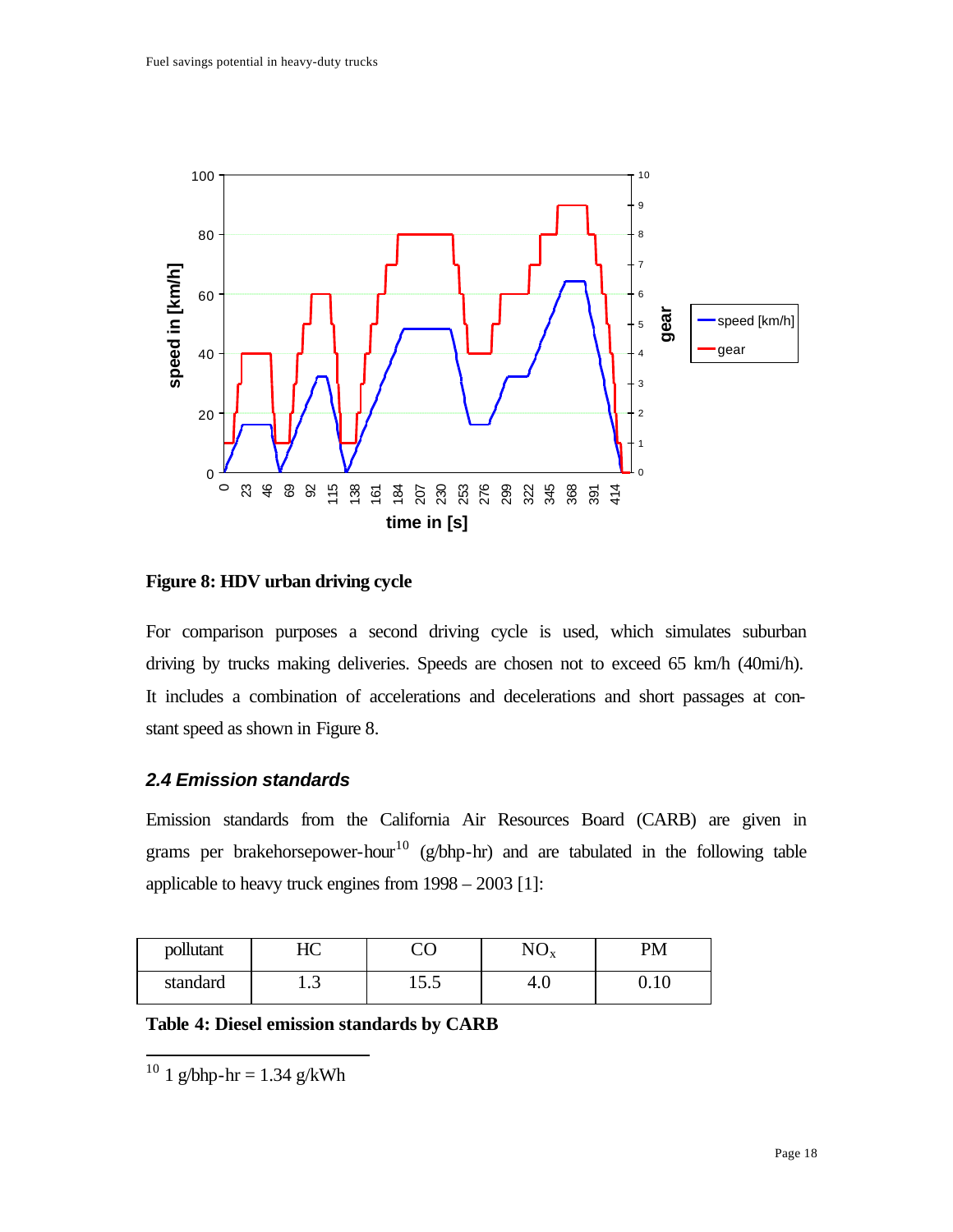These standards apply to diesel, methanol and all applicable gaseous-fueled heavy duty truck engines. They would also apply to the proposed diesel hybrid propulsion technologies. Hydrogen powered fuel cell (FC) emissions are extremely low, whereas methanol or gasoline fueled on board reforming FC systems have non negligible emissions – most of all CO. Future more stringent standards would give the hydrogen FC system a low-emission advantage.

Recently Crow and Dodge [36] proposed technology advancements to improve engine efficiency and emission controls. Among these are exhaust gas recirculation (EGR), variable geometry turbochargers, advanced fuel injection systems (common rail), turbo compounding, lean  $NO<sub>x</sub>$  catalysts and particulate traps. Some of these propositions are already implemented in recent truck engines. These authors assume  $NO<sub>x</sub>$  reductions of a factor of 40 to be possible, hence achieving  $NO_x$  emissions as low as  $0.1$ g/bhp-h within the next decade (2010). The particulate matter emissions were assumed to drop to a value of 0.01 g/bhp-h – a factor 10 improvement. Engine efficiency was assumed to increase. This shows, that diesel engines could still become much cleaner with the introduction of new technologies and their pollution penalty compared to "clean technologies" like the fuel cell would decrease. However, there is always a trade-off between fuel efficiency and low emissions. If emission standards are chosen at very low values, fuel consumption penalties must be accepted (see section 3.2).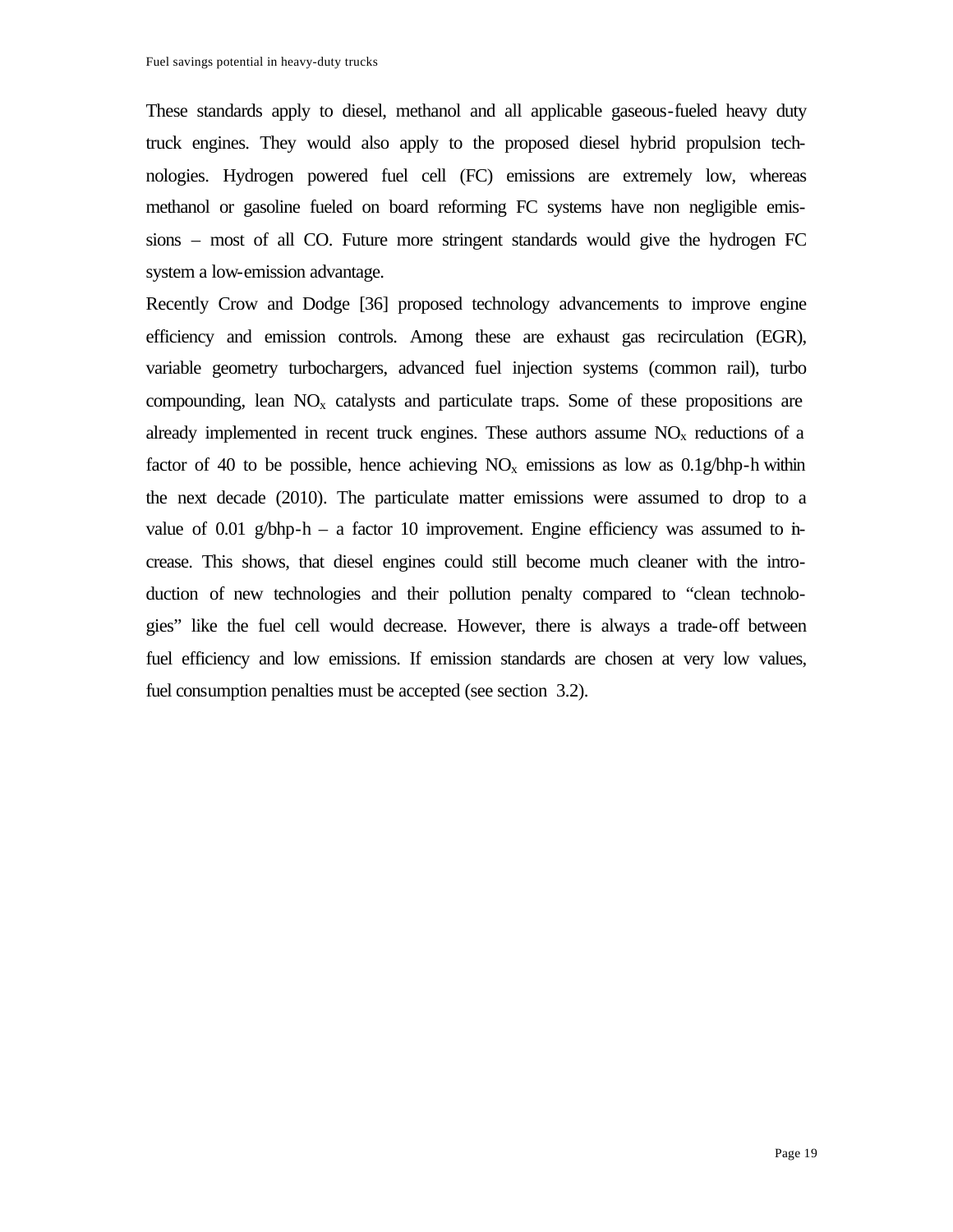# *2.5 Technologies considered*

In this report the following technologies shall be considered:

| <b>Fuels</b>  | Powertrains   | Vehicle characteristics |
|---------------|---------------|-------------------------|
| <b>Diesel</b> | Diesel ICE    | Conventional            |
| (Methanol)    | Diesel hybrid | Cab-over-engine design  |
| (Hydrogen)    | (Fuel cell)   | Rolling resistance      |
|               |               | Aerodynamic drag        |
|               |               | Lightweight             |
|               |               | APU $\overline{s^{11}}$ |

## **Table 5: considered technologies**

Diesel oil and diesel ICE are the standard fuel and propulsion system used. Methanol and hydrogen and the fuel cell technology are introduced on a qualitative basis for comparison. The different influences of vehicle characteristics are evaluated for different driving cycles.

<sup>11</sup> **A**uxiliary **p**ower **u**nits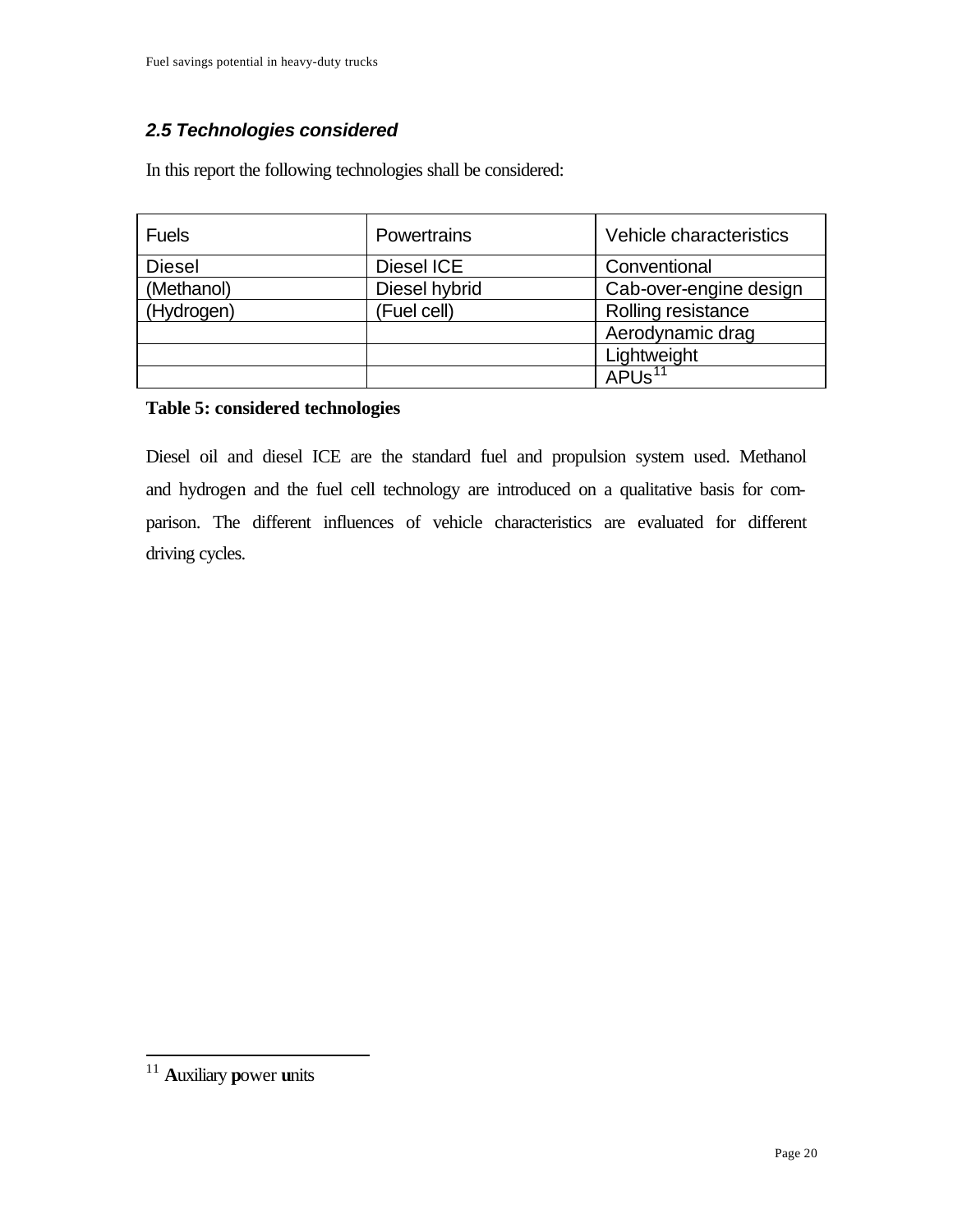## *2.6 Differences from passenger cars*

Trucks differ from passenger cars in many ways. Table 6 gives an impression of typical differences:

| <b>Typical characteristic</b>                             | Passenger car | Class 8 truck |
|-----------------------------------------------------------|---------------|---------------|
| Annual usage [mi] (1997)                                  | 11,574        | $69,553^{12}$ |
| Lifetime usage [mi]                                       | 150,000       | 1,000,000     |
| Cost [\$]                                                 | 18,000        | 167,000       |
| Empty weight [kg]                                         | 1,333         | 11,000        |
| Typical payload [kg]                                      | 110           | 19,000        |
| Payload to total weight ratio                             | 8%            | 63%           |
| (typical, not GVW)                                        |               |               |
| Fuel used                                                 | Gasoline      | <b>Diesel</b> |
| Fuel economy (mpg, year)                                  | 24.6 (1999)   | 6.1(1997)     |
| $\frac{\sin\theta}{\sin\theta}$<br>1.2<br>Fuel costs<br>@ | 0.05          | 0.20          |
| $\frac{\sqrt{2}}{2}$                                      |               |               |
| Percentage of fuel costs of                               | 14%           | 31%           |
| total operating costs                                     |               |               |

## **Table 6: Differences between passenger car and heavy-duty truck (sources: [1], [15])**

The most obvious difference is the weight, which is about an order of magnitude higher for class 8 trucks than for passenger cars. The increased weight raises chassis stiffness requirements and makes the introduction of some safety accessories necessary.

 $12$  according to [1, table 8.1 for combination trucks]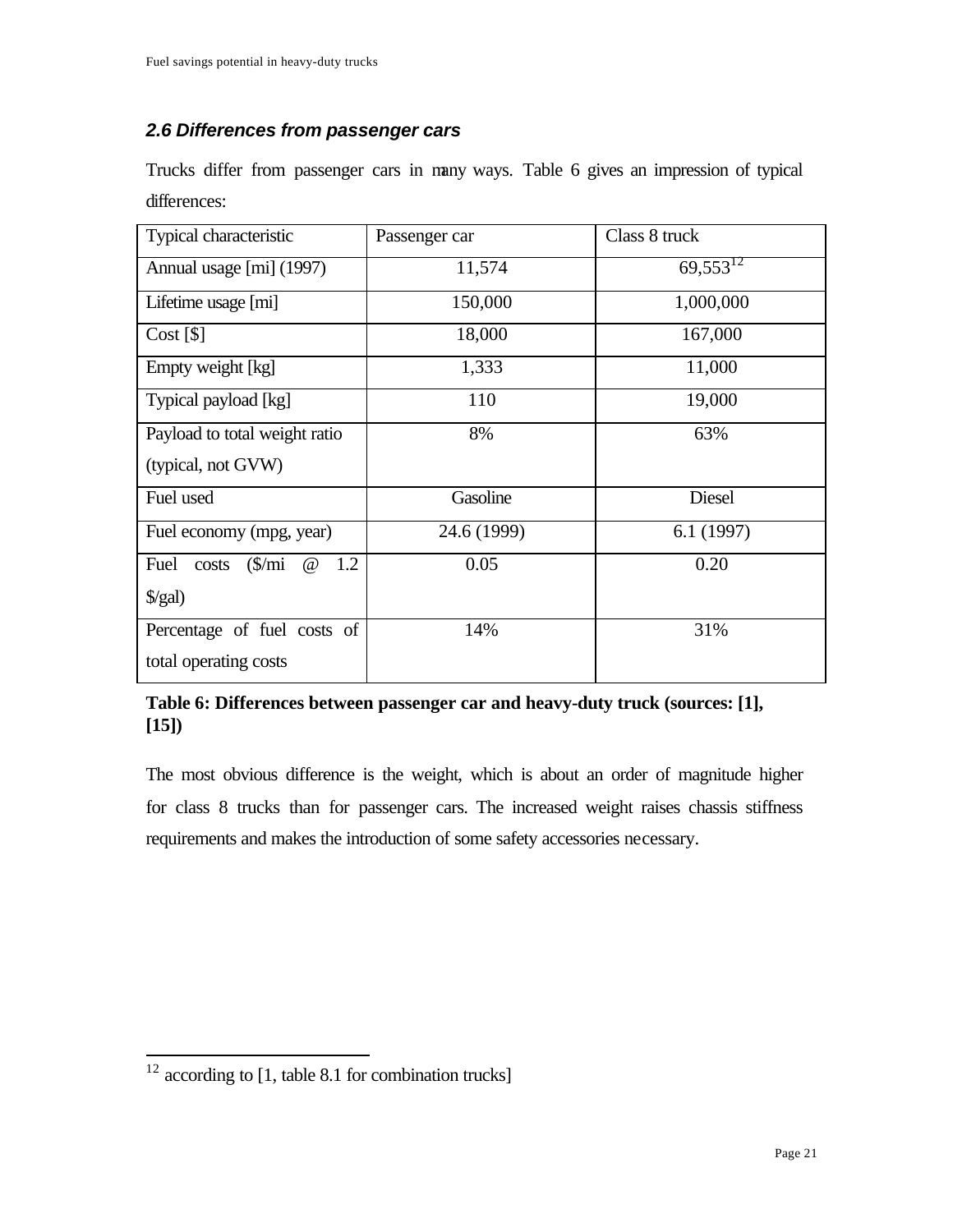#### 2.6.1 Braking system

The most important one is the braking system. Cars have normally two brakes which include the "normal" brake (usually a hydraulic braking system with disc and/or drum brakes) and an emergency brake. In a heavy truck, there must be additional brakes that ensure safe downhill driving on long slopes with continuous wear-free braking systems.

This is achieved with an engine exhaust brake and/or a retarder [45]. Figure 9 shows the three external forces acting on a descending vehicle: aerodynamic drag force, rolling resistance force, and gravity. It also shows the necessary wear free braking force.



**Figure 9: Forces acting on descending truck**

At constant speed the three forces plus the wear free breaking force must yield a zero vector, i.e. the sum of all the forces must be zero. One can see that the weight force is the only downward directed force.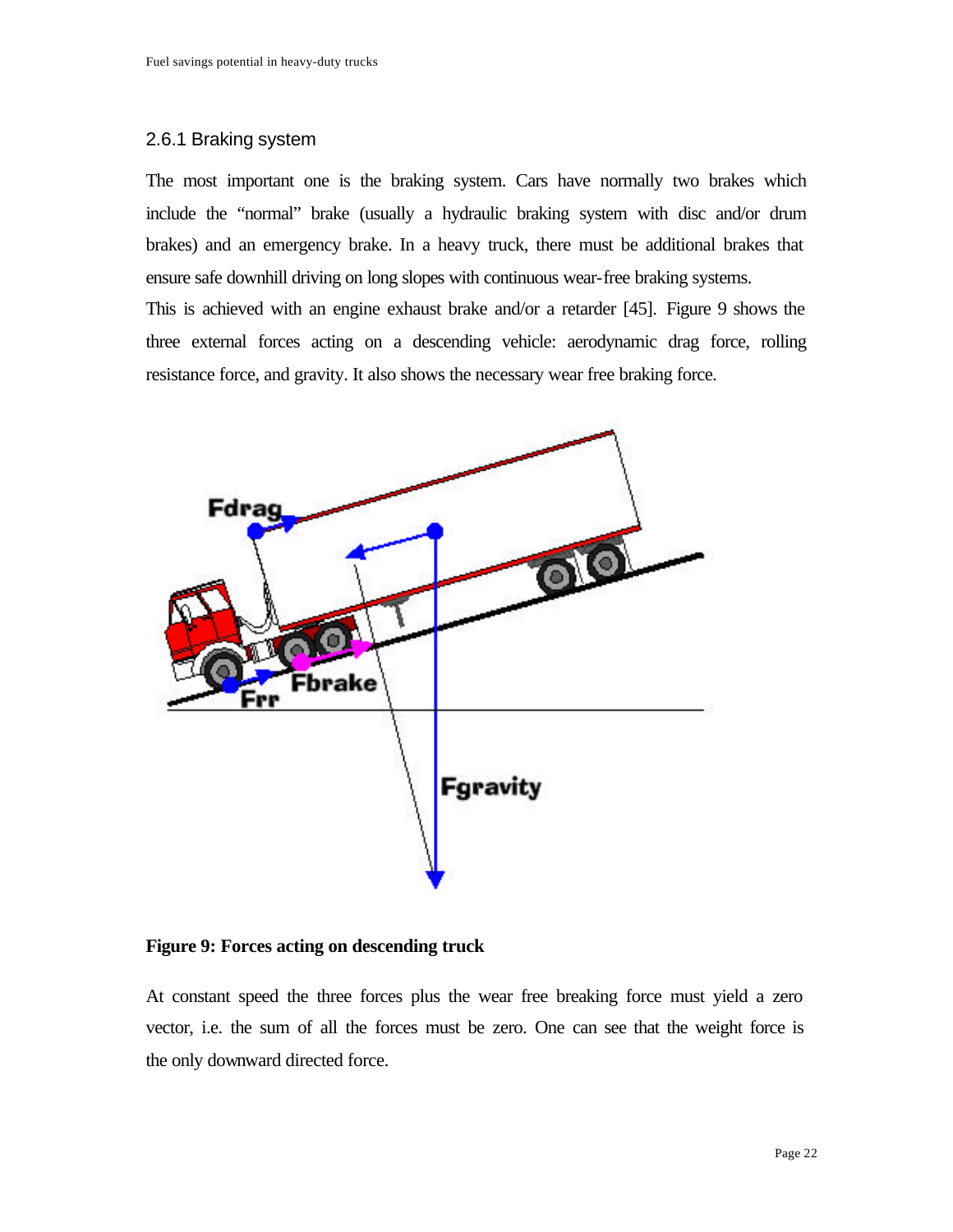The resulting equation from this force analysis, which determines the necessary braking power, is therefore:

$$
m_{veh} \cdot \vec{g} \cdot \sin \mathbf{a} + \vec{F}_{drag} + \vec{F}_{rr} + \vec{F}_{brake} = \vec{0}
$$
 (1)  

$$
\Rightarrow F_{brake} = m \cdot g \cdot \sin \mathbf{a} - F_{drag} - F_{rr}
$$
 (2)

$$
\Rightarrow P_{\text{brake}} = F_{\text{brake}} \cdot v_{\text{veh}} \tag{3}
$$

| where: | $F_{rr}$           | Rolling resistance force  | [N]                         |
|--------|--------------------|---------------------------|-----------------------------|
|        | $F_{drag}$         | Air resistance force      | [N]                         |
|        | $F_{\text{brake}}$ | Braking force             | [N]                         |
|        | $P_{\text{brake}}$ | Braking power             | [W]                         |
|        | V <sub>veh</sub>   | Vehicle speed             | [m/s]                       |
|        | $m_{veh}$          | Vehicle mass              | [kg]                        |
|        | g                  | Gravitational constant    | $\left[\text{m/s}^2\right]$ |
|        | $\alpha$           | Grade angle <sup>13</sup> | $\lceil - \rceil$           |
|        |                    |                           |                             |

The engine brake is basically a throttle valve in the exhaust that can be closed in order to get draw back pressure in the cylinders. A retarder is an additional unit and acts either with a hydraulic fluid comparable to a water wheel or an electrodynamic retarder, which dissipates the energy through movement in electromagnetic fields producing heat. Figure 10 shows necessary power requirements for a weighted out 36,287 kg (80,000 lbs) truck descending a hill of slopes ranging from 1.5 to 6% at different speeds. The truck is assumed to have a RRC of 0.007, a  $C_d$  of 0.62, and a frontal area of 10 m<sup>2</sup>. The necessary braking power is considerable.

<sup>&</sup>lt;sup>13</sup> For small angles <15° one assumes sin  $\alpha$  = tan  $\alpha$  = grade in %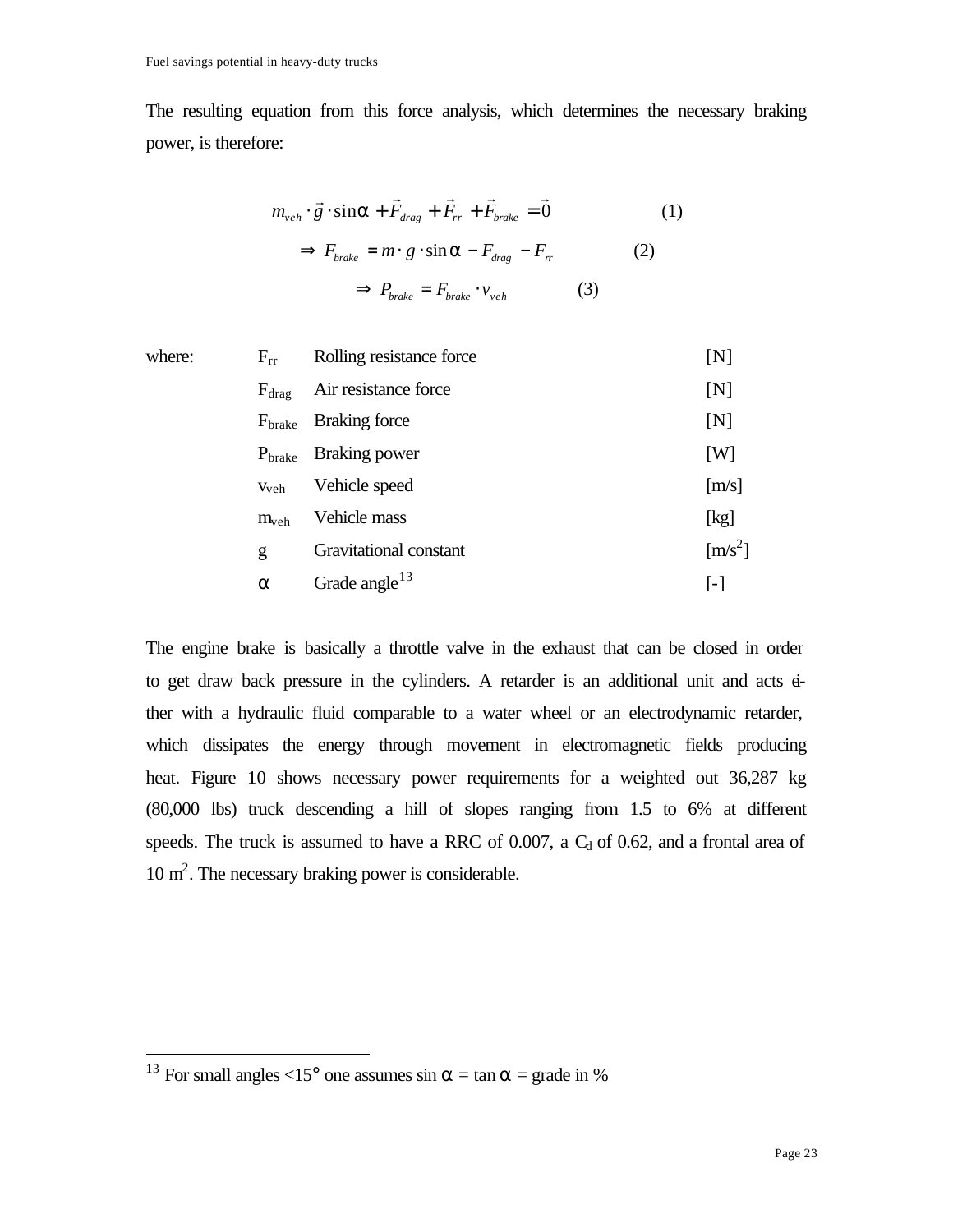

**Figure 10: Wear-free brake power requirements for truck<sup>14</sup>**

Note that below a certain threshold (e.g. 1.5%) there is no power needed, but especially for steep slopes, there is a high power demand. It is not contradictory that the brake power need decreases at speeds beyond 40 mph (in the 3% slope case) since the aerodynamic drag force increases with the square of the speed (power increases with the third power of speed) and is in the opposite direction of travel.

 $14$  see appendix and text for details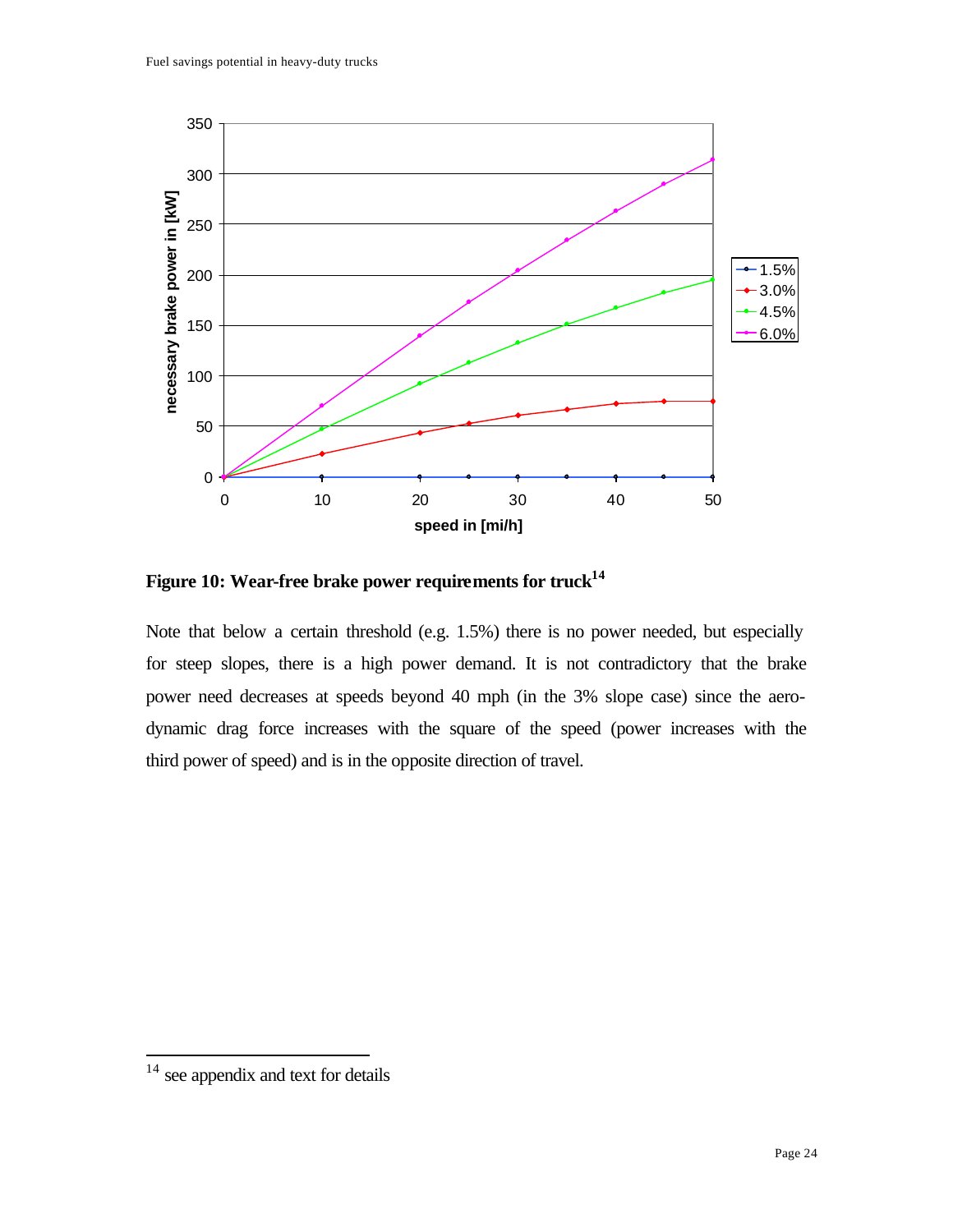## 2.6.2 Payload to weight ratio

Another weight related difference is the payload to total weight ratio, which is much higher for trucks compared to that of passenger cars:



**Figure 11: Typical payload to total weight ratio of passenger car vs heavy duty truck**

The numbers of Table 6 and the fact that trucks are always tried to be weighted out, suggest that trucks do not offer such a large weight reduction potentials as passenger cars. Truck operators always try to weight out their trucks for hauling purposes to the legally allowable weight. Therefore weight reductions in trucks would not directly affect fuel economy measured in L/100km or miles per gallon, but would increase the possible payload of the truck. The fuel consumption per ton of freight would decrease. (see chapter 7.4)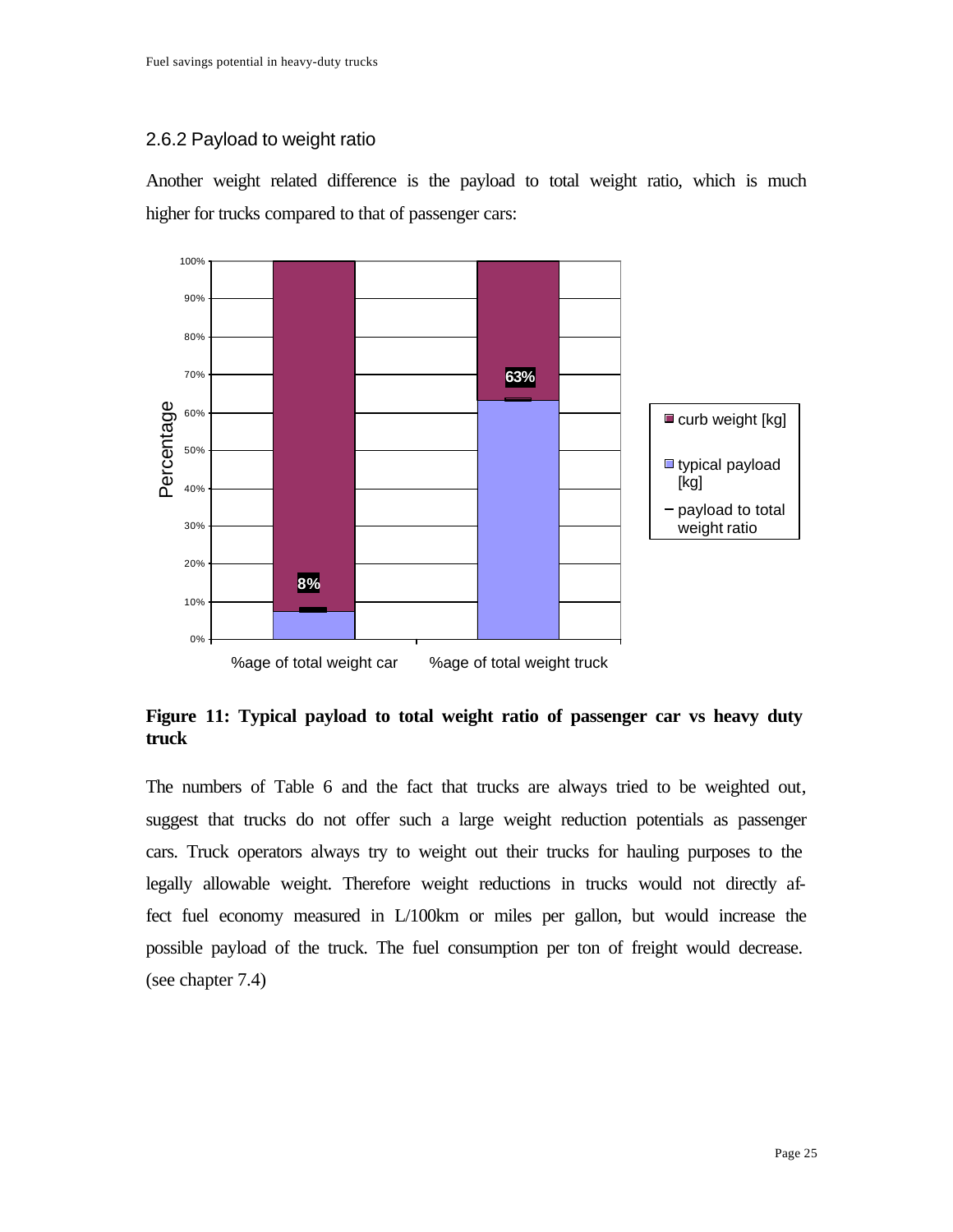#### *2.7 Models used*

Two models are used to predict the fuel economy of trucks on different driving cycles. The first model is a Matlab-Simulink file programmed by L. Guzzella and A. Amstutz of ETHZ, which was modified for the truck purposes, and the second is Spec Manager™ provided by Detroit Diesel Corporation. The Spec Manager™ was used essentially for data purposes whereas the Matlab program was used as the basic simulation tool.

#### 2.7.1 Model description

The Guzella-Amstutz model is a quasi steady state approximation (QSSA) program, which models the fuel consumption of a vehicle on a flat route considering  $C_d$ , RRC, vehicle mass, frontal area, engine and transmission performance, and driving cycle. The whole vehicle can be specified and values can be introduced for all the necessary specifications. The simulation of fuel consumption is then performed through the addition of all resistances the vehicle must overcome, including intrinsic vehicle resistances like transmission losses, which are entered as average constants.

If  $\frac{\Delta v}{\Delta t}$  gets infinitesimally small, equation (10) on page 49 is exactly satisfied. To reduce calculation complexity the quasi steady state approximation is applied. This means that for a certain lapse of time, e.g. one second, the acceleration behavior of the vehicle is thought to be constant. The intervals applied to the model prevent the use of continuous functions of time and instead make possible the introduction of data for time, speed and gears in arrays or vectors.

#### 2.7.2 Model application

The model was applied to simulate a conventional mechanical drivetrain diesel engine powered truck and a parallel diesel-electric hybrid. In the conventional arrangement, the aerodynamic drag and the rolling resistance coefficient were varied in the range of available data, from  $0.62$  (baseline) to  $0.4$  (advanced truck [51]) for the  $C_d$  value and from 0.007 to 0.005 for the RRC. The engine, based on data from Detroit Diesel [52],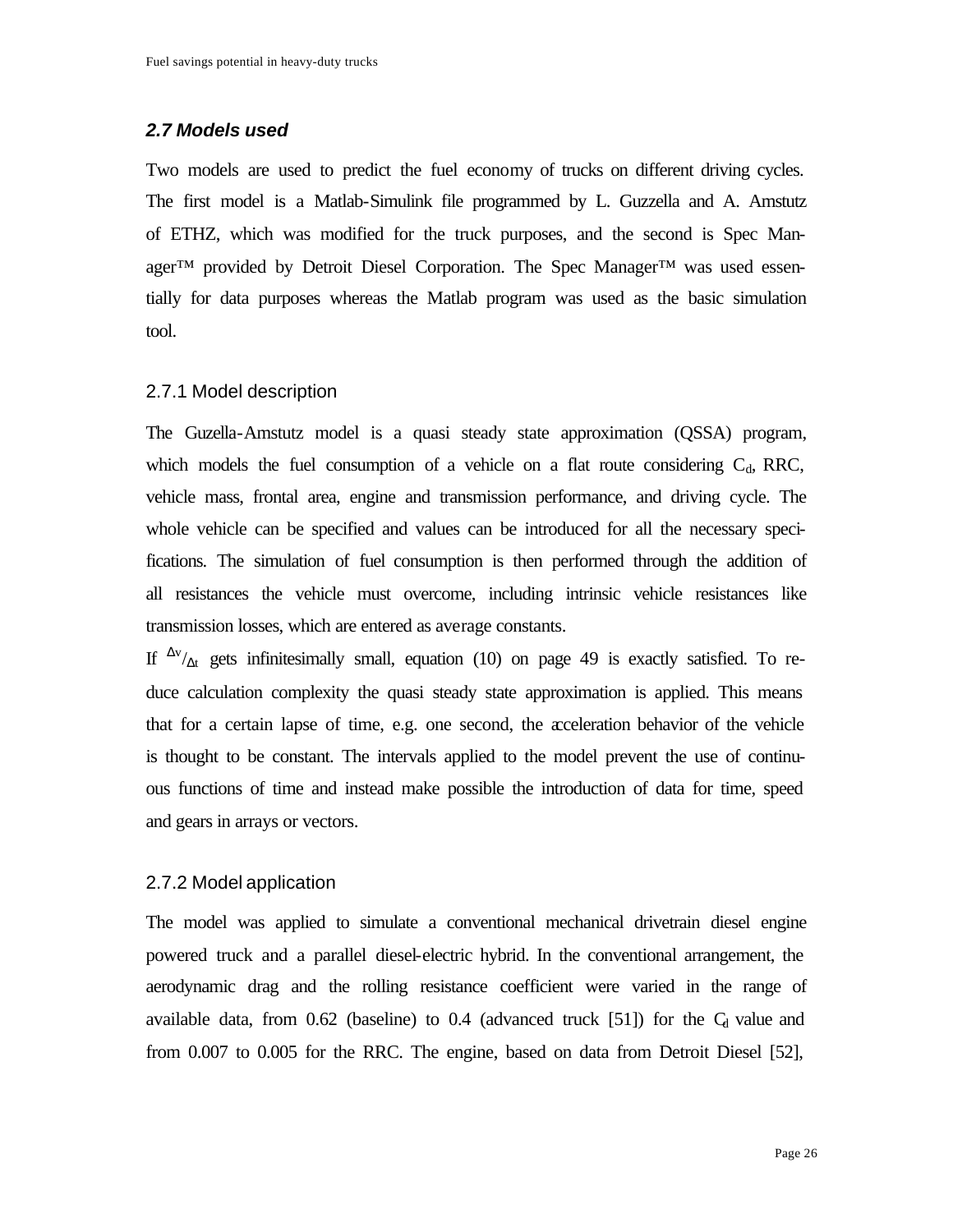was not modified according to decreasing power needs with reduced resistances. As defined in the baseline vehicle chapter 2.2, a 321kW (430hp) @ 1800 rpm, 2101 Nm (1550 lb-ft) 12.7 L displacement inline-6 cylinder engine was used. In both cases, auxiliary power requirements were set to an average value of 10 kW.

The lines of constant engine efficiency  $[g/kWh]$  are assumed to be horizontal in the engine map whereas they are actually rising with increasing rpm (representing better fuel economy for same power outputs at lower rpm). Hence the program doesn't take into account the improved efficiency at lower rpm and low rpm ecolomic<sup>15</sup> driving cannot be simulated.

For the hybrid configuration the power of the diesel ICE was downsized to fit power requirements for cruise speed. A 187 kW (250 hp) @ 1900 rpm, 1085 Nm @ 1200 rpm 8.7 L diesel engine is used based on an International engine (Detroit Diesel Series 40E). The additional electric motor has a constant torque of 1029 Nm up to 1200 rpm and a power output of 137 kW (184 hp) @ 1800 rpm to meet the same power output as the baseline diesel, when combined with the downsized ICE.

Under a certain power threshold, which was fixed at 50 kW in order to optimize fuel consumption for the corresponding driving cycle, the vehicle is only propelled by the electric motor. (This is of importance especially in congested traffic, where power requirements stay below this limit most of the time, and ICE idling can be avoided completely). Above this threshold the truck is powered only by the ICE. Whenever the power requirement of the truck exceeds the capacity of the ICE (e.g. during rapid acceleration), the electrical motor power is added to the ICE's. With this arrangement the truck can cruise for most of the time in the chosen highway driving cycle on the downsized ICE only. The same configuration is used in the urban driving cycle. If battery state of charge SOC at the end of the simulation was lower than in the beginning, a diesel energy equivalent was added to the fuel consumption in order to take into account the energy drawn from the battery. (Calculated with 40% ICE, 85% electric motor and 90% battery charging efficiency).

<sup>&</sup>lt;sup>15</sup> see chapter 5.1 for explanation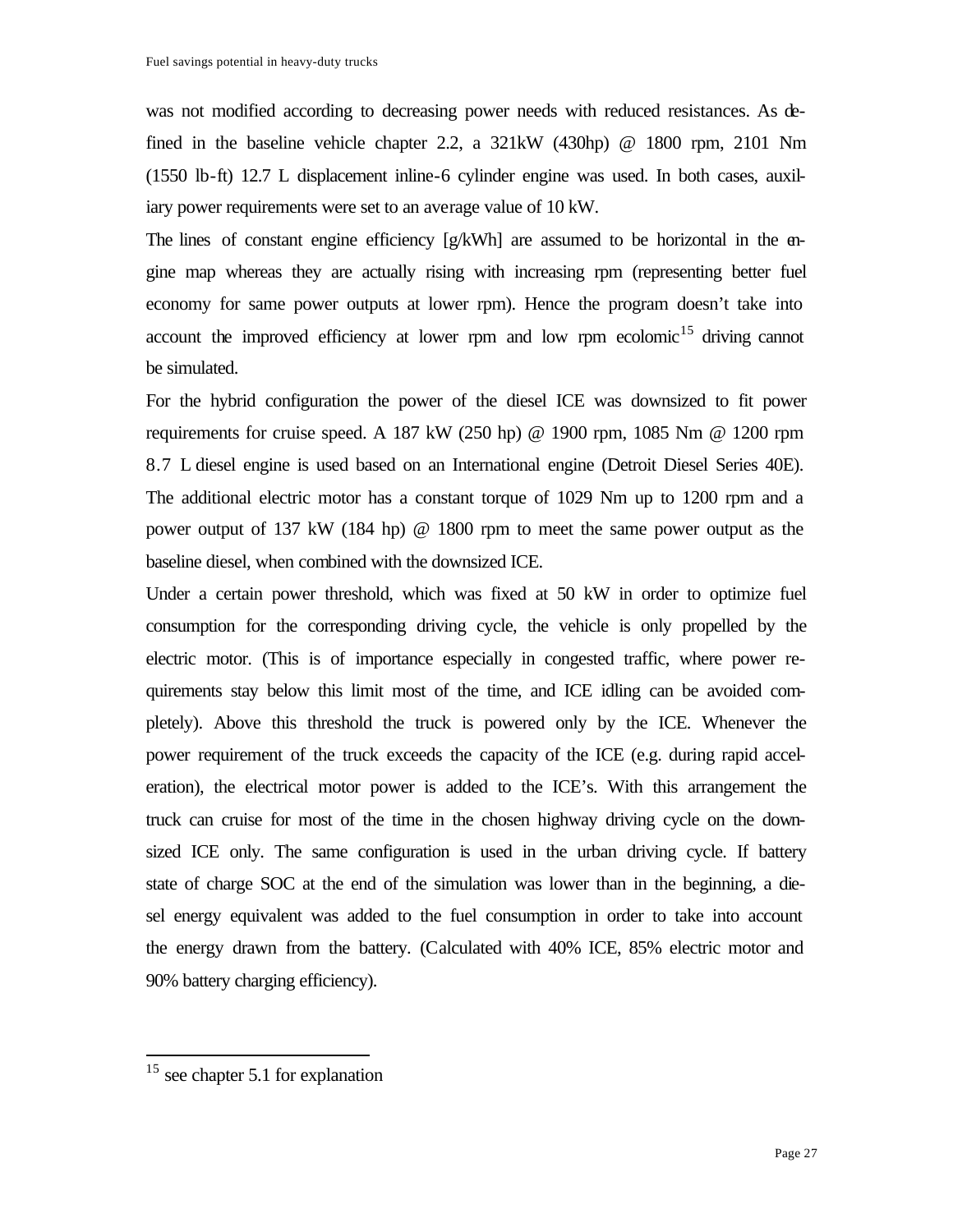The transmission is not changed. Optimization of transmission and axle ratio is also an issue of fuel efficiency, but is not considered in this study. Gears are shifted according to Spec Manager™ shifting schedule as shown in Table 7:

| Gear |      |      | Speed @ 1200 rpm   Speed @ 1800 rpm   Speed @ gear change |
|------|------|------|-----------------------------------------------------------|
|      | 3.7  | 5.6  | 5                                                         |
| 2    | 4.9  | 7.4  |                                                           |
| 3    | 6.6  | 9.9  |                                                           |
|      | 8.8  | 13.2 | 12                                                        |
| 5    | 11.8 | 17.8 | 16                                                        |
| 6    | 15.6 | 23.5 | 21                                                        |
|      | 20.7 | 31.1 | 27                                                        |
| 8    | 27.6 | 41.3 | 36                                                        |
| 9    | 36.9 | 55.4 | 49                                                        |
| 10   | 48.9 | 73.4 |                                                           |

**Table 7 : Operating range of gears**

#### 2.7.3 Model validation

In order to test the accuracy of the model, historical values for  $C<sub>d</sub>$ , RRC and engine efficiency have been introduced into the model and the results were compared to actual fuel consumption values based on TIUS [1]. This comparison should not be considered as a proof for the quality of the model, but should show that its results are close to reality. The difference between the simulation result and the historical values is always within 10%. It must be said that different vehicle characteristics are compared on this basis and that its outcome cannot be identical.

| year        | Cd         | <b>RRC</b>  | ICE effi- | Fuel cons. | fuel cons. |
|-------------|------------|-------------|-----------|------------|------------|
|             |            |             | ciency    | modeled    | (TIUS)     |
| 1977   0.78 |            | 0.007       | 40        | 50.6       | 49.0       |
| 1982 0.74   |            | 0.006       | 41.5      | 45.8       | 45.2       |
| 1987        | $\mid$ 0.7 | 0.0058      | 43        | 42.8       | 44.4       |
| 1992        |            | 0.66 0.0056 | 46        | 38.7       | 42.8       |
| 1997        |            | 0.62 0.0054 | 48        | 35.8       | 38.6       |

**Table 8: Input values and outcome of model validation**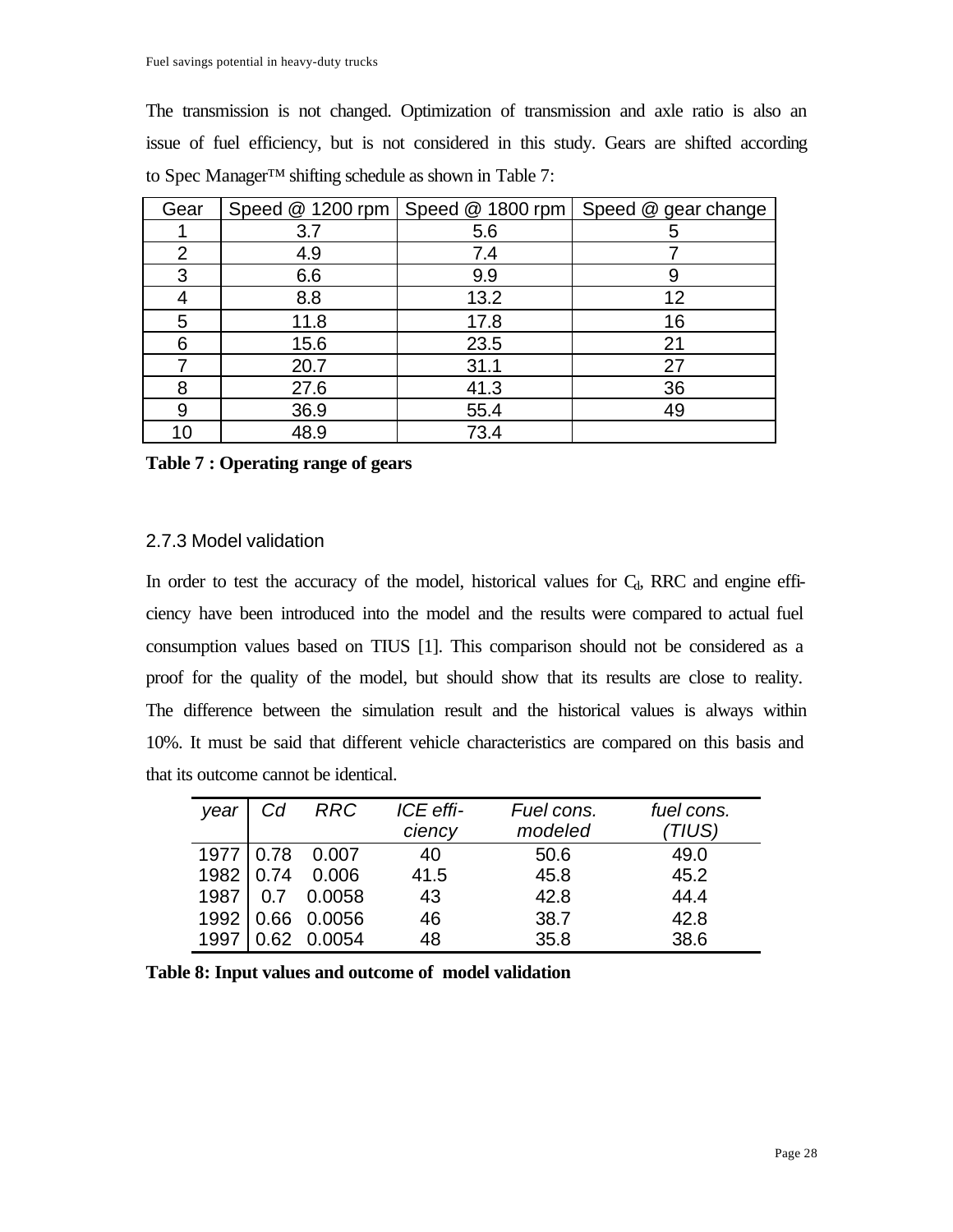

**Figure 12: Program validation results**

The modeled fuel consumption was found on the basis of a 30,000 kg truck with historical values for  $C_d$ , RRC and engine efficiency presented in sections 3 and 4. The chosen values are best possible values per year. Hence, the simulation results should show a lower fuel consumption compared to the TIUS values, which are fleet average values. The TIUS values are taken for class 8 trucks and represent an average for all trips and trucks (empty trips included). In addition, the load factors of trucks have increased steadily, so that the average weight of the trucks has increased during the period of 1977 to 1997. This could be a reason, why the TIUS fuel consumption values of 1977 and 1982 are lower than the modeled ones, since the actual average weight of these trucks was considerably lower than 30,000 kg. Other reasons could be the lower power output of older engines (all simulations run with the 321 kW engine) and the less stringent emission standards.

Table 8 and Figure 12 show the results of the model validation and the chosen input values.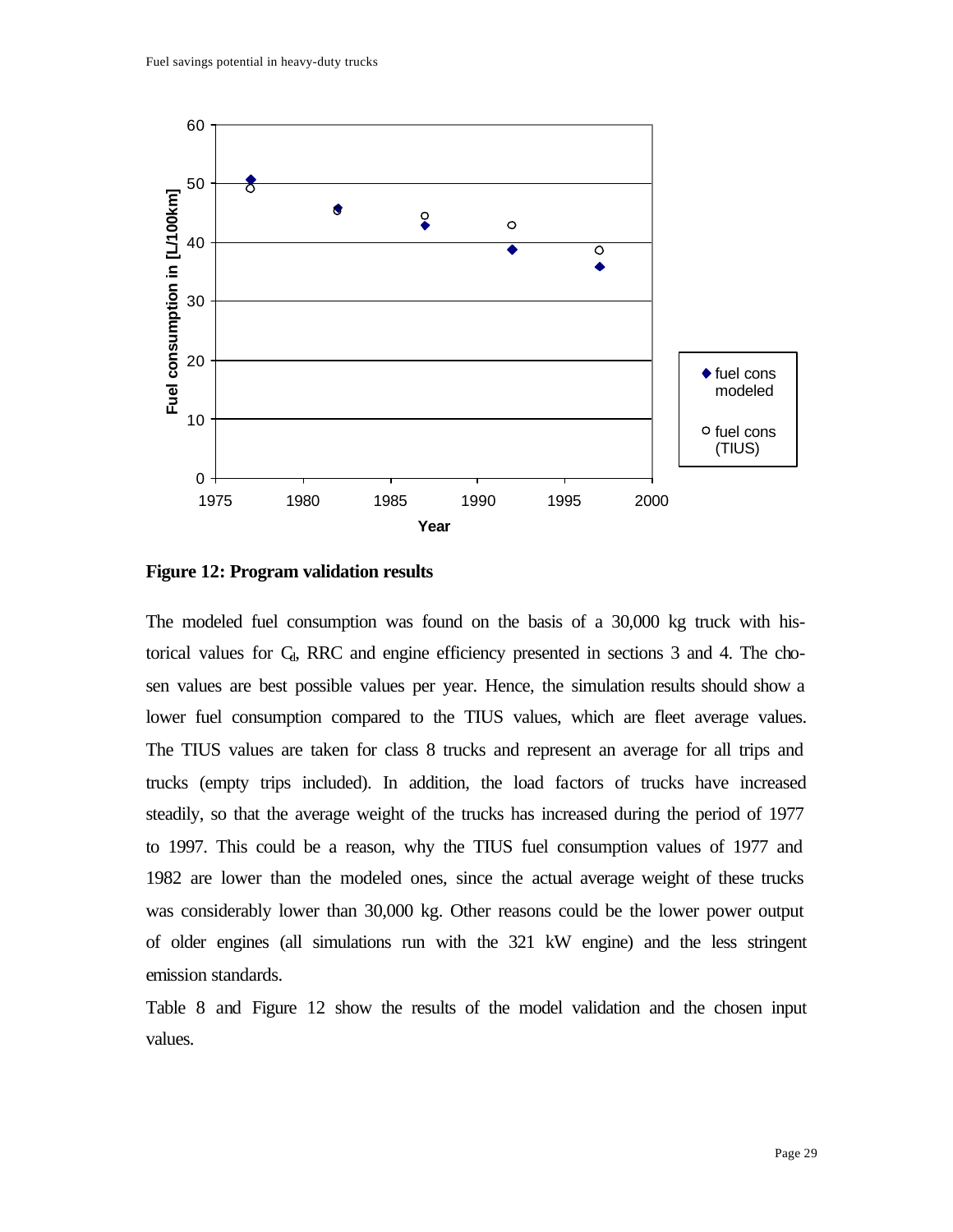# **3 Propulsion systems**

#### *3.1 Overview*

Diesel ICEs are the propulsion technology of choice in most of today's heavy-duty truck transportation applications. The biggest advantage of the diesel engine is the higher efficiency compared to that of gasoline engines, which influences the operating costs of these high mileage vehicles such that the higher purchase price for the engine is quickly offset by the saved fuel costs. There has been considerable progress in the past that increased the overall class 8 trucks fuel economy by about 27% from 1977 until 1997 [1, TIUS] (see Figure 13).



**Figure 13: Fuel economy evolution [mpg]<sup>16</sup>**

 $\overline{a}$ 

Engine efficiency has increased steadily with the introduction of turbochargers, intercoolers, and the turbo compound diesel engine (Scania, 1991) to reach full load effi-

 $16$  historic values taken from TIUS [1], 2020 values from simulation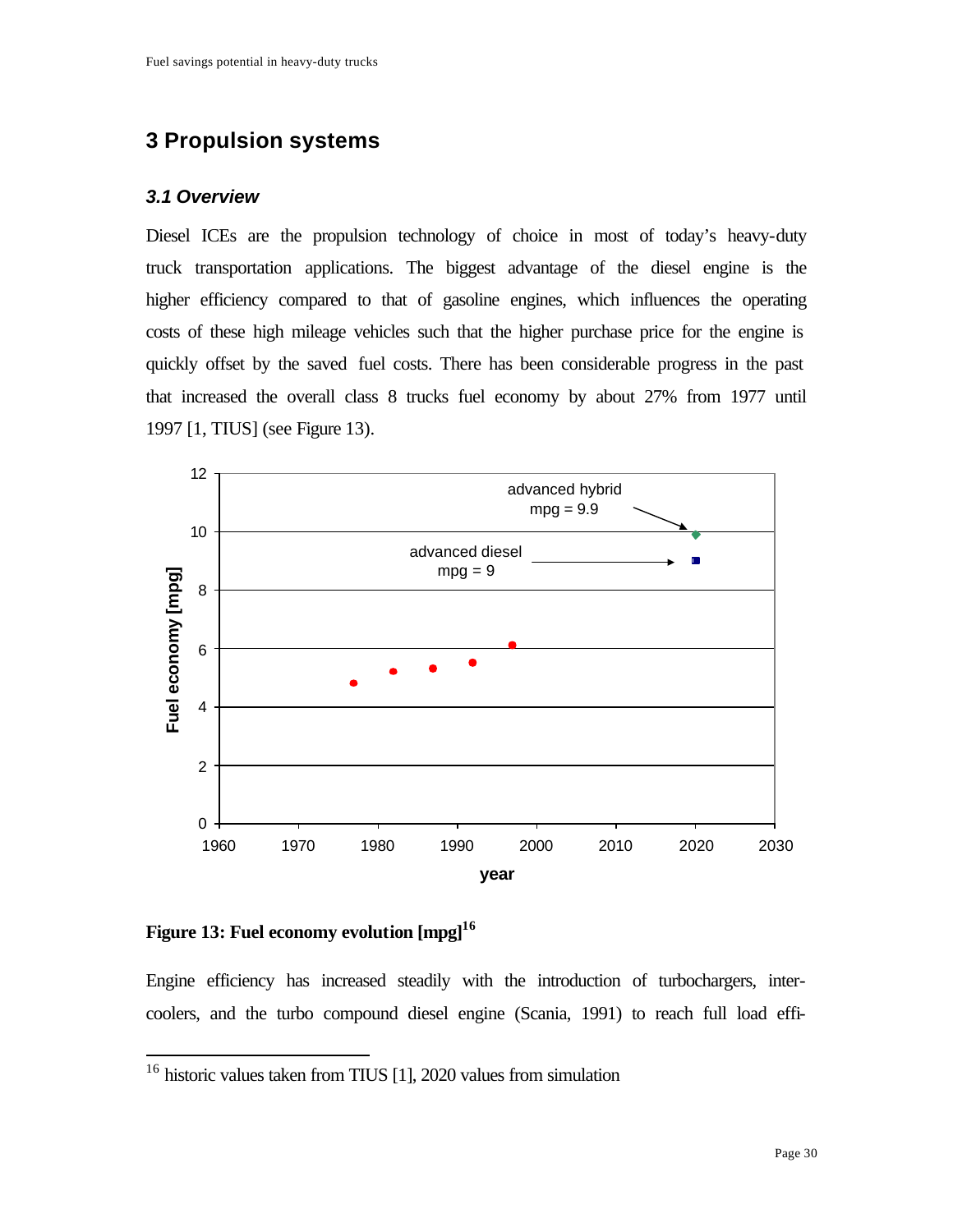ciencies of 48% today (used as baseline), which corresponds to a specific fuel consumption of 175 g/kWh. Introduction of variable geometry turbochargers, high pressure injection systems (common rail) in combination with optimized turbocompounding and controls and reduced heat losses can improve efficiency even further. Gaines et al [54] estimate fuel efficiencies of 55% to be possible in 2020. Because of its high thermal efficiency, potential fuel flexibility, durability and reliability, the diesel ICE has the potential to dominate the truck sector until at least 2020 [20].



**Figure 14: Evolution of engine efficiency from 1970 - 2020<sup>17</sup>**

 $17$  Sources: Scania for historic values and ANL for 2020 value.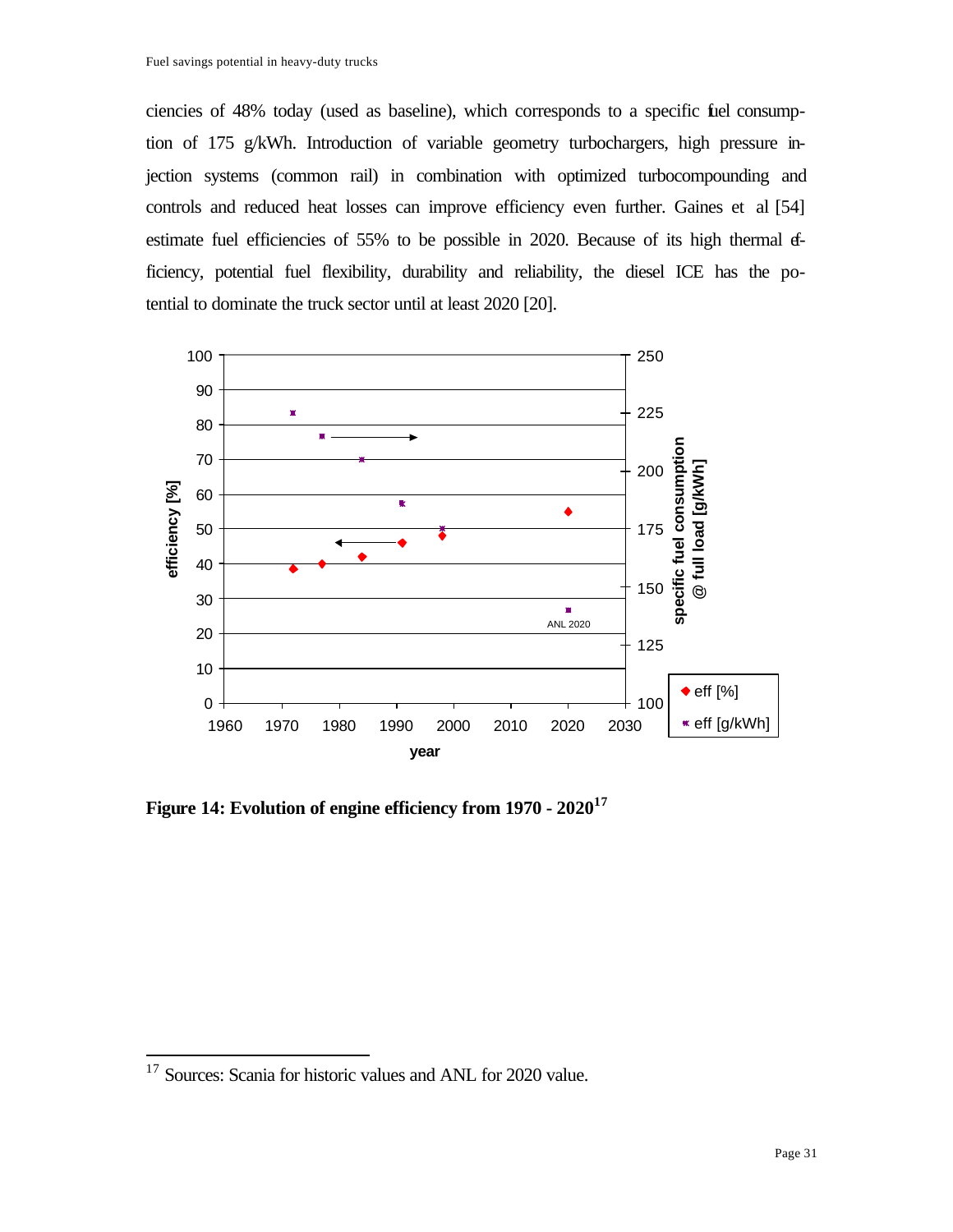#### *3.2 Mechanical propulsion system with Diesel-ICE*

Mechanical propulsion systems consist of the power source, mostly a diesel ICE, clutch or torque converter, transmission, driveshaft, axle differentials and wheels. There is a wide variety of transmission and corresponding axles, which can satisfy the broad range of applications of HDVs. Most trucks have manual transmissions because of fuel economy considerations (manual transmissions with clutches are more efficient than automatic transmissions with torque converters). Various manufacturers developed "thinking" electronically controlled transmissions, which help the driver in choosing the best gear for a certain driving mode (e.g. electronic power shifting EPS by Mercedes).

The central piece of the mechanical drivetrain is the ICE. HDV diesels have higher compression ratios (up to 16 for vehicle applications) than gasoline engines (9-11) [23,24] and are nowadays almost exclusively turbocharged. The higher compression ratio of the diesel versus the gasoline engine yields higher pressures at the end of the compression stroke and as a consequence, produces higher expansion stroke work. Thus the energy conversion efficiency of the engine is increased. But this is not the only reason. Diesels have a better part load efficiency since they do not have throttle valves in the air intake as does the gasoline engine, which cause substantial pressure drops and higher pumping losses over the exhaust and intake strokes.

The higher peak combustion temperatures of the diesel engine result in higher  $NO<sub>x</sub>$ emissions compared to those from gasoline engines. Since the fuel is generally burned overall with excess air (more oxygen available than theoretically necessary to completely burn the fuel) three way catalytic converters, which are used for gasoline engines in a slightly reductive environment (stoichiometric) are not suitable for diesel exhaust gases. The reduction of nitrogen oxides to harmless nitrogen is a much more difficult task, which has not been solved to this date. This explains the higher  $NO<sub>x</sub>$ -loads of diesel vs gasoline engines, which operate at stoichiometric conditions  $(\lambda=1)$ , where there is exactly enough  $O_2$  to completely burn the gasoline. To catalyze exhaust emissions most efficiently (in particular  $NO<sub>x</sub>$ ) the mixture should be stoichiometric. Lean burning  $(\lambda > 1)$  engines like diesels therefore sometimes use additional diesel fuel to pro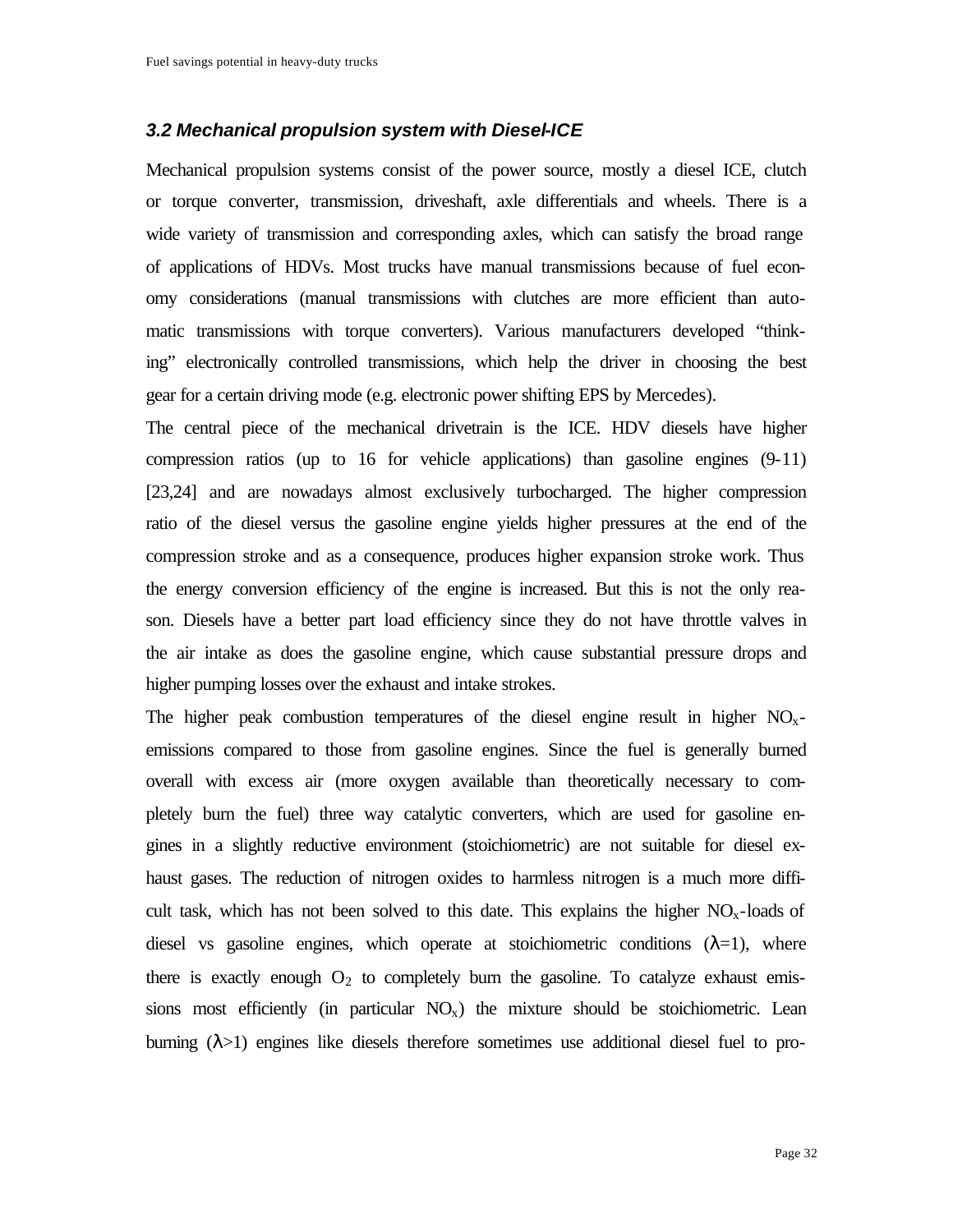vide a reducing agent (fuel) in the exhaust gases  $(\lambda \rightarrow 1)$  in order to further decrease NOx emissions. This degrades the fuel economy.

#### *3.3 Hybrid electric powertrains*

A hybrid electric powertrain is a combination of a "normal" ICE and an electric motor. With this arrangement, the advantages of both the zero-tailpipe emissions of the electric motor and the long range of the ICE can be combined. Since it is a combination of these two systems, there are many possibilities ranging from a hybrid that is close to a conventional mechanical system with only a small electric motor to an almost purely electric vehicle with only a small APU. The ultimate design choice depends on the end use application, but it seems to be most attractive to build a vehicle that is close to the conventional mechanical system [17].

Electric vehicles powered by batteries have the disadvantages of limited range constrained by battery weight and dependence on grid accessibility for recharging. The recharging process for batteries is slow compared to the refueling of a liquid fuel powered vehicle. Considering the 90kWh battery being charged overnight within ten hours, a power stream of 90 kW must be supplied to charge the battery theoretically from 0 to 100%. If we consider the 100-gallon diesel tank that is filled within 5 minutes and divide the energy content (13.3 GJ) through the filling time, a power stream of 44.3 MW results. Therefore purely electric vehicles are not feasible for truck use, since the percentage time in service is a very important economic issue and hence trucks cannot be recharged for a whole night period. Additionally the energy storage capacity would be too low for the battery (see Figure 17).

Vehicles are subjected to minimum performance criteria, including accelerations, gradeability, and maximum speeds, including trucks. Since the maximum peak load of the engine is not used most of the time, all vehicles today, including trucks, tend to have oversized engines that do not run in their most efficient modes – low rpm, high torque, high load – for most of the time. Introducing hybrid technology could downsize the engine to make the whole vehicle system more efficient by providing the peak power needed for acceleration and slope climbing with a supplemental electric motor. Olikara et al [37] state possible fuel efficiency gains with optimized series hybrid (see 3.2.1 on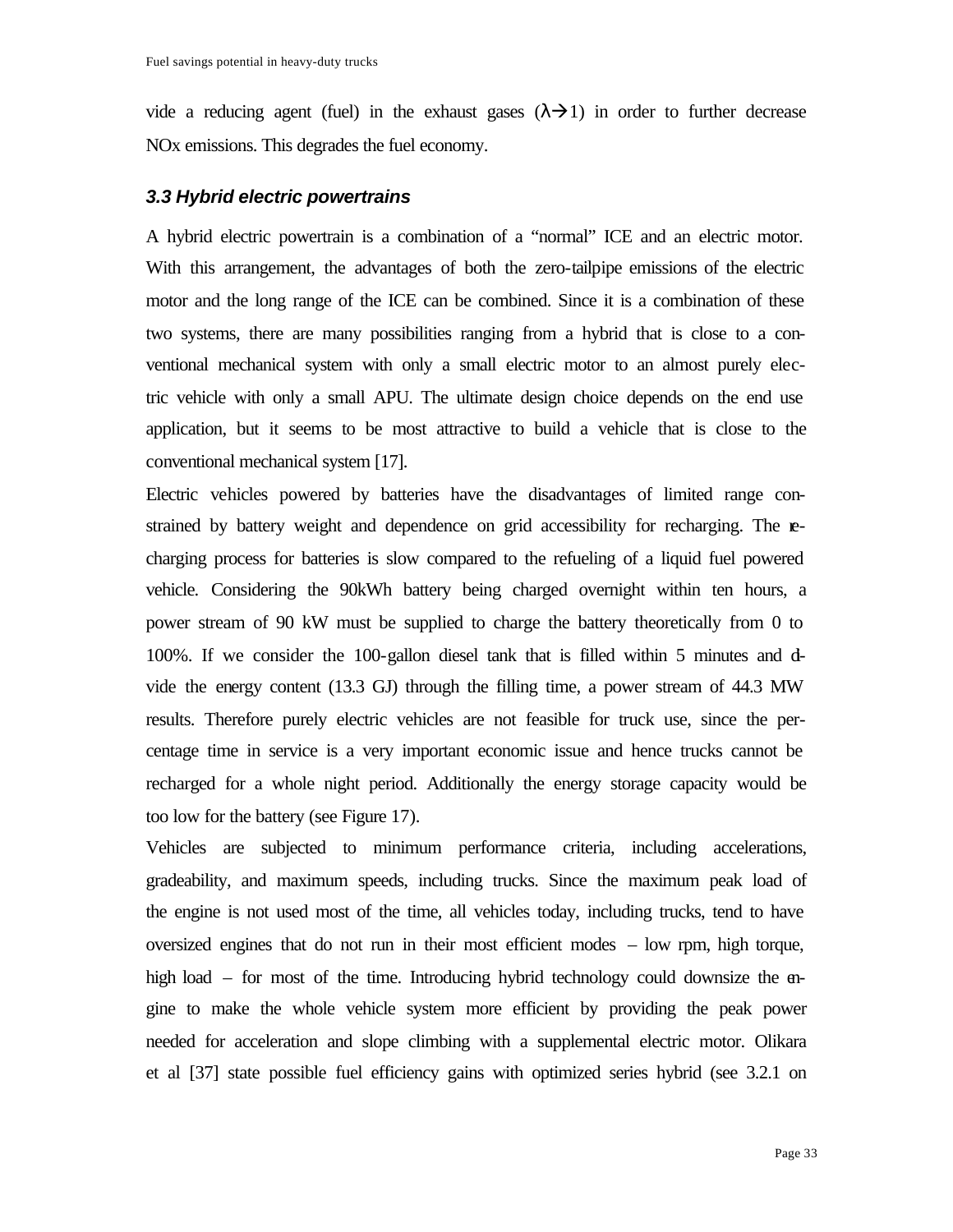series hybrid) arrangements of up to 20 %. Gilbert and Gunn [38] predict up to 50% fuel efficiency gains and considerable reductions in emissions for a CNG-ICE series hybrid for a 24,000 lbs hybrid electric bus application (remember that for diesel engines this value is likely to be smaller, since its part load efficiency is better). In 1995 Volvo Truck Corporation introduced their Environmental Concept Truck (ECT) as well as a similar bus (ECB) based on a series hybrid powered by a gas turbine with integrated high-speed generator. Resulting from experiences with the ECT, the FL6 Hybrid - a distribution truck - was developed in 1997 by Volvo Trucks. Two prototype trucks are currently running in daily distribution traffic in Göteborg. The truck is a series hybrid (see 3.2.1) powered by a diesel engine and batteries, and is able to run for short periods on batteries only (inner-city use for example), hence acting as a quasi-ZEV. Volvo states that the main focus of the FL6 hybrid was to develop a zero emission truck for environmentally sensitive city centers. According to Volvo simulation, fuel consumption values in a typical urban distribution driving cycle are considerably lower (10-38%) even if the GVW of the hybrid truck had a 3,000 kg weight penalty (14,000kg vs 11,000kg) caused by the battery packs and the electric motor [39,40]. Toyota and Honda introduced the Prius and Insight gasoline engine hybrid technology passenger cars, which achieved significantly increased fuel economy (66mpg according to Toyota [41] for the Prius and 61-70 mpg for the Insight according to Honda [42]). This does not prove that hybrid technology can be introduced without problems in the truck industry, but it does prove that limited and subsidized mass production of hybrid technology is feasible.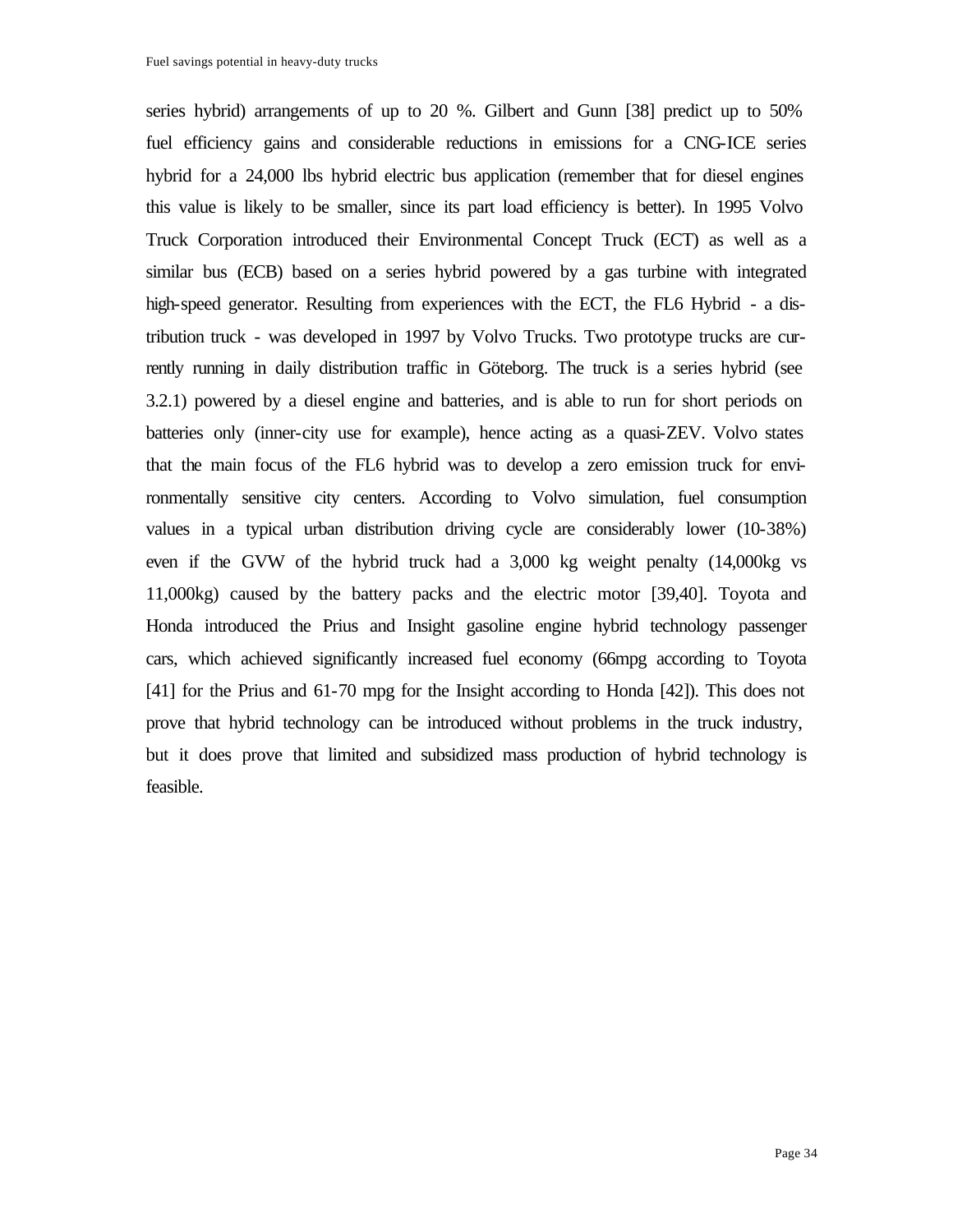

**Figure 15: Percentage engine load and rpm factors of a HDV on a flat route<sup>18</sup>**

Figure 15 and Figure 16 show engine load characteristics for a 80,000 lbs tractor trailer rig with a full aerodynamic package and a 370 hp engine, on a flat and a mountainous route respectively, modeled with Spec Manager™ program provided by Detroit Diesel Corp. They show a particular feature of inefficient use of ICEs. In the case of the flat route the engine is used 66% of the time in a 40 to 60% engine load factor mode and on the mountainous route it is used for up to 50% of the time in a mode of less than 50% load. During this low load operation (downhill driving) only few fuel is consumed. However, since ICEs are most efficient at full load, the engines are not operating at ideal conditions – best fuel efficiency - for a considerable amount of total use, but are oversized, especially in the flat route case. However, the high engine power is needed for gradeability, acceleration and startability, as can be seen in the mountainous case,

<sup>&</sup>lt;sup>18</sup> Data from Spec Manager<sup>™</sup> by Detroit Diesel Corp. for a 80000 lbs truck cruising from Washington DC to Miami FL (I95)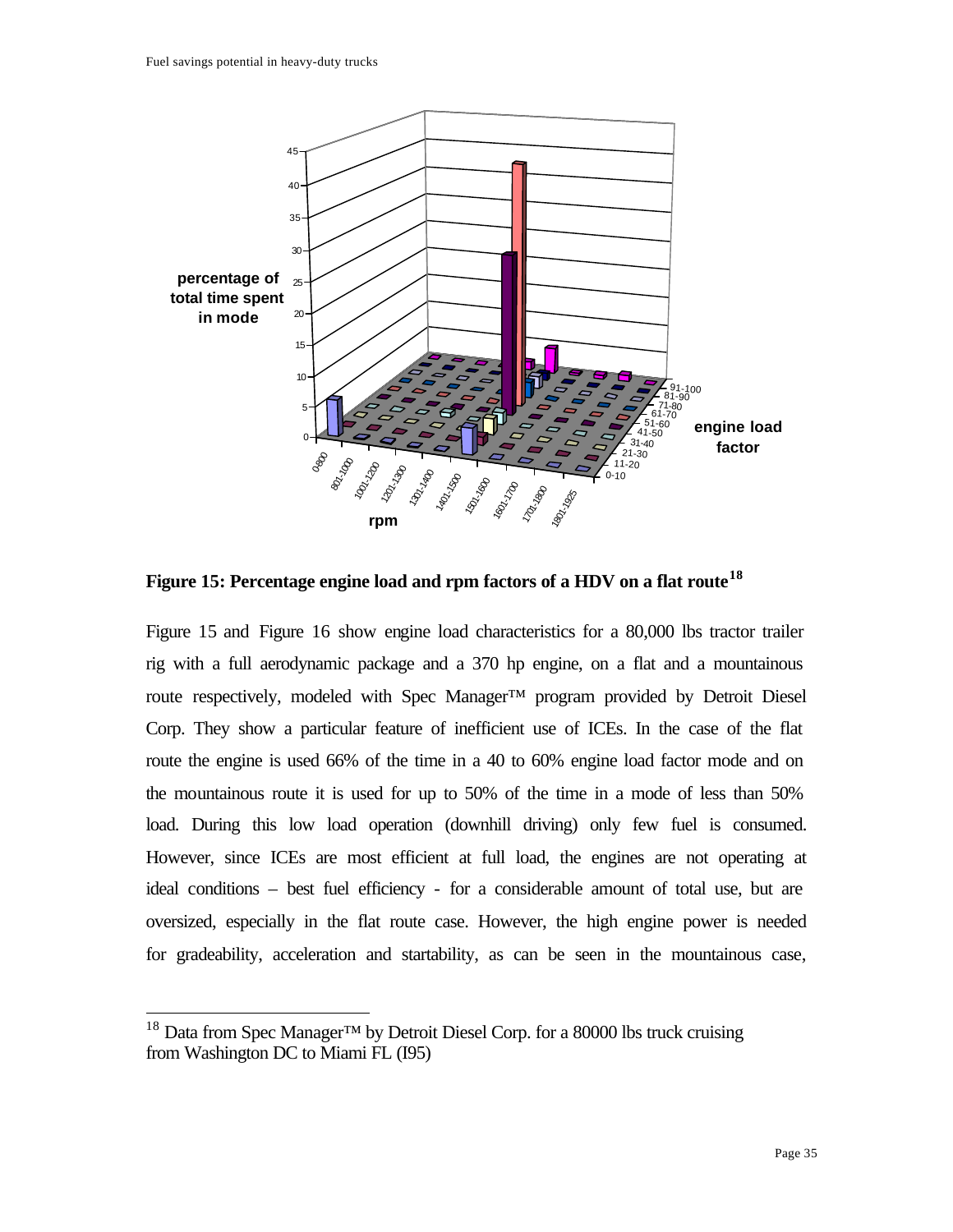where the engine runs for a considerable amount of time at full load (up to 27%), which justifies the large engine size.



**Figure 16: Percentage engine load and rpm factors of a HDV on a mountainous route<sup>19</sup>**

There could still be significant improvement if the engine were downsized to run at full load for most of the time and a second power plant were used to provide power for peak loads. An important part of such a hybrid arrangement would be the electronics to control the whole system. For example, the integration of new technologies like global positioning system (GPS), which could possibly anticipate slopes to insure that battery charge is on its maximum when the truck starts to climb up a hill. Regenerative braking could be used both as a wear-free brake, which is necessary for heavy trucks (see chapter 2.6.1), and to increase fuel efficiency. Tanja [47] states that regenerative braking in stop and go driving cycles can reduce fuel consumption of up to 30%. Another impor-

<sup>&</sup>lt;sup>19</sup> Data from Spec Manager<sup>™</sup> by Detroit Diesel Corp. for a 80000 lbs truck cruising from Los Angeles CA to Albuquerque NM (I10, I15, I40)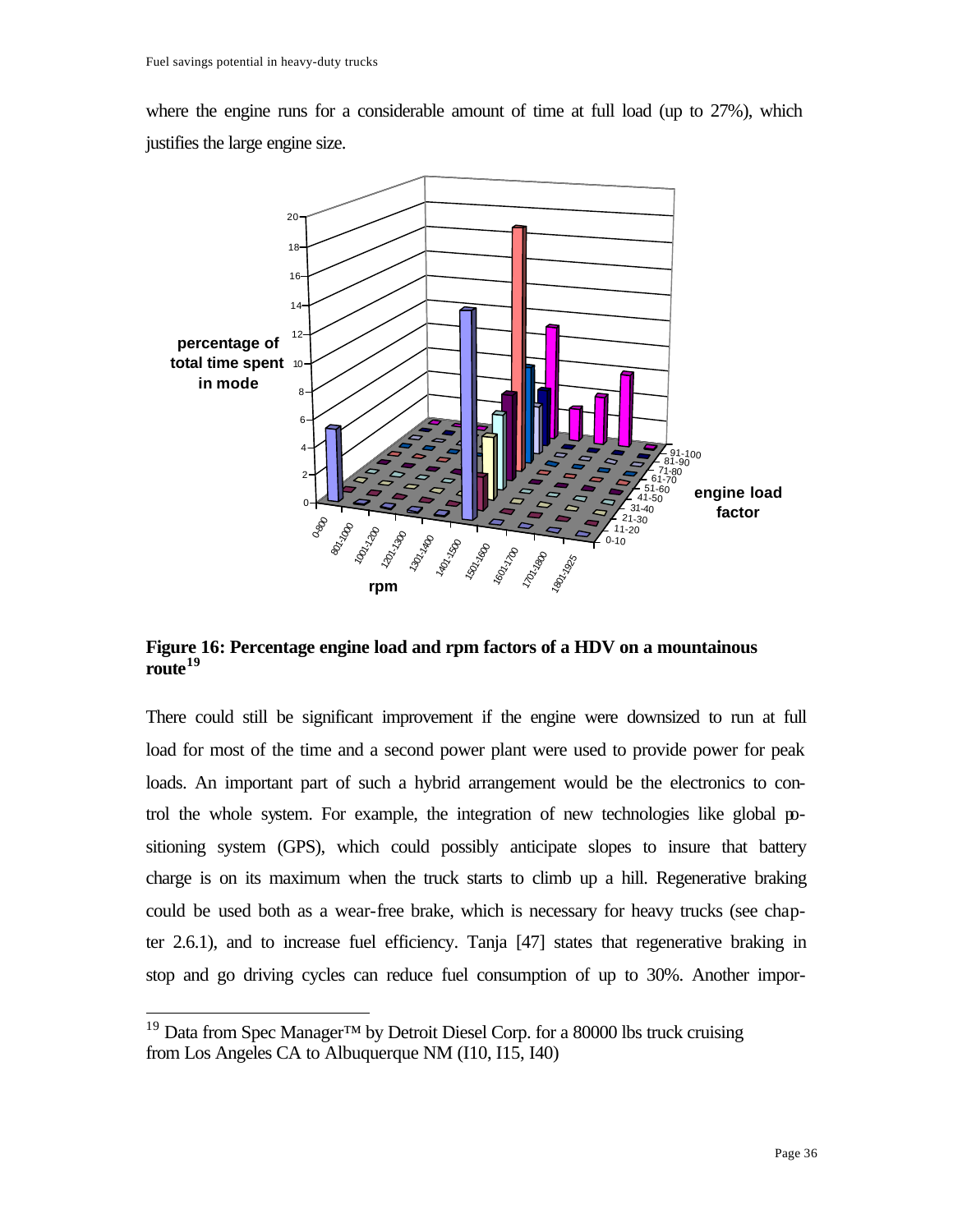tant advantage of hybrids over conventional ICE vehicles is the ability to shut down the engine when it is not used such as during idling and coasting. In inner-city stop and go cycles, hybrids can run on their electric motor only and hence increase the overall fuel efficiency and at the same time reduce local emissions drastically. The energy storage capacity required for regenerative braking, which can be provided by either batteries, supercapacitors or flywheels, can be calculated by multiplying the necessary braking power with the time during which the wear-free brake is used. The different storage devices have inherent advantages and disadvantages. Batteries function on the basis of chemical reactions and have therefore an efficiency penalty for charging and discharging, but they have a high energy density and are safe. Flywheels have high energy and power densities but safety considerations (bursting wheels can have disastrous effects) make them difficult to contain. Ultracapacitors, on the one hand, have a high efficiency in their charging and discharging cycles. Energy is basically stored in a physical way by separating charges and thus creating a potential that can be used as a power source later on. No chemical reactions take place. On the other hand, ultracapacitors have low energy densities despite their potentially high power density.



**Figure 17: Energy and power densities of storage devices<sup>20</sup>**

<sup>20</sup> taken from www.hev.doe.gov/components/storage.html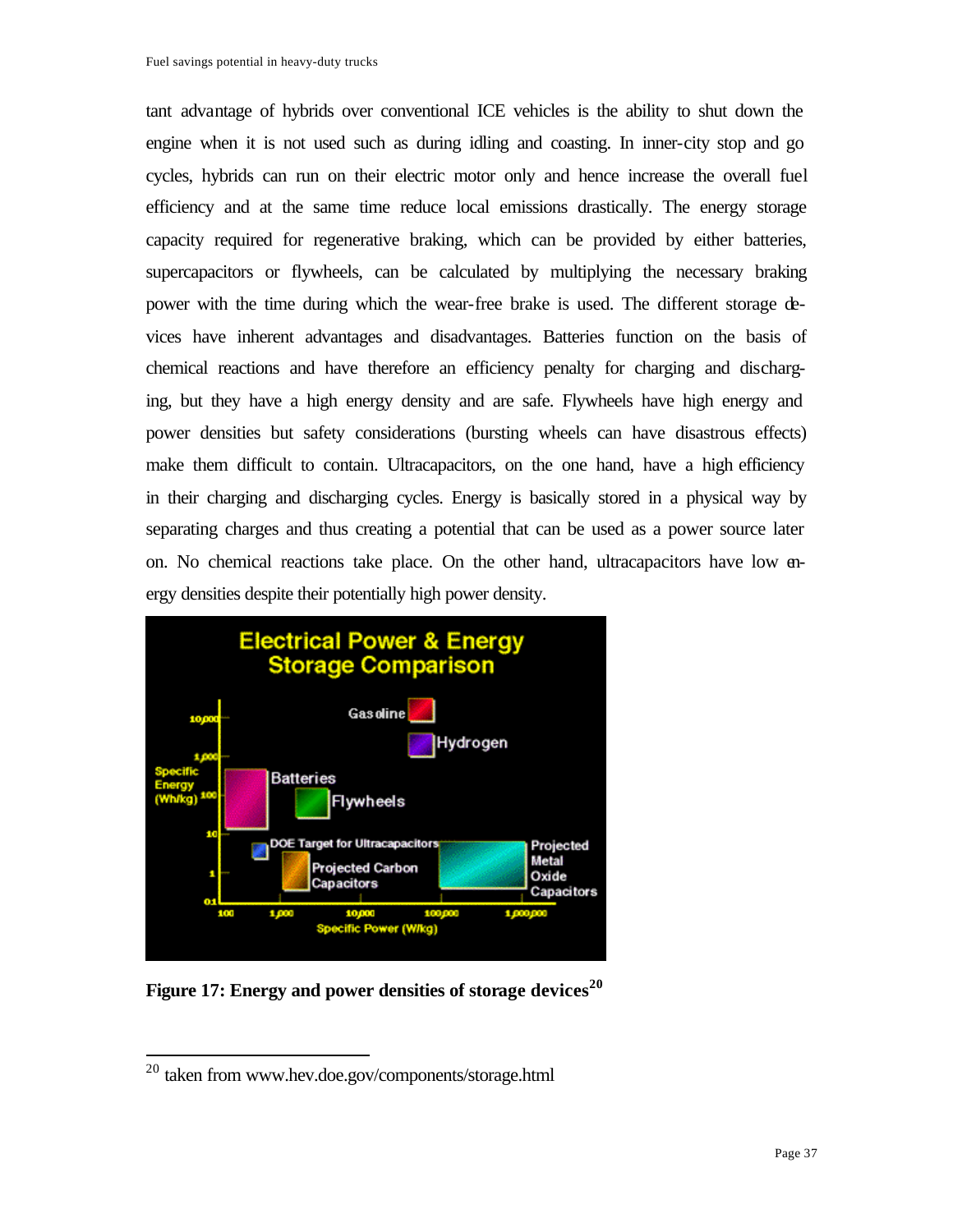In a chosen example (see appendix) of the baseline truck described in chapter 2.2 on a 6% slope braking for two minutes, the required energy storage device must be able to absorb 10.5 kWh of energy. For a lead acid battery with an energy density of 35 Wh/kg [all battery data from 49] this is a theoretical additional weight of 300 kg. Battery power density is 200 W/kg and hence the above battery would provide electrical peak power of 60 kW. Considering current nickel metal hydride (NiMH) batteries with an energy storage capacity of 70 Wh/kg, the necessary weight for the same example goes down to 150 kg. Nevertheless with the lower energy capacity of only 150 W/kg the peak power of the electric motor would be 22.5 kW – considerably lower than in the first case. Using advanced NiMH batteries with 120Wh/kg and 220 W/kg the needed battery weight drops down to 87.4 kg and the theoretical peak power is 19.2 kW. These battery packs have power densities far below the needed 313kW. Therefore, even in the case of the 165kW battery used for the simulation in section 7, not all the energy can be absorbed by the batteries during downhill braking. Some energy must be dissipated as heat or might be stored in capacitors for short time braking. The battery pack cannot be designed as indicated with the above example however. It is a trade-off between needed peak power, energy storage and battery weight and costs (See section 7.1 for details). This study will not deal with this optimization.

Electric motors can provide high torque even at very low rpm. ICEs on the other hand have a poor efficiency at low load and are therefore unsuitable for stop and go cycles. For delivery trucks (e.g. UPS, FedEx, Postal delivery), hybrids would present an excellent system to decrease fuel costs [17]. Additional improvements in aerodynamic drag should be possible due to reduced radiator size of a smaller engine [37].

There are three basic types of hybrid vehicle configurations – a series, a parallel and a power split hybrid.

#### 3.3.1 Series hybrid

In the series hybrid, a combustion engine is connected to an electric generator, which can directly provide electrical energy for the electric propulsion motors or charge a battery pack if less power is needed. The main advantage of this setup is that there is only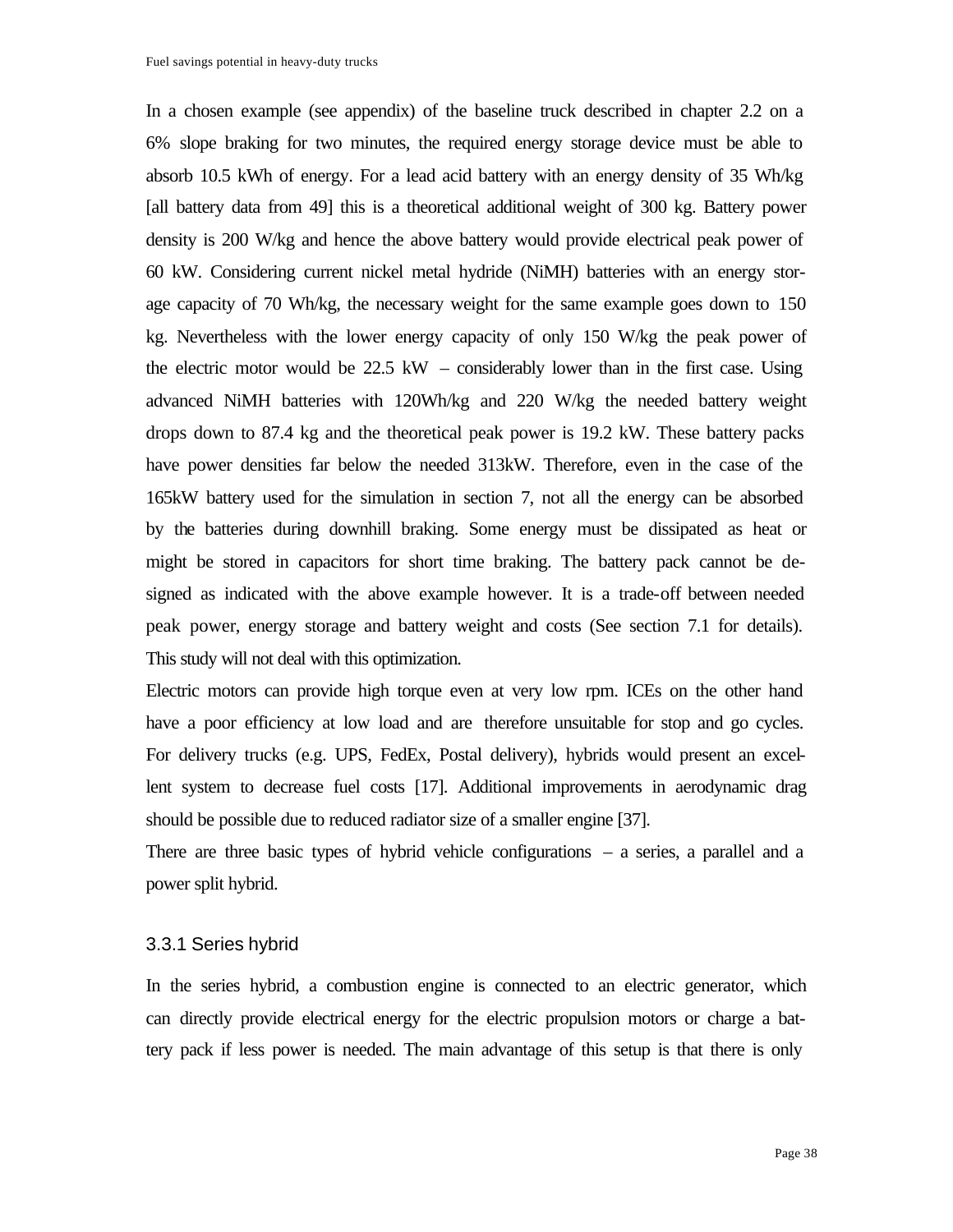one drivetrain – electric - that goes to the wheels, which offers the possibility to introduce small and efficient wheel motors. Note that the whole mechanical driveshaft and axle differentials can be omitted in this system.



**Figure 18: Series hybrid scheme <sup>21</sup>**

Other important advantages are that the engine always runs at a constant load and can therefore be very efficiently designed, and the possibility to implement new power plants other than ICEs, in particular FCs (see section 3.3). Disadvantages include the necessity of an electric motor and a generator, whereas in the parallel case there is only one unit serving as generator as well as motor.

# 3.3.2 Parallel hybrid

 $\overline{a}$ 

In the parallel hybrid system the conventional drivetrain remains and the electric motor



is added in parallel to the ICE.

# **Figure 19: Parallel hybrid scheme**

The mechanical drive shaft can therefore be powered by the ICE, the electric mo-

tor, or both, as peak power is required. The electric motor acts as the generator as well

 $21$  all hybrid schemes taken from: www.toyota.com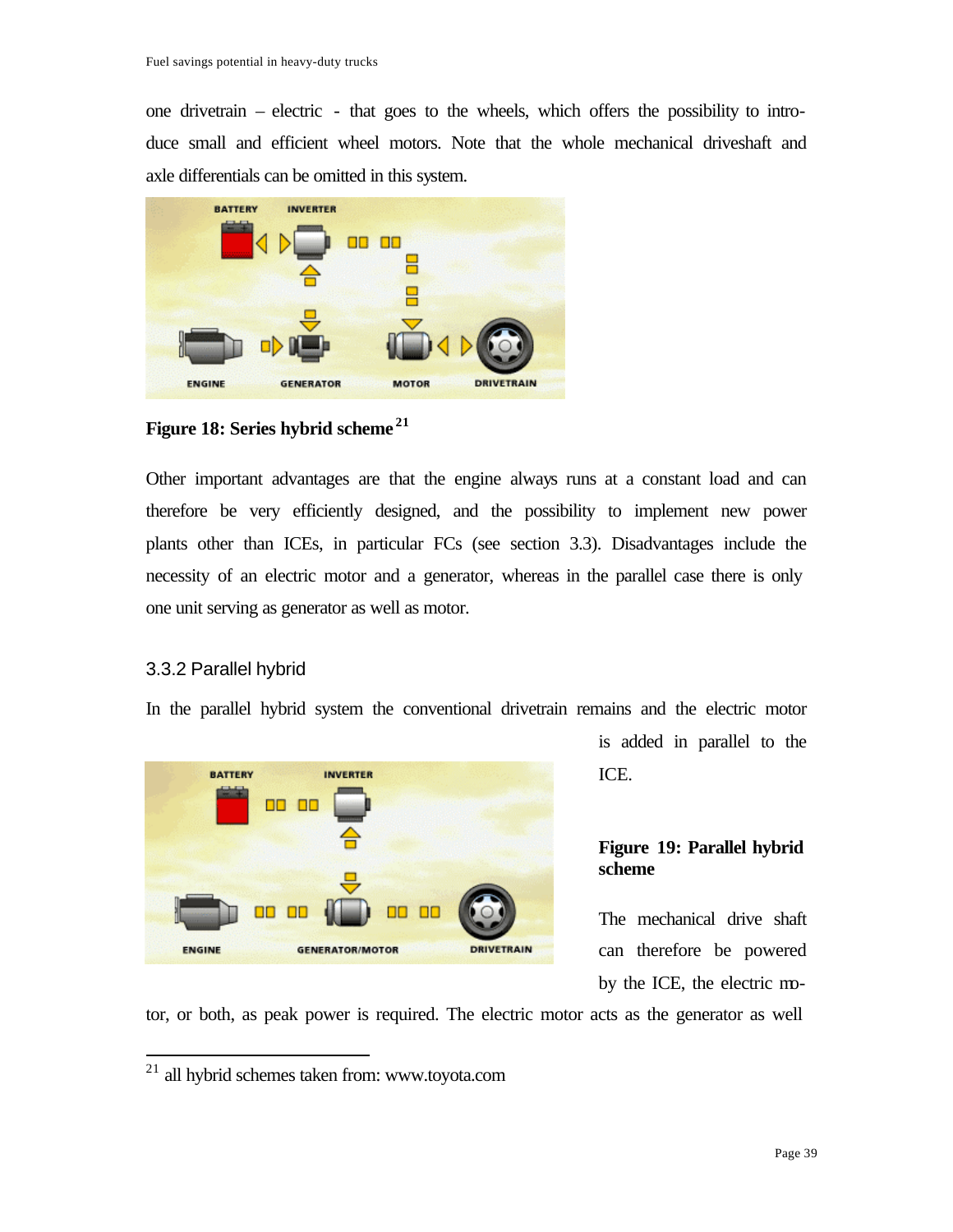as the additional power source, and is not divided in two units as in the series case. The advantage of this system is the direct connection between the ICE and the wheels, which avoids the efficiency losses of the continuous charging and discharging process of the batteries. The ICE is supposed to run most of the time, but is downsized compared to a conventional ICE mechanical drivetrain. For slow stop-and-go driving the engine is stopped and the electric motor should be designed to provide all the power needed up to a certain threshold. With this arrangement the unnecessary idling of the ICE can be avoided. A parallel hybrid arrangement is used in the simulation for the hybrid truck.

## 3.3.3 Power split hybrid

The power split hybrid system is somewhat a mixture between the two basic configurations but it is closer to the parallel hybrid. An additional planetary gear constantly distributes the power from the ICE to the generator and directly to the wheels.



**Figure 20: Power split hybrid scheme**

Thus part of the energy is converted to electricity and stored in the batteries and the other part is provided to the drive shaft (The Toyota Prius is equipped with this latter system).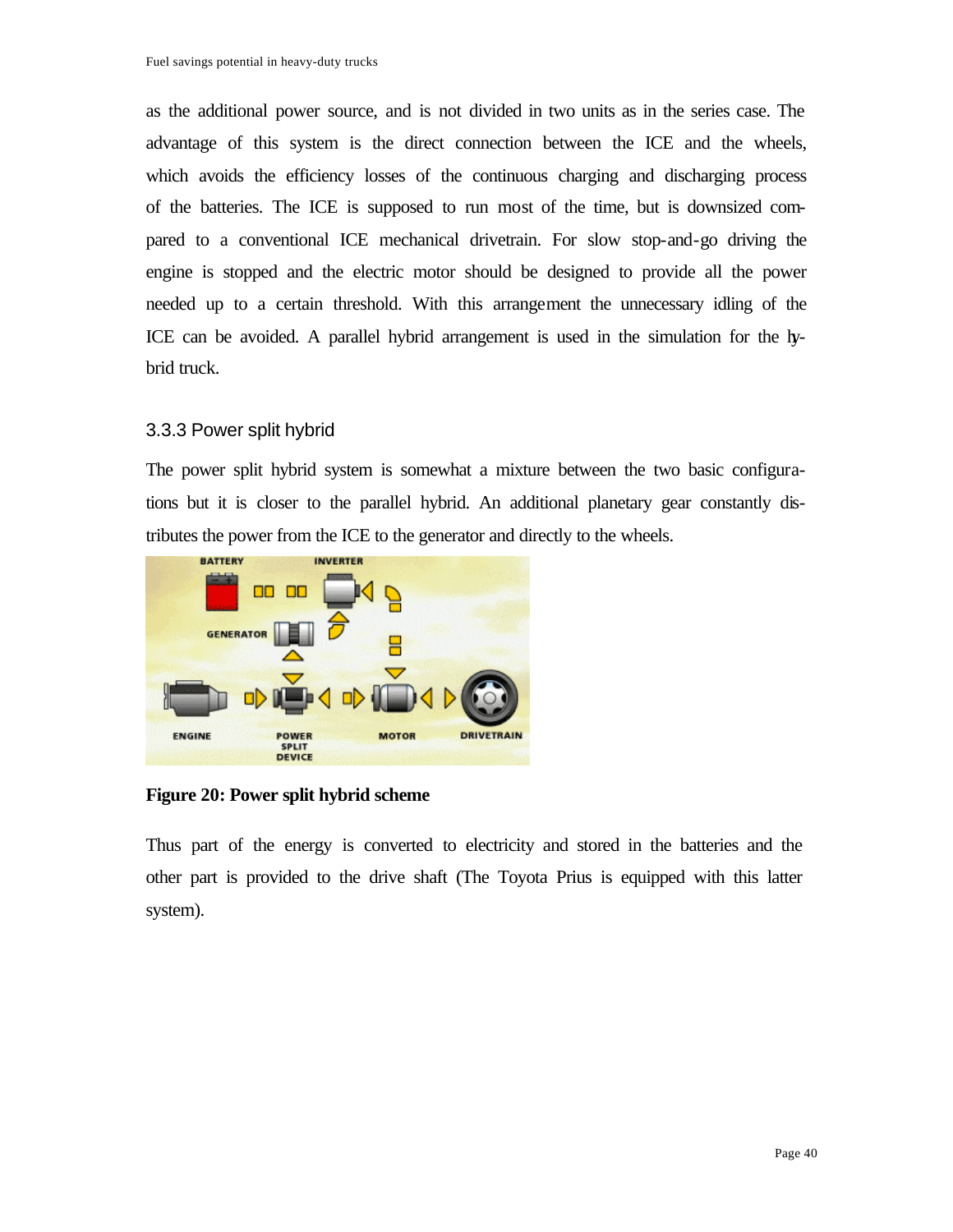## *3.4 Fuel cells*

Another promising technology, which could not yet be simulated with the Matlab model, shall be described qualitatively at this place. Fuel cells are electrochemical devices able to convert gaseous fuels directly to electric energy without combustion. Therefore they are not limited by the law of the Carnot cycle, but the energy content in the fuel can theoretically be used up to its heating value less the losses due to the irreversibility of the chemical reaction. This theoretical efficiency, which is about 85% of the energy content in the fuel, cannot be reached in real applications since efficiency drops if power (current) is drawn from the cell. The higher the current the lower the potential, and thus there is a maximum of power at an efficiency of about 60% of the theoretical chemical potential of the cell $^{22}$ .



**Figure 21: Fuel cell (PEM) performance for air-H2 fuel mix<sup>23</sup>**

There are three regions in the potential curve of the FC. The first drop in potential is caused by the chemical reaction rate limitations. In the second zone the potential drops

<sup>&</sup>lt;sup>22</sup> Personal communication, James Cross, A.D.Little, Inc.

 $23$  The drop in potential due to diffusion does not appear if pure oxygen is used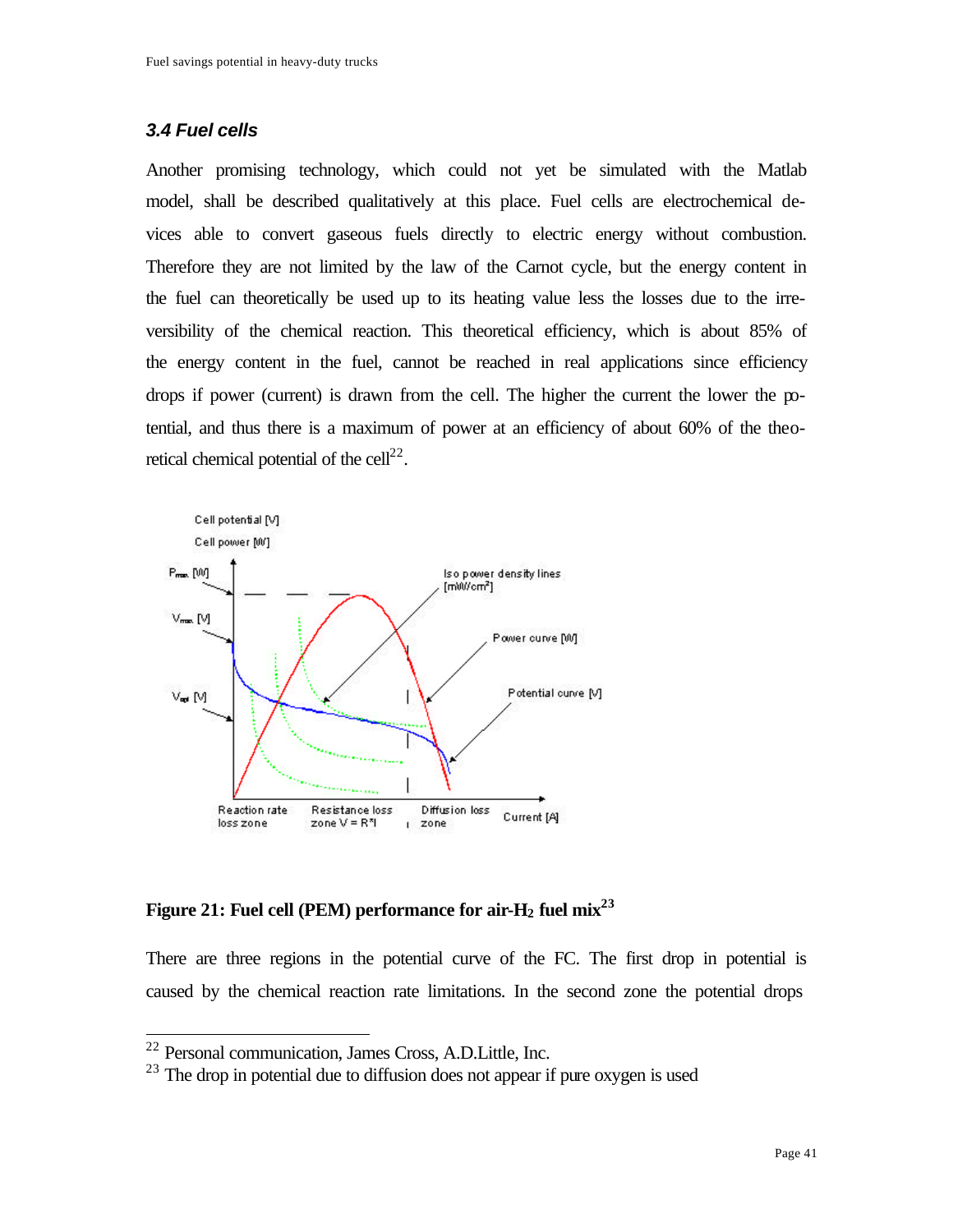linearly with increasing current according to Ohm's law. The third drop is caused by diffusion problems. If air is used as a source of oxygen, the potential can fall to zero. If pure oxygen is used, this drop would not occur and the ohmic linearity would prevail. The theoretical potential of the chemical reaction  $V_{\text{max}}$  is only reached for zero current.

There exist a current and voltage where the power density of the fuel cell is maximal, i.e. the most power per area unit can be drawn from the cell. A FC should run near this point indicated in Figure 21 as  $V_{opt}$ . The operating efficiency of the FC can be determined as follows:

$$
\mathbf{h}_{cell} = \frac{V_{applied}}{V_{\text{max}}} \tag{4}
$$

Therefore, the overall efficiency on a fuel energy content basis is calculated by multiplying the theoretical maximal efficiency with the operating efficiency (equation 4) depending upon operating conditions. Proton exchange membrane fuel cells (PEMFC) seem to be the technology of choice for the near term future for transportation purposes. Their ability to operate at moderate temperatures  $(20-120^{\circ}C)$  and to respond quickly to varying power demands provide an advantage over other FCs such as phosphoric acid, molten carbonate, solid oxide or alkaline FCs [20,21,22]. PEMFCs have come down in price during the past years and research is aiming for further cost reduction [20,21].

Since current diesel drivetrains already have high efficiencies of about 35-40% [20, p.5.14], FCs will have to be very fuel efficient (more than 45%) in order to be competitive in the trucking transportation sector. PEMFCs could cost about 50-200 \$/kW, even with mass production according to the "five lab study" [20]. This is double to tenfold the cost of ICEs.

As indicated in chapter 3.2.1, a combination of the FC in hybrid would be an attractive solution on a fuel efficiency basis. The steady state operation of the FC combined with regenerative braking should perform at efficiencies above 60%.

Recently Ballard Power Systems, the market leader in PEMFCs, developed the fourth generation of their PEM stacks which have a power density of 0.88 kW per liter (1.18 hp) [30]. This order of magnitude is comparable to today's ICEs and therefore these engines could be implemented in the same space in a vehicle. Ballard has already shown a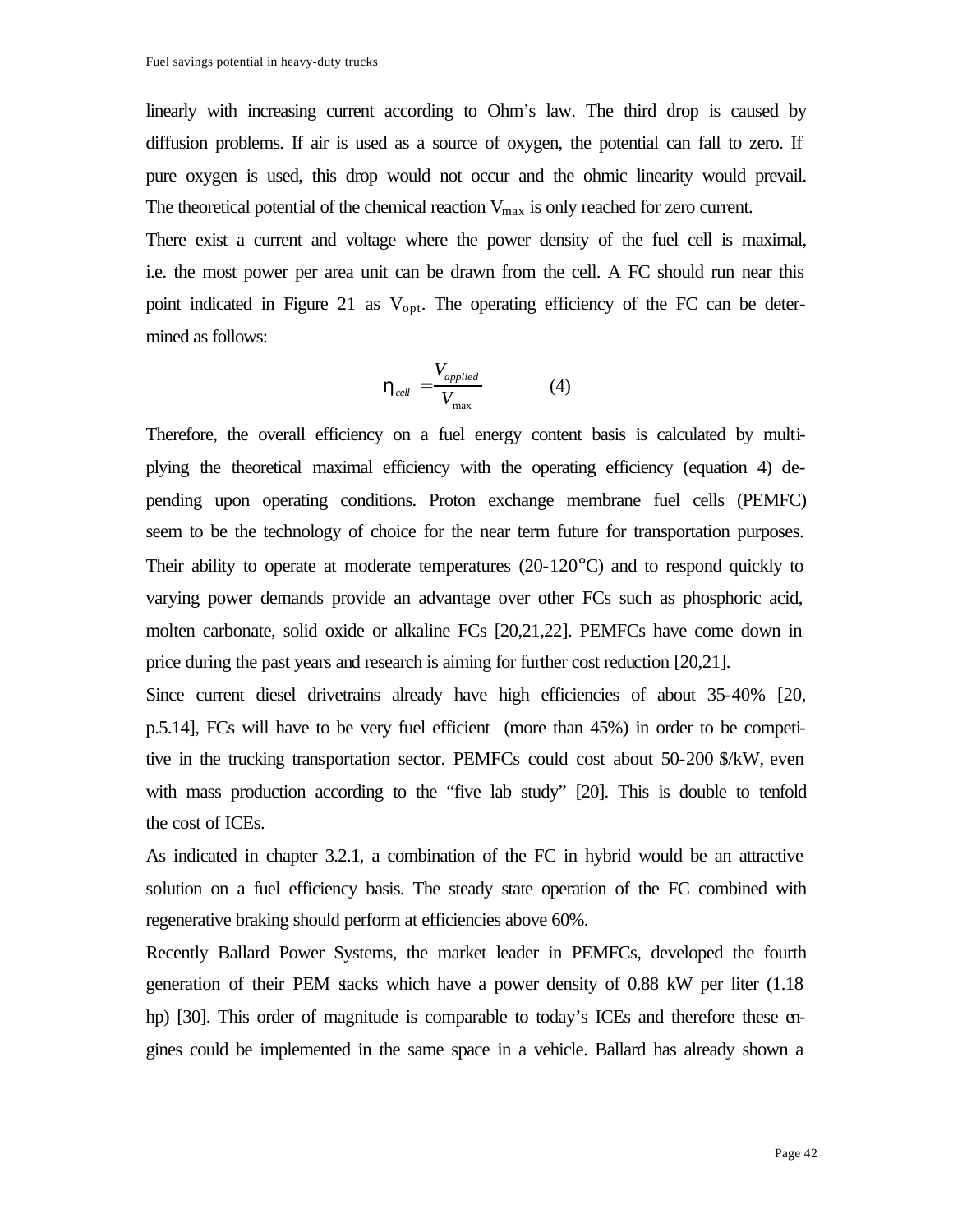heavy-duty application with their first ZEV bus [31] and the 275 horsepower NEBUS [32].

The problems of fuel cells are not only related to the technology itself (high price) but to the necessary infrastructure, which is currently not in place. Today's fuel cells need hydrogen gas as fuel. This hydrogen can either be supplied in the form of gaseous or liquefied hydrogen or from a hydrocarbon fuel, processed in a small quantity chemical reactor – a reformer – on board of the vehicle. The most obvious disadvantage of gaseous or even liquefied hydrogen is the very low energy density compared to liquid fuels like diesel or gasoline (see chapter 5.3 on fuels). Hydrogen energy density on a volume basis is about an order of magnitude smaller than it is for hydrocarbons. Hence even if a fuel cell is about twice as efficient as an ICE – which is a very optimistic assumption– the energy storage system would be almost five times the volume of a diesel tank. In addition, the storage tank for gaseous H2 (compressed  $\omega$  350 bar) is 5 to 10 times more expensive [49] than a conventional liquid tank. There is a possibility to avoid these large energy storage devices by introducing the hydrogen in a form other than  $H_2$  – as a liquid fuel like methanol, diesel or gasoline. But there are several problems with this alternative. As stated, the FC only works with hydrogen, and in addition, this hydrogen gas stream must not contain CO lest the catalysts on the surfaces of the membrane would become deactivated (intoxicated) quickly and the FC would lose its efficiency. Reformers must therefore provide a very clean  $H_2$  stream that is "free" (lower than 10ppm) from CO – a catalyst poison (other gases like nitrogen, oxygen or even  $CO<sub>2</sub>$ may be part of this  $H_2$ -gas stream since they do not adsorb as strongly on the catalytic surface as CO does). Generally the reforming process is the production of syngas (mixture of  $CO$  and  $H_2$ ) with possibly any compound containing carbon and hydrogen atoms by partial oxidation or steam reforming.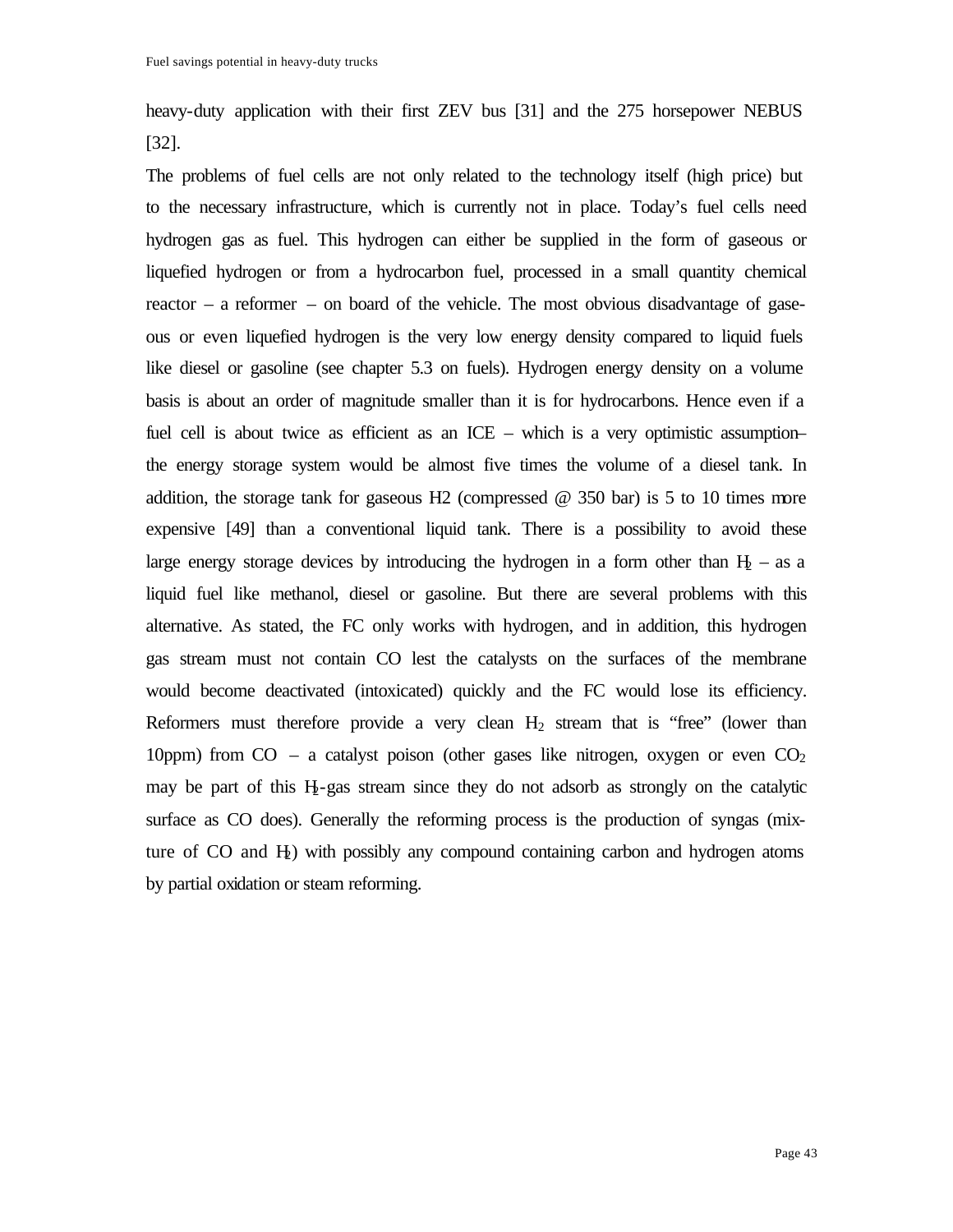The governing chemical reactions are as follows (partial oxidation) for CH4 as a template carbohydrate [48]:

$$
CH_4 + 2 \cdot O_2 \rightarrow CO_2 + 2 \cdot H_2O
$$
  $\Delta H = -520$  [kJ/mol] (5)  
\n $CH_4 + H_2O \rightarrow CO + 3 \cdot H_2$   $\Delta H = 206$  [kJ/mol] (6)  
\n $CO + H_2O \rightarrow CO_2 + H_2$   $\Delta H = -41$  [kJ/mol] (7)

The partial exothermic oxidation of the carbohydrate (5) is used in an autothermal reaction scheme to provide the necessary energy for the endothermic reaction (6), which produces the syngas. In the shift reaction  $(7)$  the CO is transformed into  $CO<sub>2</sub>$ , which is not a catalyst poison and can be in the fuel stream for the FC. The control of this process is a difficult task especially for a vehicle where the demand for energy supply is changing at all times. An intermediary storage unit for gaseous  $H_2$  seems to be unavoidable, so that the reformer can be driven at somewhat steady state conditions. Otherwise the performance of the reformer may be very poor (for transient cycles). Large-scale production of hydrogen can strongly improve the efficiency of the reformer. Current natural gas reformers are highly efficient units that can be tuned for steady state operation (see chapter 5.3.2 on fuel cycles).

Introducing a reformer into the vehicle can solve the energy density problem of hydrogen but it gives the whole FC system an overall efficiency and emissions penalty. Not only is the fuel cell less efficient, but the weight of the vehicle also increases. The reformer adds weight and the fuel cell must be bigger in order to provide the same power as a FC running on pure  $H_2$ . DOE sources [49] state a 10% weight increase for a methanol reforming FC car and a 19% weight increase for a gasoline reforming FC vehicle compared to a  $H_2$  FC system. Since the vehicle weight distribution of a truck is different, these percentages are lower for HDVs (see chapter 2.6.2).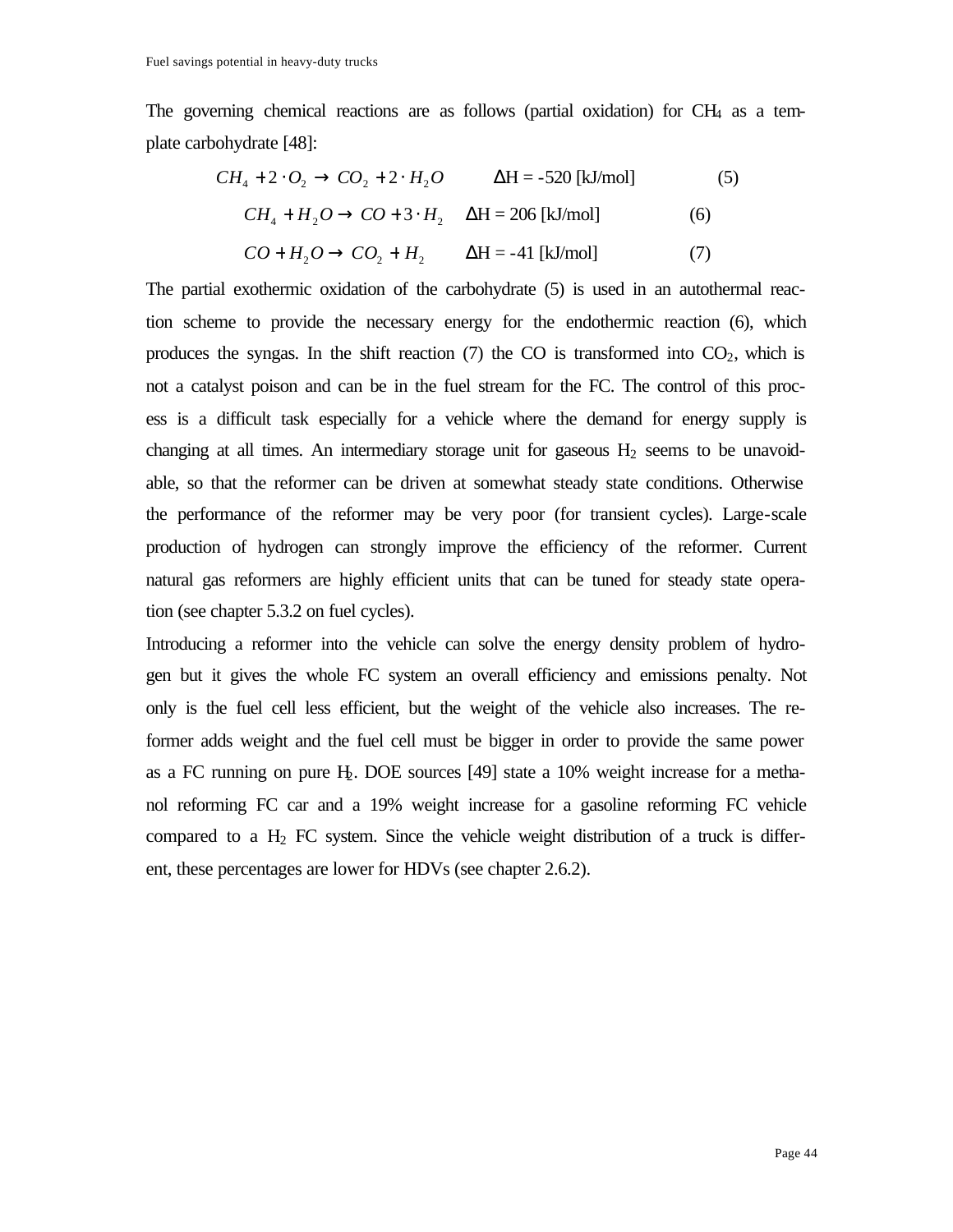# **4 Driving resistances**

## *4.1 Influencing factors*

The total power needed to propel a vehicle must overcome four primary components:

- *Aerodynamic drag*, caused by the friction of air moving around the vehicle while in movement
- *Vehicle inertial mass* while it is accelerating
- *Tire rolling resistance*, which is the frictional loss of the tires
- *Mechanical losses*, which include all parasitic losses of the engine, transmission, as well as auxiliary power needs of fan, alternator, fuel pump, air compressor, and air conditioner

Other factors contribute in important ways to the overall fuel economy [15]; some of them shall be described in this section.

# *4.2 Aerodynamic drag*

Aerodynamic drag becomes especially important at high travel velocities [13,14]. Generally, it can be described by the following formula<sup>24</sup>:

$$
F_D = \frac{1}{2} \cdot \mathbf{r}_a \cdot v_{rel}^2 \cdot c_D(\mathbf{f}) \cdot A(\mathbf{f}) \tag{8}
$$

| where: | $F_D$     | aerodynamic drag force               | [N]                          |
|--------|-----------|--------------------------------------|------------------------------|
|        | $\rho_a$  | air density                          | $\left[\text{kg/m}^3\right]$ |
|        | $V_{rel}$ | relative velocity of vehicle         | [m/s]                        |
|        | $c_D$     | aerodynamic drag coefficient         | $\lceil - \rceil$            |
|        | A         | cross sectional area exposed to wind | $\lceil m^2 \rceil$          |
|        | ⋔         | wind yaw angle                       | г°1                          |

<sup>&</sup>lt;sup>24</sup> All presented formulas are taken from the Matlab model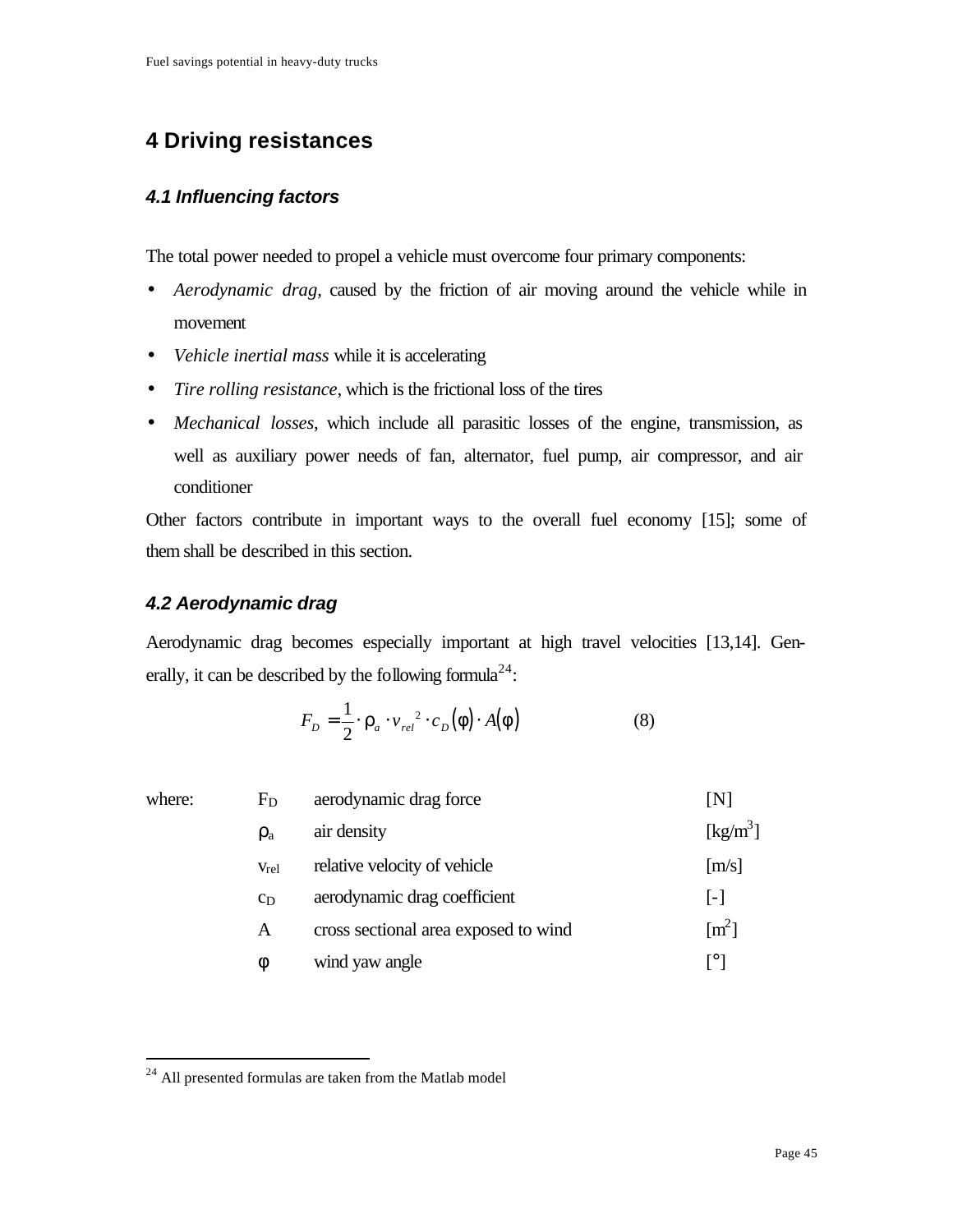Early studies have shown potential for aerodynamic drag reduction [8]. Newer extended studies [9,10,11,12,18] showed the different technological improvements, which make possible reductions in aerodynamic drag, and their respective fuel economy effects. The introduction of roof top deflectors and fairings, cab-side extenders, tapering rears of the trailer, underside and trailer side wall improvements are described based on wind tunnel experiments with a 1:2.5 tractor-semitrailer model (no effects of "moving" road) as well as on the road tests with "real" trucks [10]. Fuel economy improvements of up to 15% on the basis of a Mercedes Benz 1735 S tractor semitrailer combination have been found in the experimental road tests by the introduction of fairings, side skirts, reduced trailer gap, wheel covers and tapering rears. The importance of wind yaw angles is shown [11]. This is one of the differences to passenger cars. Trucks are long vehicles therefore the wind yaw angle can influence fuel consumption drastically if the vehicle is not attacked by frontal winds in a perpendicular way. The actual cross sectional area increases and the area where winds attack can become a multiple of the theoretical area calculated by multiplication of height and width of the vehicle (see chapter 4.5). Aerodynamic drag has been reduced by about 40% within the last 30 years. Starting with a  $C_d$ -value of 1.0 for a truck without any aerodynamic gear, the introduction of roof  $d$ flectors after the 1970ies oil crisis reduced the value down to  $0.7 - 0.8$ . Today's best conventional tractor-trailers reach  $C_d$ -values of 0.6. Further increase in this area is possible and probable.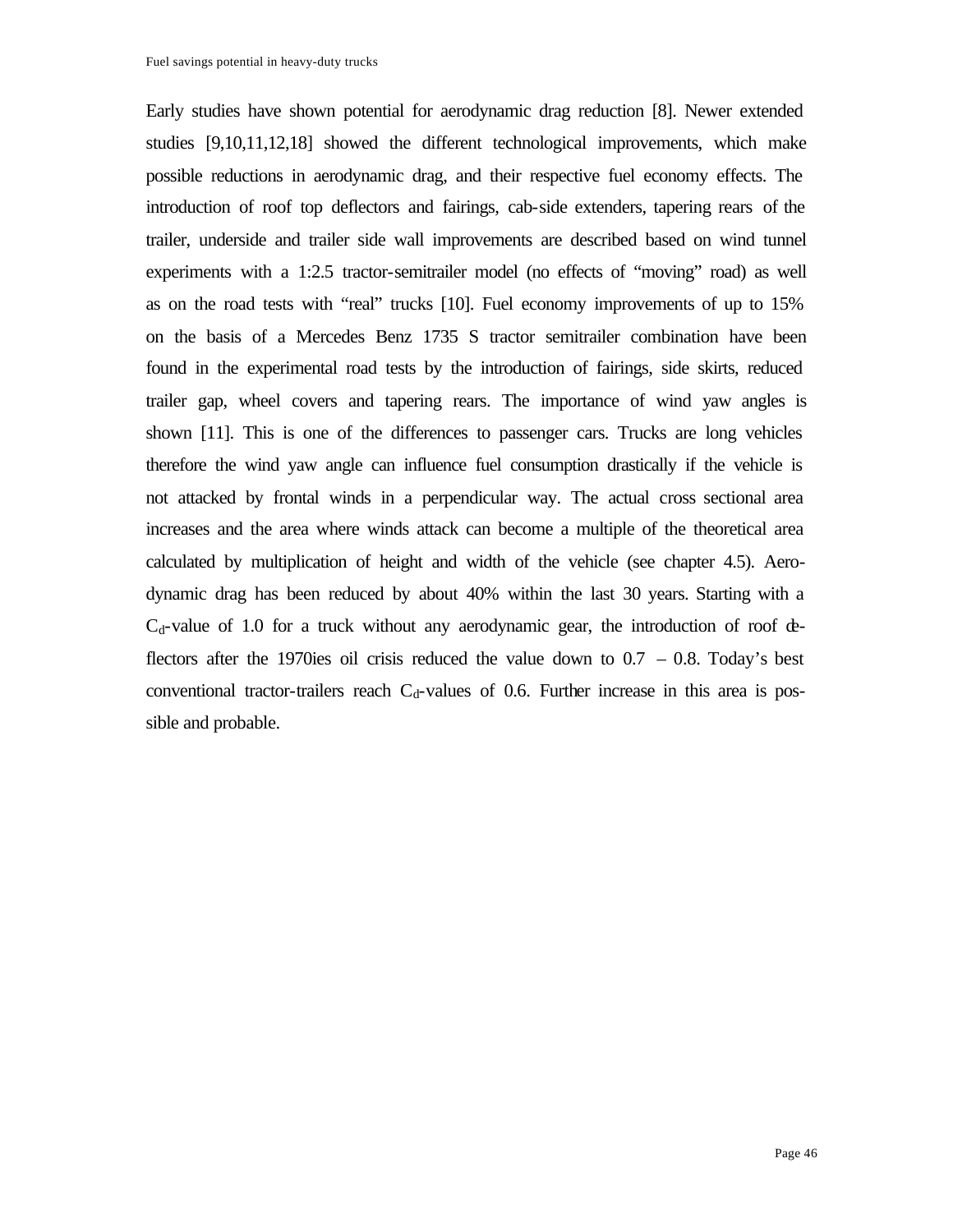

**Figure 22: Evolution of C<sup>d</sup>**

With cab-over-engine design, values down to 0.5 can be reached today (trucks have values in this range in Europe, where cab-over-engines designs are standard). Scania is talking about  $C_d$ -values in the passenger car range for their 2010 concept truck. Based on these data and data in Petrushov [51], an estimate of 0.4 is used for an advanced truck in the simulations. Trailers are currently made separately from the tractors.  $C_d$ values as low as 0.4 can only be reached if the whole tractor trailer combination is optimized as a whole. Closer cooperation between truck and trailer manufacturers is needed in order to achieve the projected value.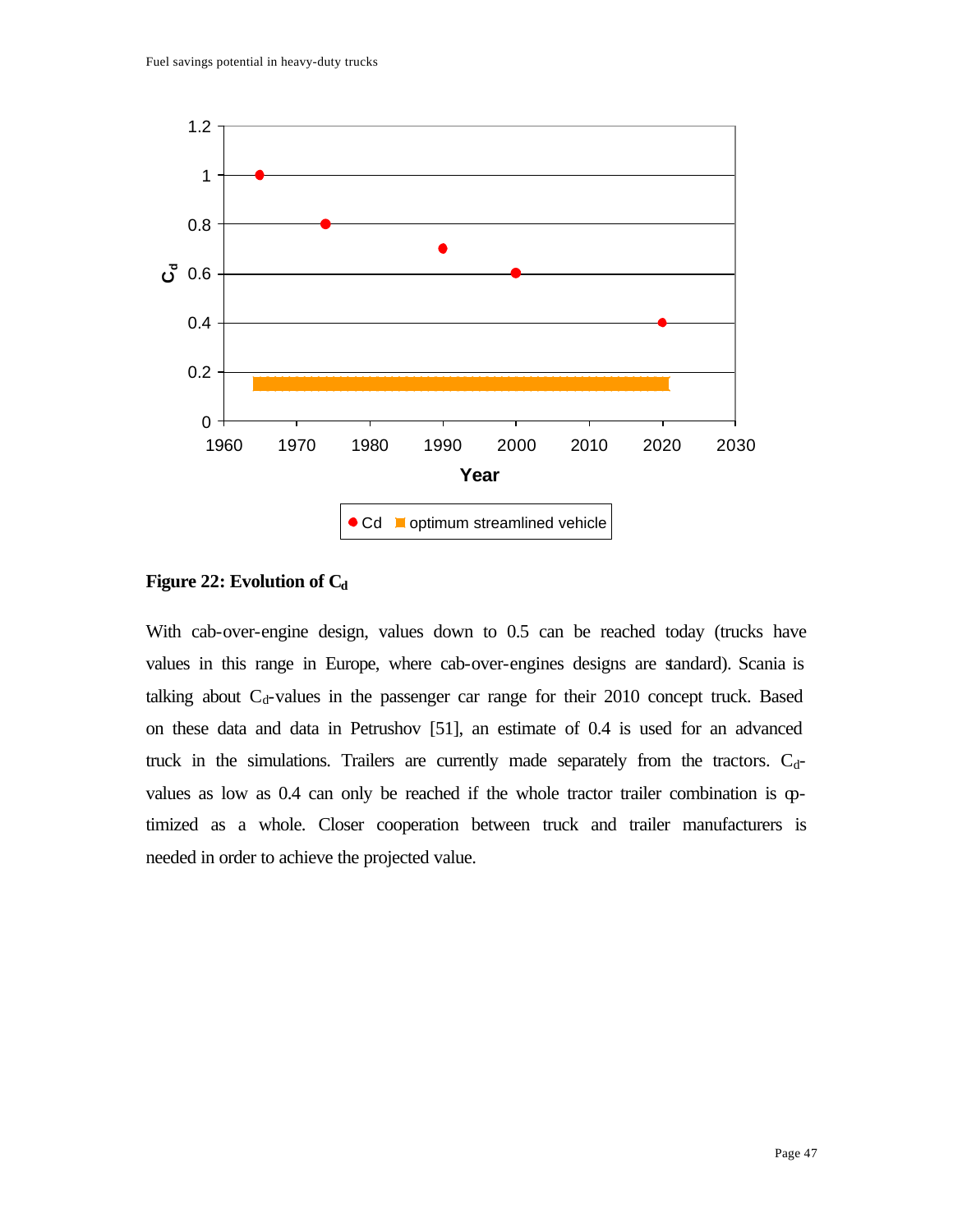| Measure                             | Corresponding $C_d$ -value |
|-------------------------------------|----------------------------|
| Full aero package tractor           | 0.58                       |
| Reduced trailer gap, ca. 0.5m (18") | 0.56                       |
| Cab over engine design              | 0.51                       |
| Improved trailer (side skirts)      | 0.45                       |
| Integrated advances full vehicle    | $0.4^{25}$                 |

The measures added to the baseline vehicle can be characterized as follows:

**Table 9: Aerodynamic drag reduction measures and corresponding Cd-values<sup>26</sup>**

# *4.2 Vehicle inertial mass*

Vehicle weight is another important factor influencing fuel consumption, especially while the vehicle is accelerating. The inertial mass of the vehicle must be overcome by the engine power while it is accelerating and dissipated by brakes during deceleration. In a quasi steady state approximation, as simulated in the model, this behavior can be expressed by the following equation:

$$
F_{Inertia} = m_{veh} \cdot \left(1 + \frac{\%m_{rot}}{100}\right) \cdot v' \cong m_{veh} \cdot \left(1 + \frac{\%m_{rot}}{100}\right) \cdot \frac{\Delta v}{\Delta t}
$$
(9)

| where: |              | F <sub>Inertia</sub> Force caused by inertial mass of vehicle | [N]                         |
|--------|--------------|---------------------------------------------------------------|-----------------------------|
|        | $m_{veh}$    | Vehicle mass                                                  | [kg]                        |
|        |              | $\%$ m <sub>rot</sub> Percentage of rotating mass on vehicle  | $\mathsf{L}$                |
|        | $V^{\prime}$ | (Exact) acceleration                                          | $\left[\text{m/s}^2\right]$ |
|        | $\Delta v$   | Change in speed                                               | [m/s]                       |
|        | Δt           | Lapse of time for corresponding speed change                  | [s]                         |
|        |              |                                                               |                             |

 $25$  Lower values can be reached. For mass production however, 0.4 should be attainable.

<sup>&</sup>lt;sup>26</sup> Data taken from Spec Manager<sup>™</sup>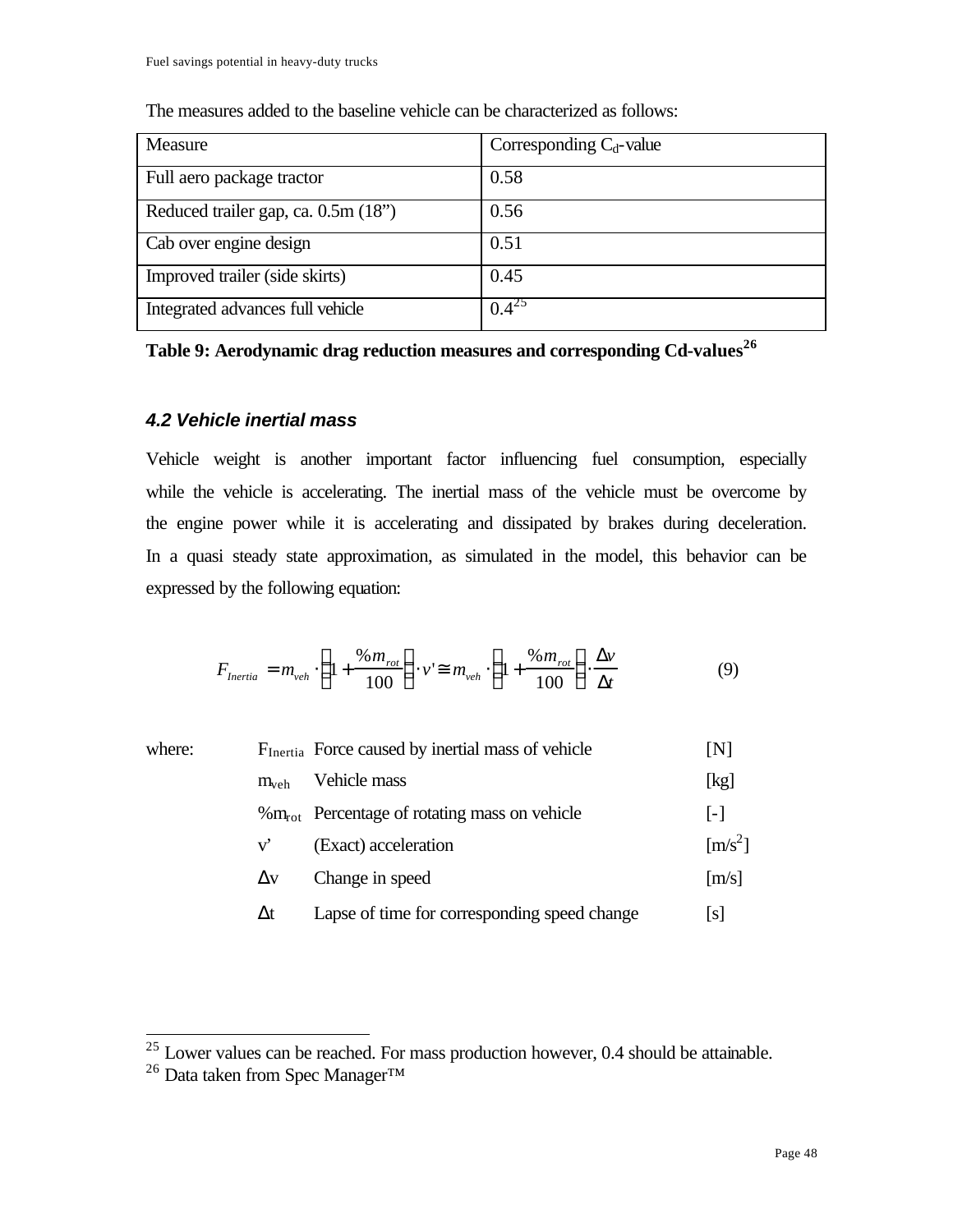Not only must the vehicle as a whole be accelerated in the forward direction, but each rotating device (wheels, shafts, engine, etc.) must also be accelerated in its rotating direction. This is the reason for the  $\%m_{\rm rot}$  term, which takes into account this acceleration of the rotating masses as a certain percentage of the whole vehicle (a constant of 3.5% of the GVW is used in the simulation).

The same force acts on the vehicle during braking and must be dissipated in the brakes (see sections 2.6.1).

#### *4.3 Rolling resistance*

The weight also goes into the calculation of the tire rolling resistance. Equation (10) shows that the rolling resistance of the vehicle is directly proportional to the RRC, which is a coefficient influenced by the frictional properties of the road and the tire. According to Petrushov [51] and the Bosch handbok [45], this RRC is a function of vehicle speed. Nevertheless it is assumed to be constant at any speed in the simulation and the following more general formula is used:

$$
F_{rr} = m_{veh} \cdot g \cdot \mathbf{m} \tag{10}
$$

| INI       |
|-----------|
| [kg]      |
| $[m/s^2]$ |
| $ - $     |
|           |

Considerable work has been done in this area to reduce RRC. Bias ply tires have been supplanted by radials and now give way to low profile radials. Super single tires compete with "normal" doubles. Sachs et al [15] speak of a possible fuel economy gain of 3% by improved tires. Thompson et al [28] estimate that a 10% reduction in RRC yields a 2 percent change in the vehicle's fuel consumption. Note that this study was made for passenger cars, but Sachs also cites a 1% truck fuel economy gain for a 2.6% RRC reduction. Generally, it can be said that the rolling resistance becomes more and more im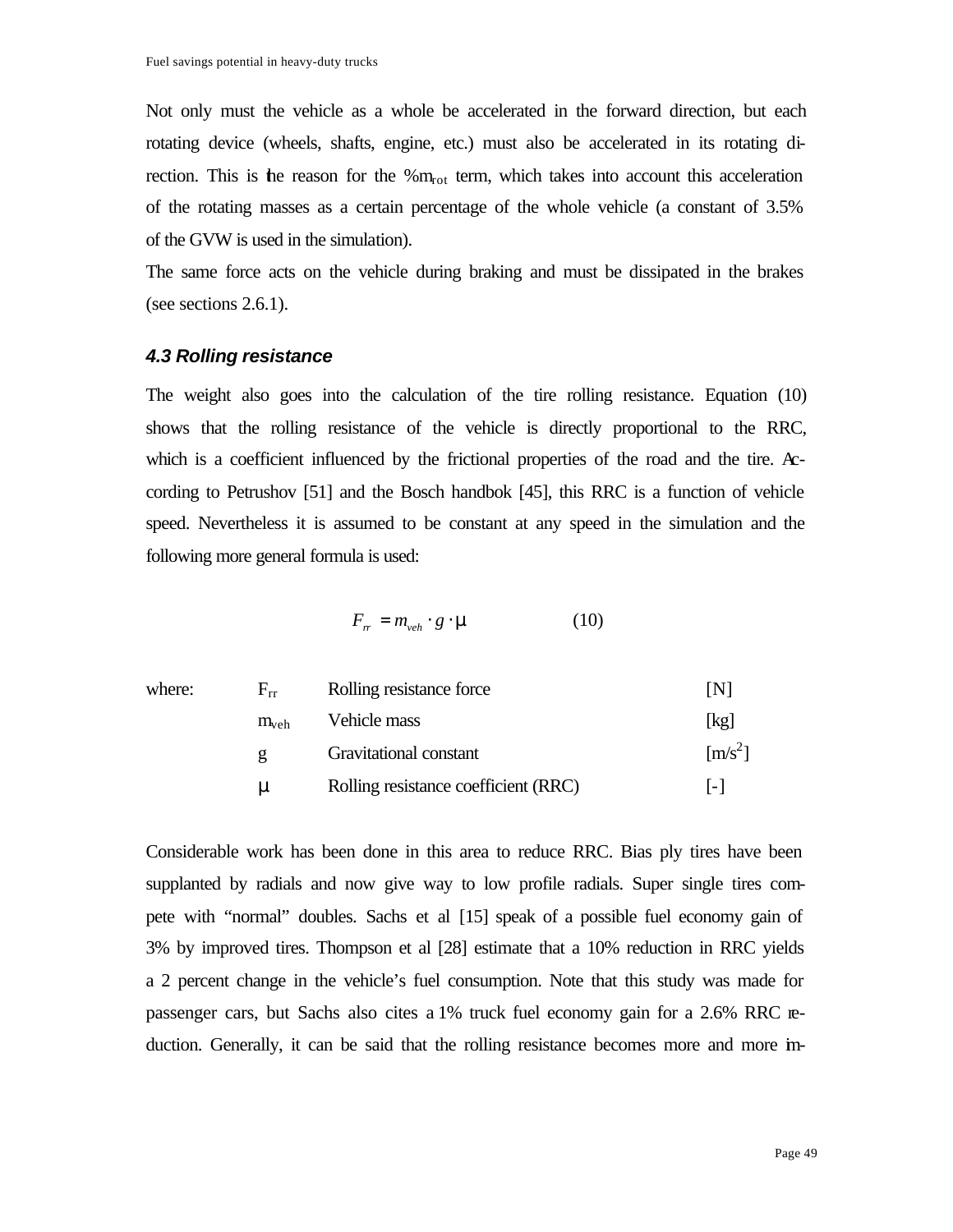portant the heavier the vehicle gets. Nevertheless, the rolling resistance is not only governed by the intrinsic properties of the tires, but by their maintenance. Accurate pressure in all tires of the vehicle is important to meet predicted fuel economies and avoid irregular wear, which can provoke increased RRC and is also an important safety issue, especially for single tires. Mismatching tires on doubles can create slip of the smaller tire and put more weight on the bigger tire causing detrimental effects to fuel economy and overall tire cost [29]. Based on Bosch's Automotive Handbook and values from ANL [45,54], RRCs of  $0.005^{27}$  to  $0.007$  are used for modeling purposes. Truck wheels generally have smaller RRCs than passenger car wheels [45]. Rolling resistance has been drastically reduced in the 1970ies with the introduction of radial tires.



**Figure 23: Evolution of RRC<sup>28</sup>**

 $27$  The value of 0.005 is not reached today and is assumed as an optimistic future value <sup>28</sup> historical data from ANL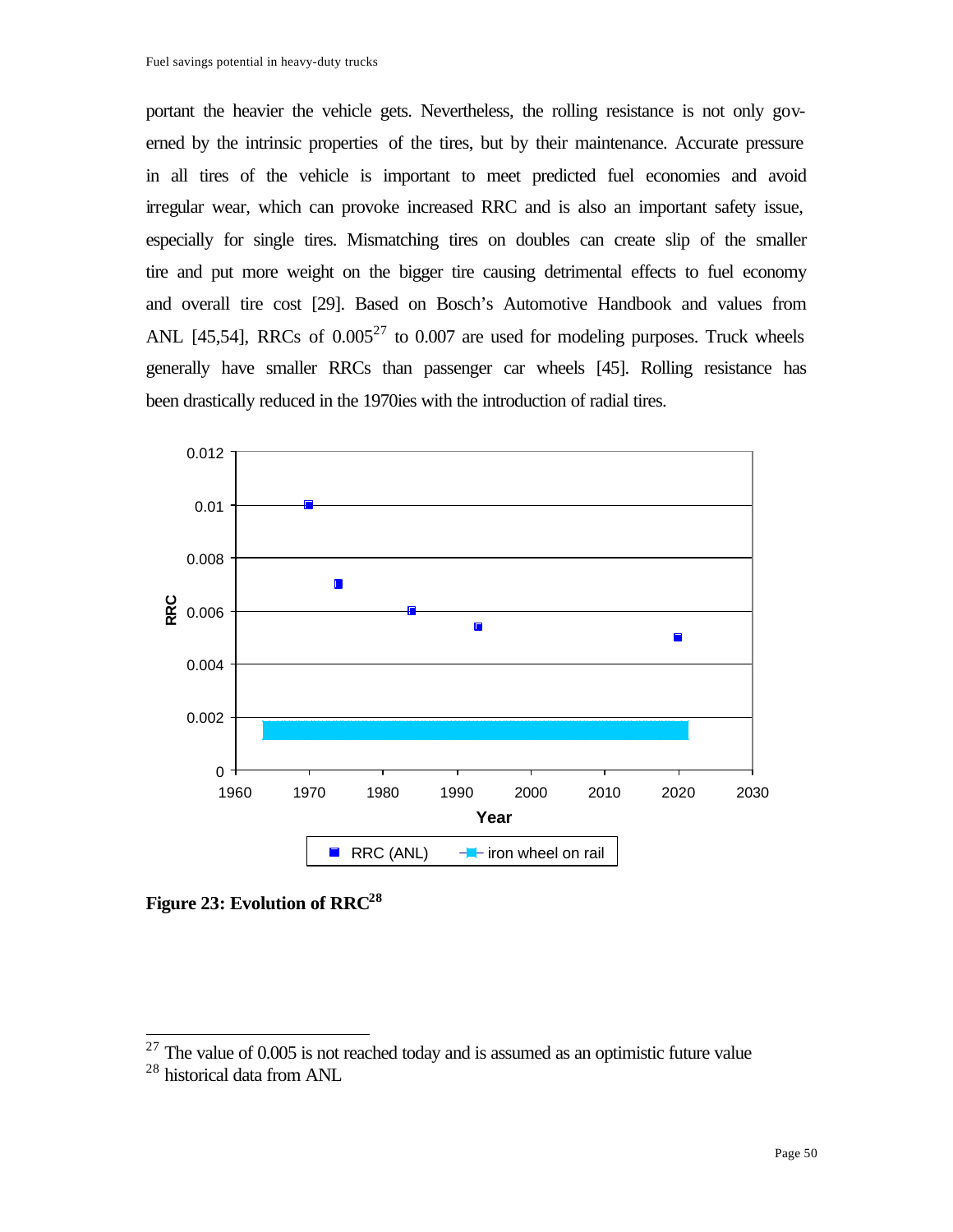Whereas bias-ply tires had RRCs of 0.01 or more, the radials came down to 0.007. Low profile radials got down to 0.006, and most recent types to 0.0054. RRCs of  $0.005^{29}$ were estimated possible on the basic value for the best tires of 0.0054 reached today. This represents an improvement of 7.5% on a time horizon of 2020. Current tires have RRCs between 0.007 and 0.008, depending upon the position on the truck. Trucks use different tires on drive and steer axles as well as on the trailer. According to Michelin<sup>30</sup>, the chosen 0.005 is a possible optimistic value.

| Measure                                                   | Corresponding RRC |
|-----------------------------------------------------------|-------------------|
|                                                           |                   |
| Today's best radials largely spread on the $ 0.006^{31} $ |                   |
|                                                           |                   |
| US market                                                 |                   |
|                                                           |                   |
| Today's best radials (possible)                           | 0.0054            |
|                                                           |                   |
| Future super single radials                               | 0.005             |
|                                                           |                   |

The RRC-values are listed in Table 10:

**Table 10: Tire improvements and corresponding RRCs**

#### *4.4 Vehicle cross sectional area*

 $\overline{a}$ 

The vehicle cross sectional area, which is generally the product of height and width, does influence fuel consumption as indicated in equation (8). The larger this area, the more power is necessary to propel the vehicle. The height depends largely upon the specific application and customer's preferences. For transportation companies, volume capacity can be a crucial competitive factor, and therefore reductions in cross sectional area are impractical and will not be considered in this study. A standard width of 2.6m (102") and a height of 4.08m (13'5") is assumed based on Spec Manager<sup>™</sup> data and will be used as the baseline values in the simulation to give a cross sectional area of 10  $m^2$ . (The open area under the vehicle between the wheels  $(0.6 m^2)$  is subtracted).

 $^{29}$  A comparison with a railroad RRC of 0.001 - 0.002 shows that this is already a low value.

<sup>30</sup> Personal communication, Olivier Brauen, Michelin France, March 2000

<sup>&</sup>lt;sup>31</sup> Personal communication, Jack McCammond, Michelin USA, March 2000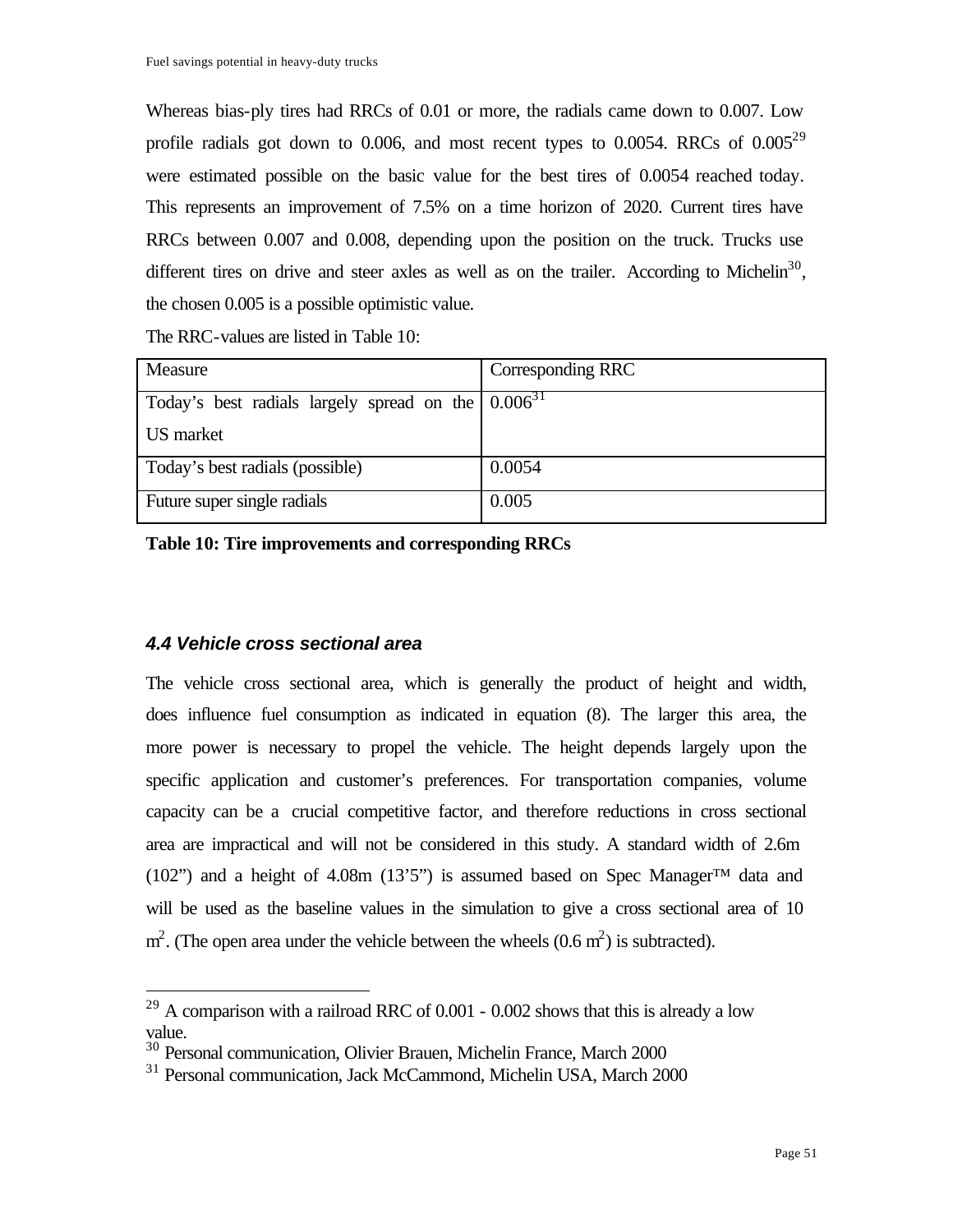## *4.5 Vehicle length*

Vehicle length is especially important for trucks compared to passenger cars in the presence of side winds. Increasing side wind yaw angles can significantly increase fuel consumption. Krämer and Göhring [9] show the importance of side wind effects and the impacts of measures to reduce side wind drag effects. Introducing side skirts for tractor and trailer – including tapering rears - reduces drag by up to 40% (note that this is not a direct fuel economy gain). Most of the time some side wind effects are present in real driving, so that the effects of side skirts can be even more important than the here applied model would predict, as side winds are not considered in the model. Porth et al [11] show fuel economy gains of 9% in real driving tests for a vehicle including side skirts compared to one without. Vehicle length reductions are limited for the same reasons as cross sectional area, i.e. freight capacity. The importance of vehicle length is not considered in the simulation and neither are wind yaw angles. Since these restrictions apply to all of the considered propulsion technologies in the same manner, the effects would also be similar for all of them.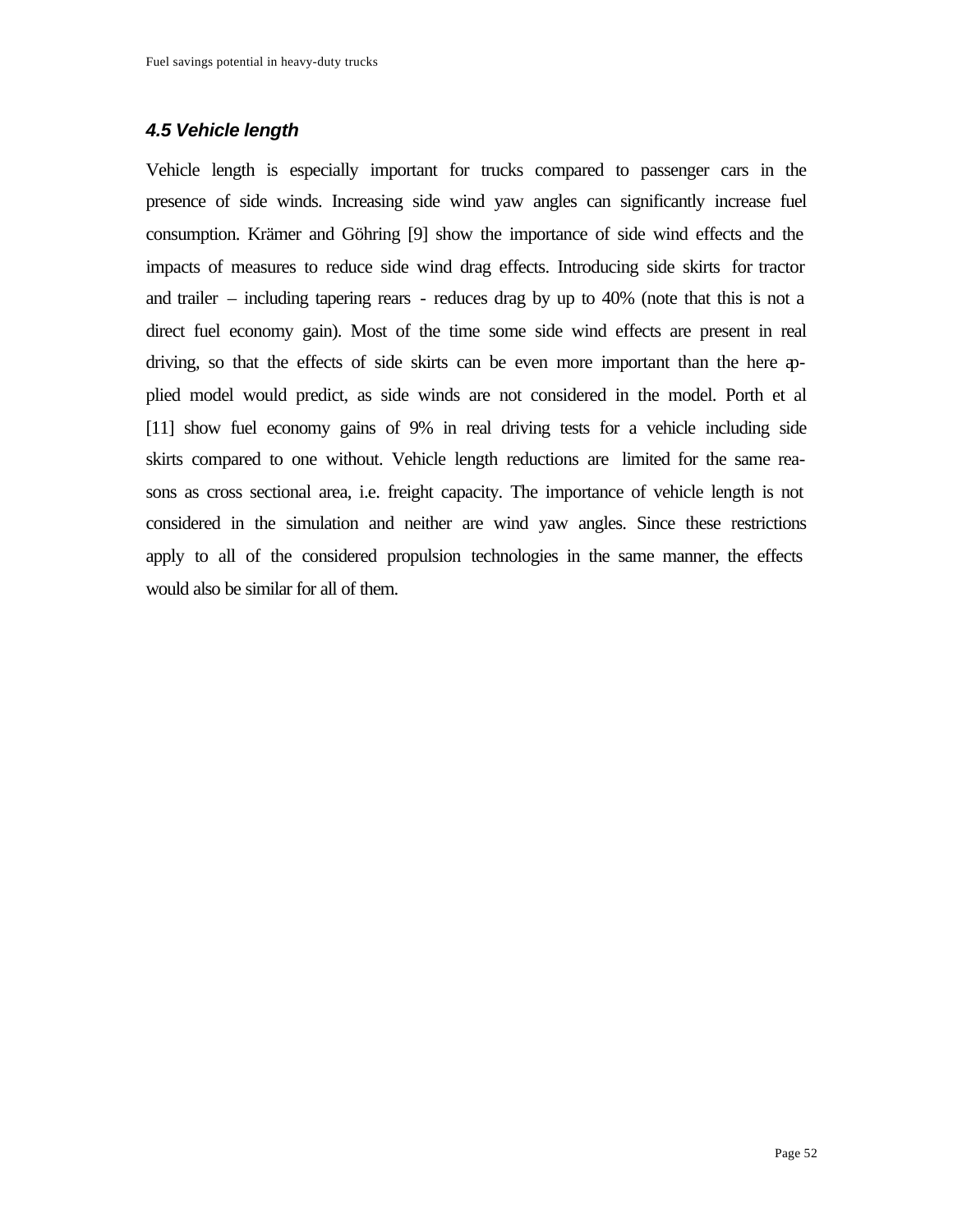# **5 Other factors**

# *5.1 Driver skills*

Driver skills can have a considerable impact on fuel economy<sup>32</sup>. This includes progressive shifting and low rpm cruise, and avoiding "red line" high rpm accelerations and long idle periods. A new word used for this style of driving is "ecolomic" driving, meaning a combination of economic and ecological improvements in driving behavior. Sachs et al [15] present an estimate of up to 20% in fuel economy only by enhanced driver skills. The Verkehrs-Sicherheitszentrum Veltheim (VSZV) in Veltheim, Switzerland provides courses in ecolomic driving, and truck fleet operators can save in average 5 to 10% in fuel consumption costs after one year of having their personnel educated in ecolomic driving<sup>33</sup>. Another study performed by VSZV in a 12 bus fleet in the city of Grenchen (Switzerland) showed a 45% fuel consumption reduction for idle periods if drivers put the gear from "D" to "N" (neutral gear in the automatic transmission, avoiding energy dissipation in the torque converter). For the considered small fleet this presented a 1,700 L "free" fuel saving only by switching the gear.

The amount of energy that can be saved by avoiding long idle periods – such as overnight constant idle to keep cab heating or A/C and other accessories running – shall be considered in the next chapter.

# *5.2 Engine idling and auxiliary power units (APUs)*

According to estimates by Argonne National Laboratory [43], the average long-haul truck idles away up to \$1,790 in profits each year. Instead of letting their engines idle, operators of class 7 and 8 trucks should consider using separate devices for cab heating and cooling and engine warming. The payback period for such devices could be as short as one year, depending on use.

<sup>&</sup>lt;sup>32</sup> Personal experience and communication

<sup>&</sup>lt;sup>33</sup> Personal communication by Mr. Peter Koch, Instructor VSZV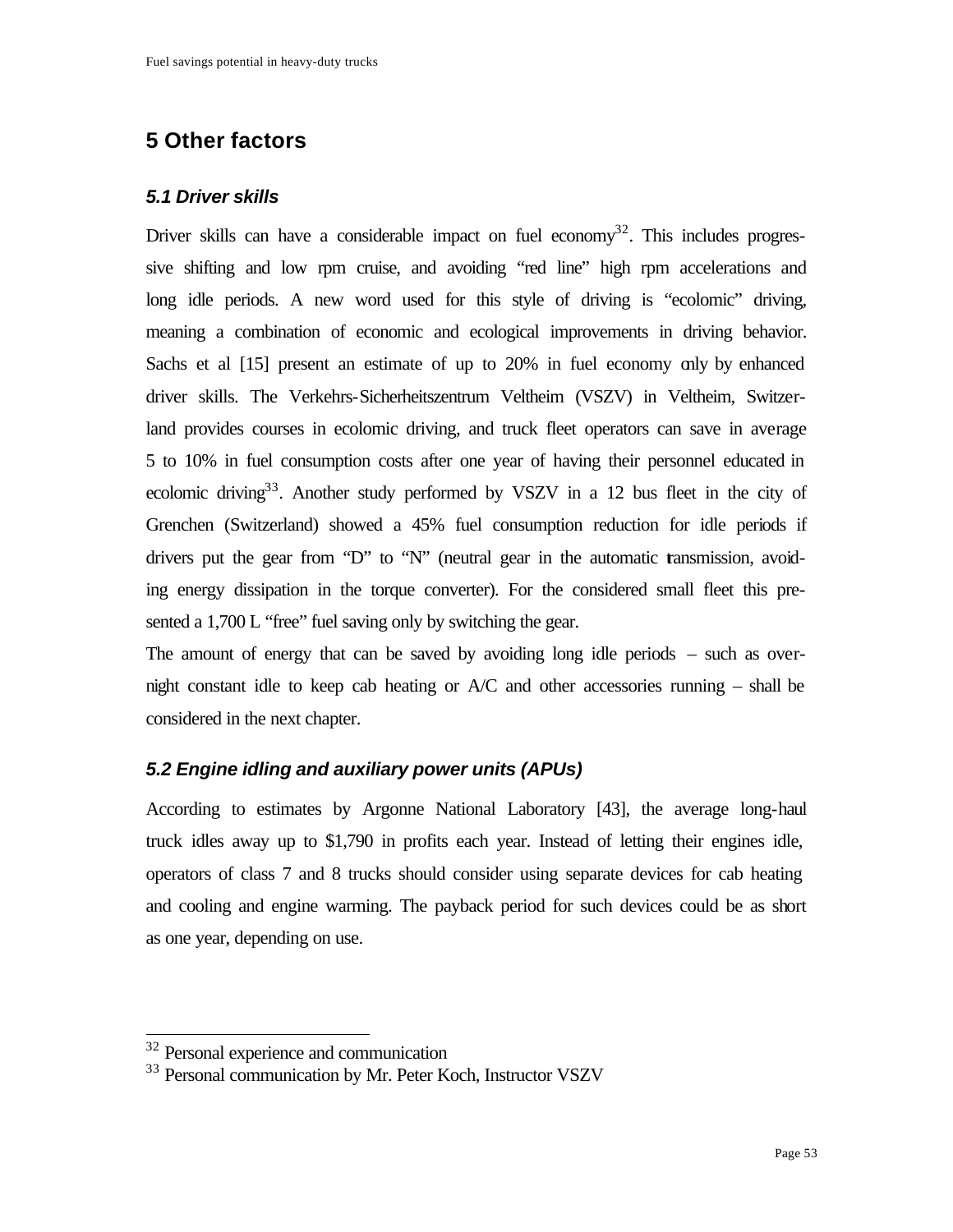Devices on the market include direct-fired burners for cab and engine-block heating, thermal storage devices for heating and cooling, and auxiliary power units for heating, cooling, and electrical power. Typically, they consume 80-90% less fuel than a truck diesel engine<sup>34</sup>, produce very low emission and are silent. Reducing idling would have significant environmental and economic benefits on the national level as well. If all class 7 and 8 long-haul trucks (about 480,000 vehicles) used these devices, the total fuel savings would be as much as 0.6% of all fuel used for surface transportation in the United States [43]. By reducing idling, truckers have the opportunity to reduce costs on fuel, increase the overall energy efficiency, and reduce air and noise pollution.

 $34$  A heavy diesel engine used for cab heating is only about 8% efficient.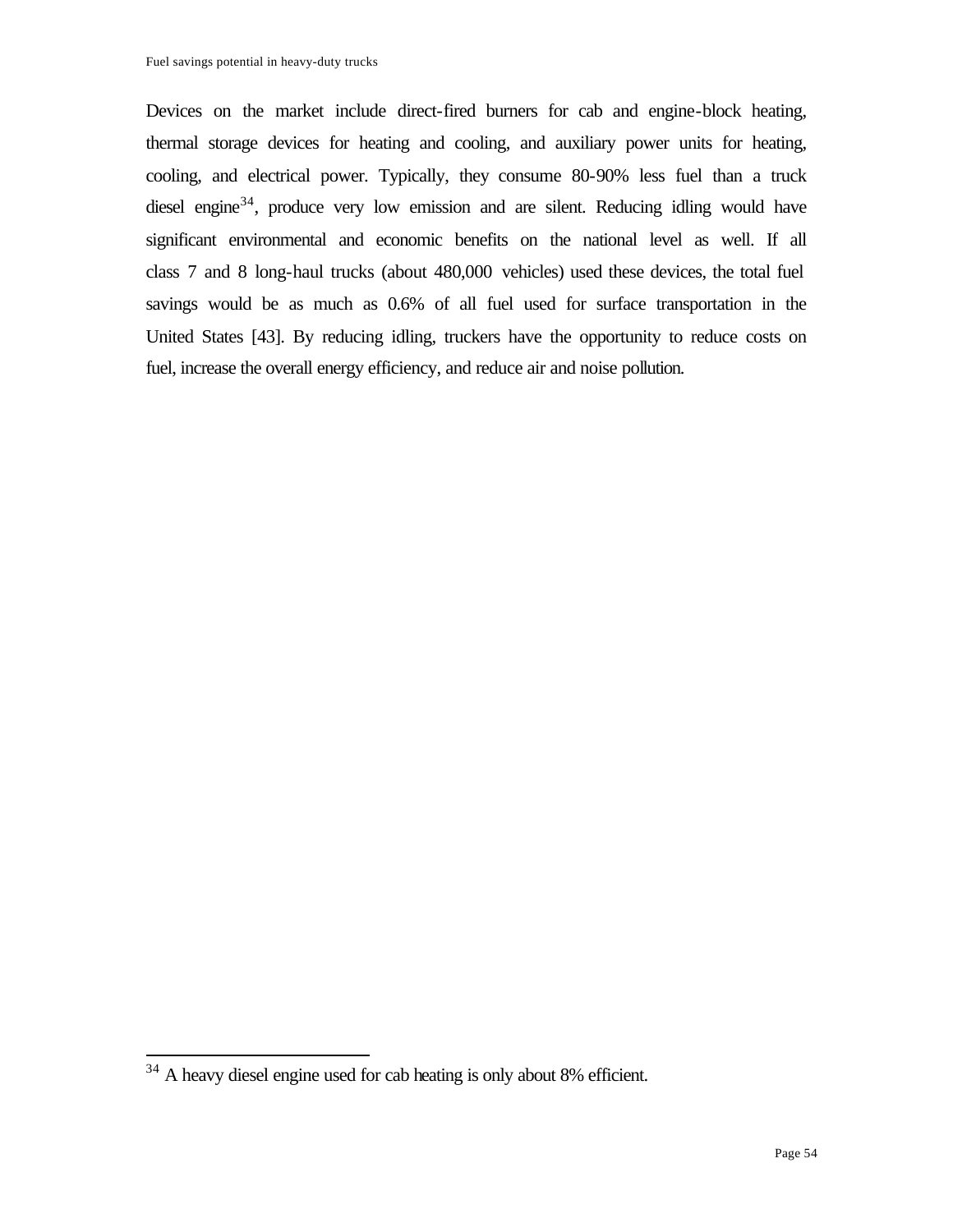## *5.3 Fuels*

#### 5.3.1 Fuels and their emissions

Trucks contribute up to about half of all  $NO<sub>x</sub>$  emitted by the transportation sector today [46]. They are expected to have a major contribution in the future when gasoline passenger cars get even cleaner and diesel HDVs cannot meet the same standards (see chapter 2.4.1 on mechanical drive trains and diesel ICEs for explanation). The freight sector could become a major contributor for GHG and other emissions, and it is critical to envisage these aspects now. Several other fuels can be used for transportation purposes in internal combustion engines as well as in other power generators such as fuel cells (FCs). Table 11 shows energy properties and emissions of the considered fuels. Note that on a per kg basis, hydrogen is by far the fuel with the highest energy density. The problem is that even in the liquefied state, hydrogen has a very low mass density, hence the required volume for the fuel storage on a vehicle is big compared to conventional fuels like diesel or gasoline. This is one important disadvantage of hydrogen with respect to other fuels.

This table is a comparison of the possible fuels on a 100-gallon energy equivalent of diesel fuel (13.3 GJ). It does not take into account the efficiency of the propulsion system however. This means that a more efficient diesel-hybrid or a FC system would need less fuel than the given 100-gallon diesel equivalent. Note that the table does not show the overall  $CO<sub>2</sub>$  emissions of the entire fuel cycle (see next section). One can see the high energy density of  $H_2$  on a per mass basis and its low energy density on a per volume basis, which is the value of interest for transportation purposes. By comparing the different fuels based on the energy content per volume, the outcome is considerably different.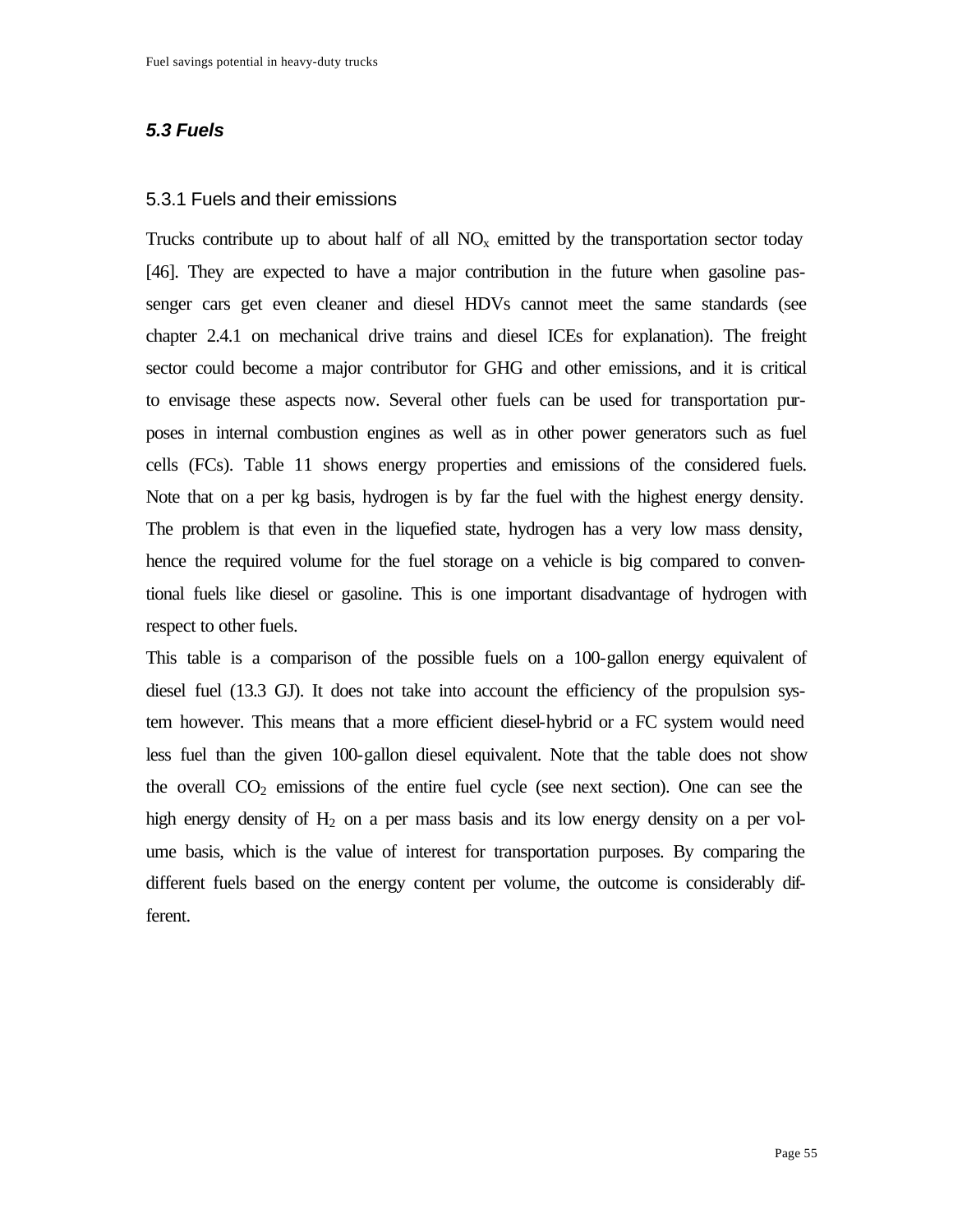| Fuel                         | Chemical<br>formula | Energy con-<br>tent LHV<br>[MJ/kg] | Fuel weight<br>[kg] | Tank weight<br>[kg] | Total fuel<br>system<br>weight [kg] | density<br>$[kg/m^3]$ | Volume of<br>fuel [gal] | Volume of<br>fuel [L] | Energy den-<br>sity [MJ/L] | $CO2$ emis-<br>sions<br>$[kg/kg]^@$ | $CO2$ emis-<br>sions<br>[kg/MJ] <sup>@</sup> |
|------------------------------|---------------------|------------------------------------|---------------------|---------------------|-------------------------------------|-----------------------|-------------------------|-----------------------|----------------------------|-------------------------------------|----------------------------------------------|
| Diesel                       | $C_{11}H_{20}$      | $41.7^{+}$                         | 320                 | 42                  | 362                                 | 856                   | 100                     | 379                   | $35.7^{+}$                 | 3.19                                | 0.076                                        |
| Gasoline                     | $C_7H_{13}$         | 42.4                               | 315                 | 42                  | 357                                 | 738                   | 113                     | 426                   | 31.3                       | 3.05                                | 0.071                                        |
| Methanol                     | CH <sub>3</sub> OH  | $20.1^+$                           | 660                 | 70                  | 730                                 | 792                   | 220                     | 833                   | $15.9^{+}$                 | 1.38                                | 0.07                                         |
| Natural gas<br>(CNG)         | CH <sub>4</sub>     | $47.7^*$                           | 280                 | 238                 | 518                                 | 168                   | 440                     | 1666                  | 8.0 <sup>°</sup>           | 2.75                                | 0.05                                         |
| LH <sub>2</sub> @ 20K        | H <sub>2</sub>      | $120.2^+$                          | 120                 | 133                 | 253                                 | $31^{\circ}$          | 940                     | 3558                  | $3.7^{\circ}$              | $\pmb{0}$                           | $\mathbf 0$                                  |
| $CH2$ @<br>207bar            | H <sub>2</sub>      | $120.2^+$                          | 120                 | 448                 | 568                                 | $14^{\circ}$          | 2160                    | 8176                  | $1.6^{\wedge}$             | 0                                   | $\mathbf 0$                                  |
| CH <sub>2</sub> @ 690<br>bar | H <sub>2</sub>      | $120.2^+$                          | 120                 | 511                 | 631                                 | $24^{\circ}$          | 1220                    | 4618                  | $2.9^{\circ}$              | 0                                   | $\mathbf 0$                                  |

**Table 11: On board storage capacities, specific heat output and CO2 emissions at point of use for different fuels [5]**

 $\tilde{ }$  values calculated on a basis for 5 gal diesel tank; assumption volume increase by 20 (=2.7<sup>3</sup>), tank (area) increase by 7  $(=2.7^2)$ 

 $^{\omega}$  data from [4]

 $^+$  data from [34]

<sup>#</sup> CNG LHV [5; p.197]

<sup>\*</sup> data calculated based on [5; p.292], CNG @ 15°C and 220 bar

<sup>^</sup> data calculated based on [5; p.454]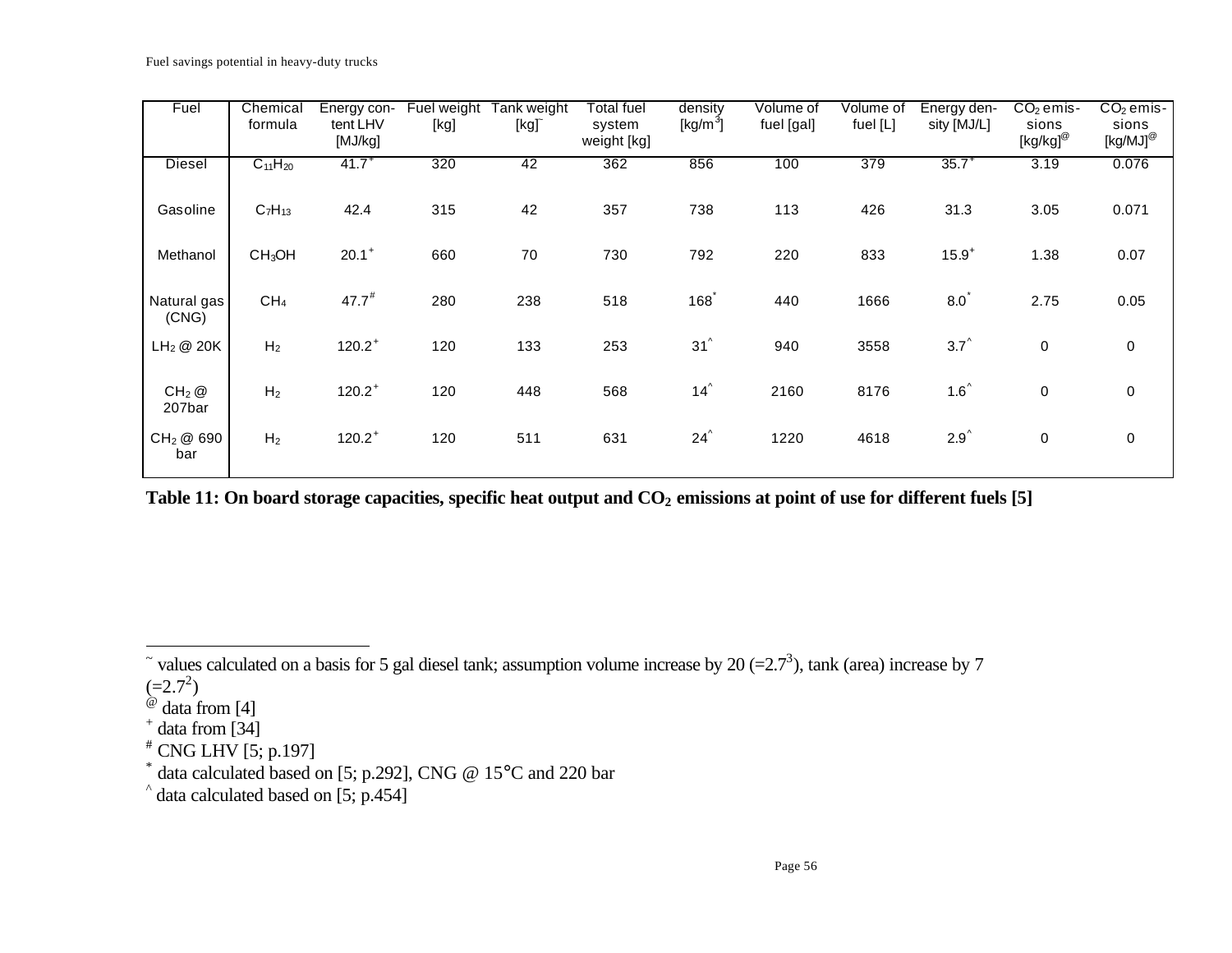## 5.3.2 Fuel cycles

 $\overline{a}$ 

To benchmark different propulsion and fuel systems, an overall "well to wheels" life cycle analysis (LCA) for any considered fuel system must be performed. This means that not only the emissions and energy efficiency of the vehicle must be looked at but also the energy used to produce and deliver the fuel from the well to the refueling station. This has an essential impact on the overall fuel efficiency of a particular technology.

For certain fuel systems like diesel or even gasoline, the fuel production part of the cycle is rather efficient, since these fuels exist almost "as are" in petroleum and do not need to be synthesized (this is only partially true for reformulated gasoline). On the other hand the efficiency of the vehicle part of the cycle is poor compared to the fuel cell. In contrast, hydrogen can theoretically achieve a very high efficiency in the vehicle part of the cycle. But since it does not naturally exist in its elementary state, it must be produced synthetically, which gives the overall fuel cycle a heavy emission burden and can make the whole technology look much more inefficient than it would seem if only the vehicle cycle were assessed. (This is true if  $H_2$  is produced by steam reforming of natural gas. If hydrolysis is employed as the technology to produce  $H_2$ , then it depends on the type of energy power stations that produce the necessary electrical energy.)

Based on data from different sources, Table  $12$  was established<sup>35</sup>. The fuel cycles of the considered technologies are compared and the whole image is presented. It can be seen that the conventional gasoline and diesel fuels have the best production energy efficiency of up to 88% (about 12% of the energy content in the primary fuel is lost during production) for diesel fuel and 84% for gasoline. For the Fischer-Tropsch conversion of natural gas to diesel fuel, the energy consumed per MJ loaded onto the vehicle is more than 0.5 MJ, which is more than one third, or an efficiency of 66%.

<sup>&</sup>lt;sup>35</sup> table provided by Darian Unger, Energy Laboratory, MIT, March 2000; might be subject to changes.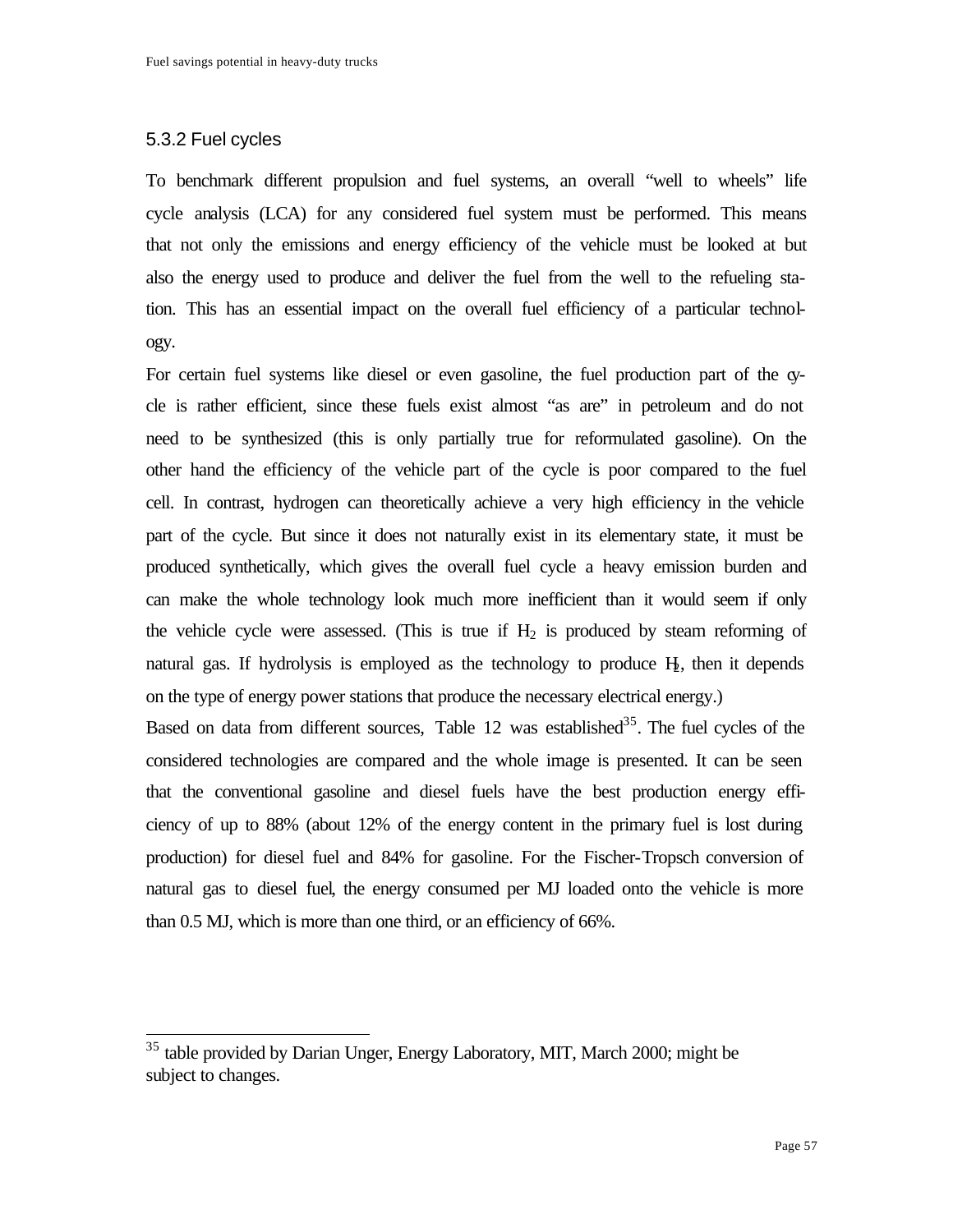|                      |                                                    | Per MJ of Fuel Loaded onto Vehicle |                  |            |                  |  |
|----------------------|----------------------------------------------------|------------------------------------|------------------|------------|------------------|--|
| <b>Fuel</b>          |                                                    | <b>Energy</b>                      | <b>GHG emis-</b> | <b>NOx</b> | <b>PM 10</b>     |  |
|                      |                                                    | <b>Consump-</b>                    | sions            | emissions  |                  |  |
|                      |                                                    | tion                               |                  |            |                  |  |
|                      |                                                    | (MJ)                               | (g C as CO2)     | (mg)       | (mg)             |  |
| Gasoline from        | Feedstock (Recovery +                              | 0.04                               | 0.9              | 16.8       | 1.1              |  |
| Petroleum            | Transport)                                         |                                    |                  |            |                  |  |
|                      | Refining                                           | 0.14                               | 3.4              | 17.1       | 8.7              |  |
|                      | Transport & distribution                           | 0.01                               | 0.3              | 5.8        | 12.7             |  |
|                      | Total                                              | 0.19                               | 4.6              | 39.7       | 22.5             |  |
|                      | Range of totals                                    | $0.13 - 0.22$                      | $2.4 - 5$        | 24-54      | $0 - 32$         |  |
| Diesel from Pe-      | Feedstock (Recovery +                              | 0.04                               | 1.0              | 13.2       | $\overline{0.3}$ |  |
| troleum              | Transport)                                         |                                    |                  |            |                  |  |
|                      | Refining                                           | 0.08                               | 2.2              | 9.3        | 1.6              |  |
|                      | Transport & distribution                           | 0.01                               | 0.3              | 4.4        | 10.7             |  |
|                      | Total                                              | 0.13                               | $\overline{3.5}$ | 26.9       | 12.6             |  |
|                      | Range of totals                                    | $0.09 - 0.15$                      | $1.5 - 6$        | 18-48      | $0 - 15$         |  |
| Diesel from NG       | Feedstock (Recovery +                              | 0.08                               | 1.6              | 31.5       | 0.6              |  |
|                      | Transport)                                         |                                    |                  |            |                  |  |
|                      | Refining                                           | 0.43                               | 7.9              | 29.5       | 1.3              |  |
|                      | <b>Transport &amp; distribution</b>                | 0.03                               | $\overline{0.8}$ | 4.6        | 10.7             |  |
|                      | Total                                              | 0.54                               | 10.3             | 65.6       | 12.6             |  |
|                      | Range of totals                                    | 0.54                               | 10.3             | 65.6       | 12.6             |  |
| <b>Methanol</b> from | Feedstock (Recovery +                              | 0.07                               | 1.7              | 13.4       | 8.7              |  |
| <b>NG</b>            | Transport)                                         |                                    |                  |            |                  |  |
|                      | Production                                         | 0.47                               | 4.2              | 28.4       | 13.4             |  |
|                      | <b>Transport &amp; distribution</b>                | 0.03                               | $\overline{0.8}$ | 6.2        | 7.3              |  |
|                      | Total                                              | 0.57                               | 6.7              | 48.0       | 29.4             |  |
|                      | Range of totals                                    | $0.44 - 0.73$                      | $1.7 - 7$        | 30-234     | $1 - 43$         |  |
| Hydrogen from        | Feedstock (Recovery +                              | 0.06                               | $\overline{1.1}$ | 9.9        | $\overline{0.3}$ |  |
| <b>NG</b>            | Transport)                                         |                                    |                  |            |                  |  |
| (gaseous H2)         | Production                                         | 0.36                               | 14.2             | 22.4       | 0.8              |  |
|                      | Compression, transport &                           | 0.18                               | 8.4              | 115.9      | 6.6              |  |
|                      | distribution                                       |                                    |                  |            |                  |  |
|                      | Total                                              | 0.60                               | 23.6             | 148.2      | 7.7              |  |
|                      | Range of totals                                    | $0.44 - 0.65$                      | 23.6             | 148.2      | 7.7              |  |
| Hydrogen from        | Feedstock<br>Depends on mining of fuel for<br>0.00 |                                    |                  |            |                  |  |
| electrolysis         |                                                    | electric generation                |                  |            |                  |  |
| (gaseous H2)         | Production                                         | 1.72                               | 64               |            |                  |  |
|                      | Transport & distribution                           | 0.93                               | 35               |            |                  |  |
|                      | Total                                              | 2.65                               | 99               |            |                  |  |
|                      | Range of totals                                    | 2.65                               | 99               |            |                  |  |

**Table 12: Energy and emissions from well to tank [34]**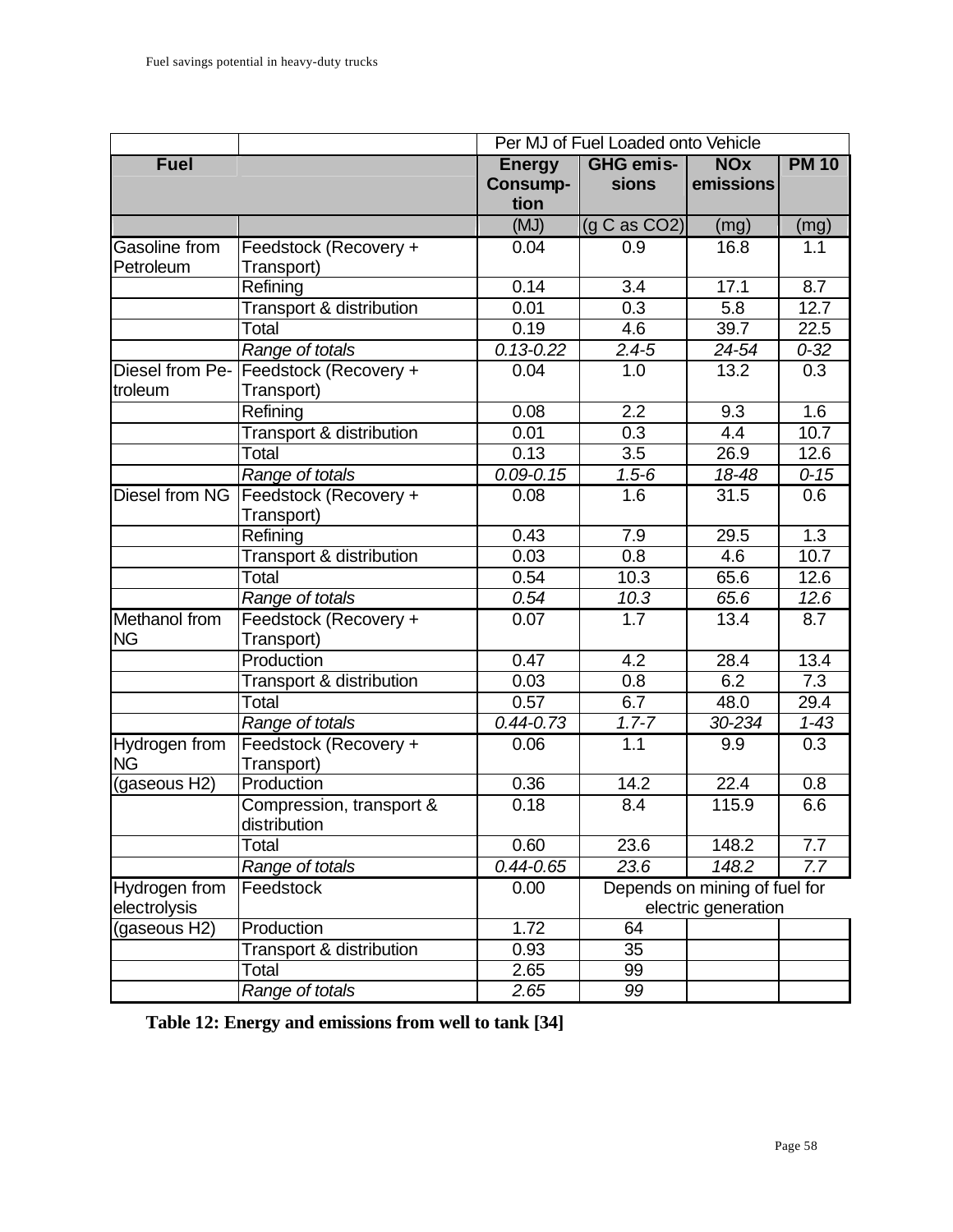Methanol from natural gas requires 30 to 42% of the energy content in the gas to produce the methanol that could be filled into the vehicle's tank. This represents an efficiency of 58 to 69%. Hydrogen production through steam reforming has about the same efficiency. Hydrogen from electrolysis depends on the efficiency of the electricity available. Even with today's most efficient combined cycle gas turbines with efficiencies of 60%, for every MJ of hydrogen produced in the electrolysis plant, one needs 1.7 MJ energy equivalent of gas to produce the necessary electricity for  $H_2$  production. With a today's typical US electricity mix that uses 3 MJ oil equivalent to produce 1 MJ of electricity and an assumed 20% transportation loss one finds an energy intensity per MJ of H2 loaded onto the vehicle of 3.6 MJ. This shows the high energy intensity of this technology, which initially appeared to be the cleanest. For the emissions, one finds a similar pattern in the sense that the conventional fuels have an advantage over the alternates. An exception to that trend are the particulate emissions from Fischer-Tropsch synthesis which are low (natural gas is used as a feed stock for this process).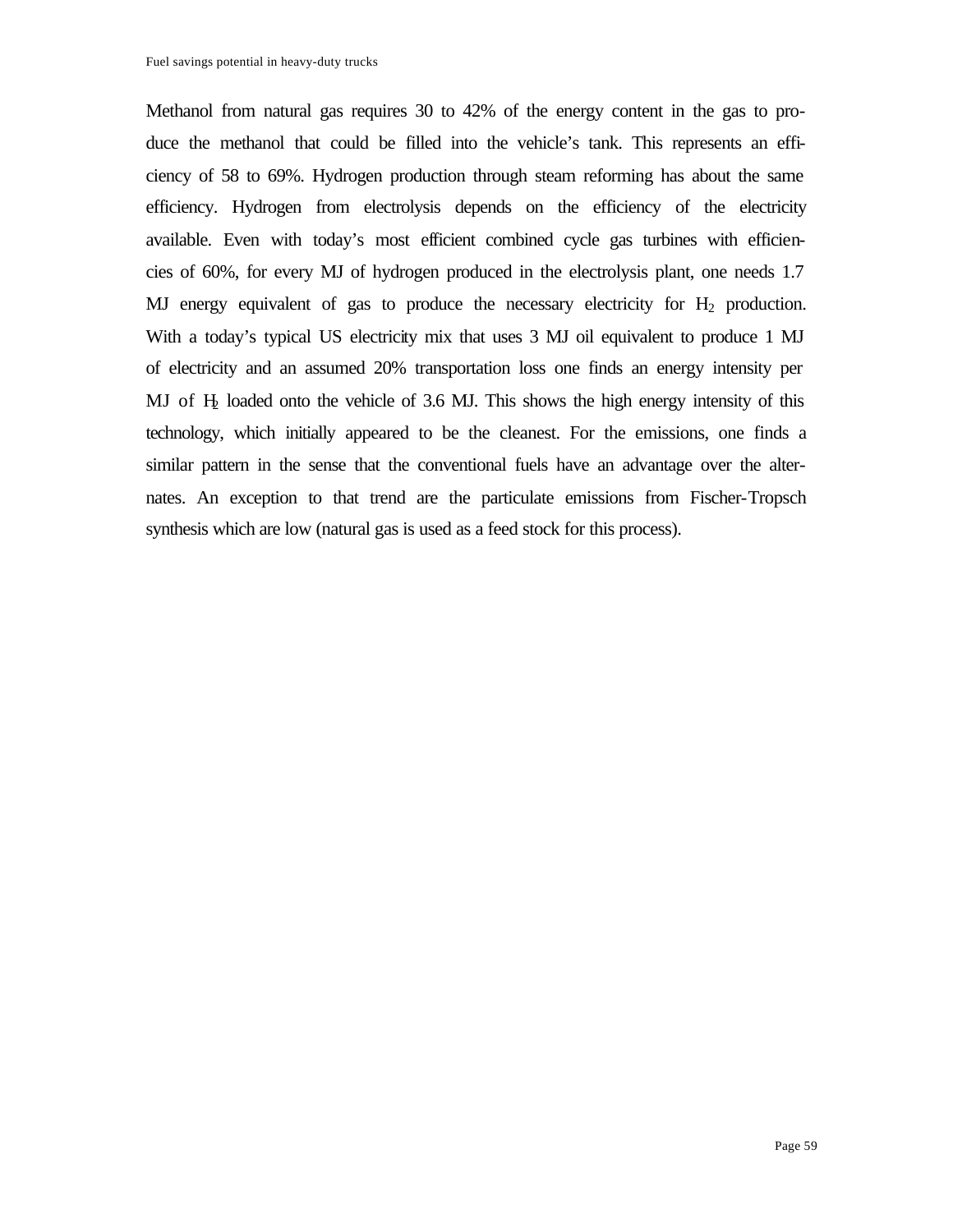# **6. Cost and profitability considerations**

Sachs et al [15] present a comparison of fuel efficiency improvements and their relative costs as cost of conserved energy (CCE) expressed as dollars per gallon of fuel saved. CCE is independent of fuel prices and can be compared to present or expected future prices. On the basis of annual miles, the payback time of various fuel-saving technologies can be calculated and the profitability assessed. A small CCE means that the price for a particular measure to reduce fuel consumption is low and therefore an attractive one. A similar profitability factor shall be introduced in chapter 7.5, where the percentage of fuel saved is put into relation with the retail price increase (RPI) compared to the baseline vehicle. If this factor is equal to one, the percentage fuel economy increase equals the retail price increase. Numbers bigger than one represent technologies that give a higher percentage of fuel economy increase per RPI. If the profitability factor is smaller than one, it means that fuel economy increase percentage is smaller than the respective RPI percentage. This profitability factor does not depend upon fuel prices and miles driven but upon the application, i.e. driving cycle. It cannot be taken as an absolute value, but it can be used to compare technology options within a defined application. To get the actual return on investment of a certain technology and application, the truck purchaser should multiply the fuel consumption improvement with the miles driven per year to find the fuel savings related to the technology in question and compare it to the RPI. Tanja [47] gives qualitative low cost estimates for air resistance measures, optimized maximum power levels, speed limiters and cruise controllers. It gives medium to high cost estimates for mass reduction efforts, RRC improvements, electronic gear shifting and regenerative braking.

Another important cost issue is prolonged engine idling for cab-heating purposes (see chapter 5.2).

Assumptions from Stodolsky et al [17] for the hybrid case have been applied. The data for electric motor and inverters was extrapolated from data in [17], without taking into account possible economies of scale. The following table show costs for the original equipment manufacturer (OEM) as well as the corresponding retail prices and RPI for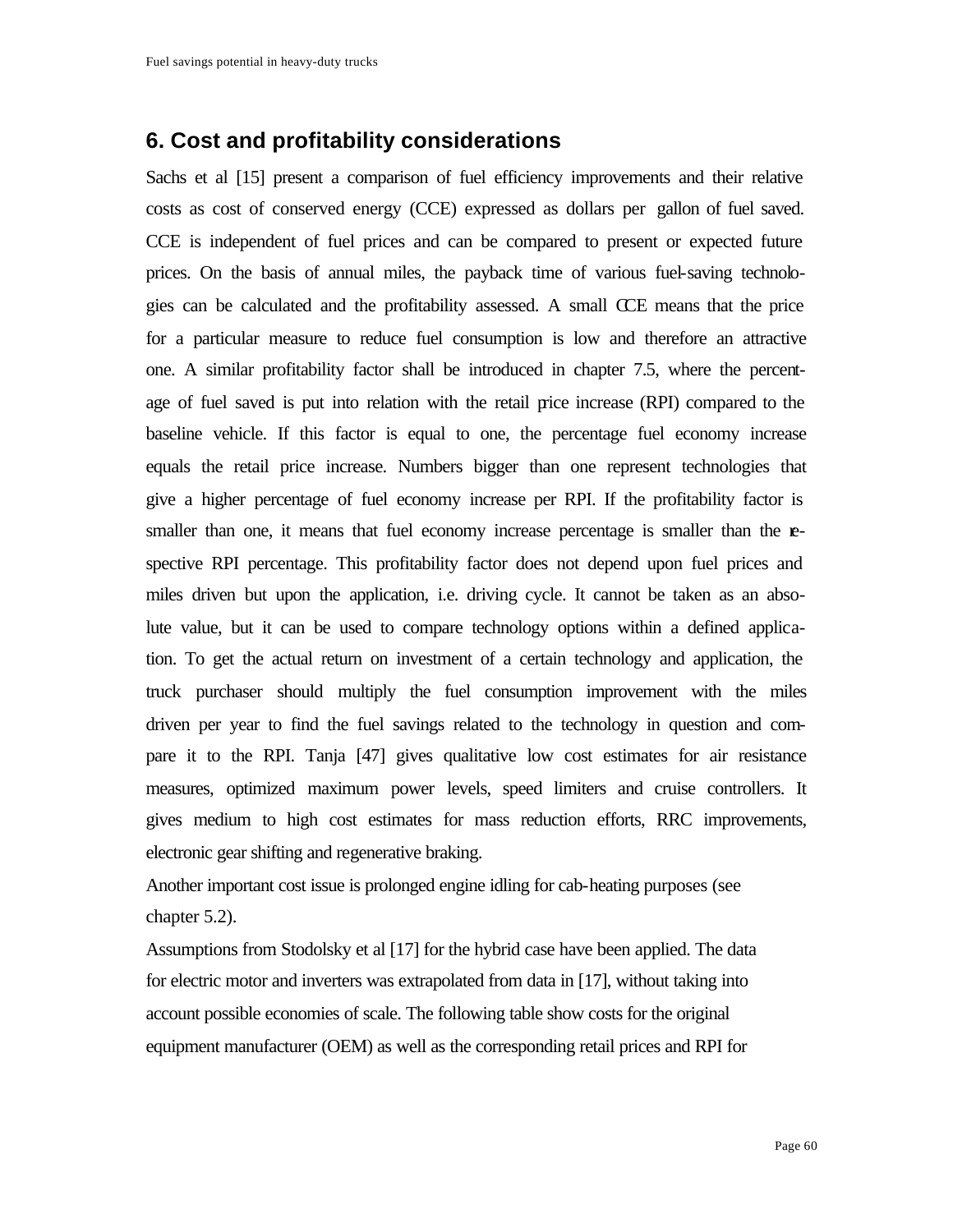| Propulsion system          | <b>Diesel</b> | Diesel hybrid |
|----------------------------|---------------|---------------|
| <b>ICE</b>                 | $17,000^{36}$ | $7,000^{37}$  |
| Electric motor             |               | 4,000         |
| Inverter                   |               | 6,000         |
| Battery pack (750kg)       | ∩             | $15,500^{38}$ |
| <b>Additional controls</b> | ∩             | 2,000         |
| Total cost                 | 17,000        | (34,500)      |
| Total price <sup>39</sup>  | 22,100        | 38,100        |
| <b>RPI</b> vs diesel       |               | 16,000        |

the hybrid versus the diesel, considering current prices for ICEs and electric motors and an estimated (low) price for the NiMH-battery of \$115/kWh(DOE [49]):

### **Table 13: RPI for hybridization**

These costs must be added to the common costs for a truck with a retail price of about \$ 137,000, depending upon the size of order and manufacturing availability. Another 30,000 dollars must be added for the trailer. These prices can be considered as standard "on the market" prices, but they do not contain any rebates. The cost of the baseline vehicle was calculated based on retail price data from Freightliner for the tractors and Century Trailer for trailers. The baseline trailer was estimated to cost \$ 30,000. A 15% price increase for side skirts was added to obtain the 0.45 value for aerodynamic drag coefficient. Another 7% price increase was assumed to improve the whole vehicle in its aerodynamics to the target  $C_d$  of 0.4 (it is less expensive to improve the whole vehicle, since a big part of the costs is not directly  $C_d$ -related, i.e. engine, cab equipment, chassis, drivetrain).

<sup>36</sup> Engine cost provided by Detroit Diesel Corp.

<sup>&</sup>lt;sup>37</sup> Retail price provided by International Diesel Engines (not multiplied with 1.3, see text)

 $38$  The actual cost is \$ 10,000 for the battery data in 5.1; multiplied by a factor of 1.5, thus considering battery lifetime [17]

 $39$  Costs multiplied by 1.3 taking account of R&D, warranty, profit, etc. [17]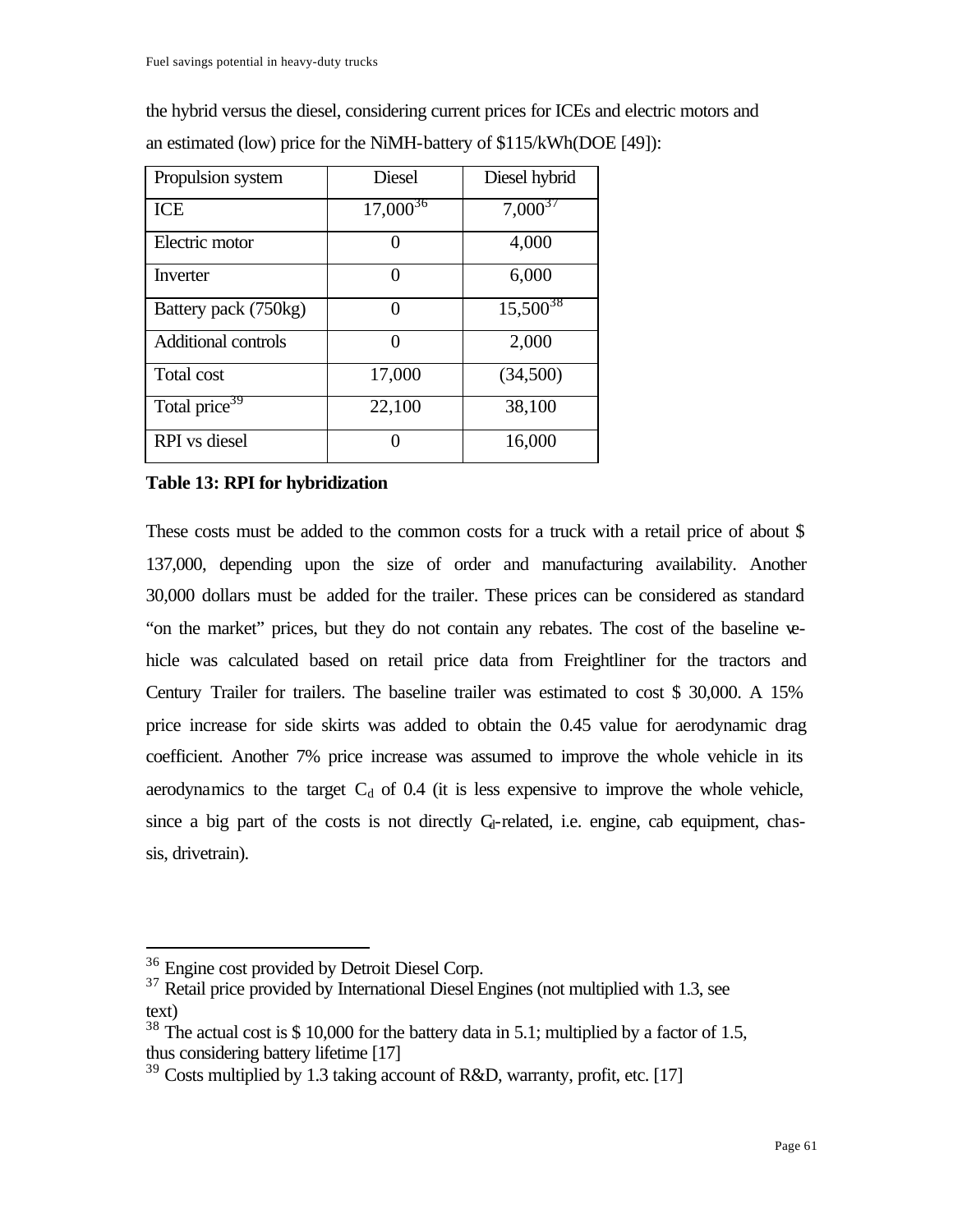| <b>Truck</b>       | $RP$ truck <sup>40</sup> | RP      | <b>Price</b> | <b>Total price</b> |
|--------------------|--------------------------|---------|--------------|--------------------|
|                    |                          | trailer | "advances"   |                    |
| <b>Baseline</b>    | 137,468                  | 30,000  |              | 167,468            |
| Aero cab           | 140,574                  | 30,000  |              | 170,574            |
| Gap seals, skirts  | 147,680                  | 30,000  |              | 177,680            |
| COE, seals, skirts | 140,944                  | 30,000  |              | 170,944            |
| Adv. aero trailer  | 140,944                  | 34,500  |              | 175,444            |
| Adv. aero vehicle  | 140,944                  | 34,500  | 12,281 (7%)  | 187,725            |
| "baseline hybrid"  | 153,468                  | 30,000  |              | 183,468            |
| Hybrid             | 156,468                  | 34,500  | 12,281       | 203,249            |

Table 14 shows the truck retail prices that were used:

#### **Table 14: Truck prices**

 $\overline{a}$ 

The vehicle configuration called "baseline hybrid" can be considered as the baseline truck without any added resistance reduction features, but with hybrid technology. The "hybrid" can be referred to model run # 12, presented in section 7.2, using a diesel engine with the same efficiency as the baseline truck in order to get comparable economic data of what would be possible today. (The same comparison could be made with about the same results for cases  $\oslash$  and  $\oslash$  or  $\oslash$  and  $\oslash$  in 7.2). In section 7.5 estimations of RPI shall be given considering the results of the simulation according to the different fuel saving measures.

<sup>40</sup> Personal communications, Dave Cirillo, Boston Freightliner Inc., March 2000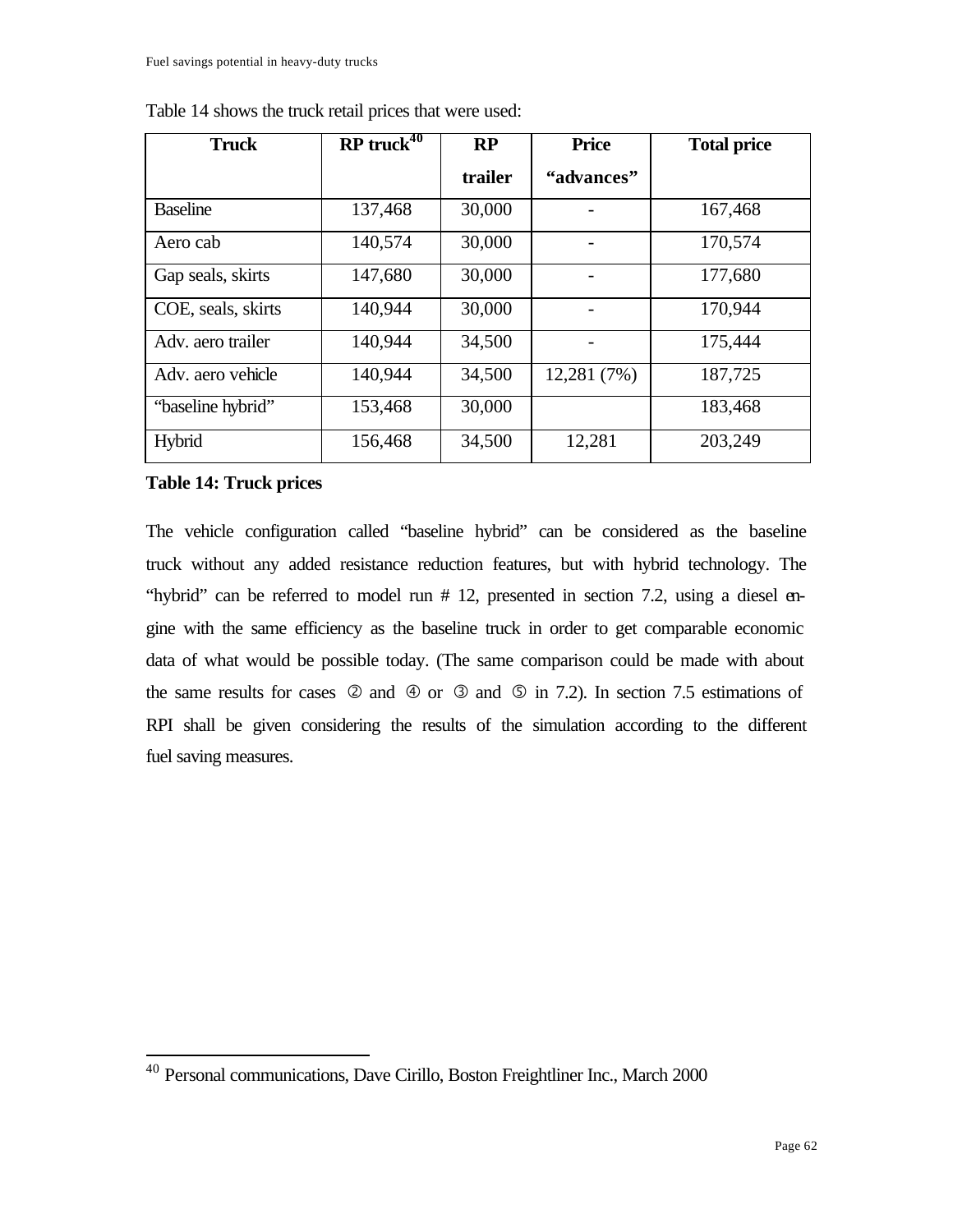# **7. Results and discussion**

# *7.1 Simulated vehicles*

As presented in the introduction, different measures allow fuel economy gains. Among the described, only some, where simulation data was available to "prove" assumptions could be studied more precisely. For other technologies, published literature data from other sources is used for comparison (FC, section 3). The following factors were used as variables in the simulation:

- 1. Propulsion technology
	- Diesel:
		- $\Rightarrow$  ICE: 12.7 L 2,101 Nm @ 1,200 rpm, 321 kW @ 1,800 rpm
	- Diesel-electric hybrid with:
		- $\Rightarrow$  ICE: 8.7 L 1,072 Nm @ 1,200 rpm, 184 kW @ 1,800 rpm
		- $\Rightarrow$  Electric motor: 1,029 Nm @ 1,200 rpm, 137 kW @ 1,800 rpm
		- $\Rightarrow$  NiMH battery pack: 750 kg, 120 Wh/kg, 220 W/kg, 115 \$/kg

# 2. Driving cycle

- HDV highway driving cycle
- HDV urban driving cycle
- 3. Driving resistance factors
	- $C_d$ -values from 0.62 (baseline) to 0.4 (advanced truck)
	- RRC-values from 0.007 (baseline) to 0.005 (advanced single tires)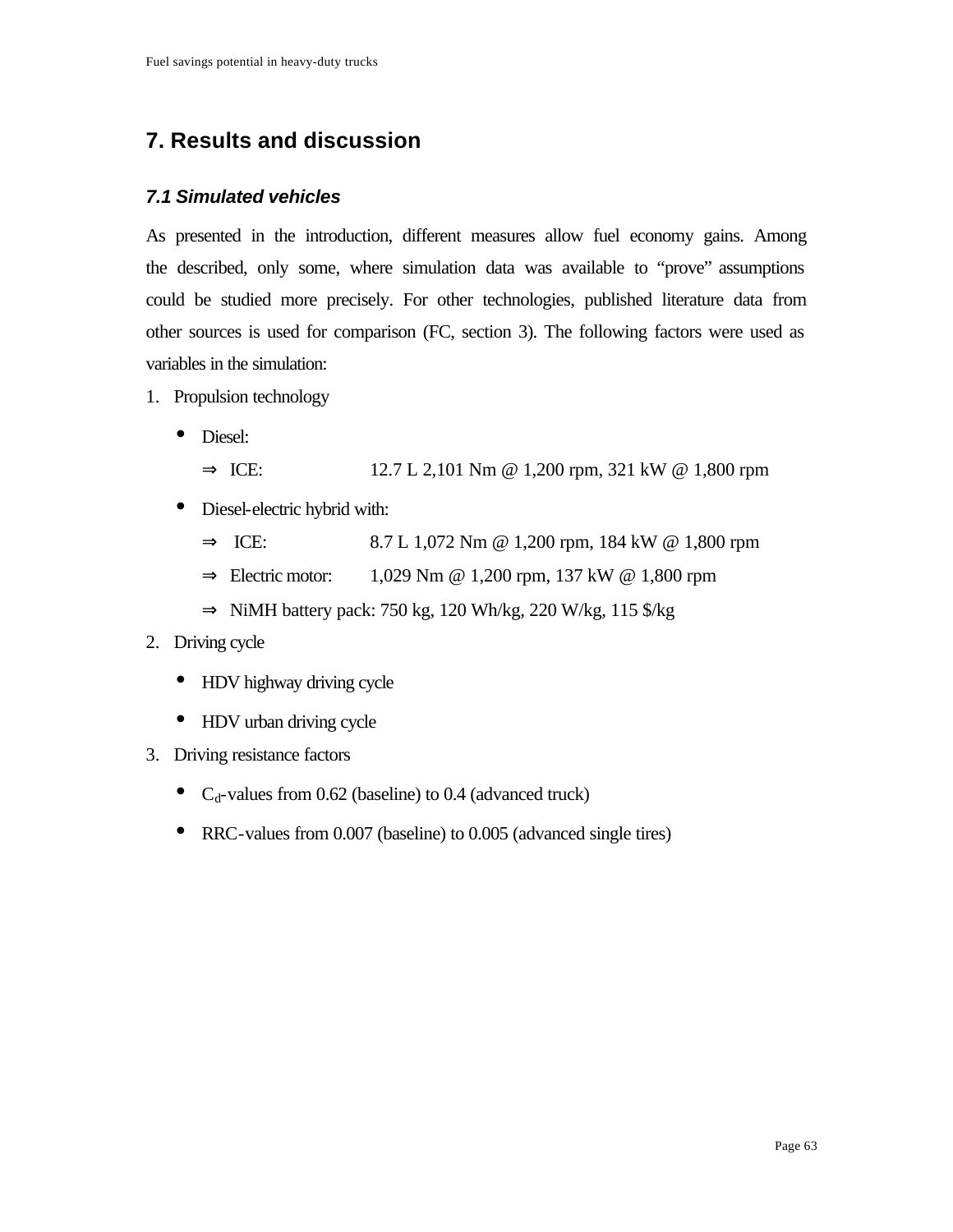| Vehicle                | Engine peak effi-       | <b>RRC</b> | $C_d$ -value |
|------------------------|-------------------------|------------|--------------|
|                        | ciency                  |            |              |
| Baseline diesel 2000   | 48 % (175 g/kWh)        | 0.007      | 0.62         |
| <b>Advanced diesel</b> | $52 - 55\%$ (155 - 140) | 0.005      | 0.4          |
| 2020                   | g/kWh                   |            |              |
| Hybrid 2020 (paral-    | 52 - 55% (155 - 140)    | 0.005      | 0.4          |
| lel)                   | g/kWh                   |            |              |

The following vehicles are considered and "driven" in the simulation:

#### **Table 15: Simulated vehicles**

Results shall be given not only for the above vehicles, but also for measures that can be introduced "on the way" to the advanced diesel  $2020$ . Decreases of  $C_d$  and RRC have been simulated separately and combined. Potential savings can be even higher since if resistances are reduced, the power needs for vehicle propulsion are lowered, i.e. the engine can be smaller and hence in general less consuming. For simplicity and comparison reasons, this has not been introduced though and the same engines are used all the time.

The baseline diesel is based on the chosen ICE with an assumed peak efficiency of 48%. The same engine was used, but with an efficiency of 52 and 55% for the advanced 2020 diesel.

The hybrid has been defined as follows. The ICE was chosen to sustain cruise speed power and torque for the baseline truck (184 kW @ 1800 rpm, 1085 Nm @ 1200 rpm). The power of the electric motor  $(137 \text{ kW} \ @ \ 1800 \text{ rpm}, 1029 \text{ Nm} \ @ \ 1200 \text{ rpm})$  is then added in order to match the necessary torque of 2101 Nm and the peak power of 321 kW of the baseline diesel. A NiMH battery pack was added to the electric motor, capable of providing the 137 kW to the motor; the peak motor torque is multiplied by an efficiency factor of 1.2 (battery discharging losses and motor efficiency) to yield 165 kW battery peak power.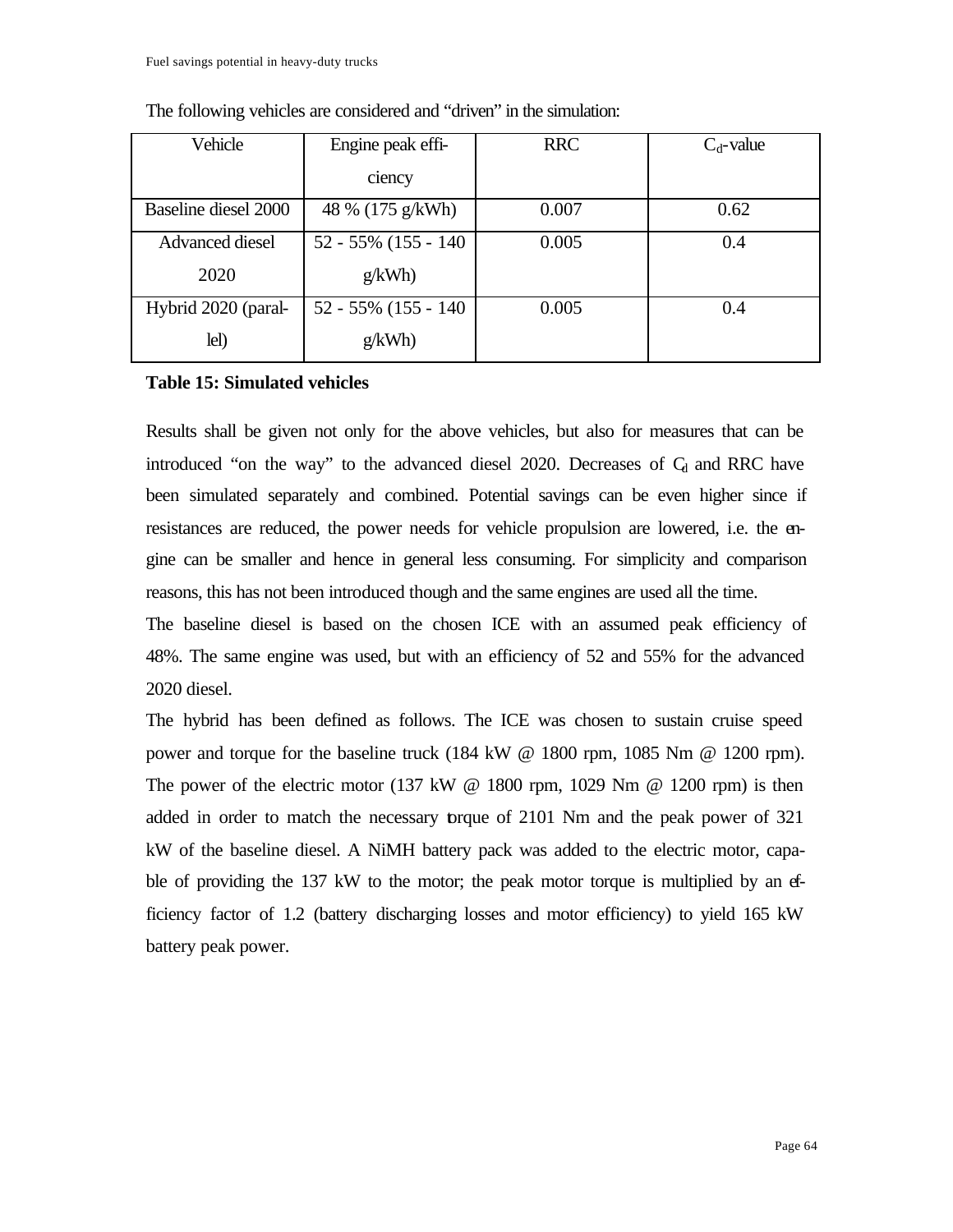Based on DOE data for a projected NiMH battery [49] the following battery characteristics were used.

| Battery type | Specific energy | Specific power den- | Price [\$/kWh] |
|--------------|-----------------|---------------------|----------------|
|              | density [Wh/kg] | sity [W/kg]         |                |
| NiMH         | 20              | 220                 | 15             |

#### **Table 16: Battery specifications**

With these data the battery pack used weighted 750kg and could provide theoretically 90 kWh at a price of \$10,350.



**Figure 24: Sensitivity study to determine ICE threshold power**

A sensitivity study was performed based on the fully loaded truck in the urban driving cycle to determine the threshold below which only the electric motor should provide power. The urban driving cycle was chosen because it is much more sensitive to the change in this threshold than the highway cycle, when most of the time the vehicle is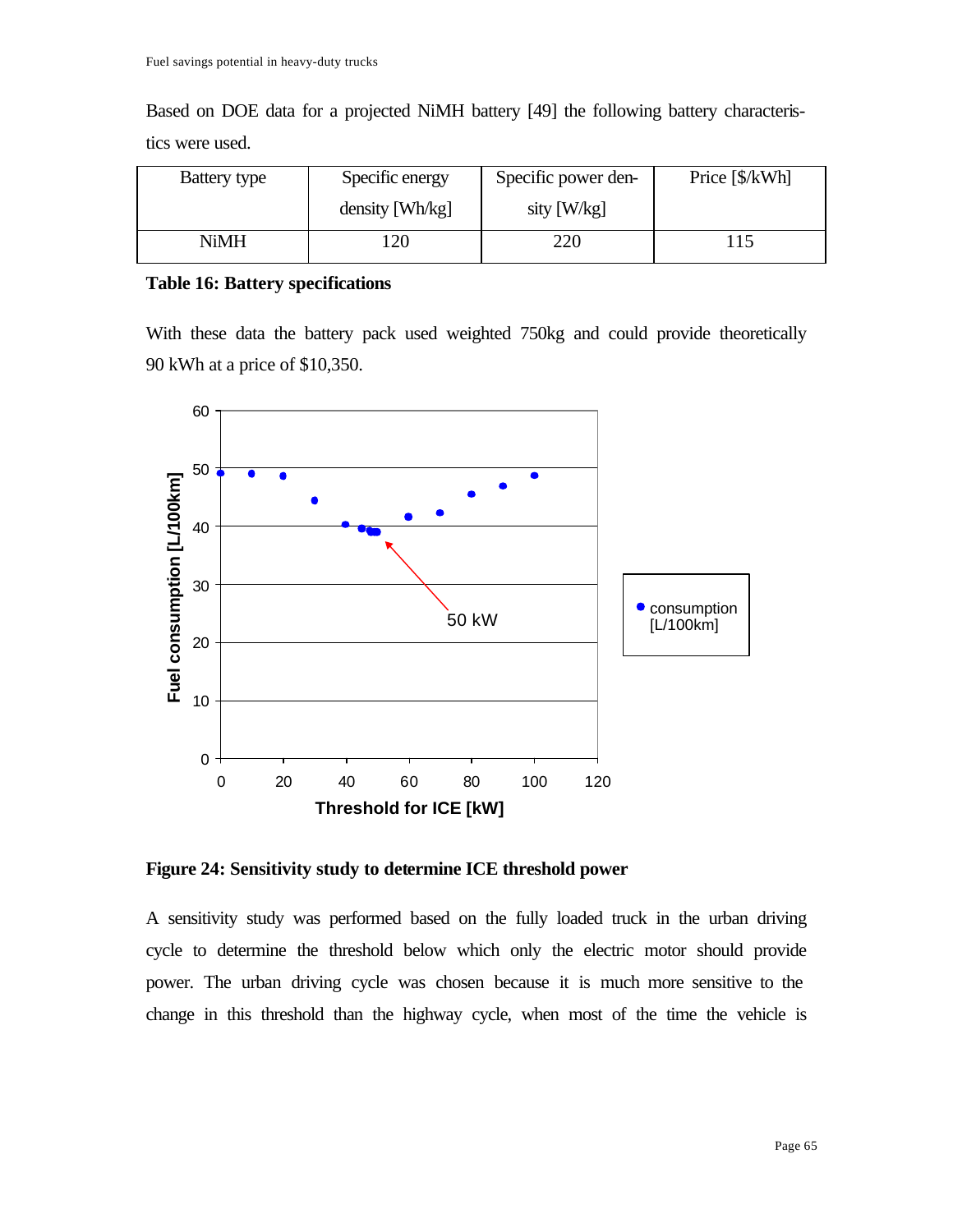powered only by the ICE. The threshold of 50 kW was chosen according to the sensitivity study results shown in Figure 24:

It is important to note that no optimizations were performed and all the data are therefore first estimates. Engine, motor and battery sizes and costs must be considered for the optimization of a hybrid vehicle, in order to find minimum costs and best possible fuel economy. The downsized ICE-electric motor combination for the hybrid was chosen to reach same power outputs as the baseline diesel. Reduced driving resistances however would offer an additional downsizing of the engine. The conventional diesel could also be downsized to meet the same driving performance as the more powerful baseline engine.

## *7.2. Simulation results*

### 7.2.1 Highway driving

The following results have been found for  $C_d$  and RRC reductions and the implementation of the hybrid drive using the highway driving cycle:

| run                        | $C_d$ [-] | RRC [-] | Fuel cons. | Fuel    | Drive- | %    | <b>ICE</b> |
|----------------------------|-----------|---------|------------|---------|--------|------|------------|
|                            |           |         | [L/100km]  | economy | train  | gain | eff.       |
|                            |           |         |            | [mpg]   |        |      | [%]        |
| 1 <sup>0</sup>             | 0.620     | 0.0070  | 38.1       | 6.2     | conv.  | 0%   | 48         |
| 2                          | 0.580     | 0.0070  | 37.2       | 6.3     | conv.  | 2%   | 48         |
| 3                          | 0.560     | 0.0070  | 36.8       | 6.4     | conv.  | 4%   | 48         |
| 4                          | 0.510     | 0.0070  | 35.6       | 6.6     | conv.  | 7%   | 48         |
| 5                          | 0.450     | 0.0070  | 34.3       | 6.9     | conv.  | 10%  | 48         |
| 6                          | 0.400     | 0.0070  | 33.1       | 7.1     | conv.  | 13%  | 48         |
| 7                          | 0.400     | 0.0060  | 31.5       | 7.5     | conv.  | 17%  | 48         |
| 8                          | 0.400     | 0.0055  | 30.6       | 7.7     | conv.  | 20%  | 48         |
| 9                          | 0.400     | 0.0050  | 29.8       | 7.9     | conv.  | 22%  | 48         |
| 10 <sup>(2)</sup>          | 0.400     | 0.0050  | 27.5       | 8.5     | conv.  | 28%  | 52         |
| 11 <sup>③</sup>            | 0.400     | 0.0050  | 26.0       | 9.0     | conv.  | 32%  | 55         |
| 12                         | 0.400     | 0.0050  | 27.3       | 8.6     | hybrid | 28%  | 48         |
| 13 <sup><sup>4</sup></sup> | 0.400     | 0.0050  | 25.2       | 9.3     | hybrid | 34%  | 52         |
| 14 <b>O</b>                | 0.400     | 0.0050  | 23.8       | 9.9     | hybrid | 37%  | 55         |

**Table 17: Influence of technological measures on fuel economy on highway driving cycle for 30,000kg truck.**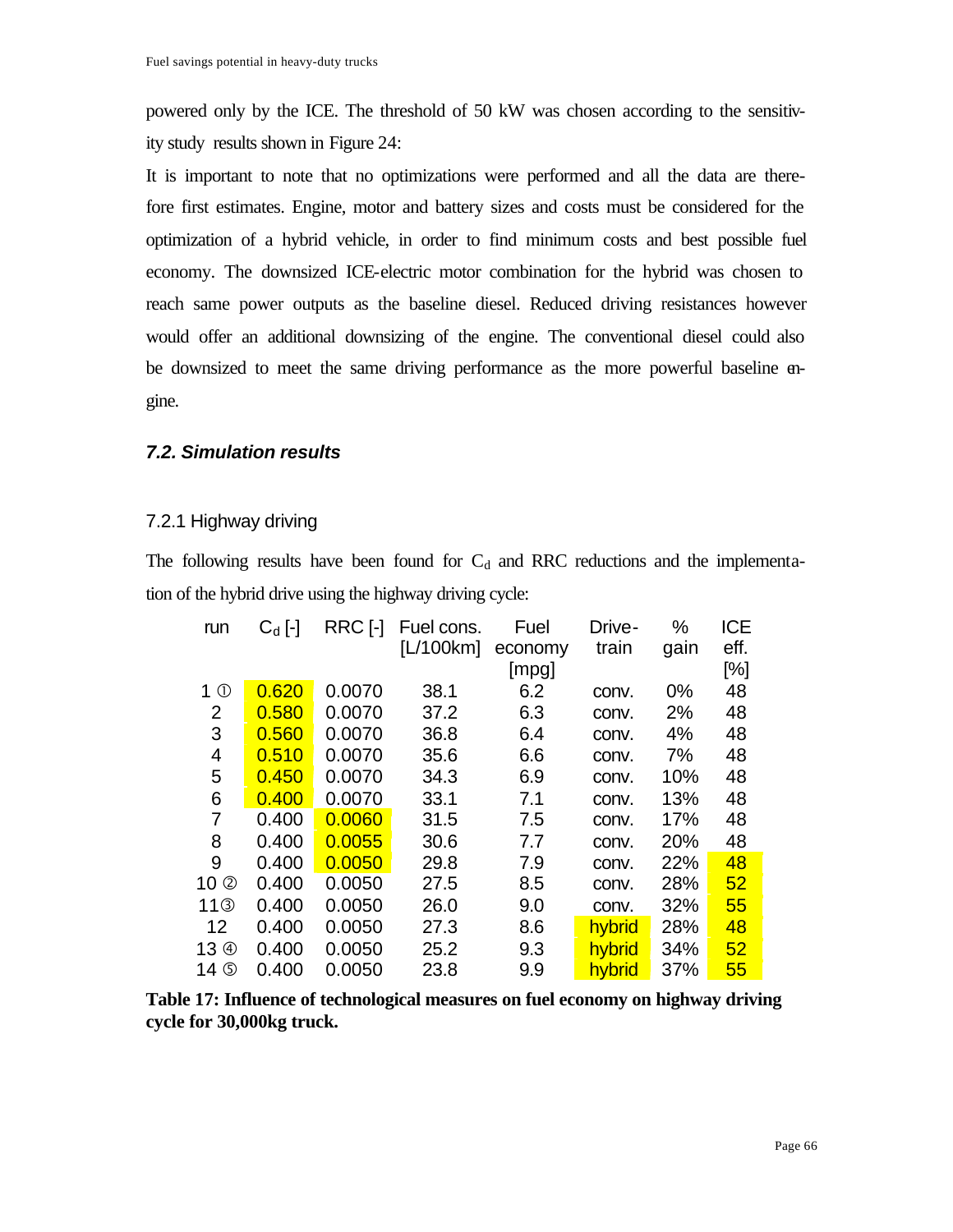

**Figure 25: Fuel consumption reduction potential with considered technological measures on highway driving cycle (refer to Table 17)**

| Vehicle                   | Engine peak effi- | Fuel consumption | Fuel economy | Improvement |
|---------------------------|-------------------|------------------|--------------|-------------|
|                           | ciency $[%]$      | [L/100km]        | [mpg]        | [%]         |
| <b>Baseline</b> diesel    | 48 (175 g/kWh)    | 38.1             | 6.2          | $\theta$    |
| 2000 <sup>O</sup>         |                   |                  |              |             |
| Advanced die-             | 52 (155 g/kWh)    | 27.5             | 8.5          | 28          |
| sel 2020 2                |                   |                  |              |             |
| Advanced die-             | 55 (140 g/kWh)    | 26.0             | 9            | 32          |
| sel 2020 <sup>3</sup>     |                   |                  |              |             |
| Hybrid 2020               | 52 (155 g/kWh)    | 25.2             | 9.3          | 34          |
| (parallel) $\circled{4}$  |                   |                  |              |             |
| Hybrid 2020               | 55 (140 g/kWh)    | 23.8             | 9.9          | 37          |
| (parallel) $\circledcirc$ |                   |                  |              |             |

For the considered vehicles, the following table gives fuel consumption values:

## **Table 18: Fuel economy of considered vehicles in highway driving**

Table 17 and Figure 25 show the fuel consumption according to different measures implemented into the vehicle for a partially loaded truck with a typical weight of 30,000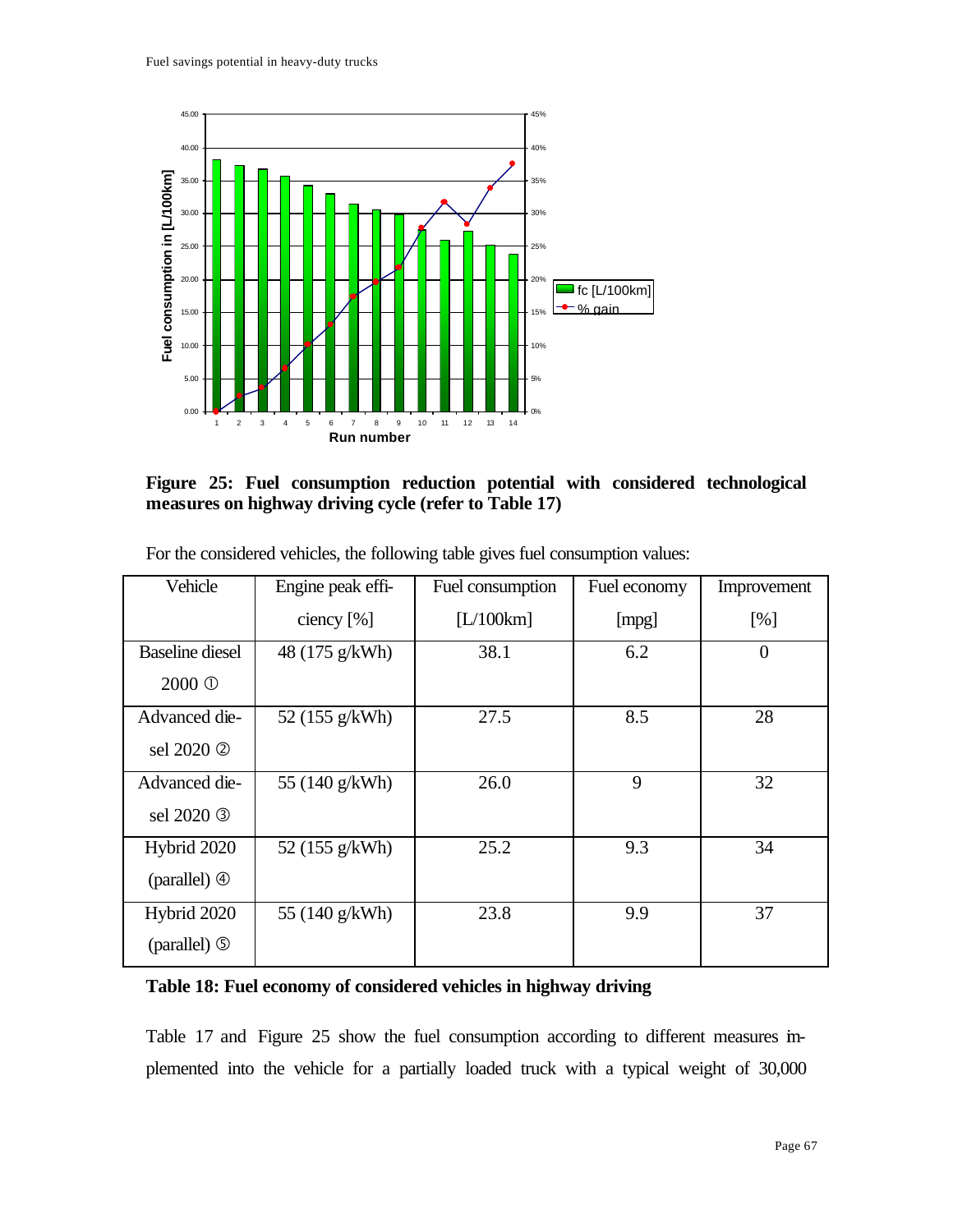kg (66,140 lbs) on the highway driving cycle. The hybrid configuration chosen was described in 7.1.

The values found for the advanced 2020 diesels  $(2,3)$  and hybrids  $(4,5)$  represent conservative values of what is possible in fuel economy, since the possible downsizing of the engines due to reduced resistances is not accounted for.

If case  $\circledcirc$  is compared to case  $\circledcirc$  in Table 18 it might seem that there is only a 6% reduction for the hybrid versus the advanced diesel. However, if case  $\oslash$  is taken as baseline, then the possible reduction is about 9% for the hybrid  $\Phi$  versus the diesel with the same specifications.

### 7.2.2 Urban driving

The following results have been found for  $C_d$  and RRC reductions and the implementation of the hybrid drive using the urban driving cycle:

| run                        | $C_d$ [-] | RRC [-] | Fuel cons. | Fuel    | Drive- | %     | <b>ICE</b> |
|----------------------------|-----------|---------|------------|---------|--------|-------|------------|
|                            |           |         | [L/100km]  | economy | train  | gain  | eff.       |
|                            |           |         |            | [mpg]   |        |       | [%]        |
| 1 <sup>0</sup>             | 0.62      | 0.0070  | 53.1       | 4.4     | conv.  | $0\%$ | 48         |
| 2                          | 0.58      | 0.0070  | 52.9       | 4.4     | conv.  | 0%    | 48         |
| 3                          | 0.56      | 0.0070  | 52.9       | 4.4     | conv.  | 0%    | 48         |
| 4                          | 0.51      | 0.0070  | 52.7       | 4.5     | conv.  | 1%    | 48         |
| 5                          | 0.45      | 0.0070  | 52.5       | 4.5     | conv.  | 1%    | 48         |
| 6                          | 0.40      | 0.0070  | 52.3       | 4.5     | conv.  | 1%    | 48         |
| 7                          | 0.40      | 0.0060  | 51.5       | 4.6     | conv.  | 3%    | 48         |
| 8                          | 0.40      | 0.0055  | 51.2       | 4.6     | conv.  | 4%    | 48         |
| 9                          | 0.40      | 0.0050  | 50.9       | 4.6     | conv.  | 4%    | 48         |
| 10Q                        | 0.40      | 0.0050  | 47.0       | 5.0     | conv.  | 11%   | 52         |
| $11$ $\circledcirc$        | 0.40      | 0.0050  | 44.4       | 5.3     | conv.  | 16%   | 55         |
| 12                         | 0.40      | 0.0050  | 30.2       | 7.8     | hybrid | 43%   | 48         |
| 13 <sup><sup>4</sup></sup> | 0.40      | 0.0050  | 28.3       | 8.3     | hybrid | 47%   | 52         |
| 14 <b>O</b>                | 0.40      | 0.0050  | 27.0       | 8.7     | hybrid | 49%   | 55         |

**Table 19: Influence of technological measures on fuel economy on urban driving cycle**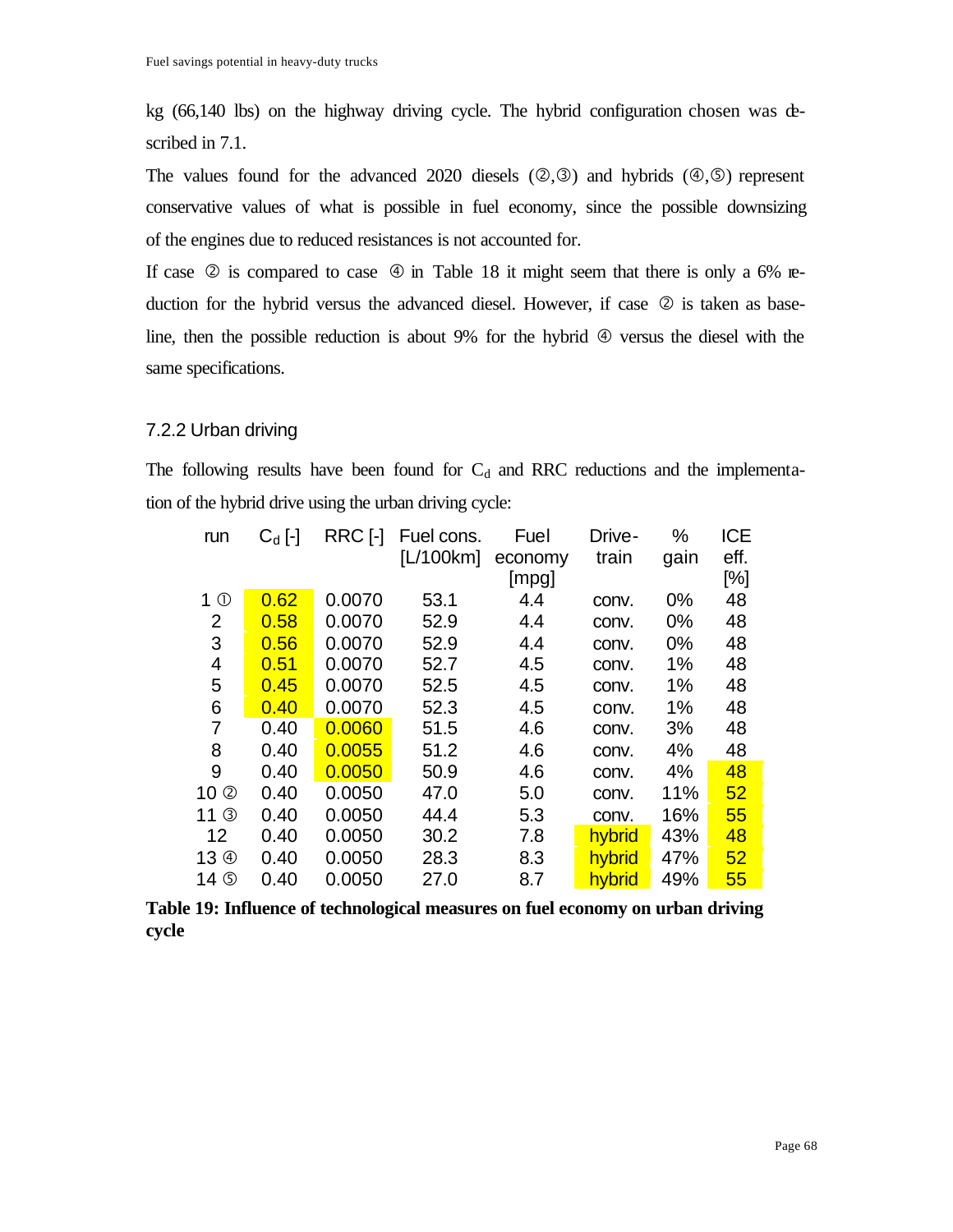

**Figure 26: Fuel consumption reduction potential with considered technological measures on urban driving cycle**

| Vehicle                   | Engine peak effi- | Fuel consumption | Fuel economy | Improvement    |
|---------------------------|-------------------|------------------|--------------|----------------|
|                           | ciency $[%]$      | [L/100km]        | [mpg]        | [%]            |
| <b>Baseline</b> diesel    | 48 (175 g/kWh)    | 53.1             | 4.4          | $\overline{0}$ |
| 2000 <sup>O</sup>         |                   |                  |              |                |
| Advanced die-             | 52 (155 g/kWh)    | 47.0             | 5            | 11             |
| sel 2020 2                |                   |                  |              |                |
| Advanced die-             | 55 (140 g/kWh)    | 44.40            | 5.3          | 16             |
| sel 2020 <sup>3</sup>     |                   |                  |              |                |
| Hybrid 2020               | 52 (155 g/kWh)    | 28.3             | 8.3          | 47             |
| (parallel) $\circledcirc$ |                   |                  |              |                |
| Hybrid 2020               | 55 (140 g/kWh)    | 27.0             | 8.7          | 49             |
| (parallel) $\circledcirc$ |                   |                  |              |                |

**Table 20: Fuel economy of considered vehicles in urban driving**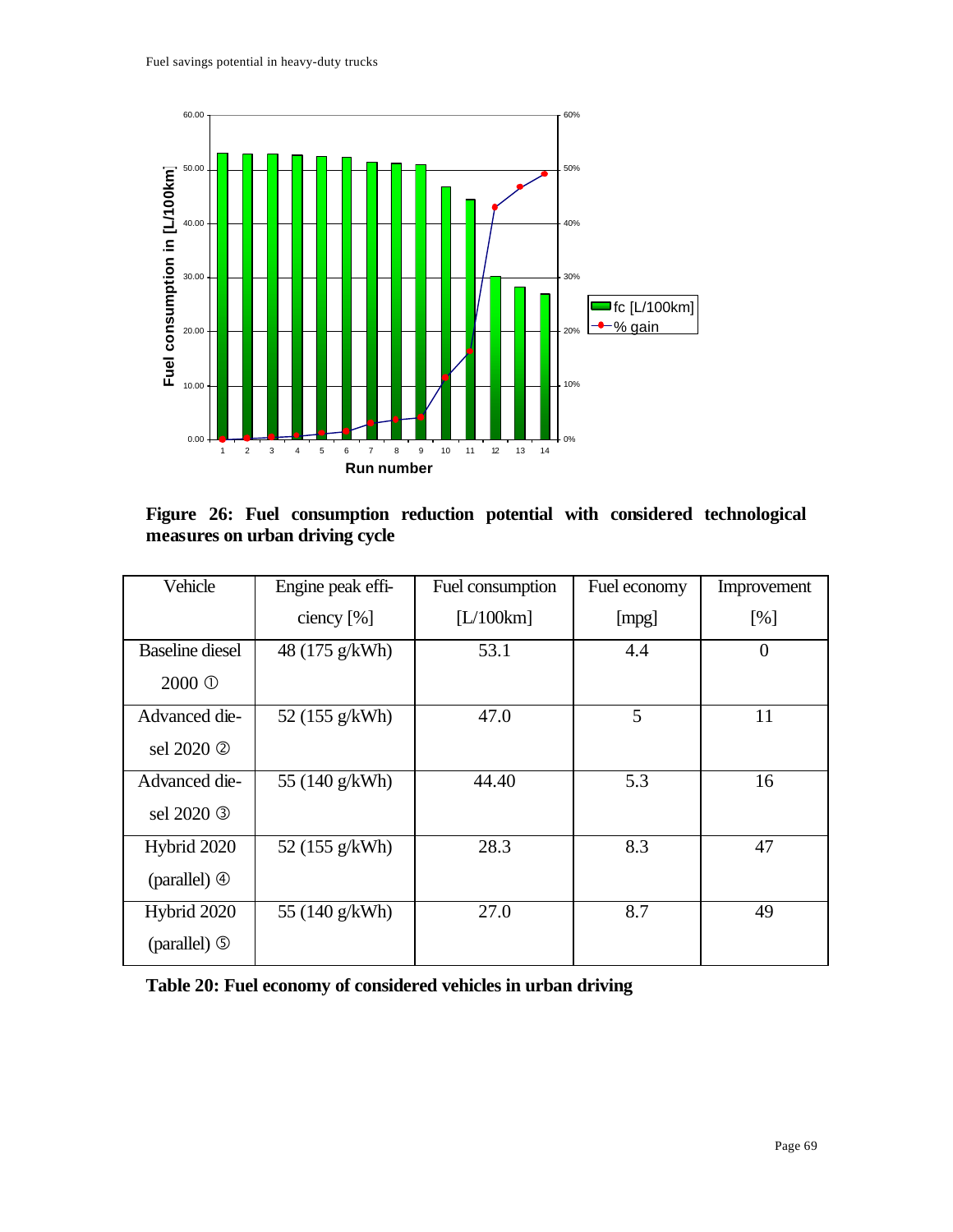### *7.3 Comparison between urban and highway driving*

It can be seen in urban driving, where only low speeds are reached and accelerations are numerous, the effects of resistance reductions on fuel consumption are small. (Table 19, Figure 26) The implementation of more efficient drivetrains however, can increase fuel efficiency by a large amount. Fuel economy gains due to aerodynamics and improved tires can only attain about 4% increase, even for the most sophisticated cases. Improvements through better engines or hybrid technology can reach values of almost 50% for case Ö. These findings show the hybrid technology potential for delivery trucks, which has also been found by other authors [17].

In the highway driving cycle, the results are somewhat contrary to the findings in urban driving. Fuel efficiency can be increased by 20% merely through reduced driving resistances, i.e. improved aerodynamics and rolling resistance of tires. Hybrid drivetrain gains are smaller than in the urban case, where a lot of stop and go driving is present. Fuel savings of about 9% can be achieved with hybrid drives compared to diesels. In comparison, for the urban case, the fuel efficiency improvement for the hybrid to the comparable diesel is much higher – 40%.

Hybridization is therefore more attractive for non-highway applications. If driving resistances are reduced, the cruise power needs drop by 30%. Hence the ICE could be downsized even further and thus give an even bigger advantage to the hybrid by increasing the ICE's efficiency while it runs at higher load.

For a fully loaded class 8 baseline truck (36,287 kg), the required engine brake power in the highway driving cycle is 268 kW (360 hp) for peak power and 152 kW (204 hp) for cruising at 97 km/h (Figure 27).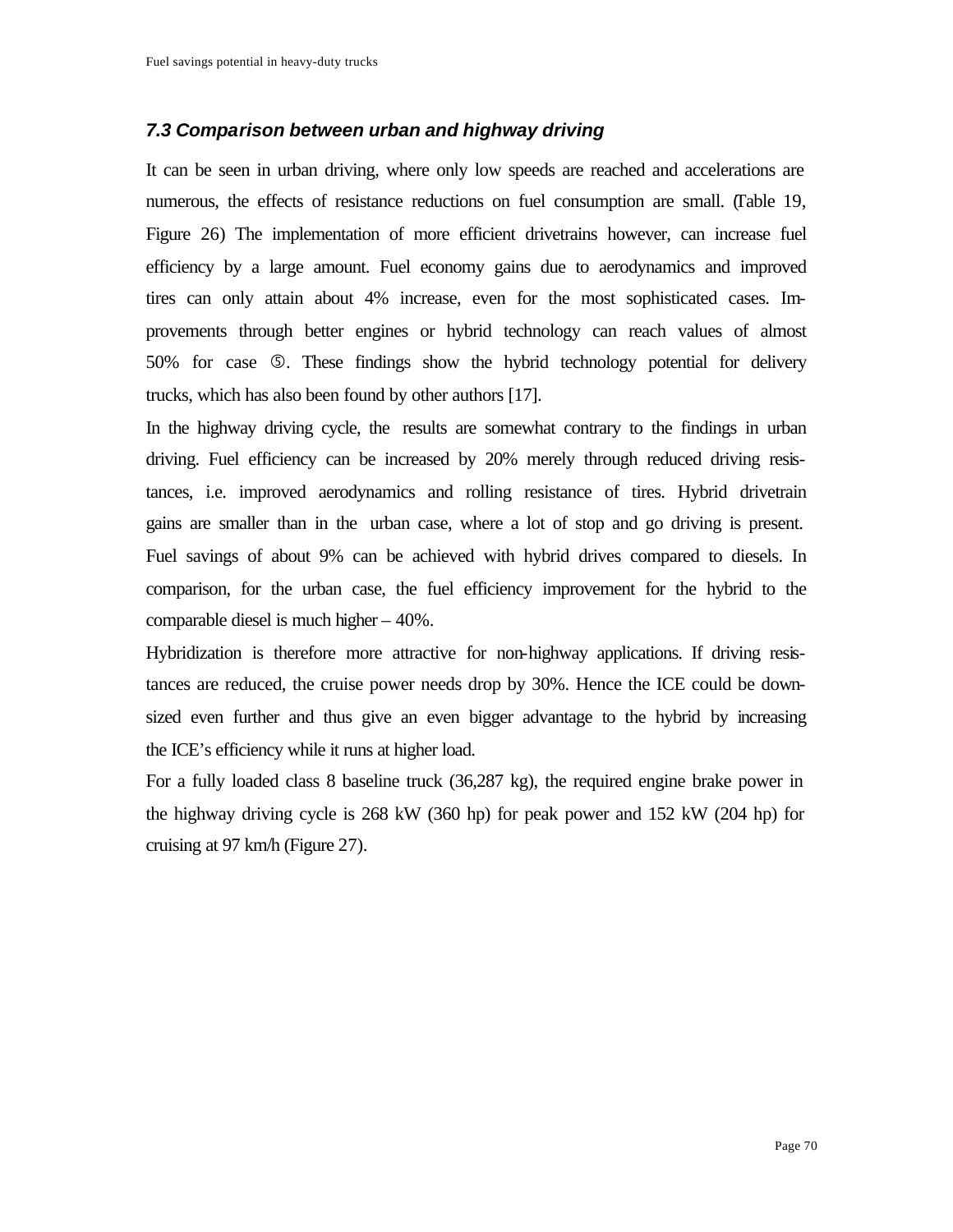

**Figure 27: Required engine power for baseline truck in highway driving cycle**

For the advanced truck these power requirements go down to 222 kW (298 hp) and 106 kW (142 hp) respectively (Figure 28).



**Figure 28: Required engine power for advanced truck in highway driving cycle**

This is a 17% reduced power need for acceleration and a 30% reduced power need for cruising.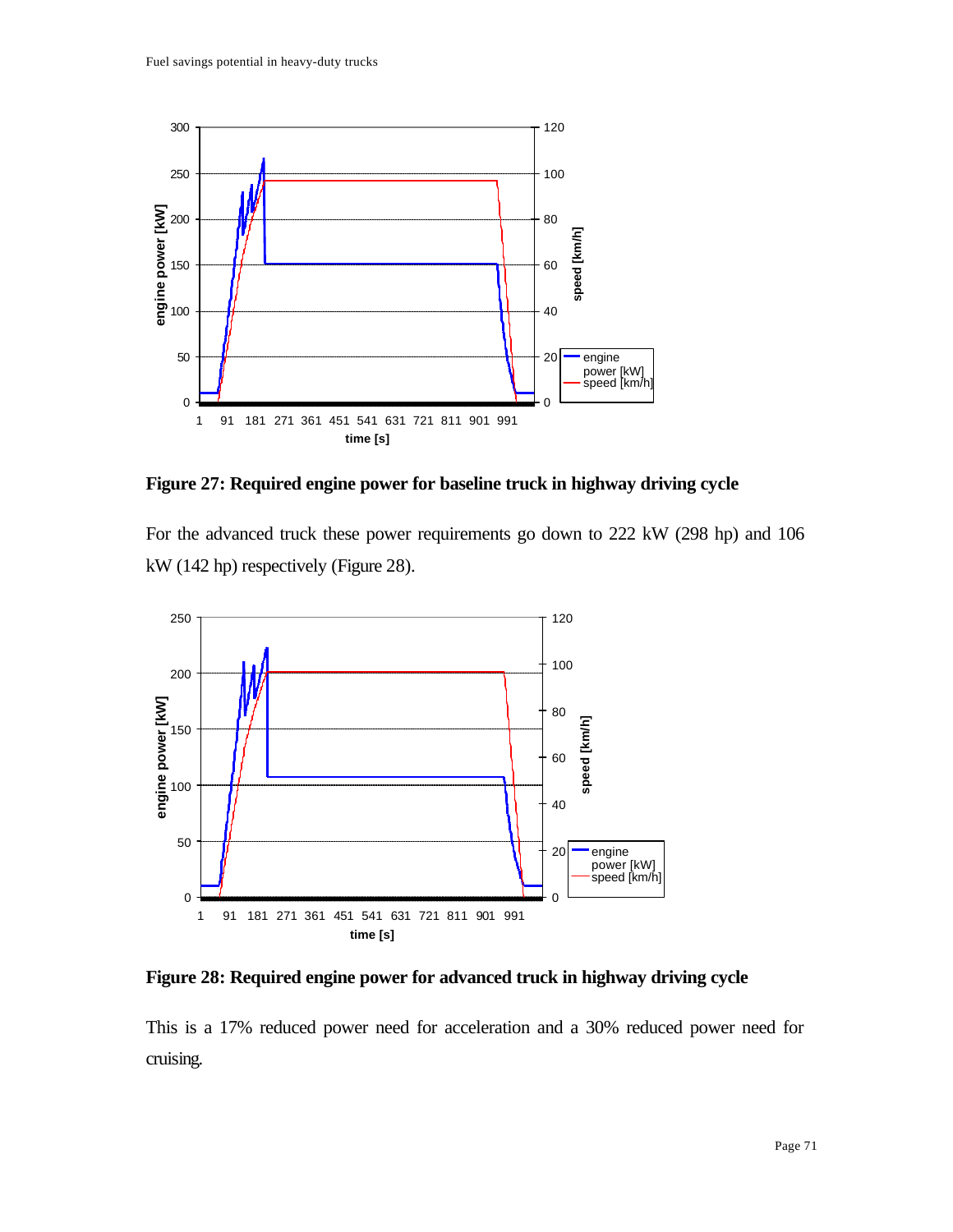

**Figure 29: Resistance contributions for baseline truck in highway driving cycle**



**Figure 30: Resistance contributions for advanced truck in highway driving cycle**

These percentages differ since the mass stays the same and, as can be seen in Figure 29 and Figure 30, the mass inertial contribution during acceleration is by far the biggest, and aerodynamic drag and rolling resistance only make up about 1/3 of the total force needed. This effect is more pronounced for the advanced case.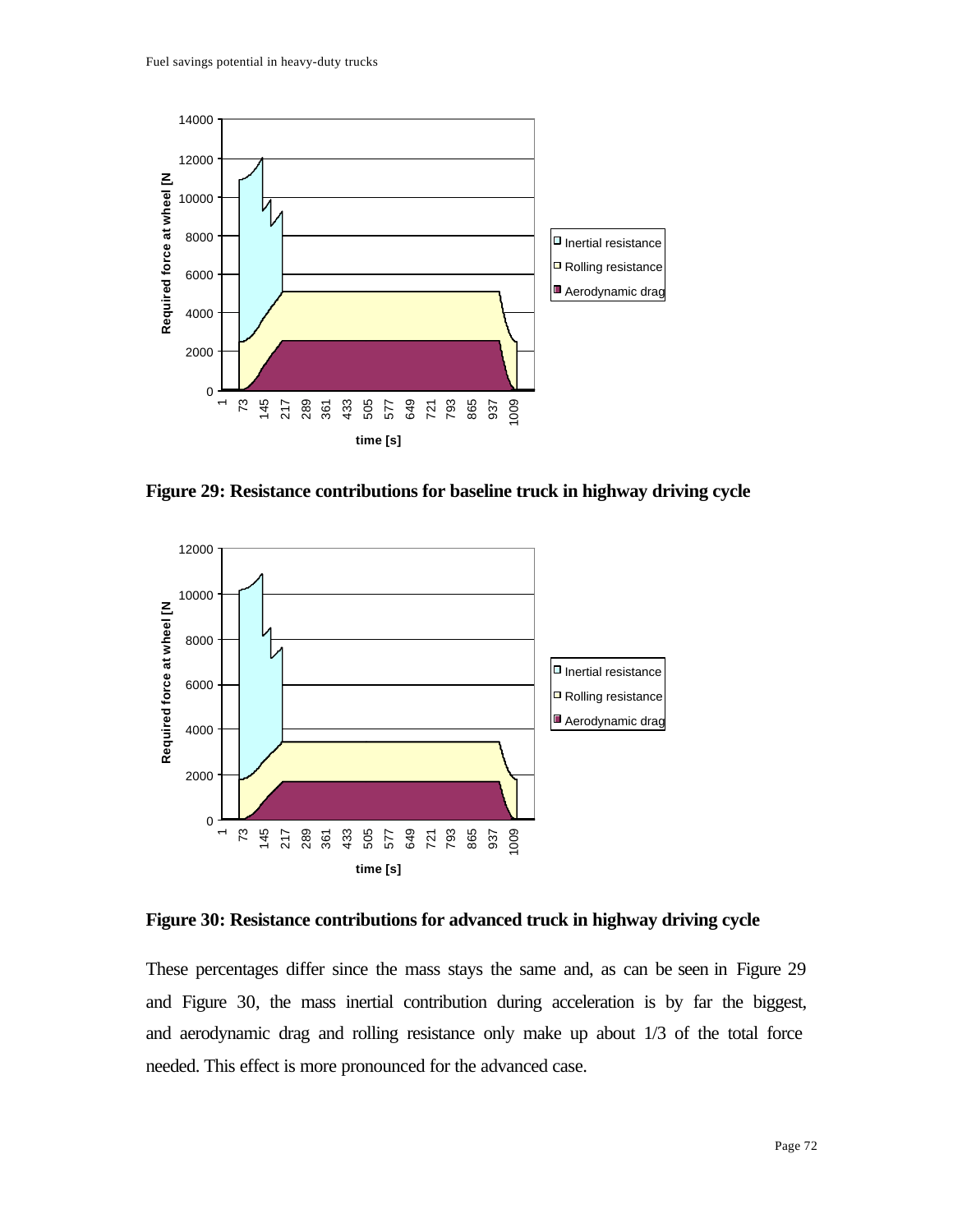The baseline diesel could therefore be downsized by about 17% and the ICE of the hybrid could be downsized in power by 30% for the advanced body truck.

The influence of weight on fuel economy is considerable also for highway driving since the weight is a factor for the rolling resistance (equation 11).



**Figure 31: Influence of weight on fuel consumption (cases**  $\mathbb{O}, \mathbb{Q}, \mathbb{Q}$ **)** 

Chapter 7.4 explains more on vehicle weight of trucks.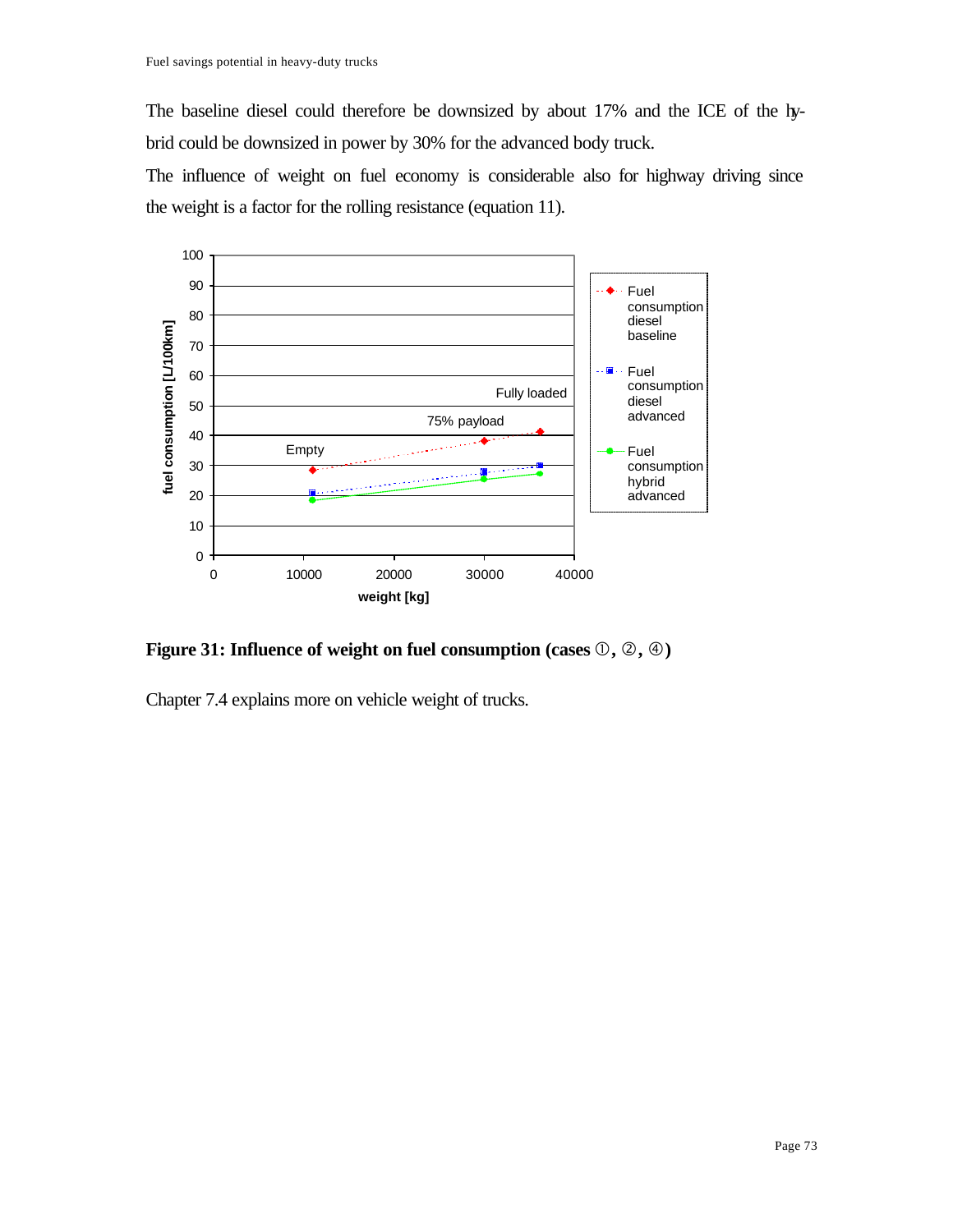#### *7.4 Vehicle curb weight reduction*

Mass reduction has not been investigated so far in this study. Since the payload to weight ratio is much bigger for a truck than for a passenger car, weight reductions are not as attractive. In addition truckers always try to reach the GVW in order to get the most efficient transport. Therefore weight reductions would not necessarily decrease the fuel consumption of the truck in terms of [L/100km] or [mpg], but in terms of fuel used per ton of freight transported  $[L/(ton*km)]^{41}$ . If iron and steel were partially replaced by aluminum, weight reductions for HDVs in the range of 15% seem possible [54]. Using magnesium may increase this number to over 20%. However, today's trucks already have a high percentage of aluminum integrated in their bodies. According to Freightliner brochures, 90 weight-% of a Century class cab is aluminum [35]. Many parts in the chassis are made of high strength steel.

If the weight were reduced by 15% on the basis of an 11,000 kg tractor-trailer combination, 1,650 kg could be saved and "turned" into increased payload capacity. Hence the payload to GVW ratio would increase from 70% to 74%. This means that in terms of fuel used per ton-km transported for a fully loaded truck, a reduction of 4.5% in fuel used per ton of payload transported would be possible according to equation (11):

payload specific fuel consumption = 
$$
\frac{\text{fuel consumption in } [\frac{L}{km}]}{\text{payload } \text{[tons]}}
$$
(11)

This weight reduction would therefore give an economic advantage to a lighter truck, if it could be loaded to it's GVW. If the baseline 2000 truck with the 30,000 kg were built 1,650 kg lighter, then its weight would be 28,350 kg. On the highway cycle it would consume 37.71  $L_{100km}$  which is decrease of about 1% compared to the 30,000 kg truck. This shows that weight reductions are not as attractive for class 8 trucks as for passenger cars, where the weight influence is bigger because of the low payload to weight  $a$ tio. Nevertheless, a lower curb weight is a competition factor because of the increased payload.

<sup>&</sup>lt;sup>41</sup> In this expression the tons refer to payload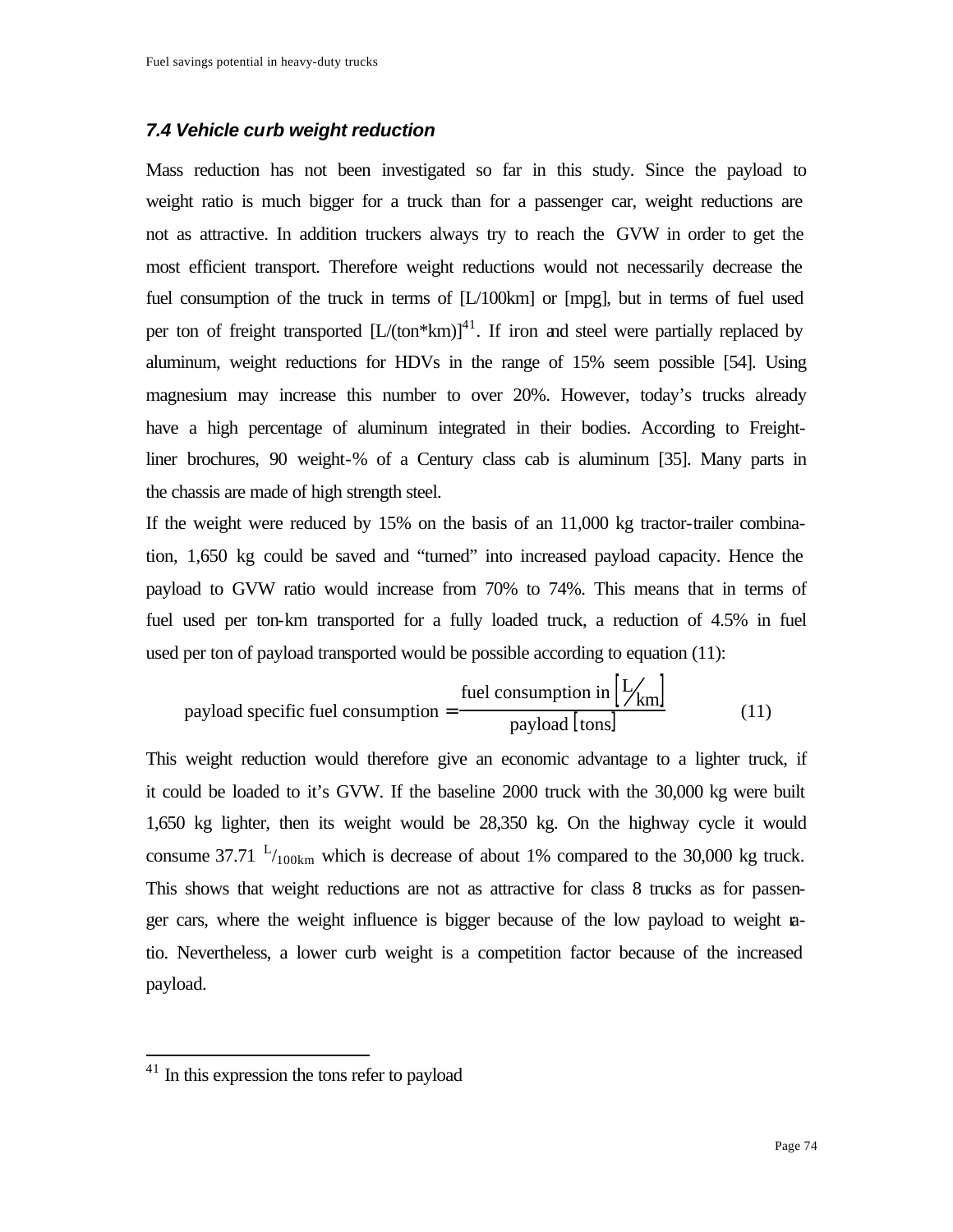#### *7.5 Retail price increase vs fuel economy gains*

In order to present a sort of "return on investment" for increased purchase prices of advanced trucks, the possible fuel economy gains shall be plotted against the retail price increase for the respective technology. It must be differentiated between the long haul and the urban delivery application.

Prices of aerodynamic measures are estimated on the basis of current Freightliner Trucks (Century and Argosy class), where its new "Argosy" cab-over-engine type tractor was assumed to have a  $C_d$  of 0,51<sup>42</sup>. More advanced  $C_d$ -values down to 0.45 were estimated for an optimized trailer.

It must be stated that low  $C_d$ -values would be reachable even before 2020 and are not only restrained by technology. Cab-over-engine (COE) design is less popular for reasons such as lower resale price, concerns about decreased driver safety in case of an  $\alpha$ cident and more complicated maintenance (the cab must be tipped open to entirely reach the engine compartment). Therefore it is not only an economic evaluation that is made by truck purchasers, but more "practical" arguments are also part of the decisions involved when buying a truck. However, if vehicle length were limited by law, the COE design would get an important advantage, since it can provide shorter tractor lengths (this may be another reason, why European trucks have mostly COE design).

It can be seen that fuel consumption reductions through aerodynamic drag reductions can be achieved through moderate investments of up to 7% RPI for the conventional vehicle. If the conventional design is changed to COE design, a fuel economy gain of 7% can be reached with an investment increase of 2%.

Rolling resistance reduction can already be achieved today down to RRCs of 0.0054. However it is once again the safety issue that prevents the spread for low RRC super single tires. The latter do not have the redundancy of doubles and are therefore considered to be less safe. The increased costs for low RRC tires are also low – prices of low resistance tires are about the same as for normal tires<sup>43</sup>. Increasing fuel prices could in-

 $42$  Note that this is an estimate based on general data and not a measured value.

<sup>&</sup>lt;sup>43</sup> Personal Communication, Jack McCammond Michelin, Feb. 2000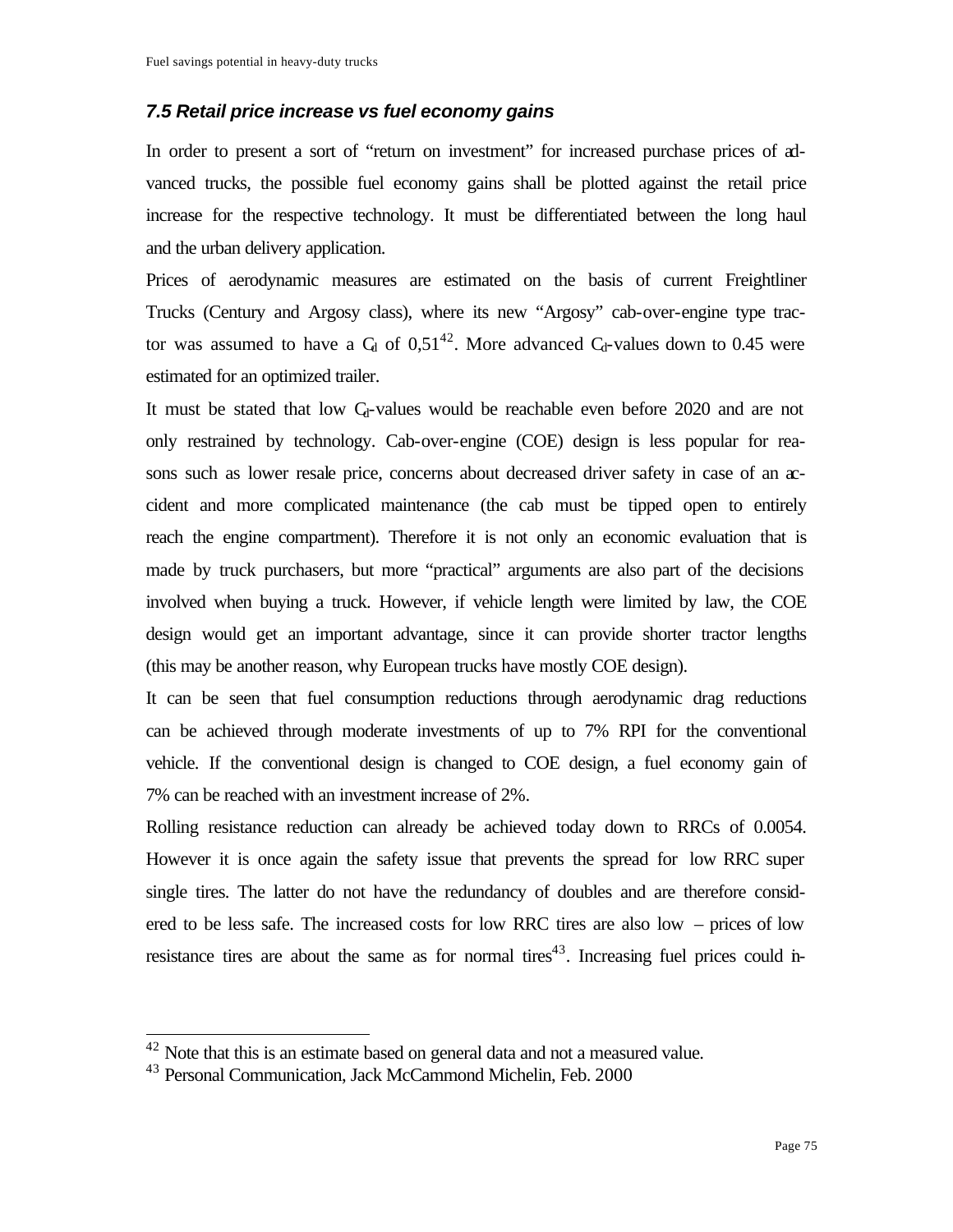crease the prices for low RRC tires however. Hence a 0.5% RPI was assumed for the projected 0.005 RRC tire.



Figure 32: Fuel consumption reduction & profitability factor<sup>44</sup> vs % RPI of base**line vehicle in highway case**

Introduction of all resistance reduction technologies can save 22% in the highway and about 4% in the urban case for the most sophisticated type of vehicle considered.

<sup>&</sup>lt;sup>44</sup> See text for more explanations (section 3)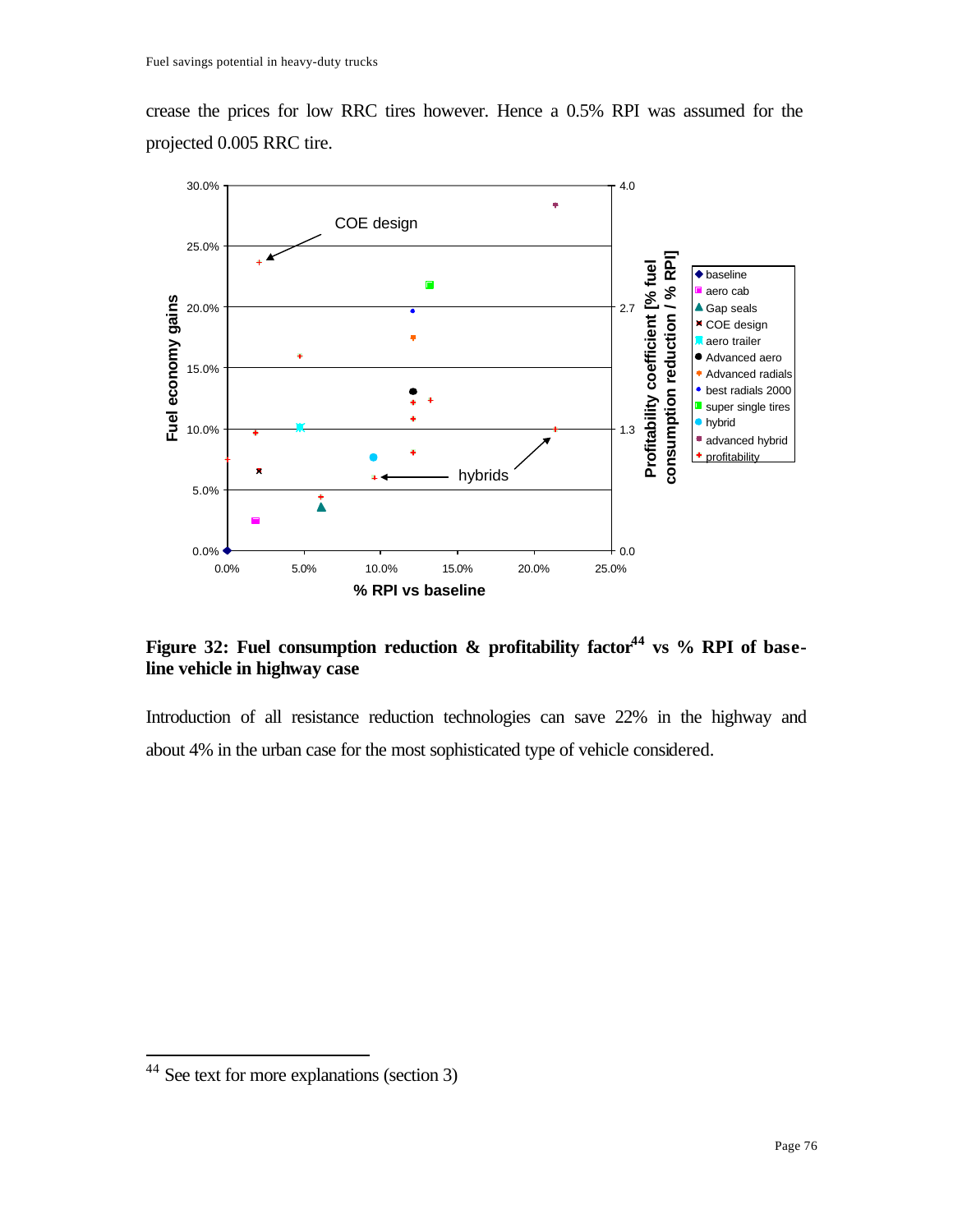

**Figure 33: Fuel consumption reduction & profitability factor vs % RPI of baseline vehicle in urban case**

The introduction of the hybrid technology adds some 9% price increase to the baseline vehicle. The resulting fuel savings are about 8.5% in the highway and 32% in the urban case. If the fuel consumption reductions are plotted against the corresponding RPIs, the picture is considerably different. A profitability ratio (as described in chapter 6; percentage of fuel consumption reduction compared to baseline divided by corresponding RPI percentage) represents the economic value of the investment into a certain technology. In the urban case, investments in aerodynamics and reduced rolling resistance "do not pay" and their profitability factor stays below 1. The best result is achieved with the introduction of a hybrid propulsion system into an existing baseline truck.

For the highway case, which has been defined typical for class 8 trucks, hybridization only is the worst "improvement" based on economic arguments. Money should instead be invested in measures reducing aerodynamic drag and rolling resistance.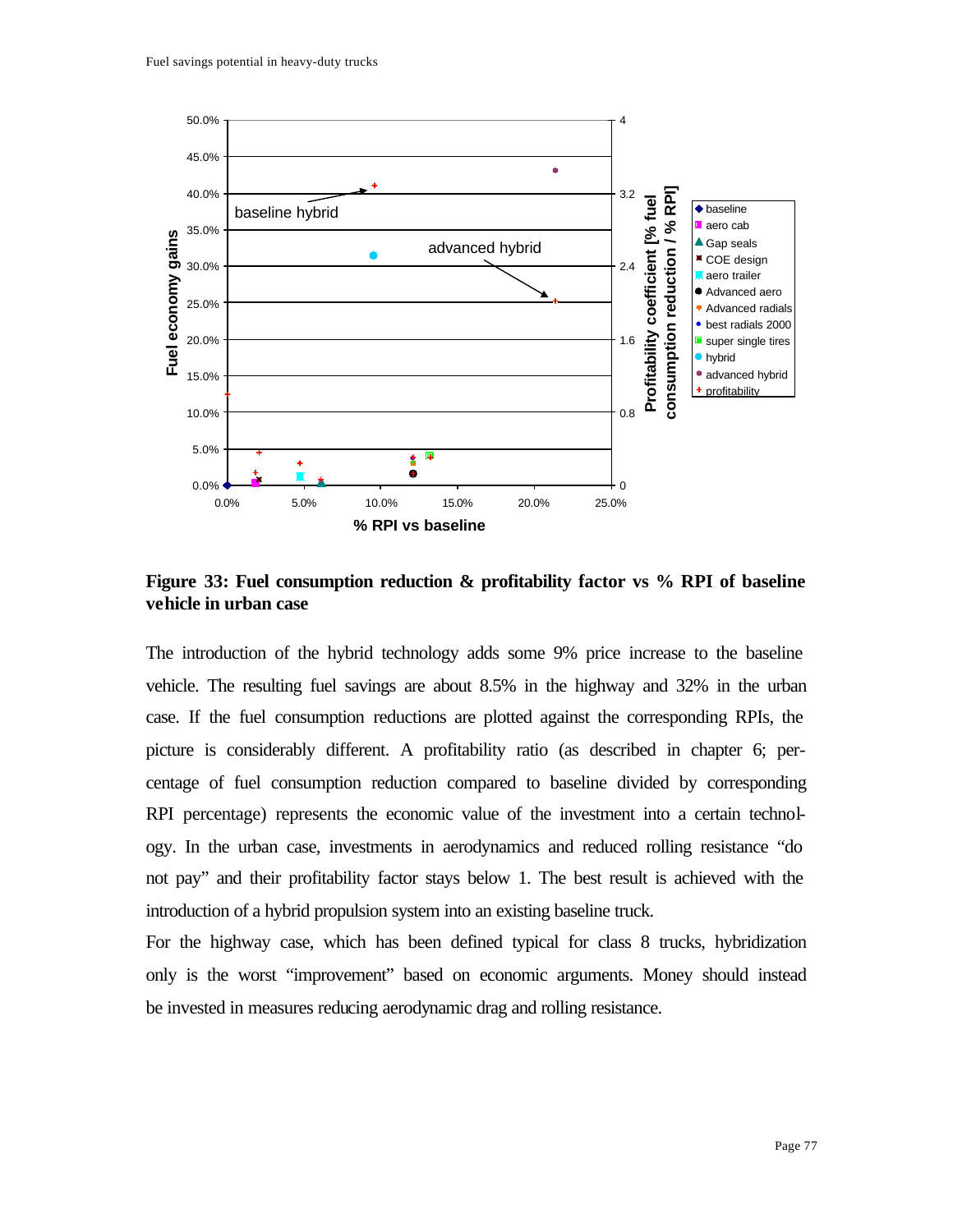#### *7.6 Sources of errors and uncertainties*

Several crucial characteristics are not exactly considered in the study due to simplifications for the simulation.

Simplified engine maps are used. They do not take into account that for the same torque requirement, low rpm modes are more efficient. As explained earlier, ecolomic driving can not be simulated for this reason. Implementation of precise engine maps with specific fuel consumption [g fuel/kWh] for each torque-rpm point would improve the modeling accuracy.

Tire RRCs are taken as average values, and speed dependence has not been considered due to lack of exact data. Trucks normally have different tires on drive and steer axles and on the trailer. For precise simulation these different tire types must be considered and axle load factors must be introduced. It cannot be the goal of this study to present precise data of fuel consumption, but to give an impression of possible gains for different measures.

 $C_d$ -values are well-described in the literature and therefore they present the data with lowest uncertainties. As described earlier, side wind effects are not considered and they can be of big importance for long vehicles [14]. The actual aerodynamic drag can more than double due to side wind, because the drag coefficient increases and the respective "frontal" area increases up to 26  $m<sup>2</sup>$  for a vehicle of 16m in length and a wind yaw angle of 15 degrees.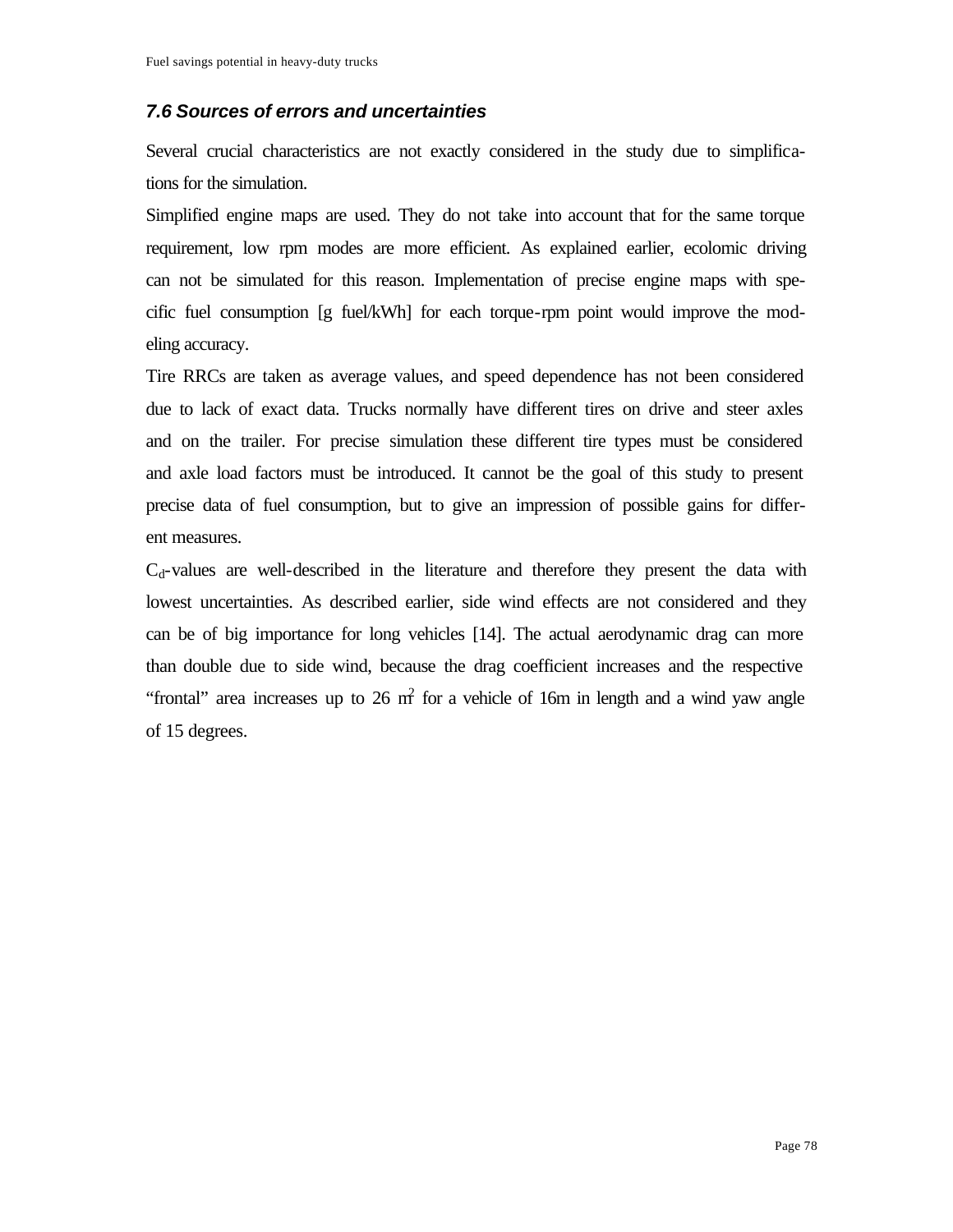# **8. Conclusions and proposals for further research**

- This study shows that fuel efficiency improvements of heavy-duty trucks can be achieved by the three factors as described in section 2. These are resistance reductions, optimized propulsion systems and other factors such as driver skills.
- Some of the possible measures are "zero cost" and can be changed only by changing minds. The most obvious example is the idling of automatic transmissions in the "N" instead of the "D" mode. Ecolomic<sup>45</sup> driving is another example. Money spent on education for personnel has a very short payback time of under one year. Avoiding unnecessary idling is also a low cost means to reduce fuel consumption.
- Technological measures are larger investments. Aerodynamic drag reduction features can increase the purchase price of a vehicle by  $12\%$  for the lowest  $C_d$  of 0.4 considered in this study. As presented before, COE design can provide an aerodynamic improvement of about 12% in  $C_d$  and 7% in fuel consumption at a low RPI of 2%.
- Low resistance tires could improve fuel efficiency by 10% according to the findings of this study. Barriers to the introduction of super singles (improved single tires used for trucks) are not only higher price but safety considerations, since the redundancy of doubles is lost and therefore there is no second tire in the case of a tire blowout. However, super singles have been proven safe at present.
- Hybrid technology can improve heavy-duty truck fuel economy drastically depending on the driving cycle. For long haul highway driving this (expensive) solution could only be profitable to the purchaser if fuel prices were higher than today. With a retail price increase of \$16,000 on the basis of \$167,000 for the baseline vehicle, the payback period through fuel savings based on a constant fuel price of 0.4 \$/L (1.5\$/gal) and 100,000 km driven per year (4,000 L fuel saved per year) would be 10 years (not considering inflation and depreciation). If fuel prices are higher (in the EU for example), this number changes however, and could reach values of 4 years for fuel prices of 1\$/L. Note that these assumptions are true for long haul trucking

<sup>45</sup> see section 5.1 for explanation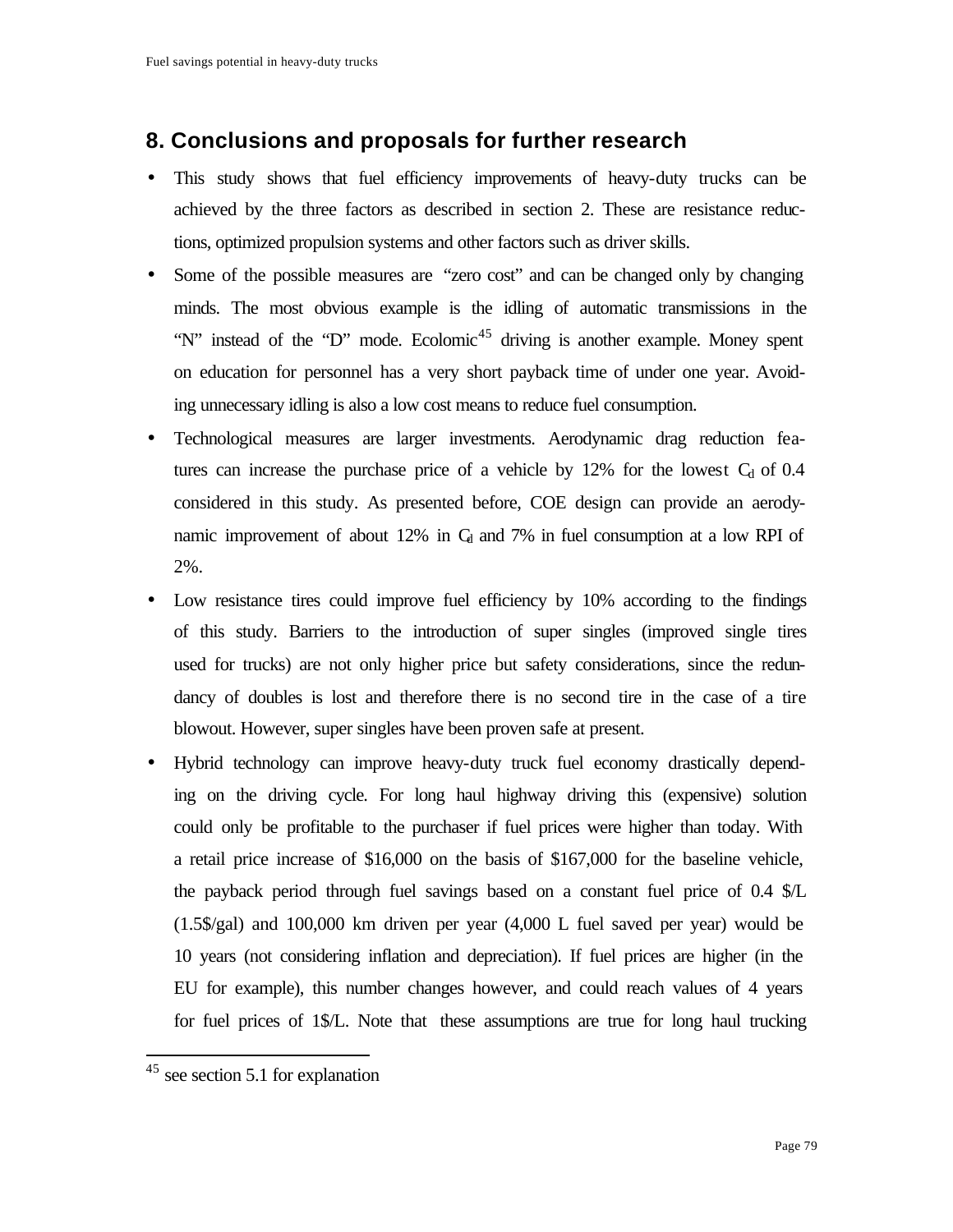only. For delivery trucking, the hybrid configuration would be more attractive in any case. Making the same calculations with this \$167,000 baseline truck and only 50000 km/year driven in an urban delivery truck, a fuel consumption reduction of 11420 L would result. With a fuel price of 0.4 \$/L (1.5\$/gal) the payback time would be 3.5 years, for fuel prices of 1\$/L the breakeven point is reached after only 1.4 years. Diesel hybrids represent a viable alternative to conventional diesels not only regarding the vehicle itself, but also the existing fueling infrastructure.

- On the basis of the underlying knowledge, improvements in resistance reduction, especially COE design, for long haul trucks and implementation of hybrid technology for delivery trucks should be envisaged by trucking companies.
- In order to present a picture of all the propulsion technologies, further research should be performed in the area of fuel cell powered trucks, and compressed natural gas (CNG) powered Otto engines, which can provide very low  $NO<sub>x</sub>$  emissions but have lower efficiency than the diesel. Simulation with these two propulsion technologies should be possible on the basis of the Matlab program. Thus, fuel economy behavior of FC and CNG-ICE technology in trucks could be assessed. In addition, series-type hybrids could be examined and the hybrid system optimized. In combination with the fuel cycle emissions, an overall fuel efficiency and cost "winner" might possibly be found among these technologies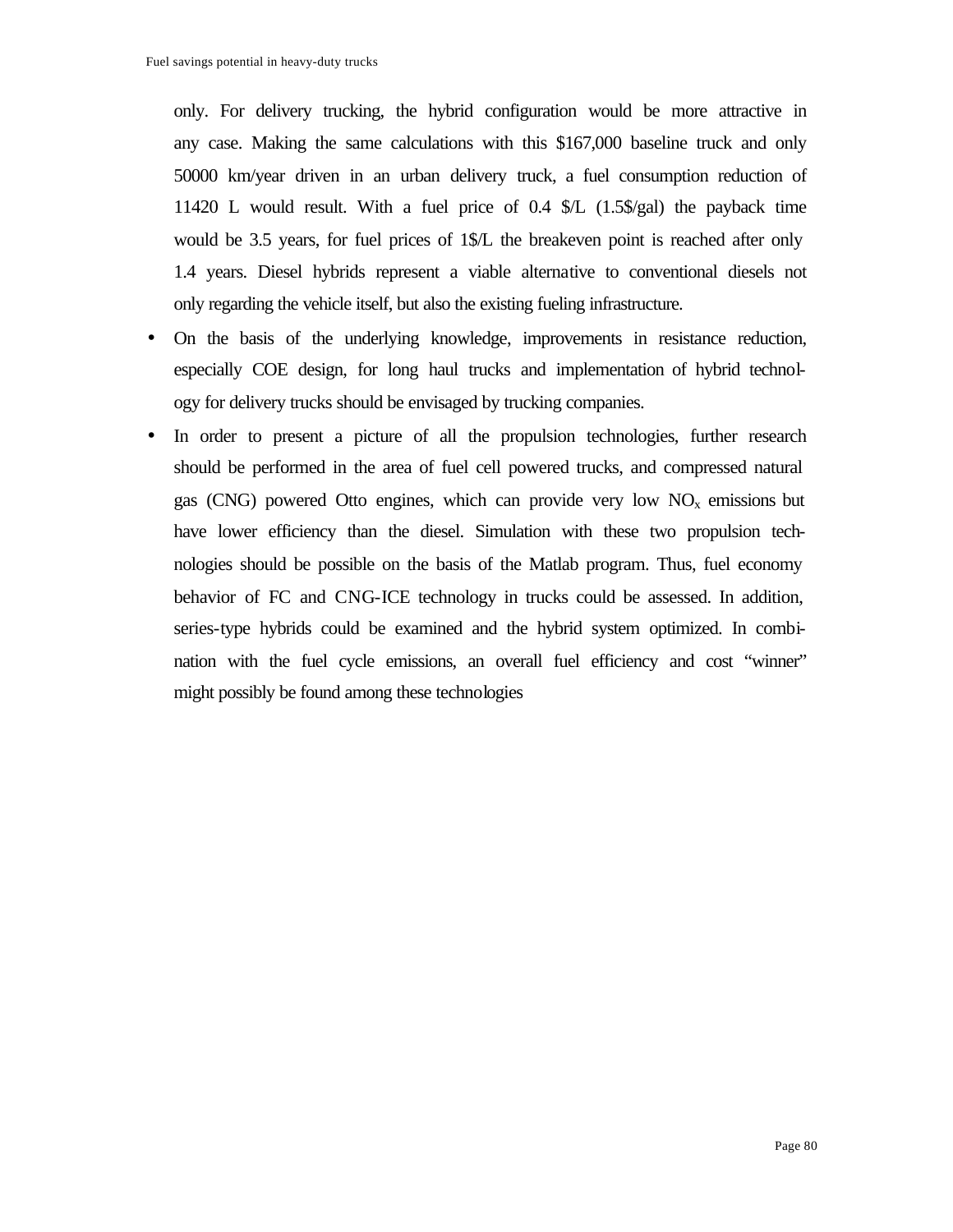# **9. Appendices**

#### *9.1 References*

- [1] Stacy C. Davis; Transportation Energy Data Book: Edition 19, Oak Ridge National Laboratory, Office of Transportation Technologies, USDOE, September 1999 (http://www-cta.ornl.gov/publications/tedb.html).
- [2] Paul Komor; Reducing Energy Use in US Freight Transport, Office of Technology Assessment, US Congress. Transport Policy, Vol.2, No.2, p 119, 1995
- [3] Fred P. Nix; Trucks and Energy Use: A Review of the Literature and Data in Canada, prepared for the Ontario, Quebec and Canadian Trucking Associations, August 23, 1991; from Battelle Team, Comprehensive Truck Size and Weight Study, Working Paper 12, Columbus, OH 43201, Feb. 1995
- [4] M. H. L. Waters; UK road transport's contribution to greenhouse gases: A review of TRRL and other research, Contractor report 223, Transport and Road Research Laboratory, UKDOT, Crowthorne, Berkshire RG11 6AU, 1990
- [5] Reda M. Beta; Alternate Fuels, SAE, Warrendale, PA 1994, ISBN 1-56091-593- 5
- [6] L. Guzzella, A. Amstutz; QSS-Toolbox Benutzeranleitung (Skriptum for application of the program, part of ETH-course 30-254, Fahrzeugantriebe), Laboratorium für Motorsysteme, Institut für Energietechnik, ETH Zurich 1997
- [7] Philipp Dietrich, Alois Amstutz, Andreas Schafer; Low Greenhouse Gas Emission Automobiles – Technology and Costs, The Cooperative Mobility Program, Center for Technology, Policy and Industrial Development, MIT, 1998
- [8] Cw-Fieber auch bei Nutzfahrzeugen, Automobil Revue, Nr 16, 4/14/1983
- [9] Ernst Göhring, Wilhelm Krämer; Fahrwiderstandsreduzierende Massnahmen zur weiteren Optimierung den Wirtschaftlichkeit von Sattelzügen – Teil 1, ATZ Automobiltechnische Zeitschrift 93 (1991) *7/8,* p.434ff
- [10] Dieter Porth, Wilhelm Krämer; Fahrwiderstandsreduzierende Massnahmen zur weiteren Optimierung den Wirtschaftlichkeit von Sattelzügen – Teil 2, ATZ Automobiltechnische Zeitschrift 93 (1991) *10,* p.634ff
- [11] Dieter Porth, Wilhelm Krämer; Fahrwiderstandsreduzierende Massnahmen zur weiteren Optimierung den Wirtschaftlichkeit von Sattelzügen – Teil 3, ATZ Automobiltechnische Zeitschrift 94 (1992) *12,* p.632ff
- [12] Dieter Porth, Wilhelm Krämer; Einsatz des Fahrleistungsgewinnes durch verbesserte Aerodynamik zur Fahrleistungssteigerung oder zur Verbrauchsminimierung, ATZ Automobiltechnische Zeitschrift 95 (1993) *5,* p.220ff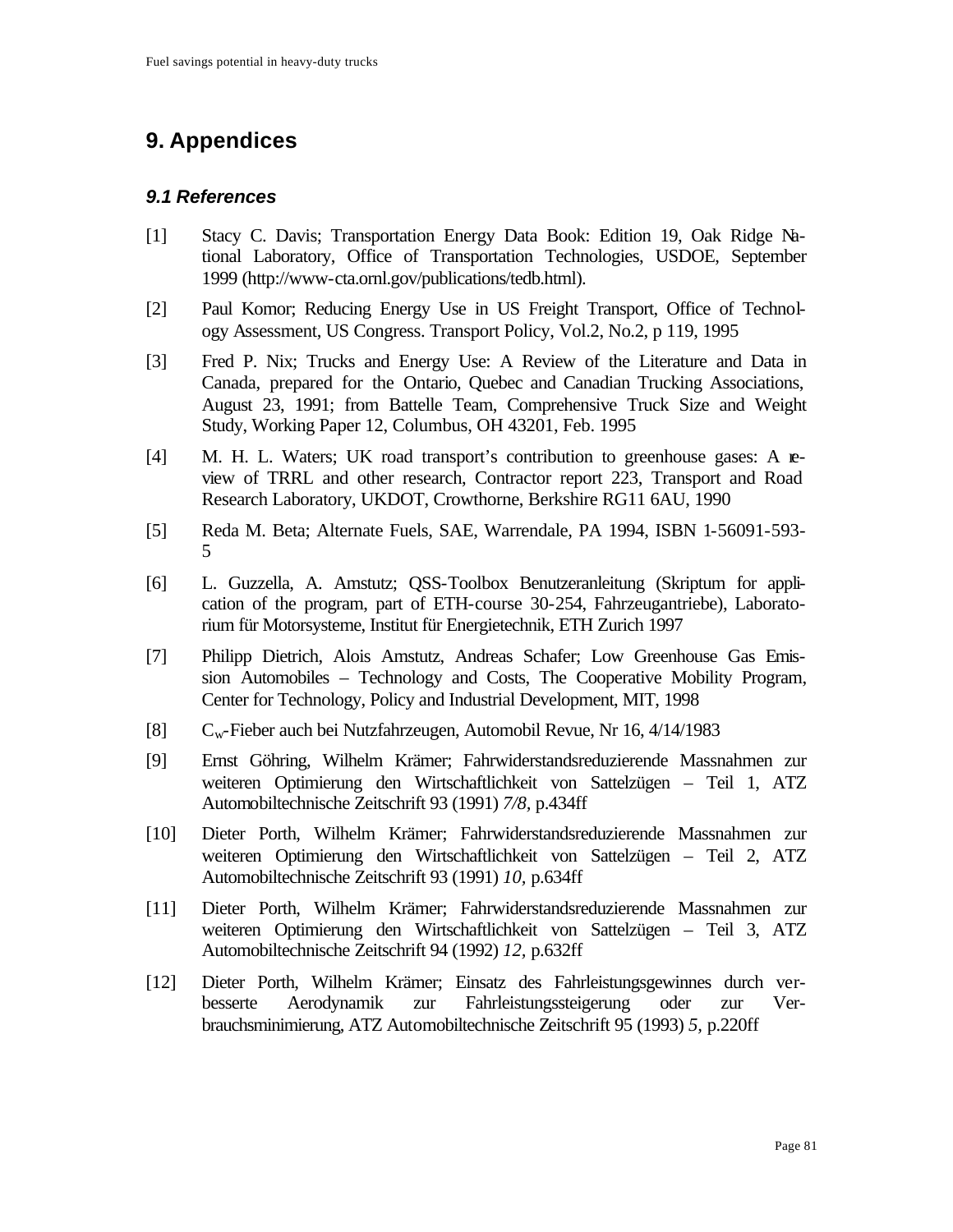- [13] Glenn D. Thompson, Martin E. Reinemann; Tire Rolling Resistance and Vehicle Fuel Consumption, SAE Technical Papers Series 810168, SAE, Warrendale PA, 1981
- [14] Joseph J. Greenbaum, Michael A. Kluger; Aerodynamic and Mechanical Drag Characteristics of Light Trucks and Truck-Trailer Combinations, SAE Technical Paper Series 932976, SAE, Warrendale PA, 1993
- [15] Harvey M.Sachs, J. DeCicco, M. Ledbetter; Heavy Truck Fuel Economy: A Review of Technologies and the Potential for Improvements, American Council for an Energy-Efficient Economy, Washington DC, January 1992
- [16] Inufa-catalogue, Internationaler Nutzfahrzeug-Katalog 1998, Vogt-Schild AG Solothurn (Switzerland)
- [17] Feng An, Frank Stodolsky, Anant Vyas, Roy Cuenca (all ANL), James J. Eberhardt (USDOE); Scenario analysis of hybrid class 3-7 heavy vehicles, SAE Technical Papers Series 2000-01-0989, SAE, Warrendale PA, 2000
- [18] James M. Ehlbeck, Michael von Mayenburg (both Freightliner Co.); Increasing Heavy-Duty Truck fuel Economy, SAE Technical Papers Series 912662, SAE, Warrendale PA, 1991
- [19] US Census of Transportation, Truck Inventory and Use Survey (TIUS) 1992, US Dept. of Commerce, May 1995
- [20] Interlaboratory working group on energy-efficient and low-carbon technologies; Scenarios of U.S. carbon reductions: Potential impacts of energy-efficient and low carbon technologies by 2010 and beyond; "The 5-lab study"; Oak Ridge National Laboratory, Lawrence Berkeley National Laboratory, Pacific Northwest National Laboratory, National Renewable Energy Laboratory, Argonne National Laboratory September 1997

(www.ornl.gov/ORNL/Energy\_Eff/PDF/CON444/Ch5.PDF)

- [21] Ballard Power Systems homepage (www.ballard.com)
- [22] Fuel Cell 2000 homepage (www.fuelcells.org)
- [23] John B. Heywood; Internal combustion engine fundamentals, McGraw-Hill, 1988, ISBN 0-07-028637-X
- [24] L. Guzzella, A. Amstutz, Grundzüge des Verbrennungsmotors Teil 1, scriptum to corresponding ETH course 30-253, Laboratorium für Motorsysteme, Institut für Energietechnik, ETH Zürich, Wintersemester 1998/99
- [25] Michael Grätzel, Pierre Infelta; The bases of chemical thermodynamics, Swiss Federal Institute of Technology Lausanne (EPFL), Vol 1, Universal Publishers, Parkland Florida (http://www.upublish.com/books/thermone.htm)
- [26] European Union Transport Directorate-General home page (http://europa.eu.int/en/comm/dg07/tif/4\_goods\_transport/ch4\_goods\_evolution. htm)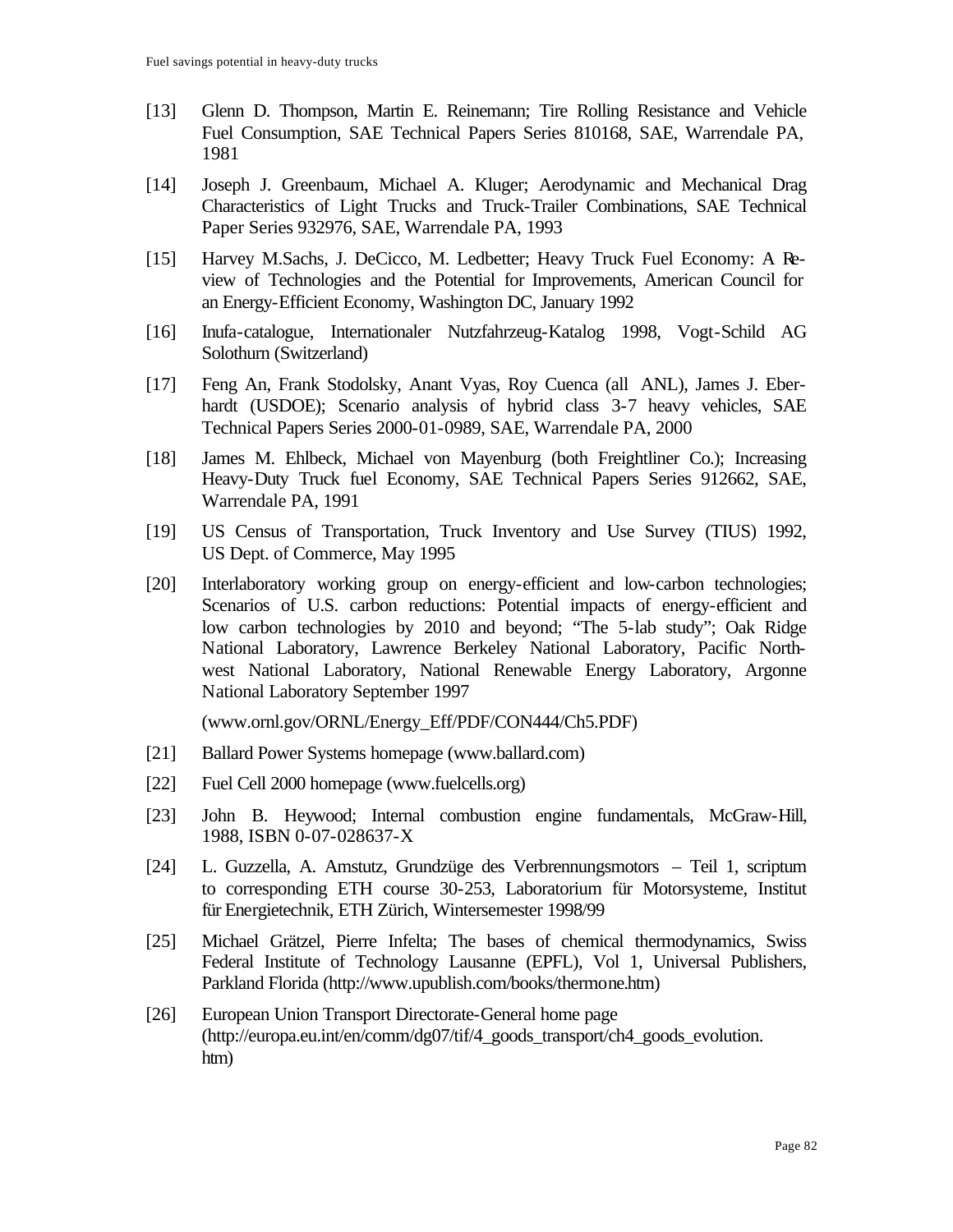- [27] European Union Transport Directorate-General home page (http://europa.eu.int/en/comm/dg07/tif/4\_goods\_transport/ch4\_distances\_goods\_ groups.htm)
- [28] Glenn D. Thompson, Martin E. Reinemann; Tire rolling resistance and vehicle fuel consumption, SAE Technical Papers Series 810168, SAE, Warrendale PA, 1981
- [29] The Maintenance Council of the ATA (team of authors); Tomorrow's trucks a progress review and reappraisal of future needs, SAE Technical Papers Series 932975, SAE, Warrendale PA, 1993
- [30] Geoffrey Ballard; Perspectives on Ballard's development of fuel cell for use in transportation; Transportation Research Circular, Transportation, Energy, and Environment, Transportation Research Board, National Research Council, Nr.492, p. 210ff, August 1999
- [31] P. F. Howard, C. J.Greenhill; Ballard PEM fuel cell powered ZEV bus, SAE Technical Paper Series 931817, SAE, Warrendale PA, August 1993
- [32] Daimler Benz Aktiengesellschaft; NEBUS, Paying the way for tomorrow's traffic, Daimler Benz AG, Stuttgart 1997
- [33] California Air Resources Board; Mobile source emission standards summary, June 1992
- [34] Felix Auyeung, Elisabeth Drake, John Heywood, Andreas Schafer, Darian Unger, Malcolm Weiss; Technology options for future road transportation, Energy Laboratory MIT, forthcoming
- [35] Freightliner Corp.; Freightliner Century class trucks, product brochure, Freightliner, March 2000 (www.freightliner.com)
- [36] Robert Crow, Lee Dodge;  $21<sup>st</sup>$  century truck, Advanced propulsion systems; Workgroup meeting, January 13-14 2000, RAND, Washington DC Office
- [37] Cherian Olikara, Joe Steiber, S.M. Shahed (Southwest Research Institute); Analysis of a hybrid powertrain for heavy duty trucks, SAE Technical Paper Series 952585, SAE, Warrendale PA, November 1995
- [38] Alan T. Gilbert, Richard Gunn; Natural gas hybrid electric bus, SAE Technical Paper Series 910248, SAE, Warrendale PA, March 1991
- [39] Anders Lasson, Niclas Berg, Bror Jansson (Volvo Truck Corporation); New hybrid electric distribution truck, Volvo technology report 1997
- [40] www.volvo.com search criteria: "ECT"
- [41] www.toyota.com search criteria: "Prius"
- [42] www.honda.com search criteria: "Insight"
- [43] http://www.transportation.anl.gov/ttrdc/idling.html
- [44] http://www.ott.doe.gov/oaat/engines.html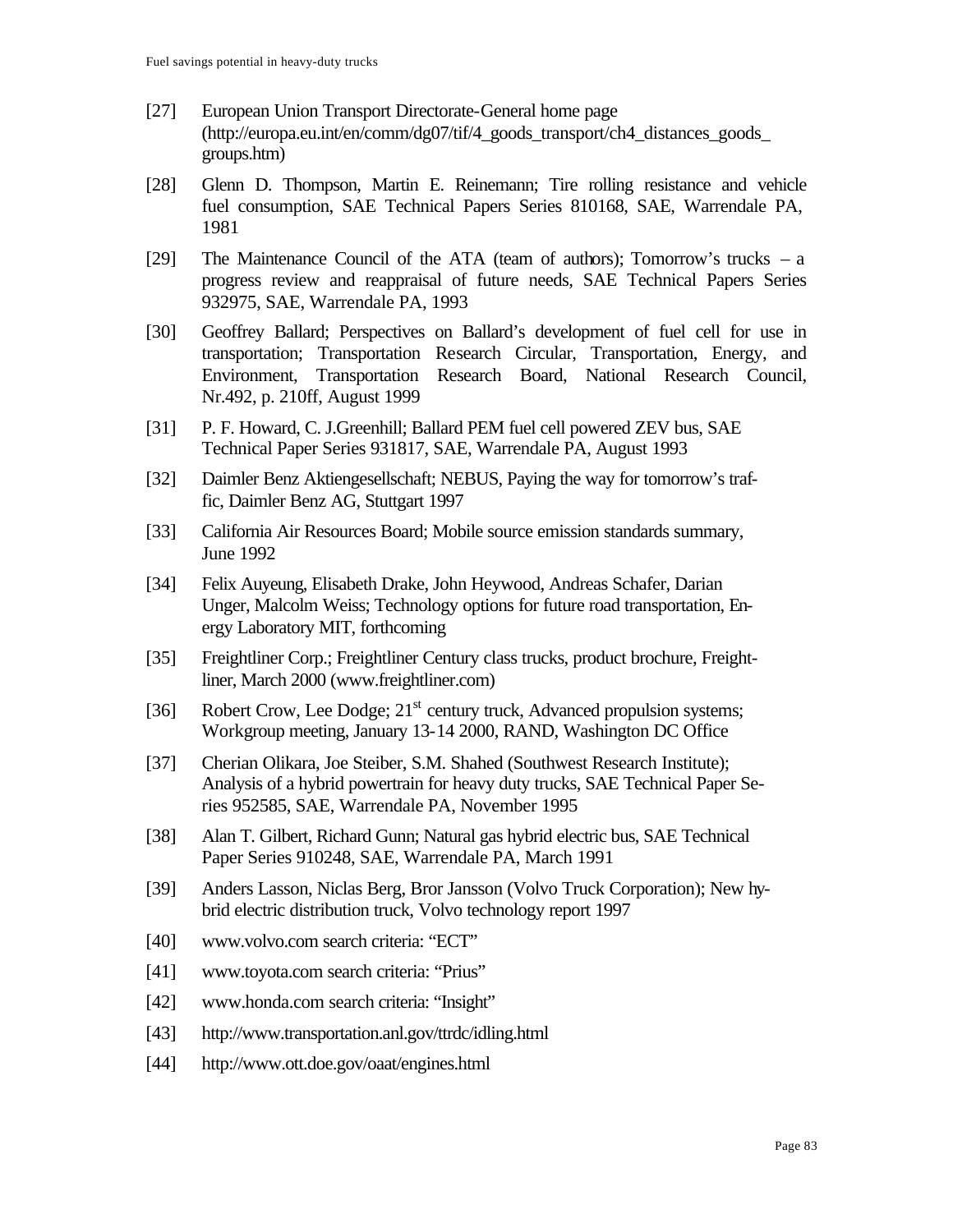- [45] Bosch automotive handbook, 4<sup>th</sup> ed., R. Bosch GmbH, Stuttgart, 1996
- [46] Michael P. Walsh, Motor vehicle trends and their implications for global warming, in Transport policy and global warming p. 69ff, The European conference of ministers of transport (ECMT), Paris, 1993, ISBN 92-821-1188-1
- [47] Pieter T. Tanja (Organization for applied scientific research (TNO), Delft NL); Towards an effective EC policy aiming to reduce CO2 emissions in the transport sector, in Transport policy and global warming p. 157ff, The European conference of ministers of transport (ECMT), Paris, 1993, ISBN 92-821-1188-1
- [48] Roel Prins ; Herstellung von organischen Grundstoffen aus Erdöl, Erdgas und Kohle, scriptum for course "Chemische Technologie III", dept. of chemical engineering, ETH Zurich, 1999
- [49] http://www.hev.doe.gov/components/batteries.html
- [50] http://www.transportation.anl.gov/ttrdc/publications/papers\_reports/ gaines/sld001.htm
- [51] V. A. Petrushov; Coast down method in time-distance variables; SAE Technical Paper Series 970408, SAE, Warrendale PA, 1997
- [52] Ratings for Detroit Diesel engines (http://www.detroitdiesel.com/prod/p6050.htm)
- [53] ATA economics & statistical analysis department; American trucking trends 1999 edition; American Trucking Association, Alexandria, VA (www.trucking.org)
- [54] Linda Gaines, Frank Stodolsky, Roy Cuenca (ANL), James Eberhardt (US-DOT); Life cycle analysis for heavy vehicles, Conference paper,San Diego CA, June 1998; (www.ipd.anl.gov:80/ttrdc/publications/papers\_reports/heavylifecycle/ heavylifecycle.html)
- [55] C. E. Thomas, Brian D. James, Franklin D. Lomax Jr., Ira F. Kuhn; Societal impacts of fuel options for fuel cell vehicles; SAE Technical Paper Series 982496, SAE, Warrendale PA, 1998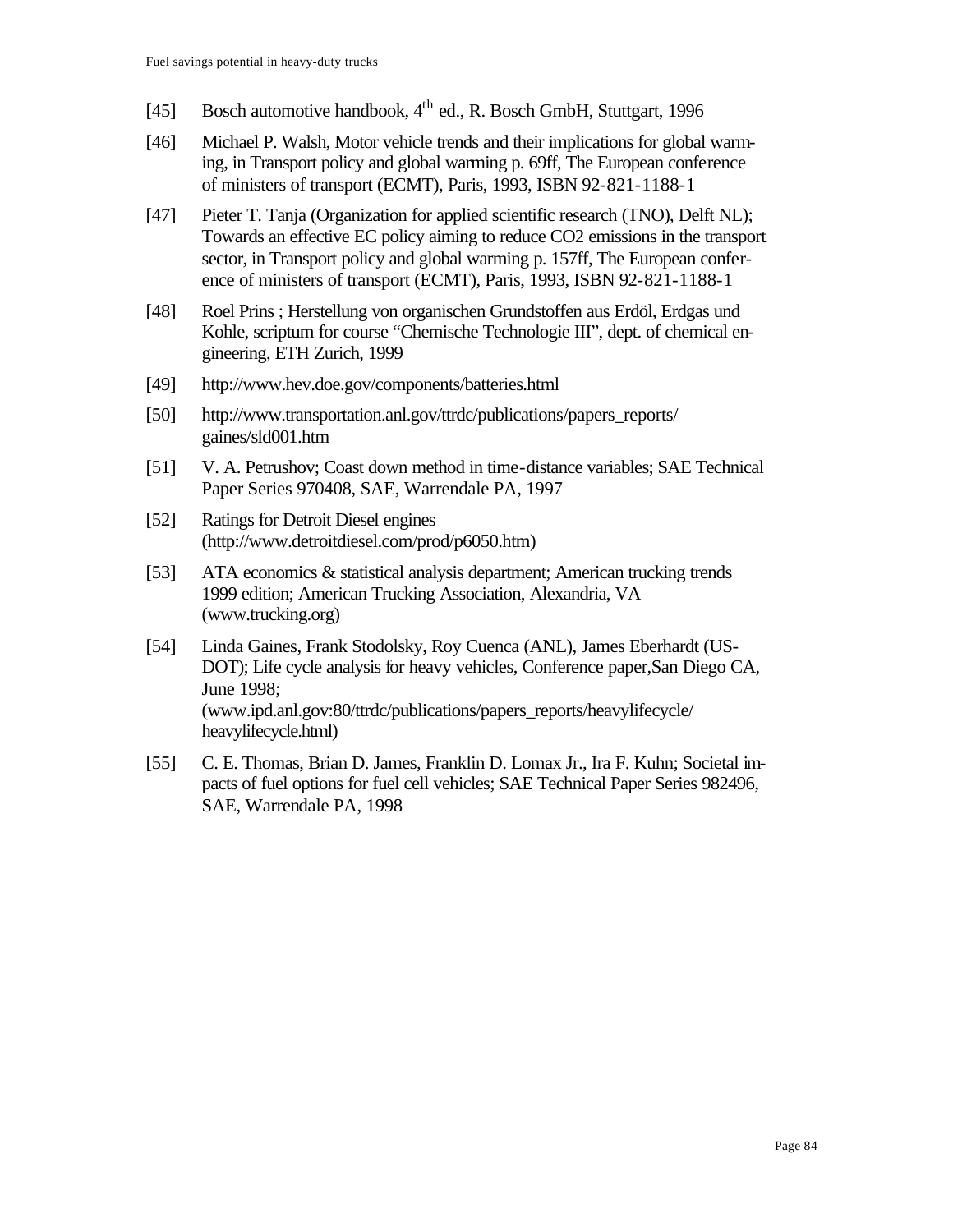## *9.2 Tables supporting figures shown*

| Year | <b>Autos</b><br>[trillion Btu] | Percent-<br>age autos | Light<br>trucks<br>[trillion Btu] | Percent-<br>age light<br>trucks | Other<br>trucks<br>[trillion Btu] | Percent-<br>age other<br>trucks | <b>Buses</b><br>[trillion Btu] | Percent-<br>age buses | Total highway<br>[trillion Btu] | Total highway<br>[EJ] |
|------|--------------------------------|-----------------------|-----------------------------------|---------------------------------|-----------------------------------|---------------------------------|--------------------------------|-----------------------|---------------------------------|-----------------------|
|      |                                |                       |                                   |                                 |                                   |                                 |                                |                       |                                 |                       |
| 1970 | 8527                           | 73.0%                 | 1540                              | 13.2%                           | 1503                              | 12.9%                           | 109                            | 0.9%                  | 11679                           | 12.32                 |
| 1971 | 8970                           | 72.7%                 | 1686                              | 13.7%                           | 1569                              | 12.7%                           | 108                            | 0.9%                  | 12333                           | 13.01                 |
| 1972 | 9547                           | 71.9%                 | 1895                              | 14.3%                           | 1722                              | 13.0%                           | 106                            | 0.8%                  | 13270                           | 14.00                 |
| 1973 | 9836                           | 70.5%                 | 2105                              | 15.1%                           | 1902                              | 13.6%                           | 109                            | 0.8%                  | 13952                           | 14.72                 |
| 1974 | 9332                           | 69.5%                 | 2083                              | 15.5%                           | 1904                              | 14.2%                           | 113                            | 0.8%                  | 13432                           | 14.17                 |
| 1975 | 9321                           | 67.7%                 | 2386                              | 17.3%                           | 1939                              | 14.1%                           | 119                            | 0.9%                  | 13765                           | 14.52                 |
| 1976 | 9844                           | 67.3%                 | 2605                              | 17.8%                           | 2046                              | 14.0%                           | 129                            | 0.9%                  | 14624                           | 15.43                 |
| 1977 | 9940                           | 65.7%                 | 2799                              | 18.5%                           | 2268                              | 15.0%                           | 132                            | 0.9%                  | 15139                           | 15.97                 |
| 1978 | 10140                          | 64.0%                 | 3022                              | 19.1%                           | 2539                              | 16.0%                           | 135                            | 0.9%                  | 15836                           | 16.71                 |
| 1979 | 9629                           | 62.3%                 | 3057                              | 19.8%                           | 2644                              | 17.1%                           | 137                            | $0.9\%$               | 15467                           | 16.32                 |
| 1980 | 8798                           | 60.4%                 | 2976                              | 20.4%                           | 2651                              | 18.2%                           | 139                            | 1.0%                  | 14564                           | 15.37                 |
| 1981 | 8695                           | 59.9%                 | 2964                              | 20.4%                           | 2706                              | 18.7%                           | 143                            | 1.0%                  | 14508                           | 15.31                 |
| 1982 | 8695                           | 60.4%                 | 2839                              | 19.7%                           | 2707                              | 18.8%                           | 146                            | 1.0%                  | 14387                           | 15.18                 |
| 1983 | 8814                           | 59.9%                 | 2995                              | 20.4%                           | 2757                              | 18.7%                           | 145                            | 1.0%                  | 14711                           | 15.52                 |
| 1984 | 8857                           | 58.8%                 | 3202                              | 21.3%                           | 2846                              | 18.9%                           | 154                            | 1.0%                  | 15059                           | 15.89                 |
| 1985 | 8954                           | 58.2%                 | 3422                              | 22.3%                           | 2842                              | 18.5%                           | 161                            | 1.0%                  | 15379                           | 16.22                 |
| 1986 | 9162                           | 57.8%                 | 3636                              | 22.9%                           | 2903                              | 18.3%                           | 154                            | 1.0%                  | 15855                           | 16.73                 |
| 1987 | 9179                           | 56.8%                 | 3827                              | 23.7%                           | 2990                              | 18.5%                           | 157                            | 1.0%                  | 16153                           | 17.04                 |
| 1988 | 9180                           | 55.5%                 | 4096                              | 24.7%                           | 3117                              | 18.8%                           | 159                            | 1.0%                  | 16552                           | 17.46                 |
| 1989 | 9251                           | 55.1%                 | 4173                              | 24.9%                           | 3196                              | 19.0%                           | 163                            | 1.0%                  | 16783                           | 17.71                 |
| 1990 | 8707                           | 52.2%                 | 4467                              | 26.8%                           | 3329                              | 20.0%                           | 163                            | 1.0%                  | 16666                           | 17.58                 |
| 1991 | 8048                           | 49.0%                 | 4793                              | 29.2%                           | 3396                              | 20.7%                           | 174                            | 1.1%                  | 16411                           | 17.31                 |
| 1992 | 8188                           | 48.3%                 | 5134                              | 30.3%                           | 3460                              | 20.4%                           | 182                            | 1.1%                  | 16964                           | 17.90                 |
| 1993 | 8389                           | 47.9%                 | 5375                              | 30.7%                           | 3567                              | 20.4%                           | 192                            | 1.1%                  | 17523                           | 18.49                 |
| 1994 | 8494                           | 47.2%                 | 5530                              | 30.7%                           | 3772                              | 21.0%                           | 202                            | 1.1%                  | 17998                           | 18.99                 |
| 1995 | 8519                           | 46.4%                 | 5717                              | 31.1%                           | 3950                              | 21.5%                           | 179                            | 1.0%                  | 18365                           | 19.38                 |
| 1996 | 8622                           | 45.9%                 | 5936                              | 31.6%                           | 4033                              | 21.5%                           | 194                            | 1.0%                  | 18785                           | 19.82                 |
| 1997 | 8743                           | 45.6%                 | 6189                              | 32.3%                           | 4069                              | 21.2%                           | 184                            | 1.0%                  | 19185                           | 20.24                 |
|      |                                |                       |                                   |                                 |                                   |                                 |                                |                       |                                 |                       |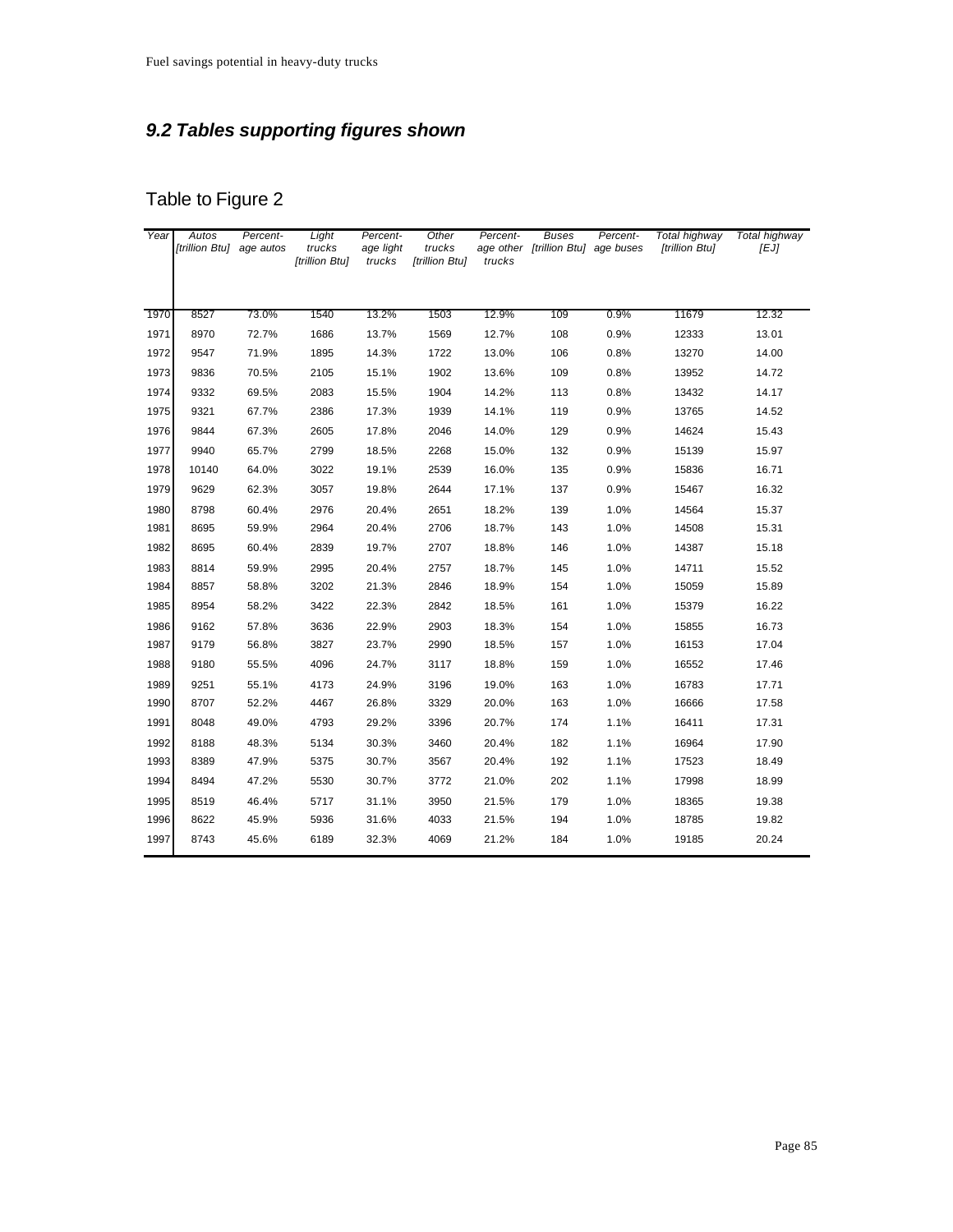| GVW<br>class | 1         | $\overline{2}$ | 3         | 4      | 5      | 6      | 7      | 8     |
|--------------|-----------|----------------|-----------|--------|--------|--------|--------|-------|
| pounds       | 0-        | $6001 -$       | $10001 -$ | 14001- | 16001- | 19501- | 26001- | over  |
|              | 6000      | 10000          | 14000     | 16000  | 19500  | 26000  | 33000  | 33000 |
| year         |           |                |           |        |        |        |        |       |
| 1977         | 66.0<br>% | 17.9%          | 3.1%      | 1.3%   | 2.1%   | 3.4%   | 1.5%   | 4.6%  |
| 1982         | 77.8<br>% | 11.6%          | 1.6%      | 0.9%   | 1.0%   | 2.4%   | 1.0%   | 3.8%  |
| 1987         | 85.4<br>% | 6.5%           | 1.2%      | 0.5%   | 0.6%   | 1.7%   | 0.8%   | 3.3%  |
| 1992         | 85.4<br>% | 7.9%           | 1.2%      | 0.5%   | 0.5%   | 1.2%   | 0.7%   | 2.8%  |

| GVW class<br>(pounds) | Number of<br>trucks | Percentage of<br>trucks | Average annual<br>miles per truck | Average fuel<br>economy<br>(mi/gal) | Gallons of fuel<br>use (millions) | Percentage of<br>fuel use |
|-----------------------|---------------------|-------------------------|-----------------------------------|-------------------------------------|-----------------------------------|---------------------------|
| $0 - 6000$            | 37,068,163          | 62.61%                  | 12,739                            | 17.23                               | 27,397                            | 44.76%                    |
| 6001-10000            | 17,519,216          | 29.59%                  | 11.610                            | 13                                  | 15.646                            | 25.56%                    |
| 10001-14000           | 349.301             | 0.59%                   | 15.814                            | 9.48                                | 583                               | 0.95%                     |
| 14001-16000           | 127,219             | 0.21%                   | 14,420                            | 9.19                                | 200                               | 0.33%                     |
| 16001-19500           | 209,158             | 0.35%                   | 4,876                             | 8.21                                | 124                               | 0.20%                     |
| 19501-26000           | 1,859,529           | 3.14%                   | 11.746                            | 7.26                                | 3,008                             | 4.91%                     |
| 26001-33000           | 197.985             | 0.33%                   | 30,074                            | 6.64                                | 897                               | 1.47%                     |
| more than<br>33000    | 1.870.183           | 3.16%                   | 39,832                            | 5.58                                | 13,353                            | 21.82%                    |
| Total                 | 59,200,754          | 100%                    | 13,282                            | 10                                  | 61,208                            | 100%                      |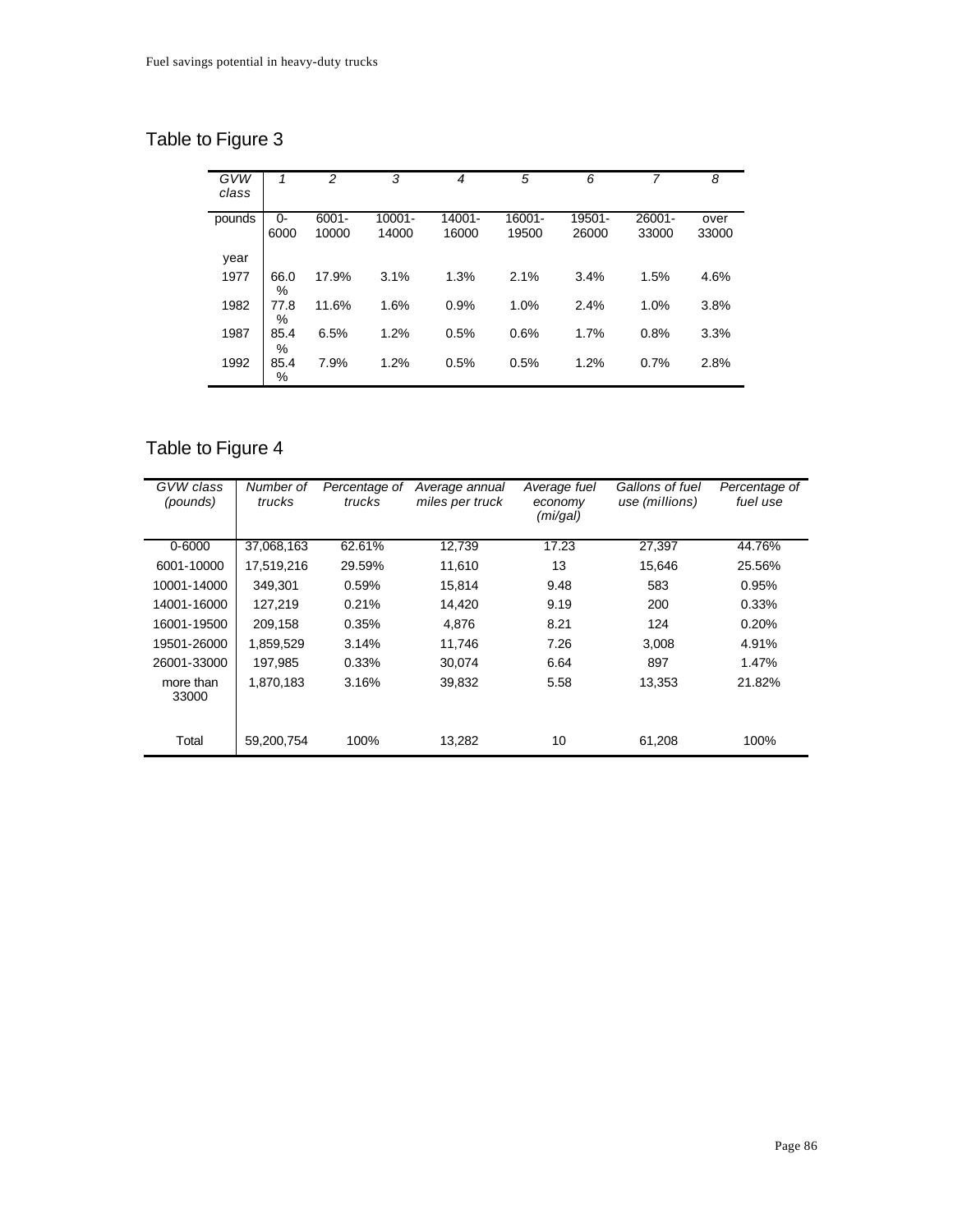| Speed [mi/h]:             | Speed<br>$[km/h]$ : | Speed [m/s]: $F_B$ [N] $F_B$ [N] $F_B$ [N] |                  |      |       | $F_B$ [N]  | 1.5%                             | 3.0% | 4.5%                    | 6.0%                                      |
|---------------------------|---------------------|--------------------------------------------|------------------|------|-------|------------|----------------------------------|------|-------------------------|-------------------------------------------|
| 0                         | $\Omega$            | 0                                          | 0                | 5186 | 10525 | 15865      | $\pmb{0}$                        | 0    | $\pmb{0}$               | 0                                         |
| 10                        | 16.1                | 4.47                                       | $\boldsymbol{0}$ | 5112 | 10452 | 15791      | 0                                | 23   | 47                      | 71                                        |
| 20                        | 32.2                | 8.94                                       | 0                | 4891 | 10231 | 15570      | $\mathbf 0$                      | 44   | 91                      | 139                                       |
| 25                        | 40.25               | 11.175                                     | $\boldsymbol{0}$ | 4725 | 10065 | 15404      | 0                                | 53   | 112                     | 172                                       |
| 30                        | 48.3                | 13.41                                      | $\boldsymbol{0}$ | 4522 | 9862  | 15202      | $\mathsf 0$                      | 61   | 132                     | 204                                       |
| 35                        | 56.35               | 15.645                                     | $\boldsymbol{0}$ | 4283 | 9622  | 14962      | $\boldsymbol{0}$                 | 67   | 151                     | 234                                       |
| 40                        | 64.4                | 17.88                                      | 0                | 4006 | 9346  | 14686      | $\mathbf 0$                      | 72   | 167                     | 263                                       |
| 45                        | 72.45               | 20.115                                     | $\boldsymbol{0}$ | 3693 | 9033  | 14372      | $\mathbf 0$                      | 74   | 182                     | 289                                       |
| 50                        | 80.5                | 22.35                                      | $\boldsymbol{0}$ | 3343 | 8683  | 14022      | $\mathbf 0$                      | 75   | 194                     | 313                                       |
| Truck weight [lbs]:       |                     | 80000                                      |                  |      |       |            |                                  |      |                         |                                           |
| Truck weight [kg]:        |                     | 36287                                      |                  |      |       | $F_{RR}$ : | 5493.6                           |      |                         |                                           |
| Frontal Area $[m^2]$ :    |                     | 10                                         |                  |      |       |            |                                  |      |                         |                                           |
| $C_D$ :                   |                     | 0.62                                       |                  |      |       |            |                                  |      |                         |                                           |
| Grade1 [%]:               |                     | 1.5%                                       |                  |      |       |            |                                  |      |                         |                                           |
| Grade2 [%]:               |                     | 3.0%                                       |                  |      |       |            |                                  |      |                         |                                           |
| Grade3 [%]:               |                     | 4.5%                                       |                  |      |       |            |                                  |      |                         |                                           |
| Grade4 [%]:               |                     | 6.0%                                       |                  |      |       |            |                                  |      |                         |                                           |
| RRC:                      |                     | 0.007                                      |                  |      |       |            |                                  |      |                         |                                           |
| Air density $[kg/m^3]$ :  |                     | 1.19                                       |                  |      |       |            |                                  |      |                         |                                           |
| Grav. Cst [ $kg*m/s^2$ ]: |                     | 9.81                                       |                  |      |       |            |                                  |      |                         |                                           |
|                           |                     |                                            |                  |      |       |            |                                  |      |                         | Needed storage capacity (batteries) for a |
|                           |                     |                                            |                  |      |       |            |                                  |      | certain downhill slope: |                                           |
|                           |                     |                                            |                  |      |       |            | Speed [mi/h]:                    |      |                         | 50                                        |
|                           |                     |                                            |                  |      |       |            | Grade [%]:                       |      |                         | 6.0%                                      |
|                           |                     |                                            |                  |      |       |            | Time [min]:                      |      |                         | $\overline{2}$                            |
|                           |                     |                                            |                  |      |       |            | Battery energy density [Wh/kg]:  |      |                         | 35                                        |
|                           |                     |                                            |                  |      |       |            | Battery power density [W/kg]:    |      |                         | 200                                       |
|                           |                     |                                            |                  |      |       |            | Percentage of energy stored [%]: |      |                         | 100%                                      |
|                           |                     |                                            |                  |      |       |            | Needed storage [kWh]:            |      |                         | 10.4                                      |
|                           |                     |                                            |                  |      |       |            | Theoretical battery weight [kg]: |      |                         | 298.5                                     |
|                           |                     |                                            |                  |      |       |            | Battery peak power [kW]:         |      |                         | 59.7                                      |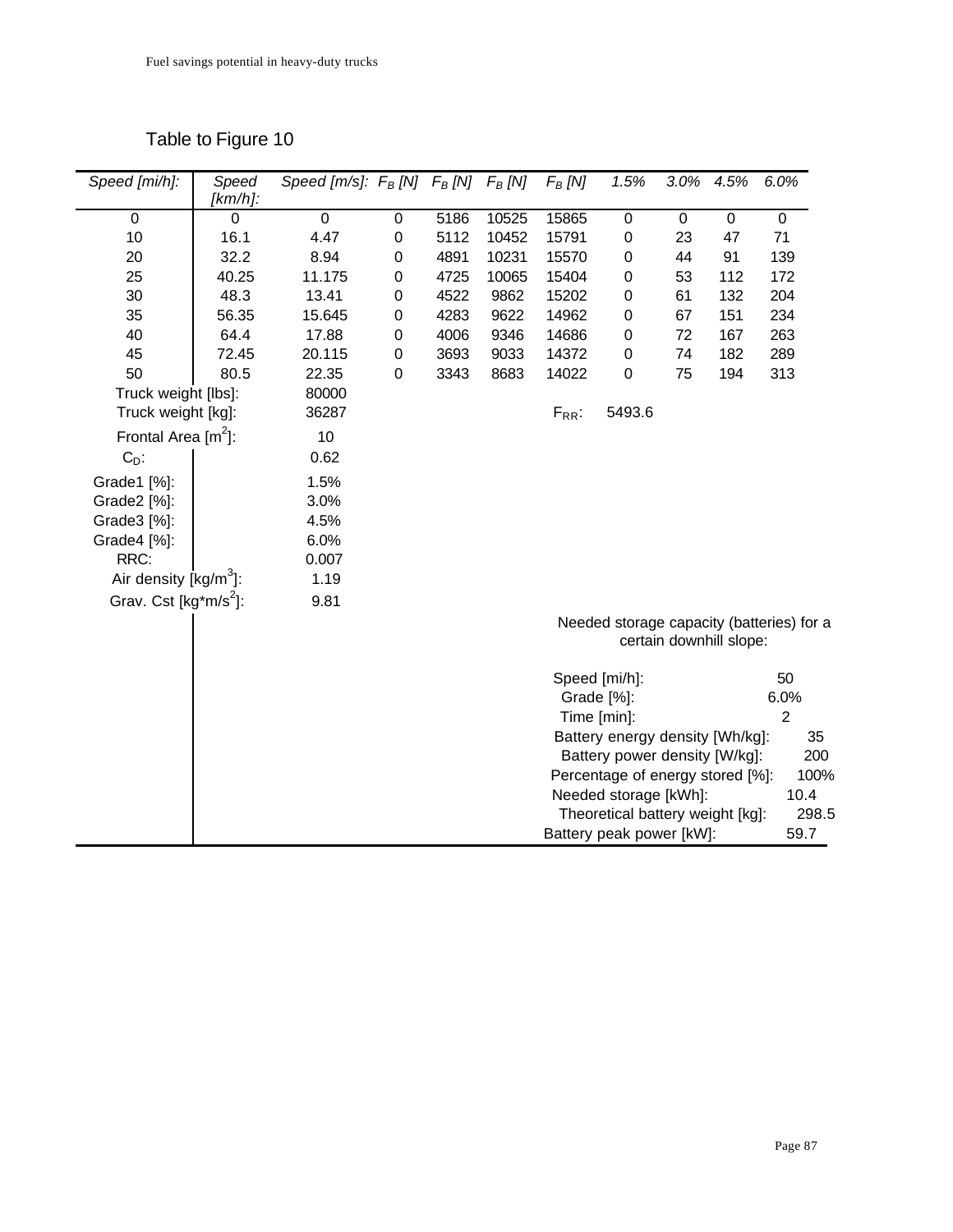| rpm       | 0-800 | $801 -$  | $1001 -$     | $1201 -$ | $1301 -$ | 1401- | 1501-    | $1601 -$ | 1701- | 1801-    | sum  |
|-----------|-------|----------|--------------|----------|----------|-------|----------|----------|-------|----------|------|
|           |       | 1000     | 1200         | 1300     | 1400     | 1500  | 1600     | 1700     | 1800  | 1925     |      |
| $0 - 10$  | 6     | 0.2      | 0.2          | 0.1      | 0.1      | 4.4   | $\Omega$ | 0        | 0     | 0        | 11   |
| $11 - 20$ | 0     | 0        | 0            | 0        | 0        | 1.3   | 0        | 0        | 0     | 0        | 1.3  |
| $21 - 30$ | 0     | 0        | 0            | 0        | 0        | 2.6   | 0        | 0        | 0     | 0        | 2.6  |
| $31 - 40$ | 0     | 0        | 0            | 0.9      | 0        | 2.1   | 0        | 0        | 0     | $\Omega$ | 3    |
| 41-50     | 0     | 0        | 0            | 0        | $\Omega$ | 26.9  | 0        | 0        |       | 0        | 26.9 |
| $51 - 60$ | 0     | $\Omega$ | $\Omega$     | 0        | $\Omega$ | 40.7  | $\Omega$ | 0        | 0     | 0        | 40.7 |
| 61-70     | 0     | $\Omega$ | <sup>0</sup> | $\Omega$ | 0        | 2.7   | 0        | $\Omega$ | 0     | $\Omega$ | 2.7  |
| 71-80     | 0     | $\Omega$ | 0            | 0        | 0        | 2.3   | 0        | $\Omega$ | 0     | 0        | 2.3  |
| 81-90     | 0     | 0        | $\Omega$     | 0        | 0        | 1.3   | 0        | 0        | 0.1   | 0        | 1.4  |
| 91-100    | 0     | 0        | 0            | 0.1      | 1.5      | 4.5   | 0.4      | 0.6      | 1.1   | $\Omega$ | 8.2  |
| Total     | 6     | 0.2      | 0.2          | 1.1      | 1.6      | 88.8  | 0.4      | 0.6      | 1.2   | 0        |      |

# Table to Figure 16

| rpm       | 0-800    | $801 -$  | $1001 -$ | $1201 -$ | $1301 -$ | 1401- | 1501- | $1601 -$ | $1701 -$    | 1801-       | sum  |
|-----------|----------|----------|----------|----------|----------|-------|-------|----------|-------------|-------------|------|
|           |          | 1000     | 1200     | 1300     | 1400     | 1500  | 1600  | 1700     | 1800        | 1925        |      |
| $0 - 10$  | 5.3      | 0.1      | 0.1      | 0.1      | 0.1      | 14.5  | 0     | $\Omega$ | $\mathbf 0$ | 0           | 20.2 |
| $11 - 20$ | 0        | 0        | 0        | 0        | 0        | 2.4   | 0     | 0        | 0           | 0           | 2.4  |
| $21 - 30$ | $\Omega$ | 0        | 0        | 0        | 0        | 4.6   | 0     | 0        | 0           | 0           | 4.6  |
| $31 - 40$ | 0        | $\Omega$ | $\Omega$ | 0        | 0        | 5.6   | 0     | $\Omega$ | 0           | 0           | 5.6  |
| 41-50     | $\Omega$ | $\Omega$ | $\Omega$ | 0        | 0        | 6.5   | 0     | $\Omega$ | $\Omega$    | 0           | 6.5  |
| 51-60     | $\Omega$ | $\Omega$ | $\Omega$ | 0        | 0        | 18.2  | 0     | $\Omega$ | 0           | 0           | 18.2 |
| 61-70     | 0        | $\Omega$ | $\Omega$ | 0        | 0        | 7.4   | 0     | $\Omega$ | 0           | $\mathbf 0$ | 7.4  |
| 71-80     | $\Omega$ | $\Omega$ | $\Omega$ | 0        | 0        | 3.8   | 0     | $\Omega$ | 0           | 0           | 3.8  |
| 81-90     | $\Omega$ | $\Omega$ | $\Omega$ | 0        | 0        | 4.5   | 0     | 0        | 0           | 0           | 4.5  |
| 91-100    | $\Omega$ | $\Omega$ | $\Omega$ | 0.3      | 5.2      | 9     | 2.6   | 3.8      | 5.8         | 0.1         | 26.8 |
| Total     | 5.3      | 0.1      | 0.1      | 0.4      | 5.3      | 76.5  | 2.6   | 3.8      | 5.8         | 0.1         |      |

Truck load factors<sup>46</sup>

| Payload percentage efficiency $\vert 0.25\% 25.50\% 50.75\% 75.100\%$                                                                                                                                                                                                                                       |     |     |    |     |
|-------------------------------------------------------------------------------------------------------------------------------------------------------------------------------------------------------------------------------------------------------------------------------------------------------------|-----|-----|----|-----|
| Contribution                                                                                                                                                                                                                                                                                                | 35% | 11% | 9% | 45% |
| $\mathbf{a}$ , $\mathbf{a}$ , $\mathbf{a}$ , $\mathbf{a}$ , $\mathbf{a}$ , $\mathbf{a}$ , $\mathbf{a}$ , $\mathbf{a}$ , $\mathbf{a}$ , $\mathbf{a}$ , $\mathbf{a}$ , $\mathbf{a}$ , $\mathbf{a}$ , $\mathbf{a}$ , $\mathbf{a}$ , $\mathbf{a}$ , $\mathbf{a}$ , $\mathbf{a}$ , $\mathbf{a}$ , $\mathbf{a}$ , |     |     |    |     |

This yields an overall load efficiency of about 53% (all numbers taken as mean values)

 $46$  supplied by BFS